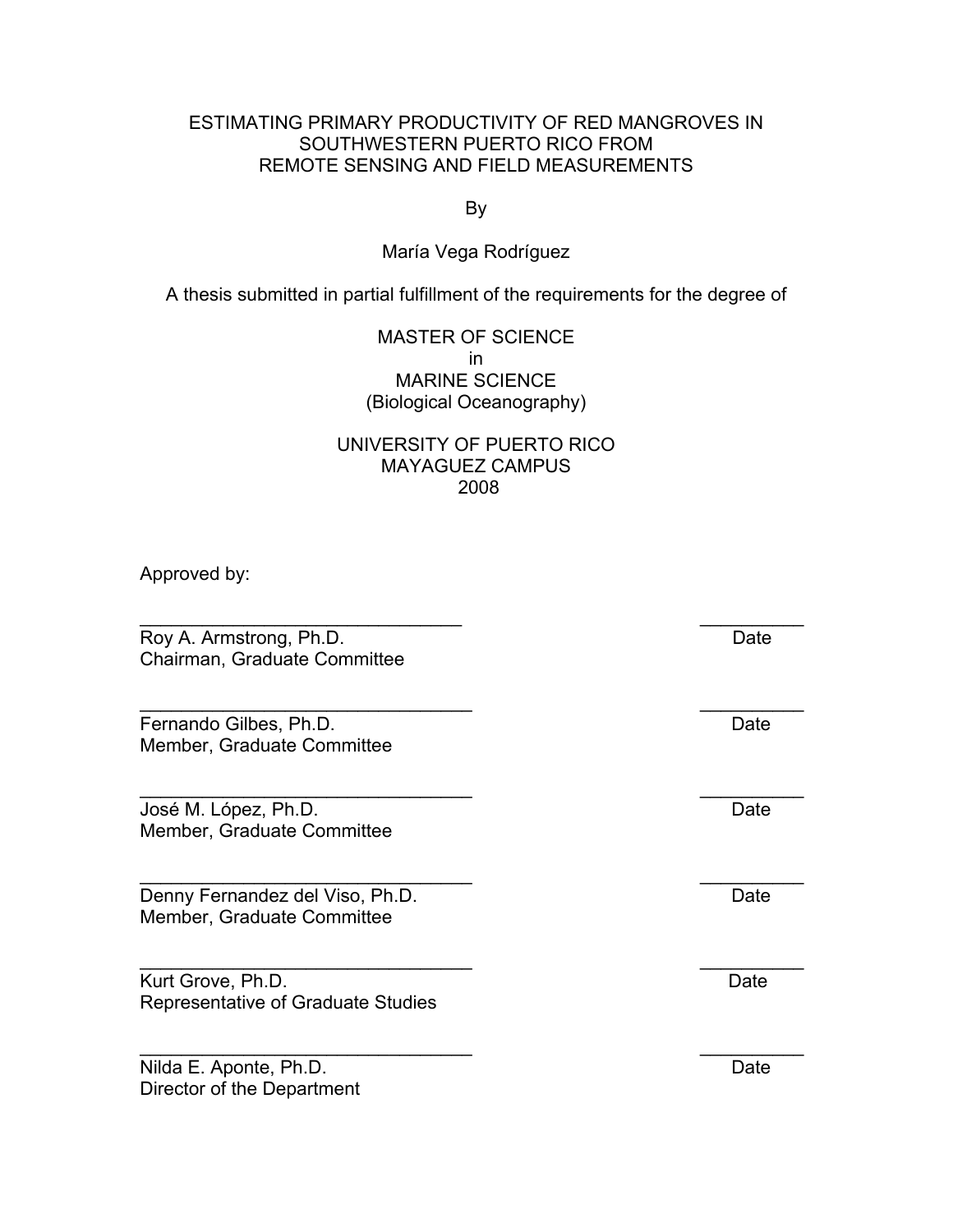## **ABSTRACT**

Mangroves are considered dominant primary producers in many tropical and subtropical coastlines. In recent years, modeling of primary productivity (PP) and net primary productivity (NPP) in terrestrial ecosystems has been a subject of increasing interest because of the importance of the terrestrial carbon cycle in the global carbon budget and in climate change. Various studies have reported that leaf area index (LAI), litterfall and nutrient dynamics are some essential parameters related to the photosynthetic capacity of the mangrove ecosystems. The overall objective of this research was to determine PP of the red mangrove, *Rhizophora mangle,* in the Natural Marine Reserve of La Parguera, Puerto Rico, using both field measurements and remote sensing techniques.

Spatial and temporal trends in LAI, litterfall and nutrients exhibited a temporal variation that was mostly influenced by air temperature and salinity. Remineralized nutrients from leaf litter or exogenous nutrient inputs were the driving force for the observed spatial dynamics of primary productivity within these mangrove forests.

The remotely-sensed normalized-difference vegetation index (NDVI) was highly correlated with field-measured mangrove LAI. Accordingly, LAI maps of the study site were derived from IKONOS satellite imagery. LAI derived values were transformed to net primary productivity maps. Spatial variations of the NPP were clearly detected from remotely sensed images and can possibly be used to explain ecological patterns of LAI and leaf fall.

ii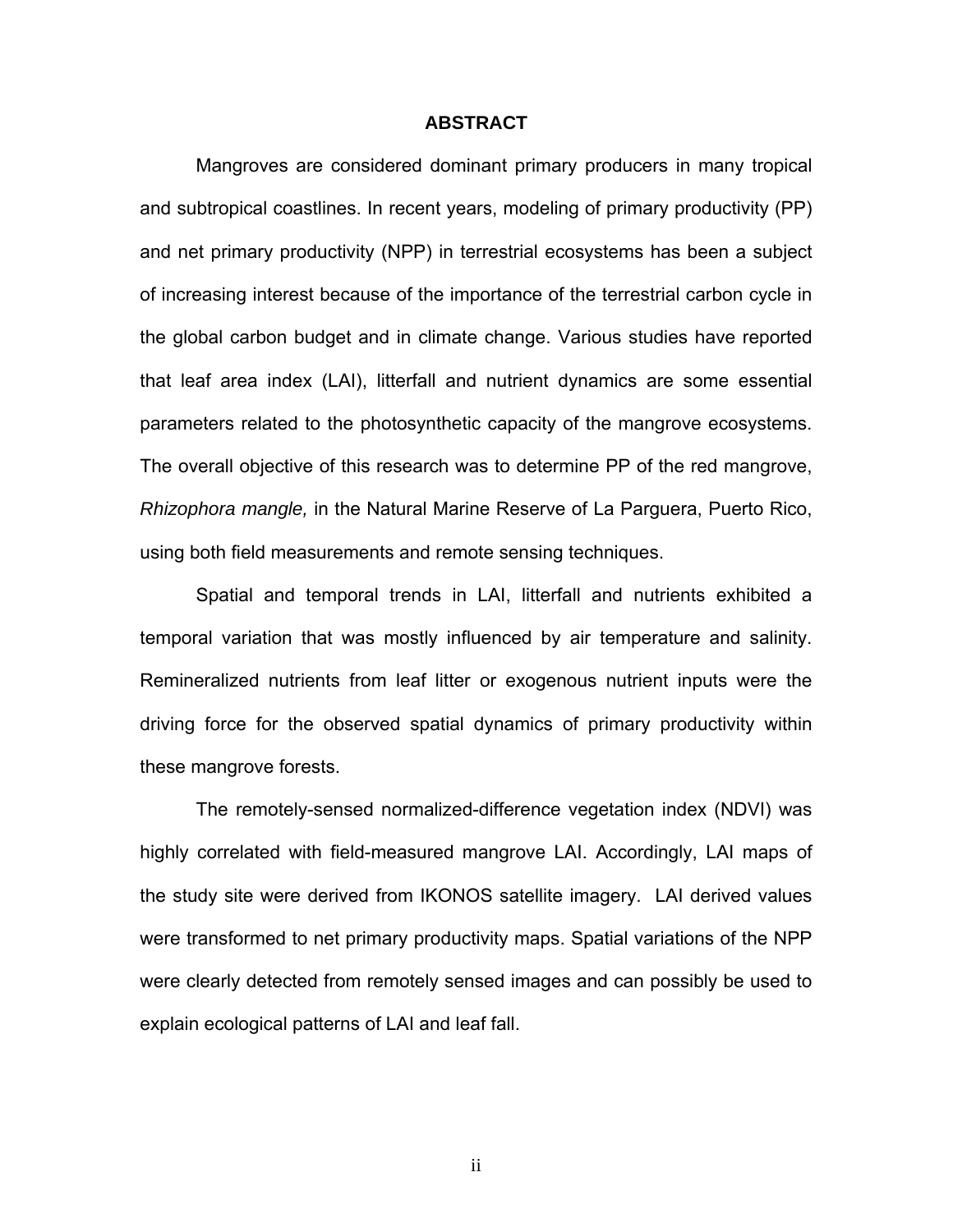#### **RESUMEN**

Recientemente, los estudios para el modelaje de la productividad primaria (PP) y la productividad primaria neta (PPN) han cobrado mayor interés dado a la importancia que tienen los ecosistemas terrestres en el presupuesto global del ciclo de carbono y el cambio climático. El índice de área foliar (IAF), la caída de hojarasca y la dinámica de nutrientes son parámetros fundamentales que promueven la capacidad fotosintética del manglar. El objetivo principal de este estudio fue determinar la PP del mangle rojo, *Rhizophora mangle*, dentro de la Reserva Marina Natural de La Parguera, Puerto Rico, utilizando no sólo datos de campo sino también la tecnología de percepción remota.

 Los patrones temporales y espaciales en el índice de IAF, la caída de hojarasca y los nutrientes demostraron ser influenciados principalmente por variaciones en temperatura del aire y salinidad. La remineralización de nutrientes provenientes de la hojarasca y la entrada de nutrientes exógenos resultó ser el elemento influyente en la dinámica espacial de PP observadas en estos bosques de mangle rojo.

El índice de diferencia normalizada de vegetación (NDVI por sus siglas en inglés) obtenida con la percepción remota está altamente correlacionado con las estimaciones tomadas en el campo del IAF del mangle rojo. Consecuentemente, mapas del IAF fueron derivadas de una imagen de satélite de IKONOS. Luego se transformó el mapa de IAF a uno de PPN. Las variaciones espaciales para la PPN fueron claramente detectadas a través de las imágenes satelitales y esto podría servir para explicar patrones ecológicos tales como IAF y caída de hojas.

iii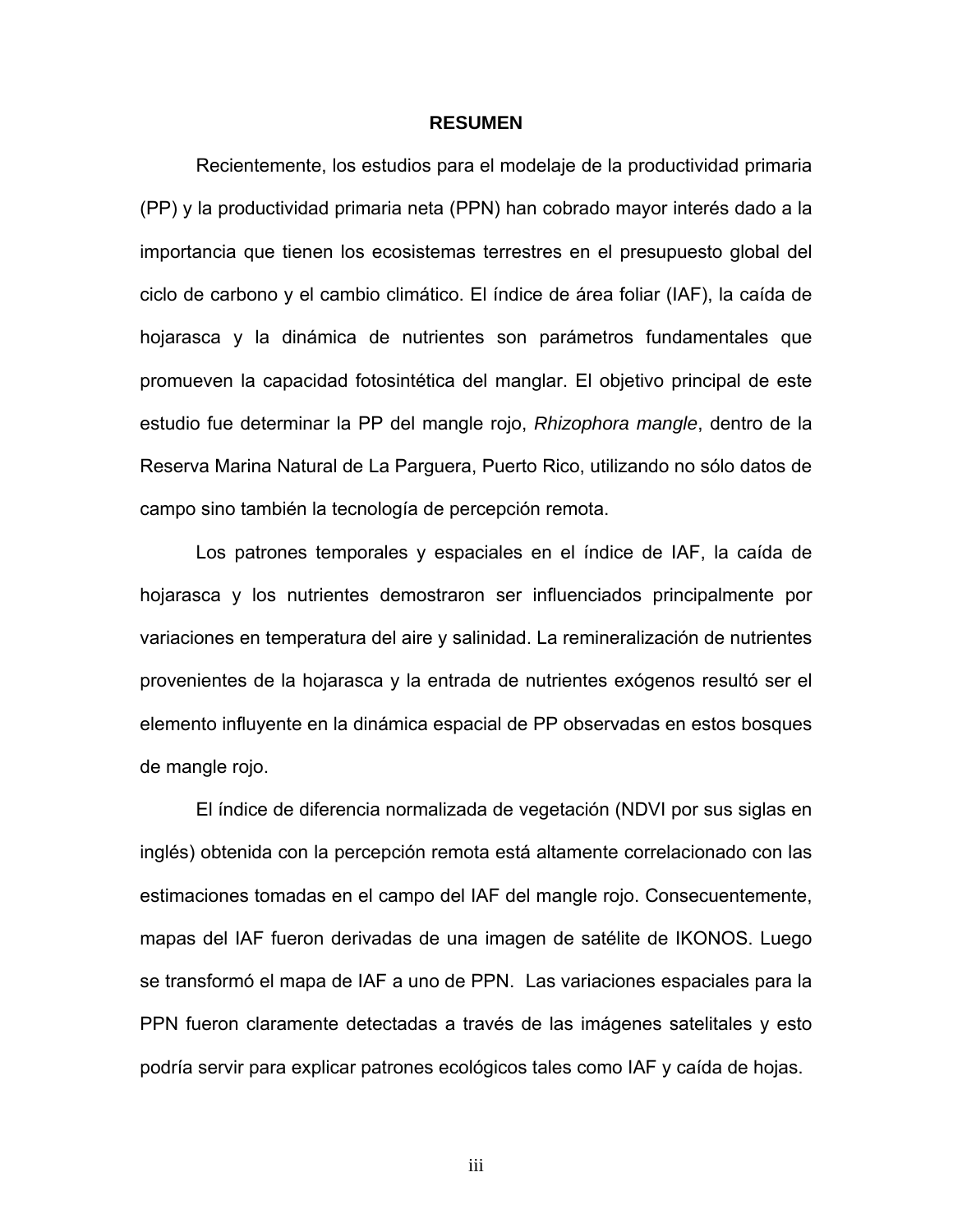If tears could build a stairway and memories were a lane, I'll walk up right up to heaven and Bring you home again", Unknown Author

For the one man that believed in me since my first day of life and up to our last day together…my father Julio C. Vega Ortiz (1954-2007)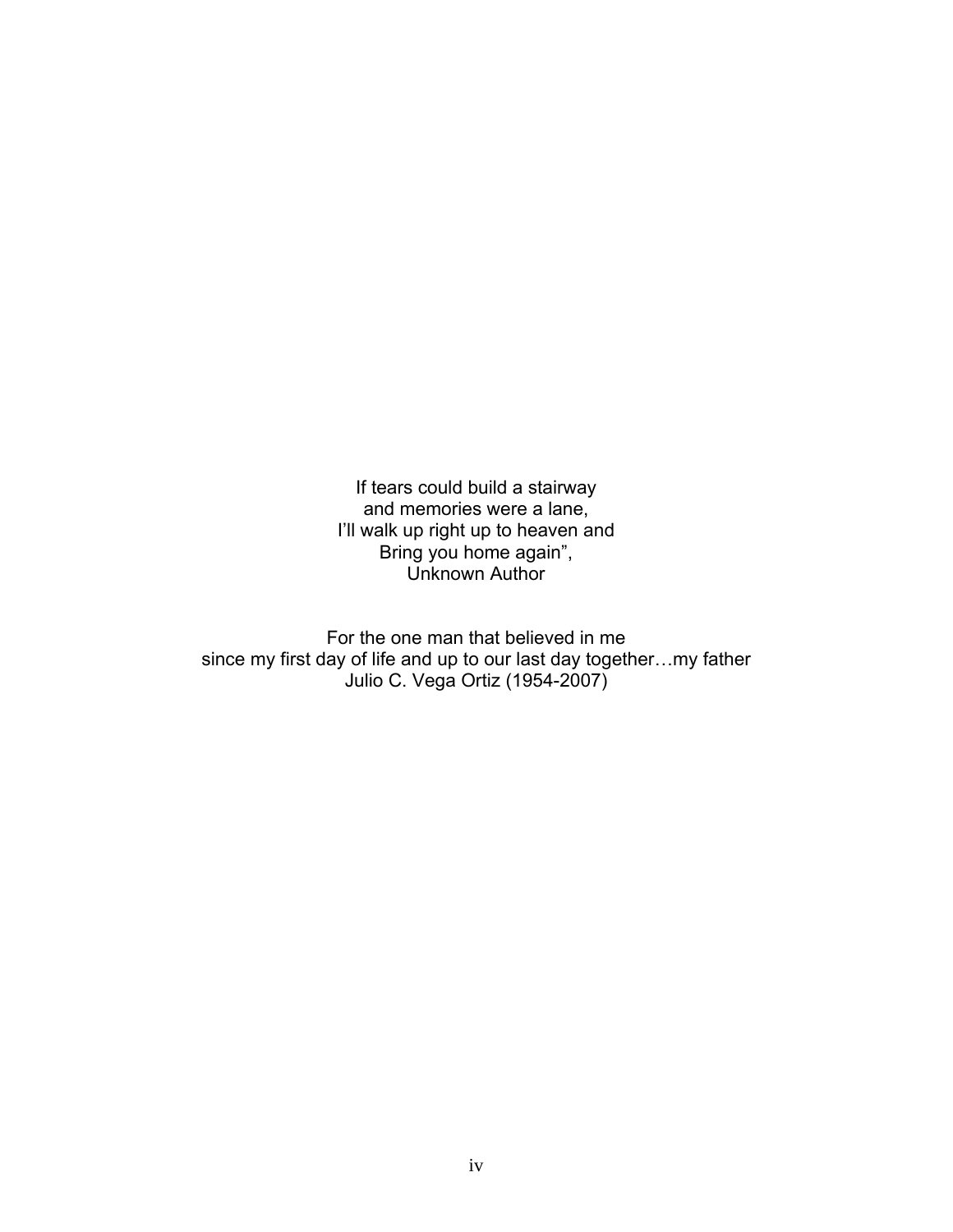**"Y gloria a las manos, a todas las manos que hoy trabajan por que ellas construyen y saldrán de ellas la Nueva Patria Liberada" J.A. Corretjer**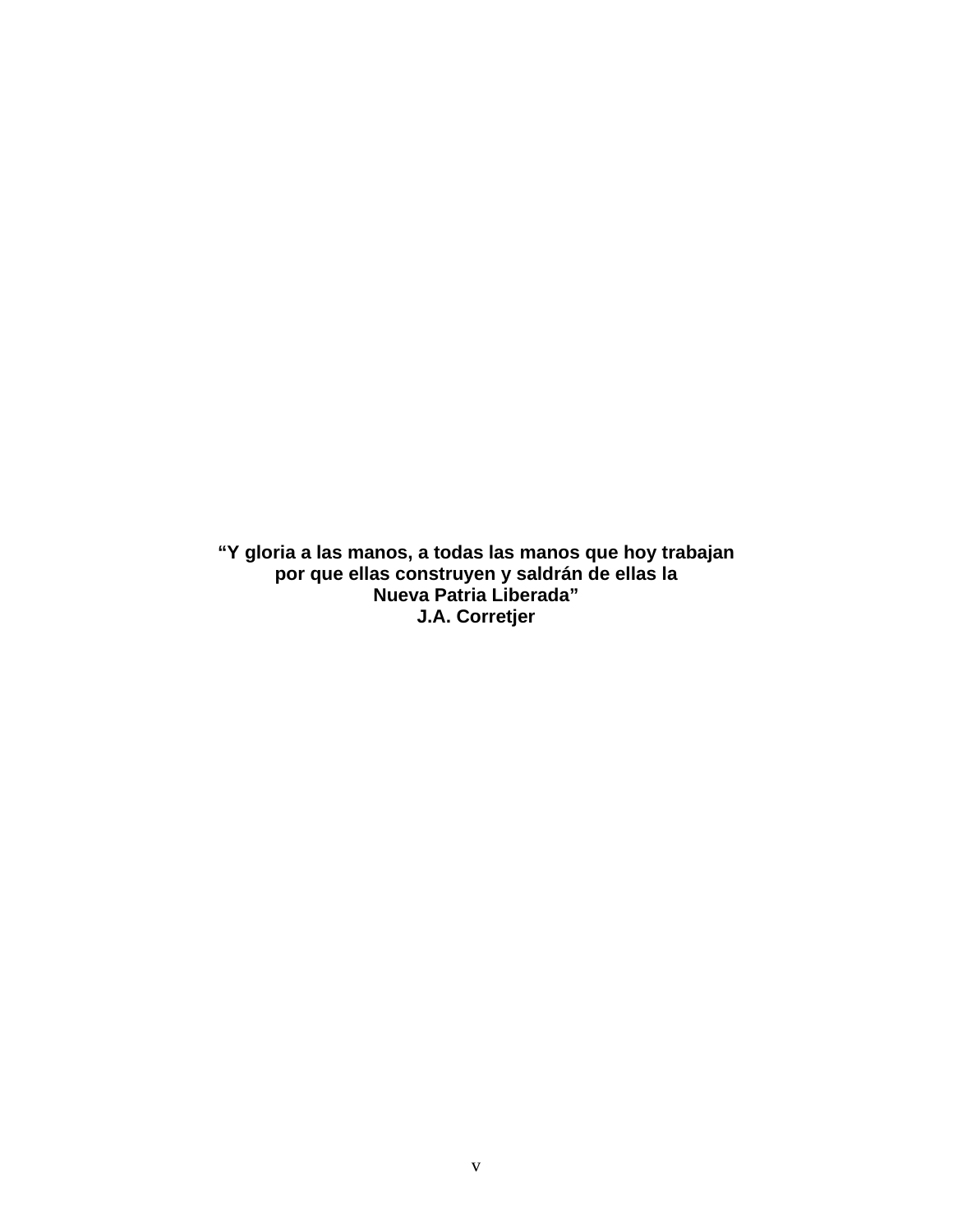#### **ACKNOWLEDGEMENTS**

I am entirely grateful to my chairman Dr. Roy Armstrong, for the absolute support of this research. Your academic teachings will be always treasured. I am also very grateful to a professional who has been a big influence on my academic endeavors and has walked with me up to the accomplishment of my master's thesis, my undergraduate research advisor: Dr. Denny Fernandez del Viso.

I want to thank Dr. Yasmín Detrés from the Bio-Optical Laboratory for her support and critical review over the presentations that came out of this and other projects. Thanks to Dr. Jorge Corredor, Julio Morell and Valentine Hensley from the Chemical Oceanography Laboratory for the instrumentation support and for the effort and valuable suggestions giving within the achievement of the C:H:N chemical analysis. Thanks to Dr. Ernesto Otero for the instrumental support used in the collection of the litterfall data. I would also like to thank my committee for the critical review of this project.

I am grateful to the entire Bio-Optical Laboratory for their friendship and support along the evolution of this research. I want to specially thank Luis Lugo (alias Vitamina) and Sara Rivero for their disinterested and extensive help with the field work. Without you guys this project would have been impossibly difficult. Suhey Ortiz, Rosalinda González and Alex Mercado are graduate students from the department who also helped at different stages of the mangrove field work.

I would like to thank the Sea Grant Program from the UPR, Mayaguez Campus for supporting me with travel grants that gave me the opportunity to

vi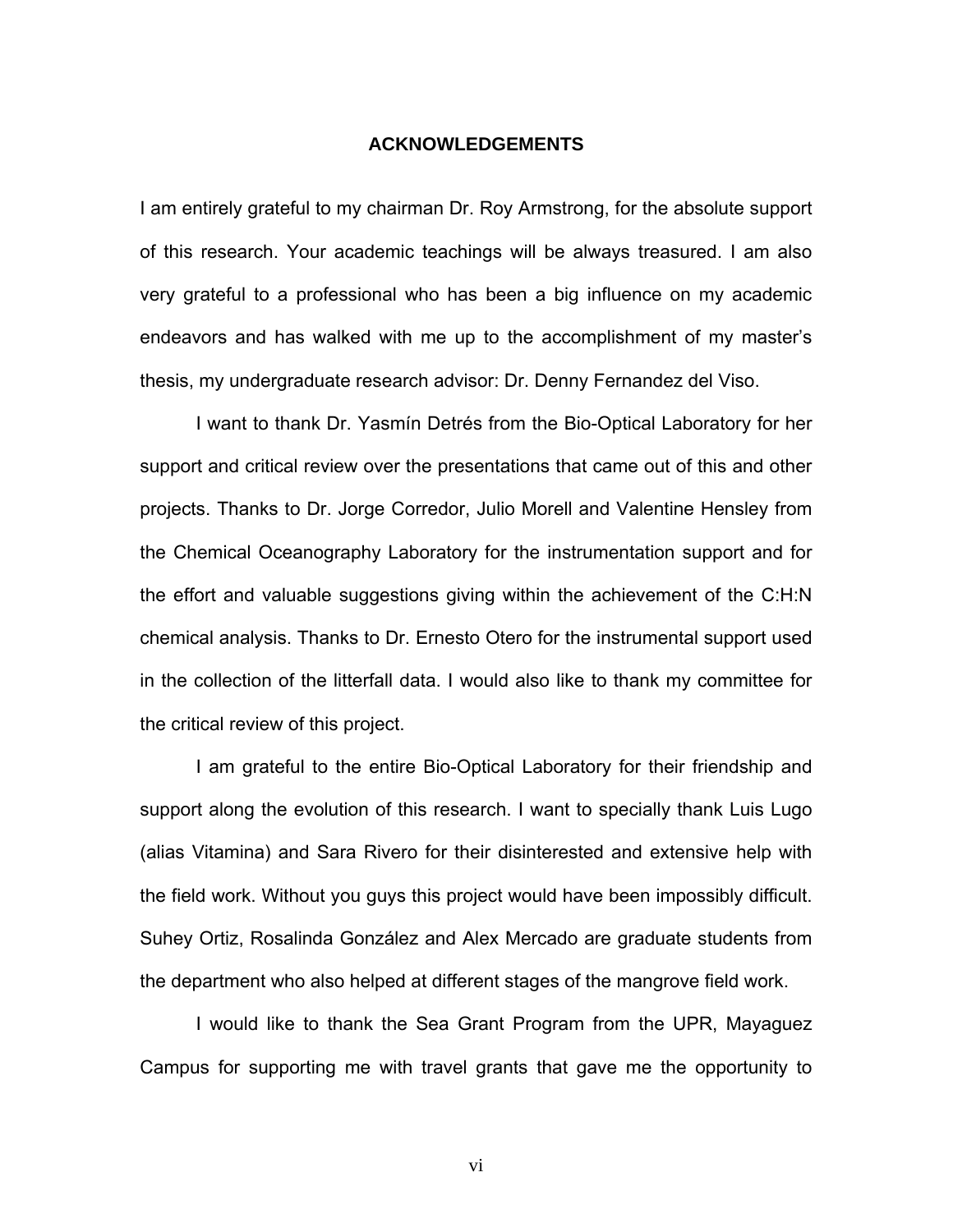attend the 2007 AMLC conferences at St. Thomas and the 2008 Light and Photosynthesis course held at the Autonomous National University of Mexico.

I appreciate the administrative assistance from the Marine Science Department secretaries, Taty, Zulma and Lily. You are great women that always try to do the best to help. I am also very grateful to all the workers within the Magueyes Island Research Station, specially to the "boteros" for making possible the 40 second travel from La Parguera to the Research station, Marcos Rosado for aiding me during my first field work sections, Negrito for always having the Whaler boat ready for my adventurous field work and for aiding me in the mangroves every once and a while, Wiche for using some of his time to prepare the 40 wooden litterfall traps used during 13 month research, and Godo for preparing great food for us every time he has a good excuse to do so.

A special thanks to my friends from the Marine Science Department and to the ones that traveled with me from the UPR Humacao campus for the unique moments held together and to dearest friends Angela, Ixia and Sol for all the support. We have all walked a long journey together and have been successful.

Most importantly, I am more than grateful to my beautiful family, Mami, Julito and Angélica who without contemplations have always supported and demonstrated their love for me in every way. I want to give special thanks to Gaby for his help with some field work, for his patience, total support, and for not letting me give up. Without a doubt, I also dedicate the success of this work to you guys for being part of me and for giving me the most valuable teachings of all, the way of life.

vii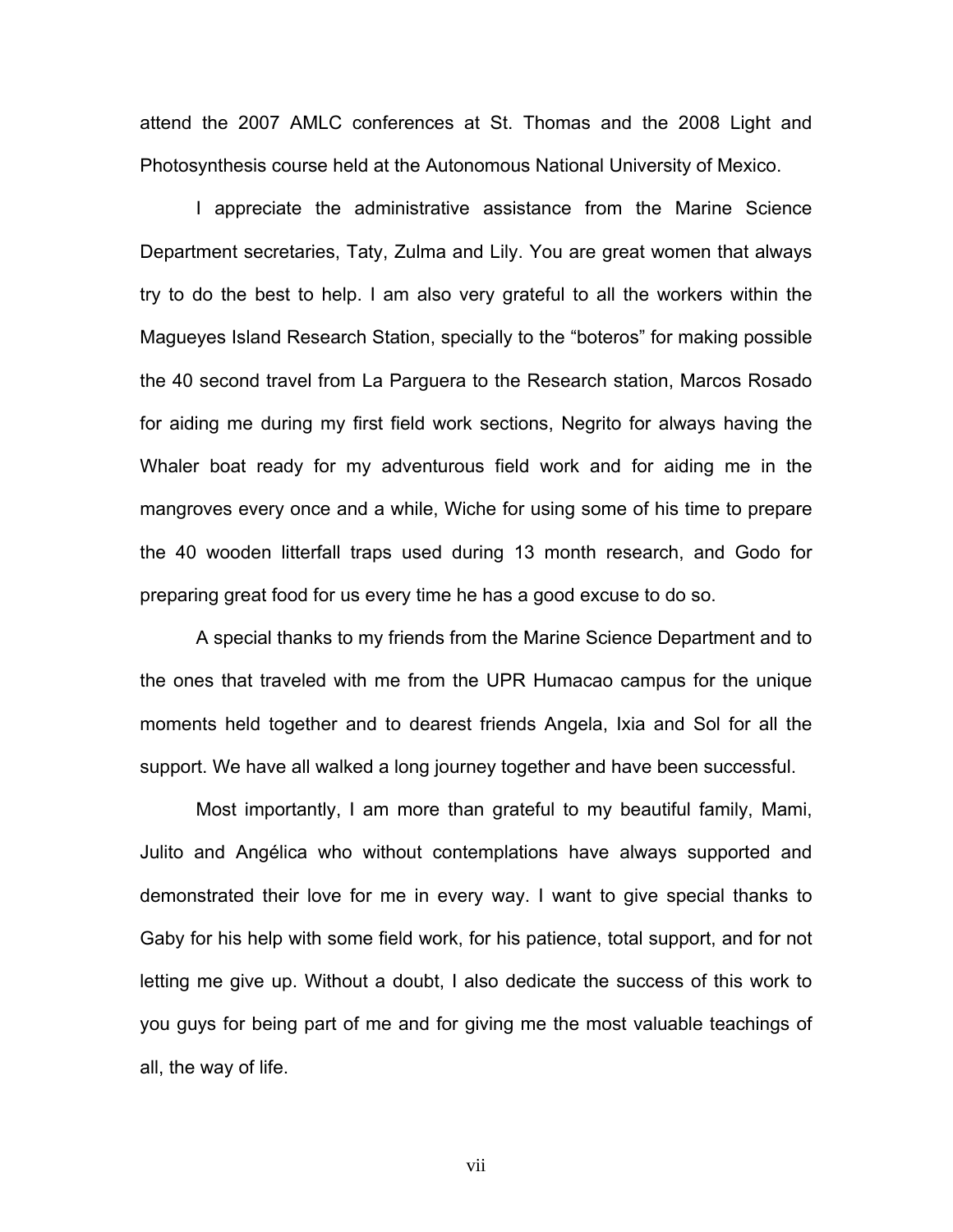# **TABLE OF CONTENTS**

# **CHAPTER 1: Introduction**

# **CHAPTER 2: Primary productivity of red mangroves in semi arid environments**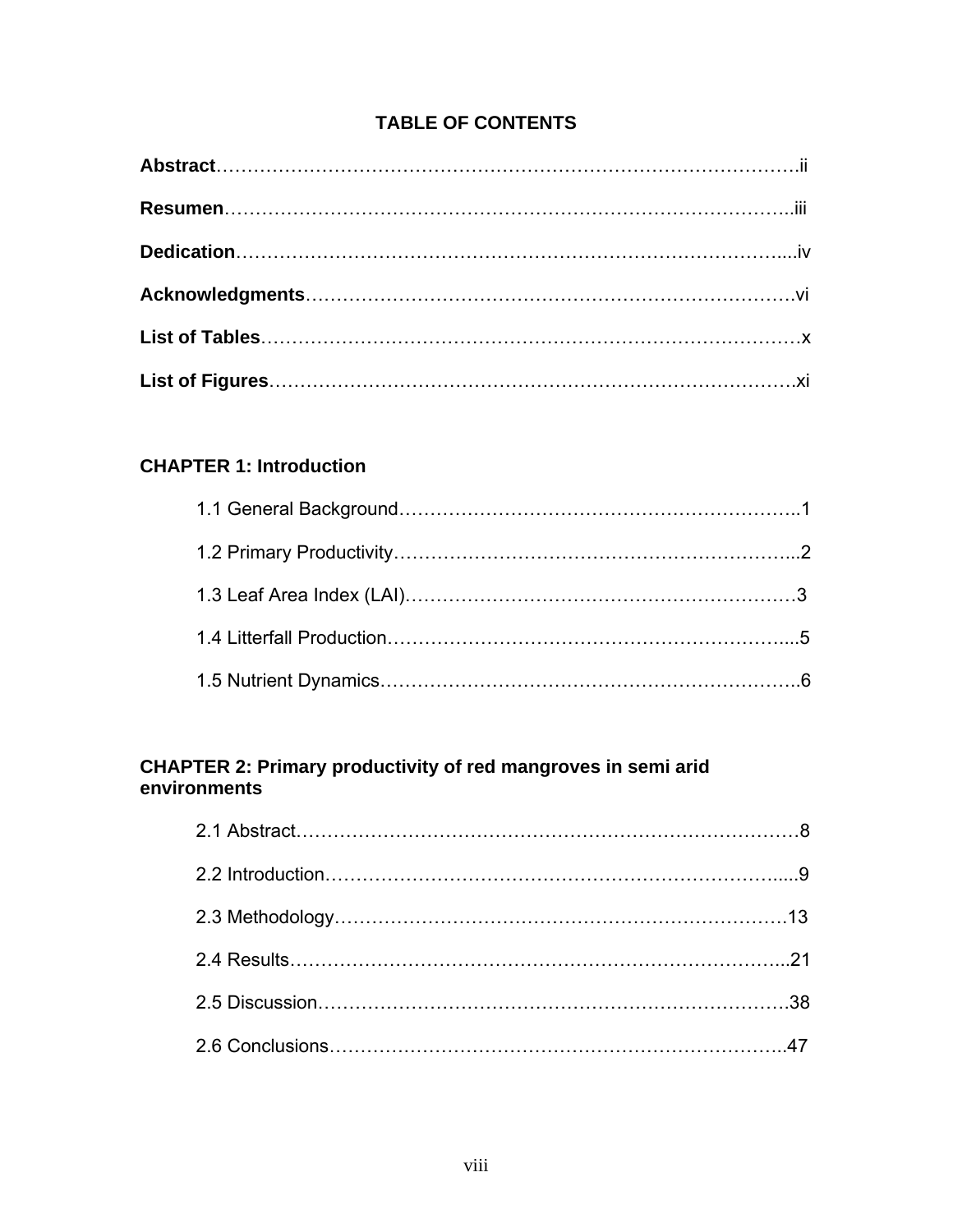# **CHAPTER 3: Remote Sensing of LAI & Primary Productivity**

|  | .59 |
|--|-----|
|  |     |
|  |     |

# **CHAPTER 4:**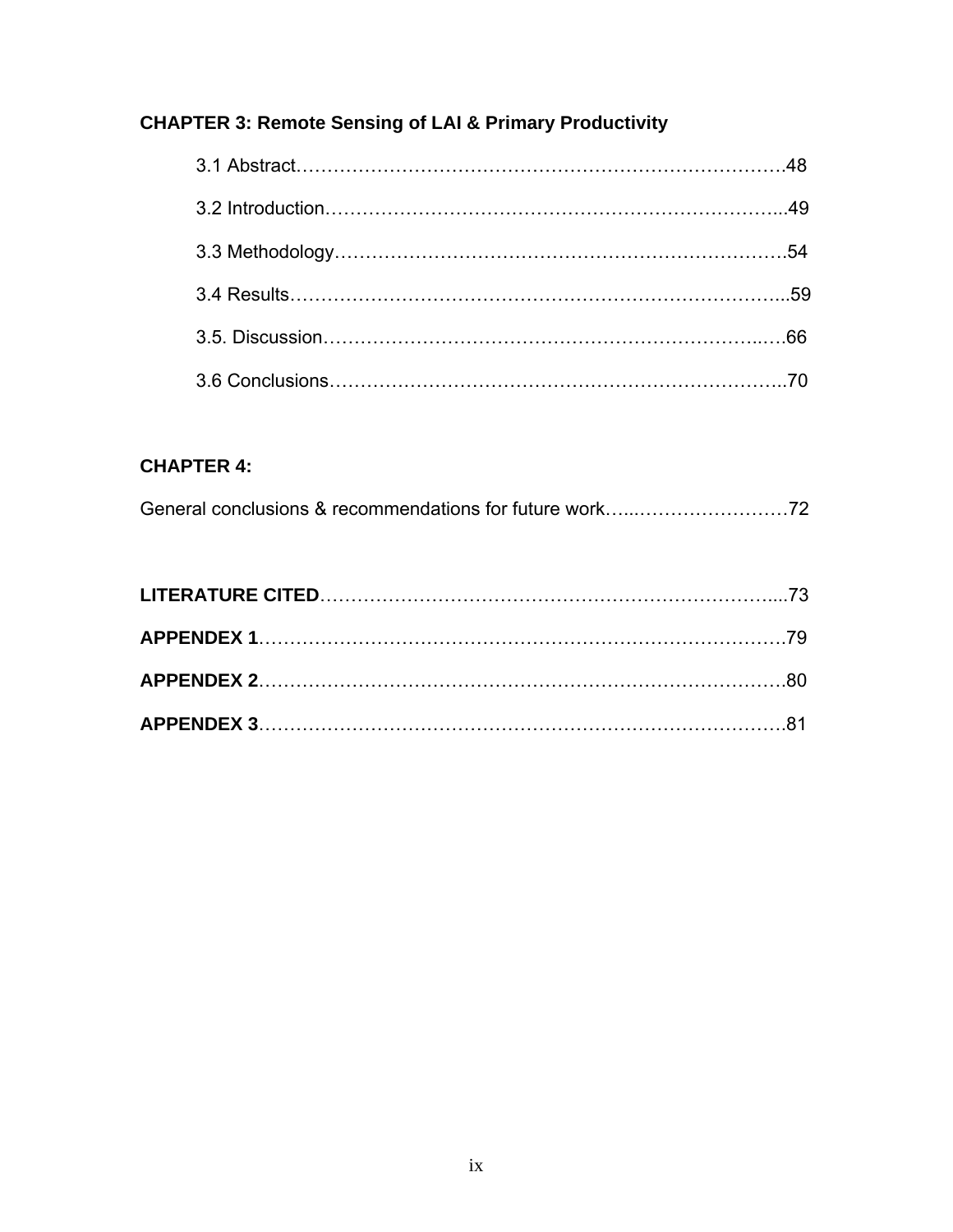# **LIST OF TABLES**

| Table 1. Geographical description of the study sites in La Parguera                                                                           |
|-----------------------------------------------------------------------------------------------------------------------------------------------|
| Table 2. SLA, $LAI_d$ , $LAI_e$ values and the relationships between                                                                          |
| Table 3. Mean values of $LAI_e$ within each study site (Kruskall-Wallis,                                                                      |
|                                                                                                                                               |
| Table 5. ANOVA (repeated measurements) for litter fall production29                                                                           |
| Table 6. Linear regression models for litter components with significant<br>meteorological, physical and oceanographic variables (p < 0.05)32 |
| Table 7. ANOVA litterfall test: LSD Fisher. Alfa:=0.05 DMS:=0.1652533                                                                         |
| Table 8. Mean C:N values within each study site (Kruskall-Wallis,                                                                             |
| Table 9. Some primary productivity values previously reported for mangrove                                                                    |
| Table 10. Specifications of the multispectral IKONOS imagery56                                                                                |
| Table 11. Correlations of individual spectral bands with LAI <sub>e</sub> 60                                                                  |
| Table 12. Vegetation indices values for each study site within La Parguera                                                                    |
| Table 13. Some net primary productivity values reported for the Turks and                                                                     |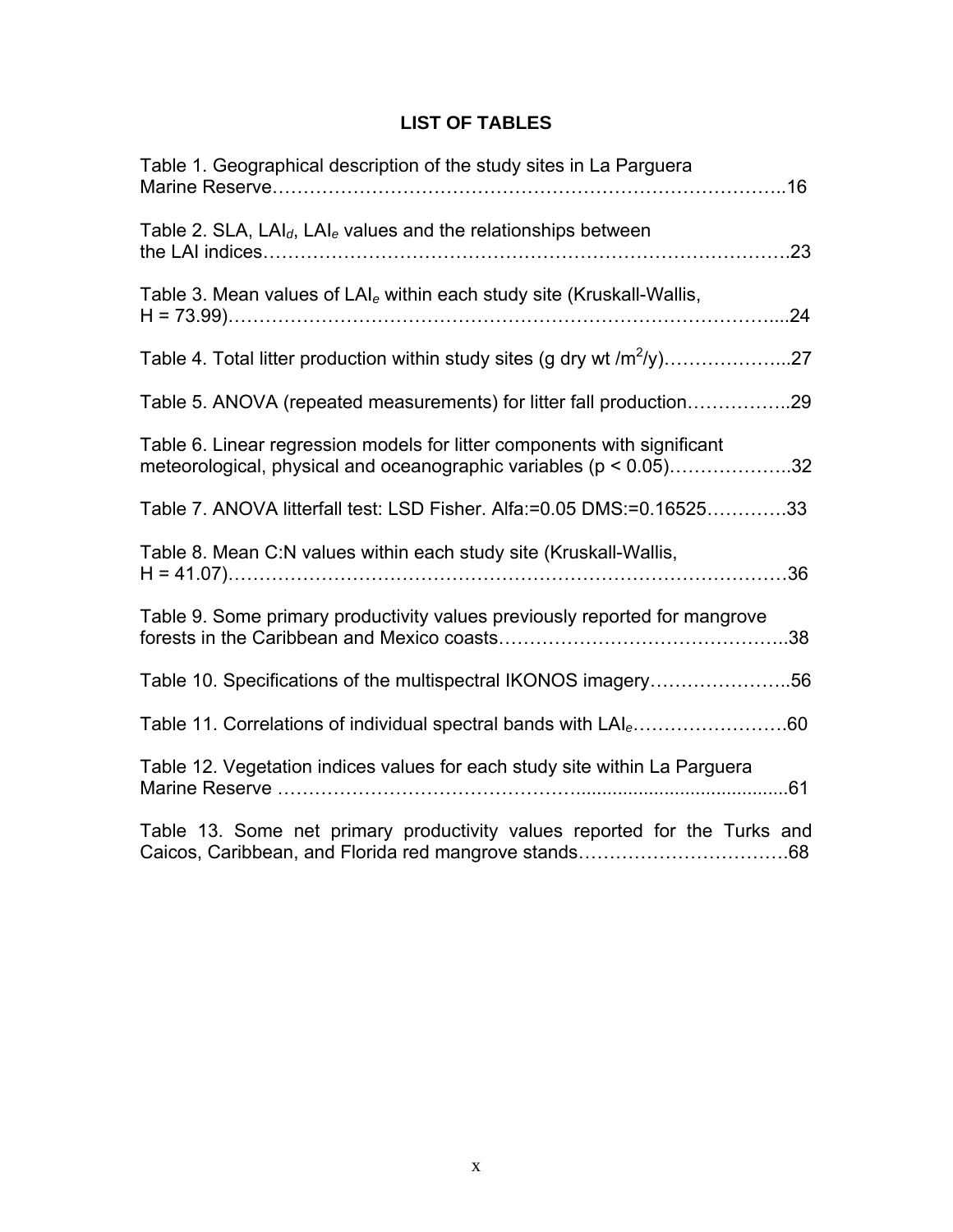# **LIST OF FIGURES**

| Figure 1. Different physiographic classifications for mangrove ecosystems.<br>Two types are encountered within the Natural Marine Reserve of La Parguera |
|----------------------------------------------------------------------------------------------------------------------------------------------------------|
| Figure 2. Detailed map illustrating the fringe and overwash mangrove study                                                                               |
| Figure 3. Time series for annual meteorological parameters. Data collection                                                                              |
| Figure 4. Time series for LAI <sub>e</sub> , Leaf Litter and % N in all study sites26                                                                    |
|                                                                                                                                                          |
| Figure 6. Temporal patterns for two study sites in La Parguera                                                                                           |
| Figure 7. C: N ratios and % N temporal patterns for all study sites37                                                                                    |
| Figure 8. IKONOS 2006 NDVI image for La Parguera Marine                                                                                                  |
| Figure 9. IKONOS 2006 SR image for La Parguera Marine                                                                                                    |
| Figure 10. Regression analysis for the NDVI model vs. $LAIe$ for all study sites                                                                         |
| Figure 11. Regression analysis for the SR model vs. $LAIe$ for all study sites                                                                           |
| Figure 12. IKONOS estimated LAI image for La Parguera Marine Reserve 63                                                                                  |
| Figure 13. Regression analysis for LAI <sub>e</sub> vs. estimated LAI (IKONOS)64                                                                         |
| Figure 14. IKONOS estimated NPP image for La Parguera Marine Reserve64                                                                                   |
| Figure 15. Spatial variations of NPP and $LAIe$ with the Natural Marine                                                                                  |
| Figure 16. Spatial variations of NPP and total leaf litter within the Natural                                                                            |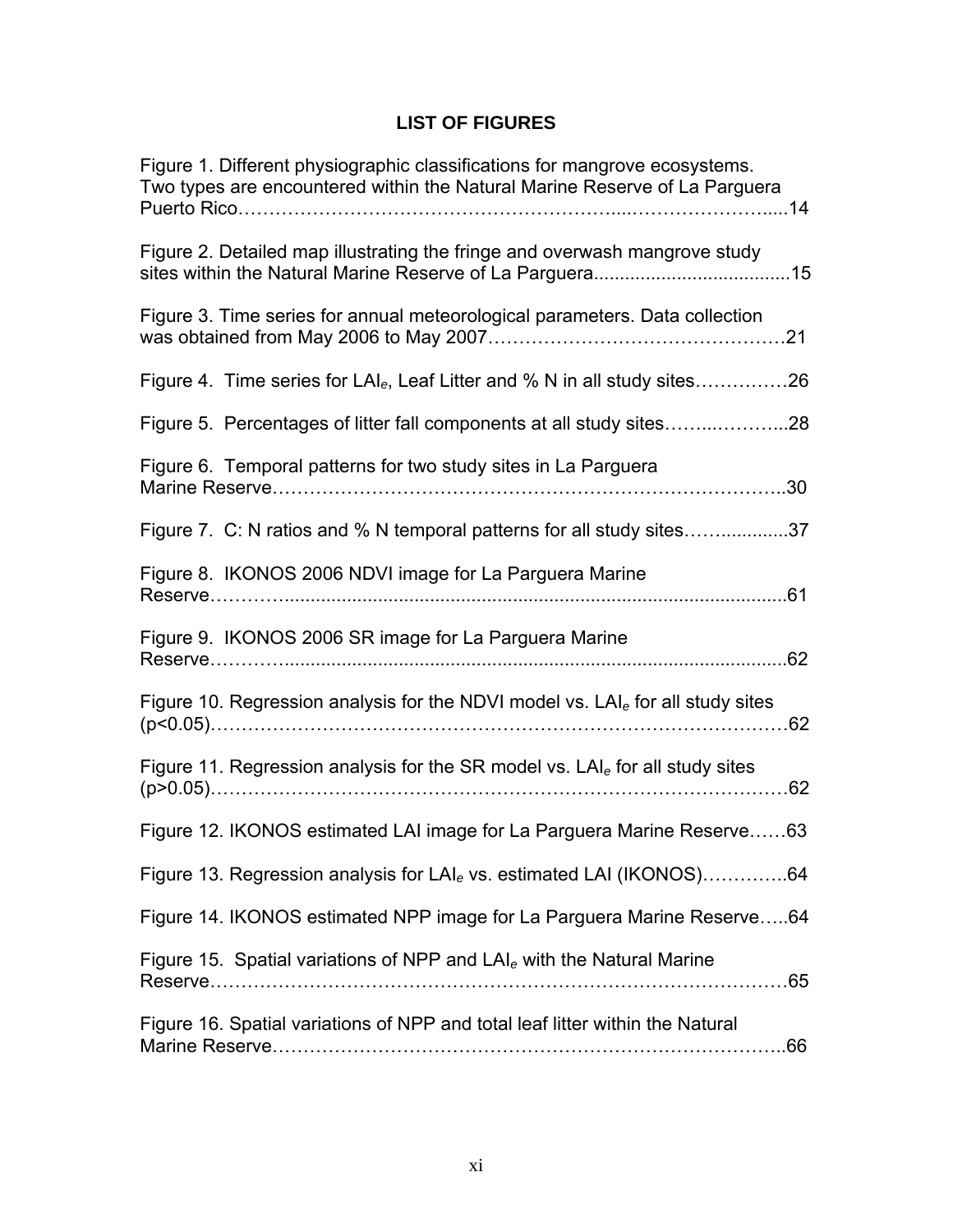## **CHAPTER I**

#### **INTRODUCTION**

## **1.1 Background:**

Mangroves are tropical and subtropical marine plants that used to cover up to 75% of tropical coastlines. The most recent estimates suggest that mangroves presently occupy about 15.2 million ha of tropical and subtropical coastlines which are mostly threaten by anthropogenic factors (FAO 2007). Among tropical marine ecosystems, mangroves rank second in importance after coral reefs in terms of gross productivity (Wafar, 1997). Therefore, understanding their ecological importance is critical for the social and economic benefits of a progressed country. Two centers of diversity exist: the Indo-West Pacific, with the highest diversity and the Caribbean/Florida region with low generic diversity (Rogers, 1997). There has been over 54 species identified in 20 genera, belonging to 16 families. Furthermore, *Avicennia* and *Rhizophora* dominate mangrove communities worldwide. Three different "true" species of mangrove trees have been classified for the Caribbean: the red mangrove (*Rhizophora mangle*), the black mangrove (*Avicennia germinans*), and the white mangrove (*Laguncularia racemosa*). A fourth species, buttonwood (*Conocarpus erectus)*, is transitional between the true mangroves and non-mangrove species (Feller, 1996).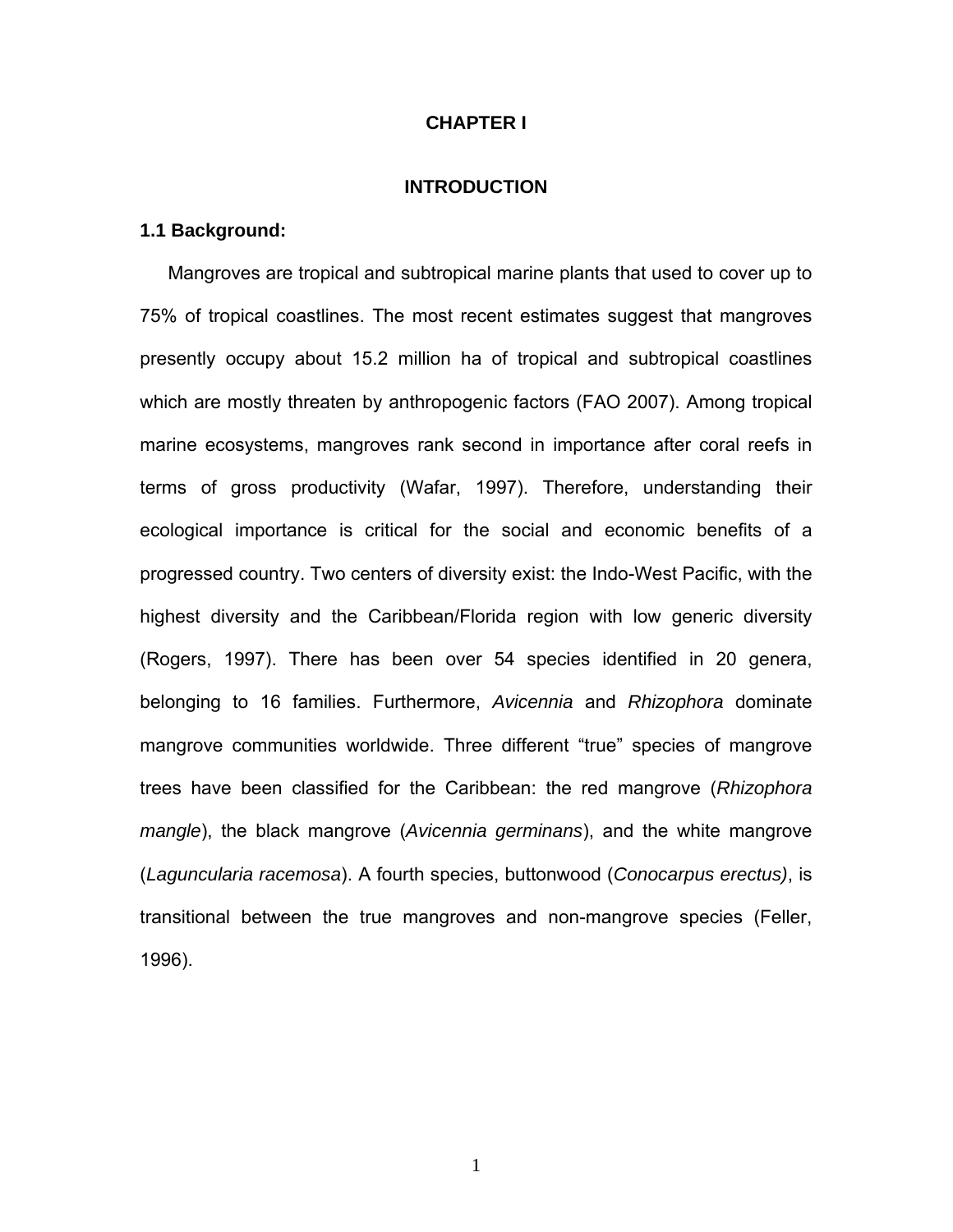## **1.2 Primary Productivity**

Mangrove productivity is often compared to that of other terrestrial forests. Their resources become significantly important for many marine vertebrates, invertebrates and terrestrial organisms. Productivity of the major families of mangrove trees (e.g. Rhizophoraceae) over the Caribbean and Indo-West Pacific regions has been the subject of many studies.

One of the first studies completed for mangrove productivity in the Caribbean region was conducted in a red mangrove, *Rhizophora mangle*, forest located in La Parguera, Puerto Rico (Golley et al., 1962). They reported that the mangrove average biomass for two years consisted mainly of leaves, 778 g/m<sup>2</sup> and wood, 5507 g/m<sup>2</sup>. Total gross photosynthesis and leaf respiration was about 8 g C/m<sup>2</sup>/day. Net day-time photosynthesis totaled 0.12 g C/m<sup>2</sup>/day for seedlings, 0.24 g C/m<sup>2</sup>/day for shade leaves, and 5.2 g C/m<sup>2</sup>/day for sun leaves. It was concluded that the red mangrove community is more productive than most marine and terrestrial communities, although they are not as efficient as the mountain rainforest or the coral reef in the conversion of sunlight into organic matter in a similar light regime.

Furthermore, Miller (1970) reported his results for a mathematical model that predicts bioclimate, leaf temperature and primary production in red mangroves canopies of South Florida. The objective of that study was to measure primary production and transpiration of the forest canopies through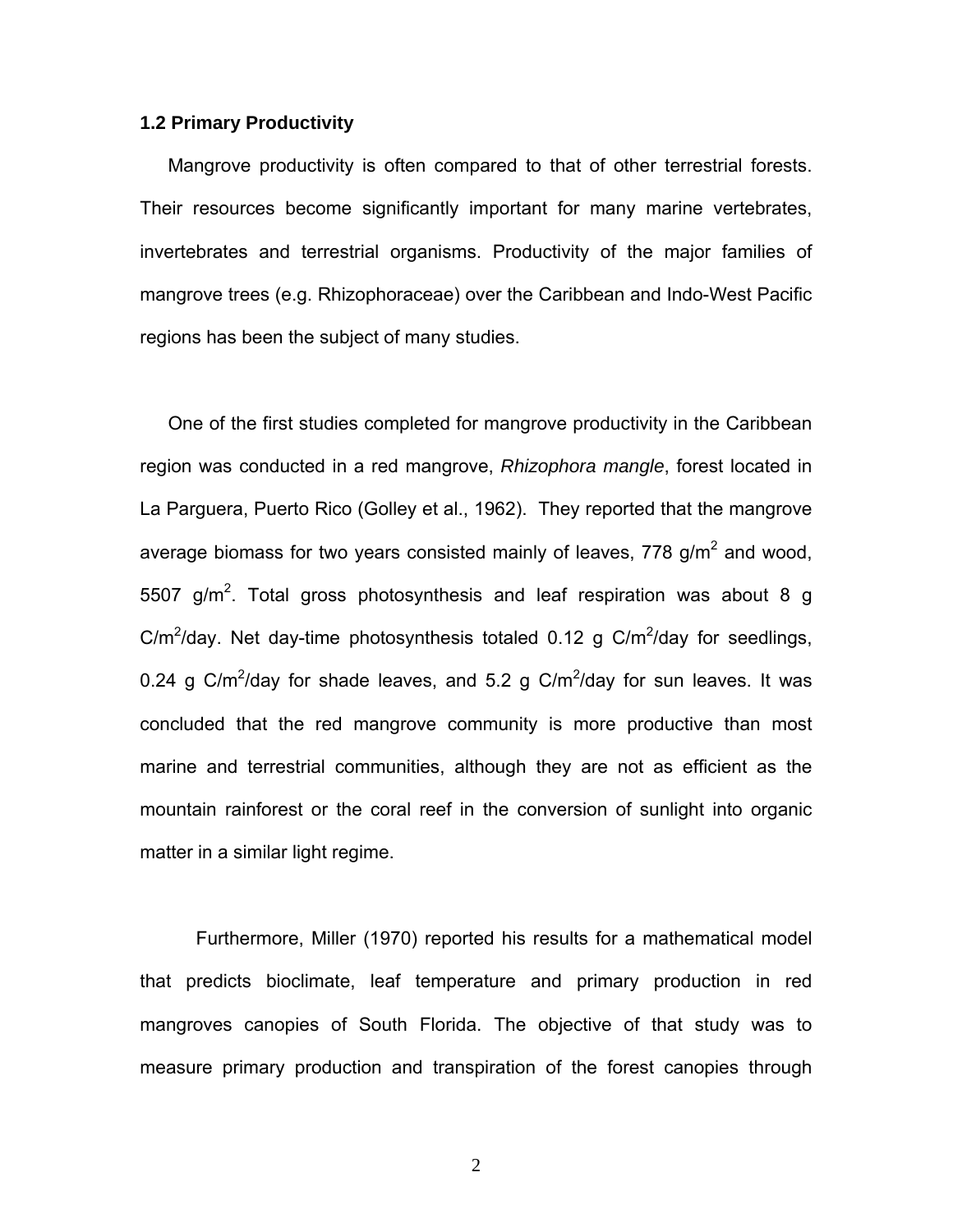different measurement parameters of individual leaves in the canopy. Net photosynthesis calculated with the model was 5.6 g organic matter/m<sup>2</sup>/day for sunny days and 3.5 for cloudy days in June. Gross photosynthesis per unit leaf area was greater at the top of the canopy than at the bottom, but the middle levels of the canopy had the greatest production. The model predicted that the maximum photosynthesis for mangrove stands occur with a leaf area index (LAI) of about 2.5 if no acclimation to shade within the canopy occurs. A LAI greater than about 2.5 may decrease production. Net photosynthesis increased with leaf inclination at all leaf area indices. It concluded that production and transpiration increased with increasing LAI with steeply inclined leaves and leaf absorption.

Therefore, primary production assessments provide valuable information on the functional status of mangrove ecosystems. LAI, litterfall and nutrient dynamics are essential parameters related to the photosynthetic and productive capacity of the mangrove ecosystem.

#### **1.3 Leaf Area Index (LAI)**

Various definitions have been published for leaf area index (LAI). Chen (1997) has referred to LAI as one half the total green leaf area per unit ground surface area. It is a measure of the photosynthetic biomass or size of the photosynthetic system which converts solar energy to chemical energy (Pool, 1972). As a result, it drives both within and below the canopy microclimate, determines and controls canopy water interception, radiation extinction, water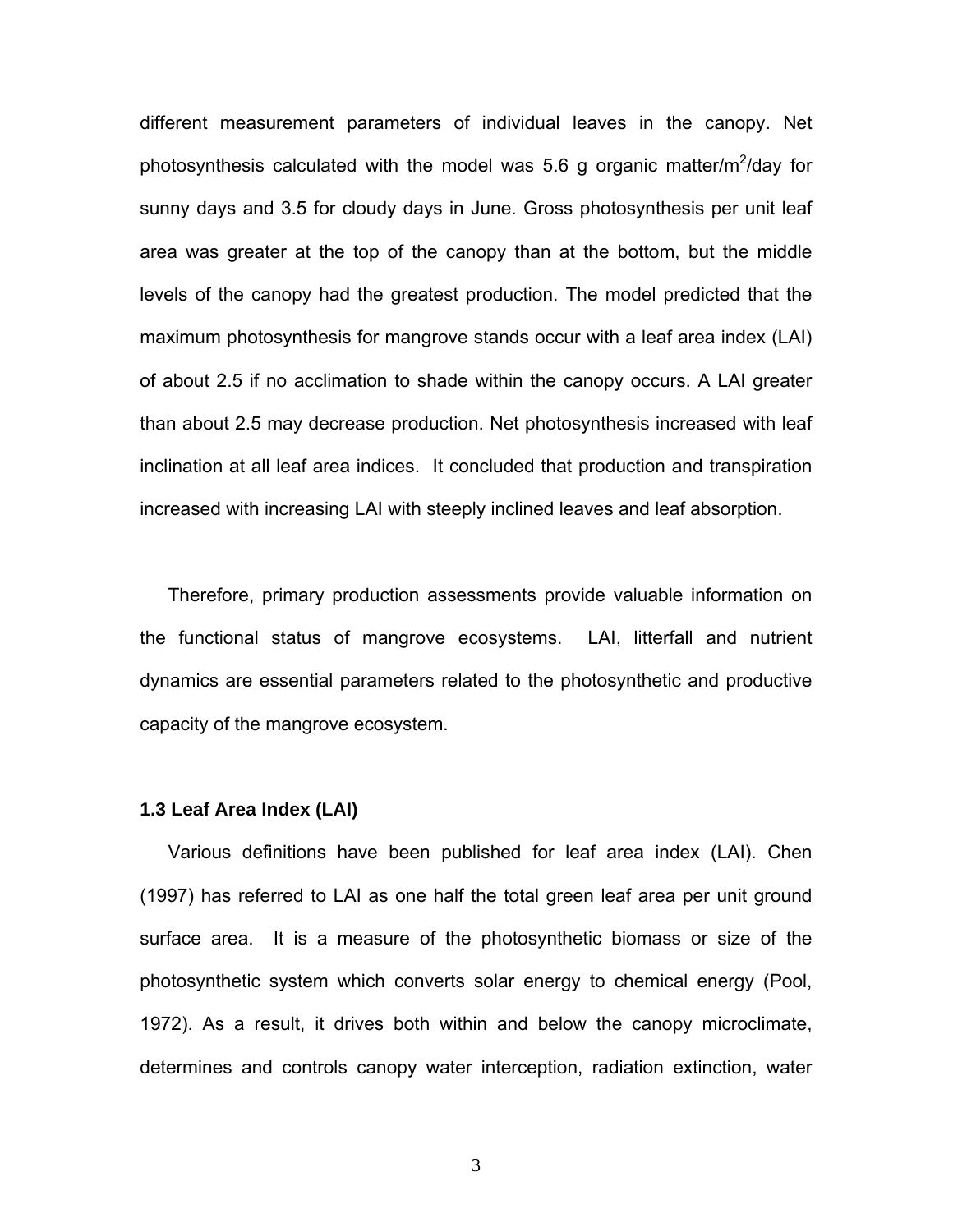and carbon gas exchange and is, therefore, a key component of biogeochemical and physical cycles (Chen, 1996; Breda, 2003; Wythers, 2003).

Many direct and indirect methods have been developed to quantify LAI from the ground. All direct measurements have the disadvantage of being timeconsuming; they are two-step processes consisting of leaf collection by either harvesting (e.g., destructive sampling) or non-harvesting (e.g., litter traps) methods, and subsequent leaf area calculation based on either planimetric (e.g., scanning planimeter LI-3000, LICOR, Lincoln, NE, USA) or gravimetric (e.g., predetermined green leaf area-to-dry weight-ratios) methods (Sonnentag, 2007). Indirect methods include techniques based on gap-fraction analysis which assume that leaf area can be calculated from the canopy transmittance (the fraction of direct solar radiation which penetrates the canopy) (Green, 2000). Four instruments have been developed to measure the fraction of light transmitted through the canopy. Two of them have been developed to use the photosynthetically active radiation (PAR) waveband (e.g. SunScan, ACCUPAR) and other instruments measure the gap fraction in different zenithal angles (e.g. LAI 2000, DEMON). Hemispherical photography (which is a technique based on canopy photography) can also be used from above the canopy looking downward. Thus, the calculation of LAI can be time-consuming and has been replaced by canopy analyzers. (Breda, 2003).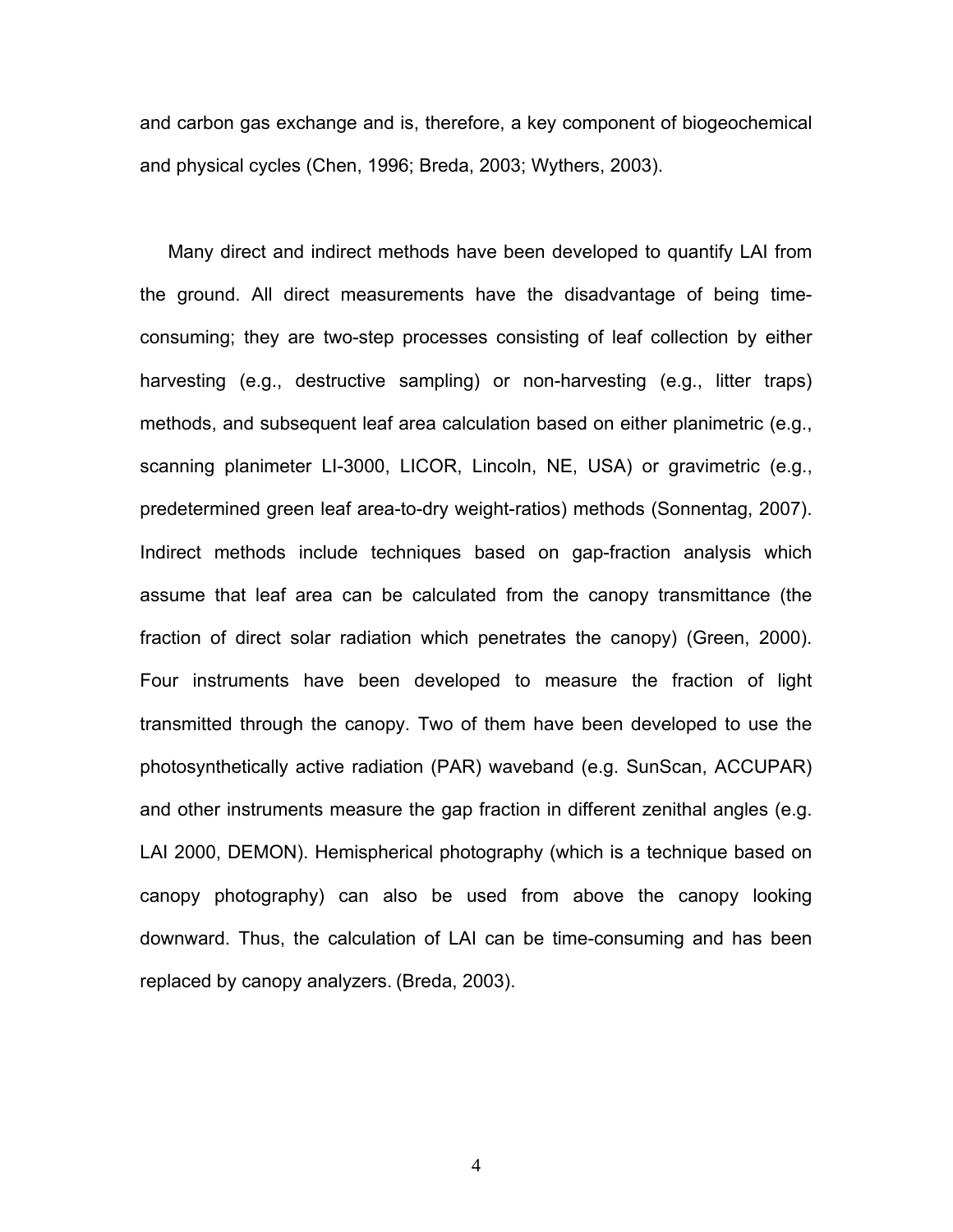## **1.4 Litterfall Production**

Various studies have addressed the use of litter production as a measurement of mangrove productivity. Litterfall, consisting of both vegetative and reproductive structures, represents a fraction of net primary production that can be accumulated on the forest floor, remineralized through decomposition or exported (Snedaker, 1984).

Lugo and Snedaker (1974) found that the average annual litterfall in a fringe mangrove forest of red mangrove was 896 g dry wt  $m<sup>-2</sup>$  yr<sup>-1</sup> for a contribution to the ecosystem of 224 g C  $m^{-2}$  yr<sup>-1</sup> leachate and an equal amount of particulate detritus. Pool et al. (1986) studied the litter production in mangrove forests of southern Florida and Puerto Rico and reported that most of the litterfall corresponded to peaks of wet seasons and frequent wind storms. The composition of the litterfall was 68-86% leaves, 3-15% wood, and 8-21% of miscellaneous structures (e.g. twigs, stems). These authors also found that between Florida and Puerto Rico there were no significant differences in the rate of total litterfall, although there were significant differences of litterfall within each geographical region and between mangrove forest types.

Navarrete and Oliva-Rivera (2002) studied the litter production of *Rhizophora mangle* in Mexico and found that total litterfall (one year cycle) was 2.61 t dry wt ha<sup>-1</sup> year<sup>-1</sup>. The 99.83% of the total litterfall biomass was comprised of leaf production. They demonstrated that there are significant differences in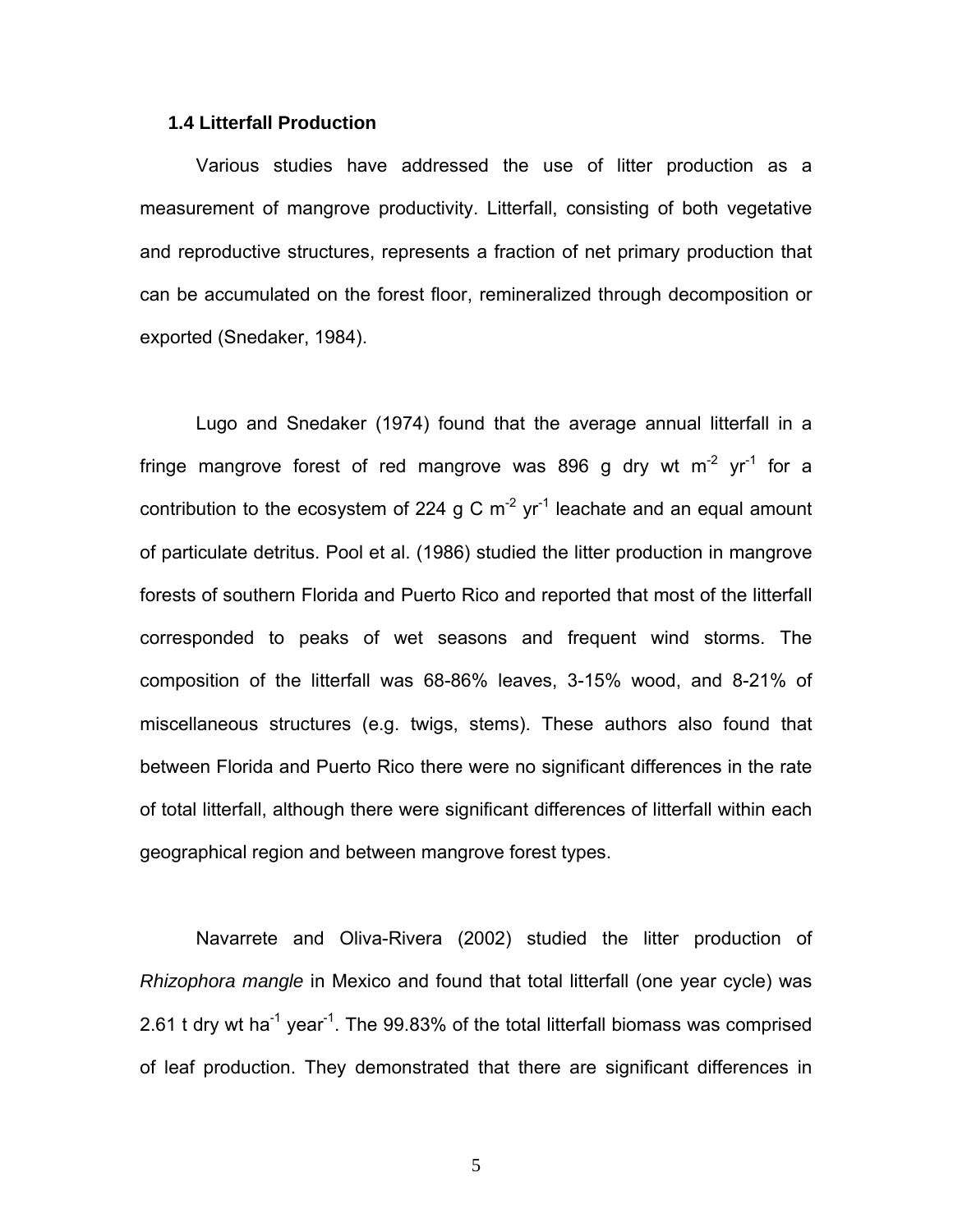litterfall between study sites and months. The maximum peaks for litter production and reproductive phases were in July and September and were attributed to stress (lack of water), dry periods and an increase in precipitation and wind. These results are compatible with Juman (2005) who found that red mangrove productivity in the Bon Accord Lagoon, Mexico, varied seasonally and spatially. Leaf fall contributed 67% of total litterfall.

As the rate of litter production provides an indirect estimate of primary production, total litterfall may reflect the nutrient status of the mangrove forest and surrounding watersheds (Pool, 1986).

### **1.5 Nutrient Dynamics**

In tropical oligotrophic marine environments, low temperatures and water availability are not likely to limit decomposition, so the availability of oxygen and nutrients are likely to play important roles (Fourqurean, 2003). Little is known about how nutrient availability affects ecological processes related to nutrient retention and cycling in mangrove ecosystems (Feller, 1998). Thus, knowledge of nutrient cycling in mangroves is required to assess their potential role in regulating water quality, in understanding the coupling of the forest ecosystem with upland and marine ecosystems, and for learning how mangroves maintain nutritional homeostasis while being subjected to high rates of water turnover (ocean and freshwater) that certainly must leach large amounts of nutrients (Lugo, 1998). Moreover, one of the most important factors affecting degradation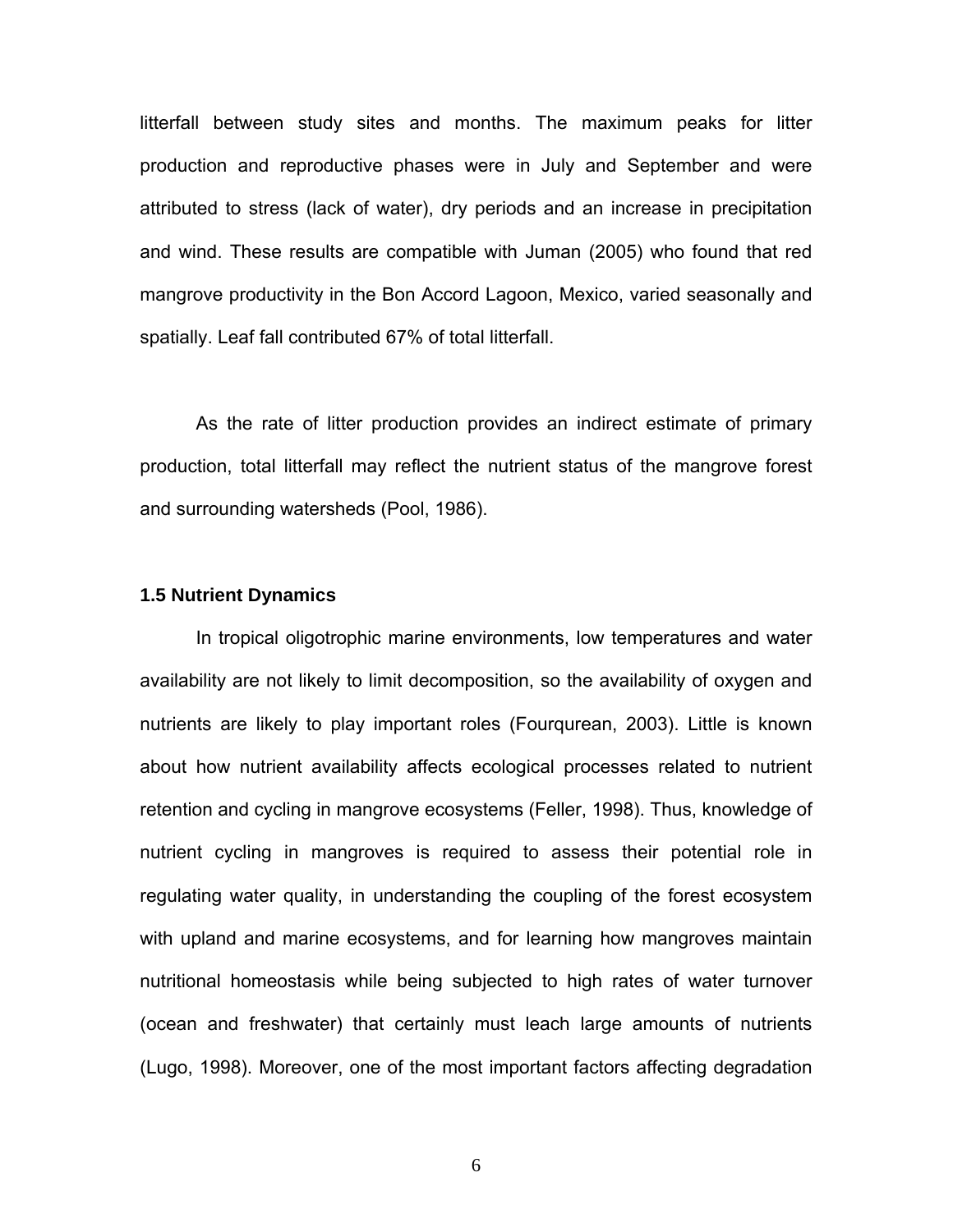of organic matter is nutrient content (Raulerson, 2004). Since leaf litter comprise the main bulk of litterfall, its nutrient content may be indicative of the health of mangrove ecosystems and thus serve as an indication of the primary productivity capacity of the ecosystem. Both nitrogen and phosphorus are limiting nutrients within mangrove forests (particularly those that are located in arid environments). Variations in nutrient content (nitrogen and phosphorous) can also be an indicative of nutrient use-efficiency per unit biomass (Lugo, 1998). Nutrient enrichment on within-stand cycling in a mangrove forest greatly affected the C:N, C:P, N:P, and lignin:N ratios in leaf litter produced by the trees that received P and NPK fertilizers (Feller, 1999)

Furthermore, decomposition in detritus within the mangrove system represents a source of nutrients for photosynthesis [Lugo, et. al 1973]. A convenient indicator of the nutritional value of a food is their carbon to nitrogen (C:N) ratio. Nutrient enrichment of *Rhizophora mangle* leaf litter results from loss in carbon content and an increase in final nitrogen; the C:N could change from 120 in senescent leaves to 43 in partially decomposed leaves (Fell, 1981). Thus, it has been proposed that the lower the ratio the higher the nutritive value of mangrove leaves. It remains questionable whether increases in the concentration of nitrogen, and decreases in the C:N ratios during the decomposition of mangrove leaf detritus reflect increases in the nutritional status of detritus for higher consumers (Robertson, 1988).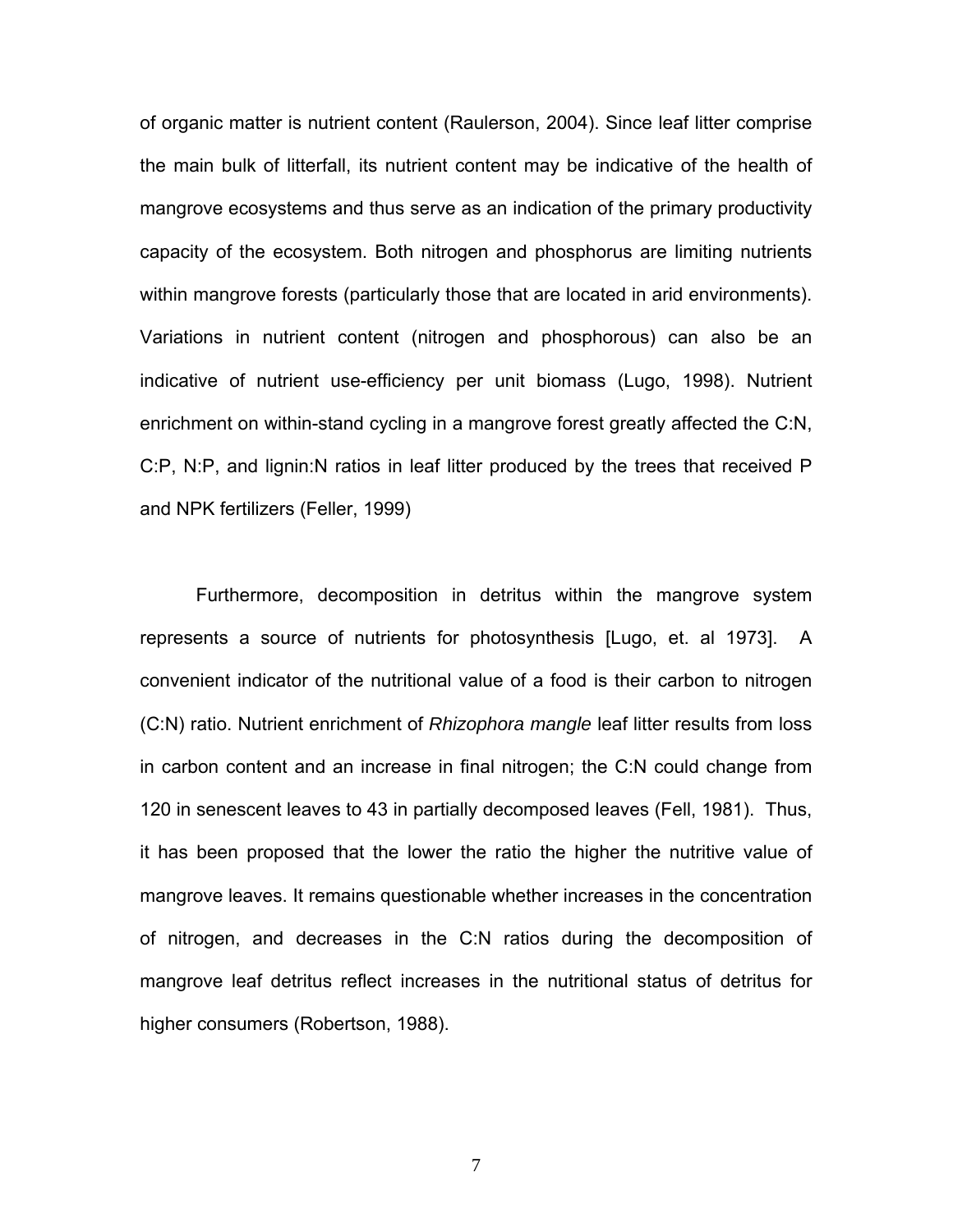### **CHAPTER 2**

## **Primary productivity of red mangrove in semi arid environments**

## **2.1 Abstract**

Mangroves are considered essential primary producers in tropical coastal marine environments. Primary production (PP) assessments, which are an accounting of the forest organic production (total biomass) within a specific area and over a time period, give valuable information on the functional status of these ecosystems. Leaf area index (LAI), litterfall, and nutrient dynamics are essential parameters that drive the productive capacity of the mangrove ecosystem and deserved a detailed attention. Three specific objectives have been defined for this research: (1) to determine relationship between direct (LAI*d*) and indirect (LAI*e*) estimations of true LAI for red mangroves in La Parguera; (2) to determine spatial and temporal patterns of litterfall and LAI; (3) to determine landscape level patterns of nutrients in mangrove leaves. LAI<sub>d</sub> and LAI<sub>e</sub> had high correlations for almost all study sites. Spatial patterns were observed with the highest LAI*<sup>e</sup>* annual average values ranging between 5.0 and 5.7. Variation in sampling dates was an important factor when taking into consideration LAI*e* changes. Temporal patterns for LAI*e* were related to changes in leaf fall, air temperature, salinity, barometric pressure and C:N ratios. Inverse relationships with leave fall peaks were observed for all study sites. A positive increase of LAI*e* was observed with an increase of nitrogen within all study sites.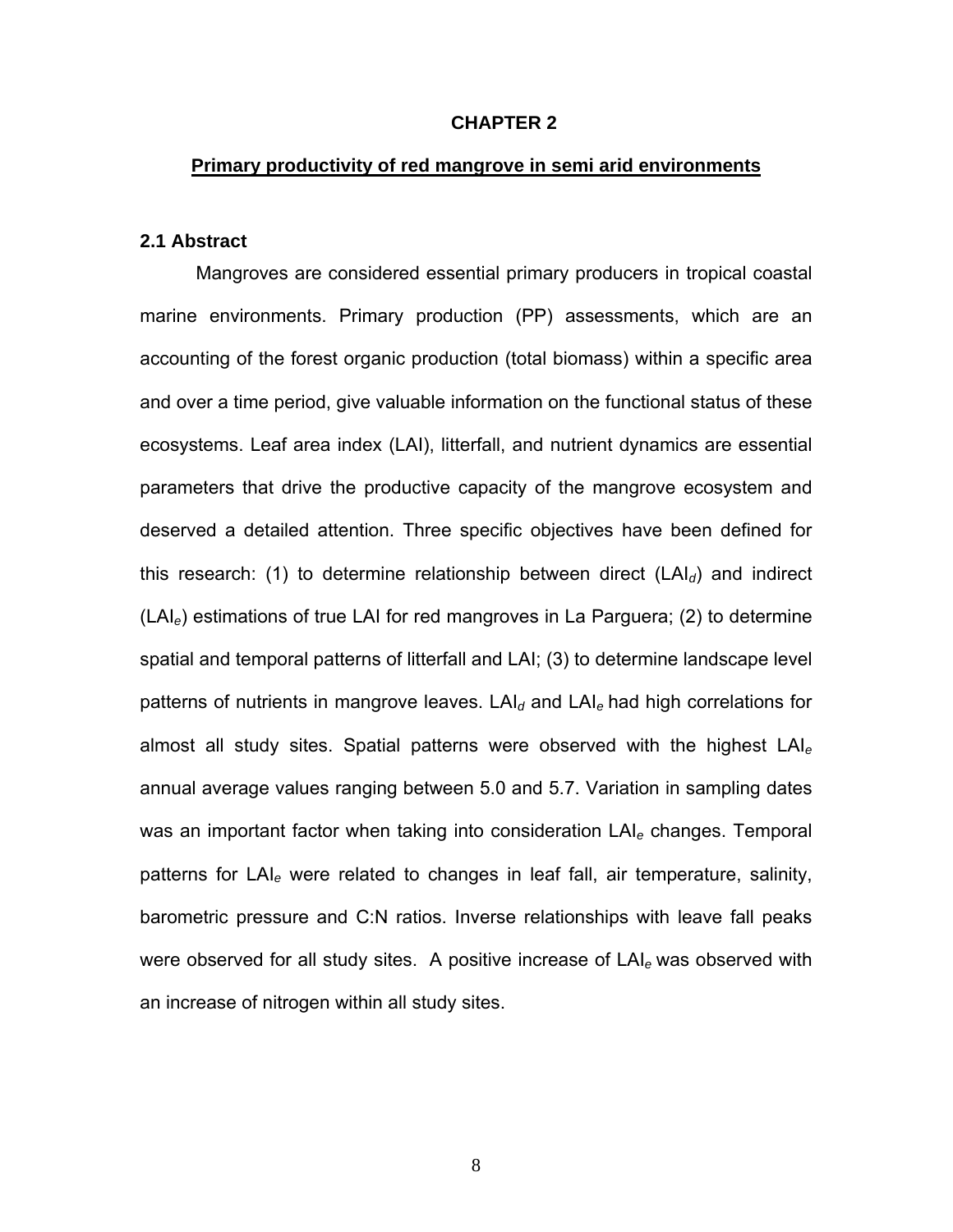Moreover, the total estimated PP for all study sites was 1406.4 g dry wt/m<sup>2</sup>/y. Leaf and propagules production comprise over 80% of the litter production, being propagules the mayor litterfall component. Total litterfall exhibited temporal and spatial patterns mainly related to leaf and propagules temporal variations, air temperatures, salinity fluctuations and temporal changes of LAI*e*. Nutrient parameters obtained from senescent leaves C:N ratios, and percent nitrogen demonstrated to have a distinct spatial variation that influences to a greater extent the leaf and seed production. Percent nitrogen of senescent leaves peaked mainly between May 2006 and December 2006. Green leaves had higher values of C:N ratios and percent nitrogen that were independent of seasonality variations. Study sites with higher litterfall and LAI*e* are the most productive mangrove forests in La Parguera. Overall, remineralized nutrients from leaf litter or exogenous nutrient inputs were the driving force for the observed spatial dynamics of primary productivity within these mangrove forests.

### **2.2 Introduction**

Two of the most conspicuous primary producers in coastal marine environments of the Caribbean and tropical Atlantic Ocean are the seagrass *Thalassia testudinum* and the mangrove *Rhizophora mangle* (Fourqurean et al., 2003). Mangroves are tropical and subtropical marine plants that used to cover up to 75% of tropical coastlines. The most recent estimates suggest that mangroves presently occupy about 15.2 million ha of global coastlines (FAO, 2007). Mangrove ecosystems are the habitat for many species of bacteria, protists (including algae), vertebrates, and invertebrates and are characterized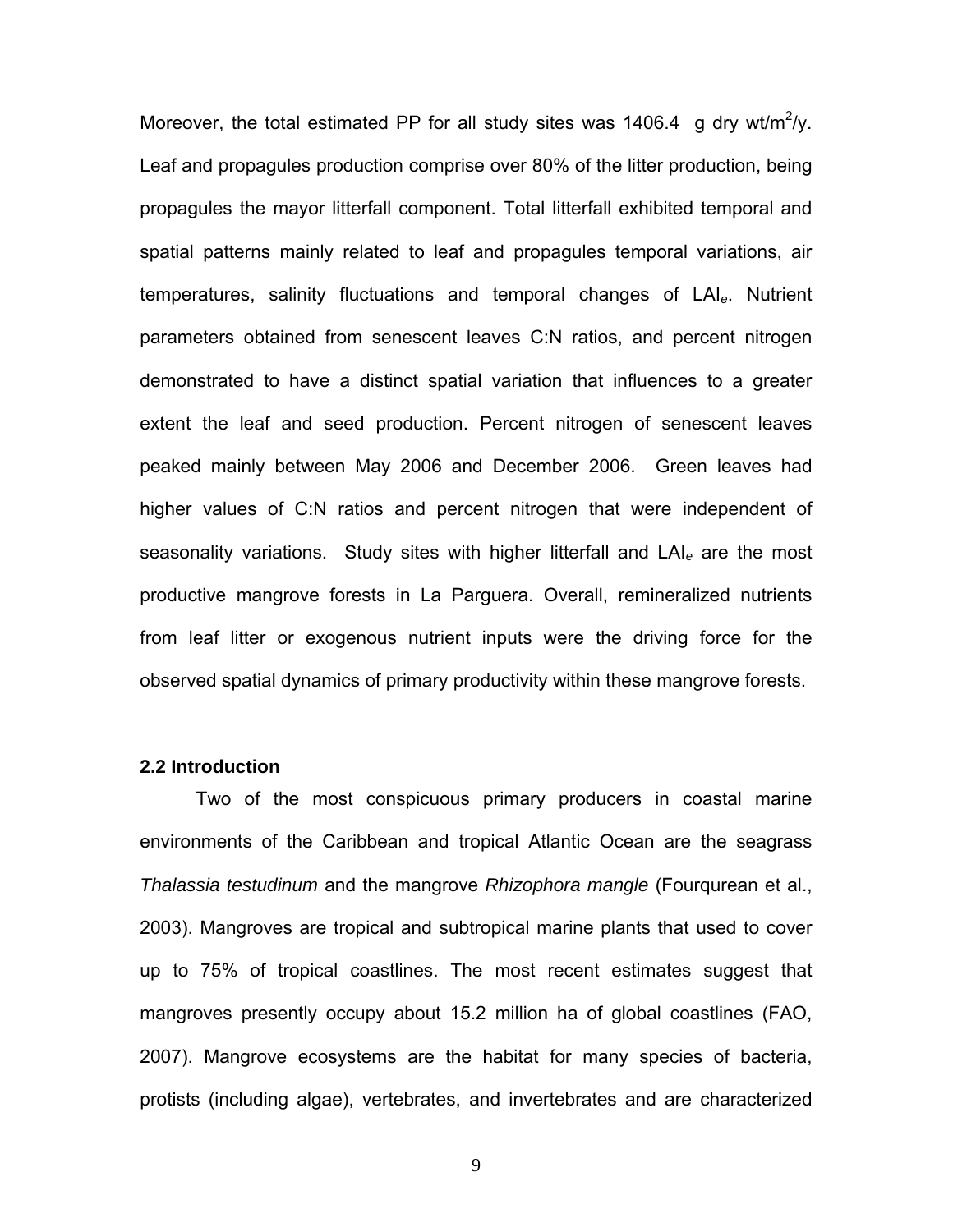for being highly productive. For instance, total photosynthesis and leaf respiration in a red mangrove forest at the Natural Marine Reserve of La Parguera, Lajas, Puerto Rico, estimated from  $CO<sub>2</sub>$  analyzer measurements, were in the order of 8 g C/m<sup>2</sup>/day (Golley, 1962). Mangrove forests drive many ecological functions and their resources become significantly important for many marine and terrestrial organisms.

Primary production assessments are an accounting of the forests organic production (total biomass) within an established area over time and its estimation can give valuable information on the functional status of these ecosystems. Harvesting, gas exchange, and litterfall are direct methods commonly used to estimate primary productivity (Odum, 1982). Furthermore, to determine the mangrove primary production of any given forest it is also vital to understand the critical functions that drive the ecological processes. Leaf area index (LAI) and nutrient dynamics are essential parameters that drive the photosynthetic and productive capacity of the mangrove ecosystem and deserve detailed research.

Within forest canopy structures, light is the most important physical parameter that is required for plants to provide the energy needed for photosynthesis (Feller, 1996). Consequently, leaves are the active interface for energy, carbon and water exchange between plants and the atmosphere. Therefore, LAI is a key variable in most of the models developed for the simulation of carbon and water dynamics and the most important indicator of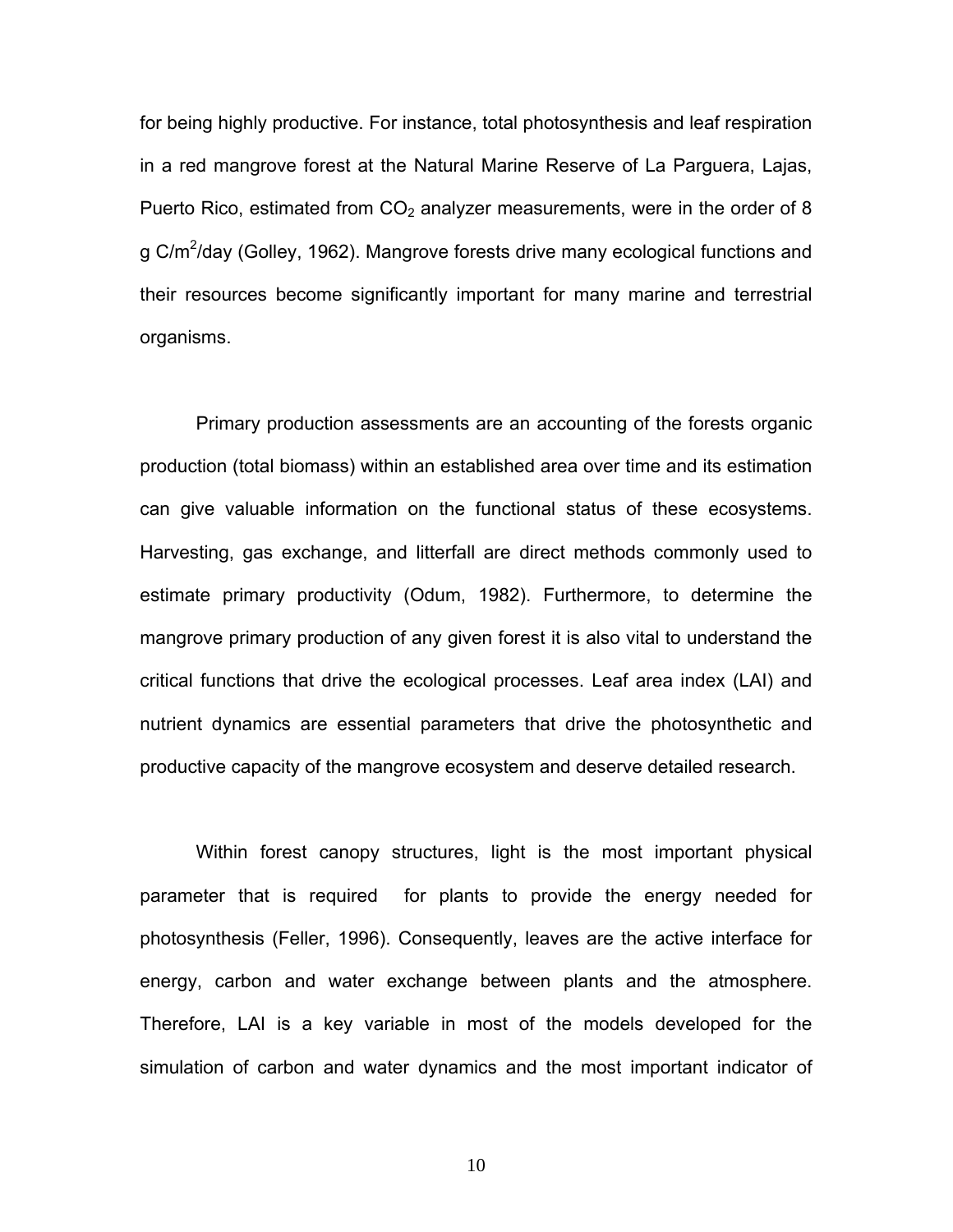forest status, due to the role of green leaves in controlling many biological and physical processes driving the exchange of matter and energy flow (Stroppiana, 2006; Rautiainen, 2004). Leaf area index (LAI) is correlated with total photosynthesis (of individual plants or entire ecosystems) and thus primary productivity and mangrove health. It is defined as one half the total green leaf area per unit ground surface area (Chen, 1997). Spatial and temporal patterns of LAI have been associated with various factors including nutrients and meteorological (e.g. precipitation) patterns (Miller, 1971; Maas, 1994; Bouriaud, 2003; Emmons, 2006)

Many direct and indirect methods have been developed to quantify LAI from the ground. All direct measurements have the disadvantage of being very time-consuming (Sonnentag, 2007). Indirect methods include techniques based on gap-fraction analysis which assume that leaf area can be calculated from the canopy transmittance (the fraction of direct solar radiation which penetrates the canopy) and hemispherical photography (Green, 2000, Breda, 2003).

Furthermore, mangroves high productivity is often attributed to high litter degradation rates and efficient recycling of nutrients, which are supplied by both autochthonous litter and allochthonous inputs from natural and anthropogenic sources (Bosire, 2005). Litterfall is an important source of energy that achieves its role in the ecosystem because it expresses the functionality of the vegetation *in situ* and it influences the recycling of nutrients (Musa, 1986). It consists of both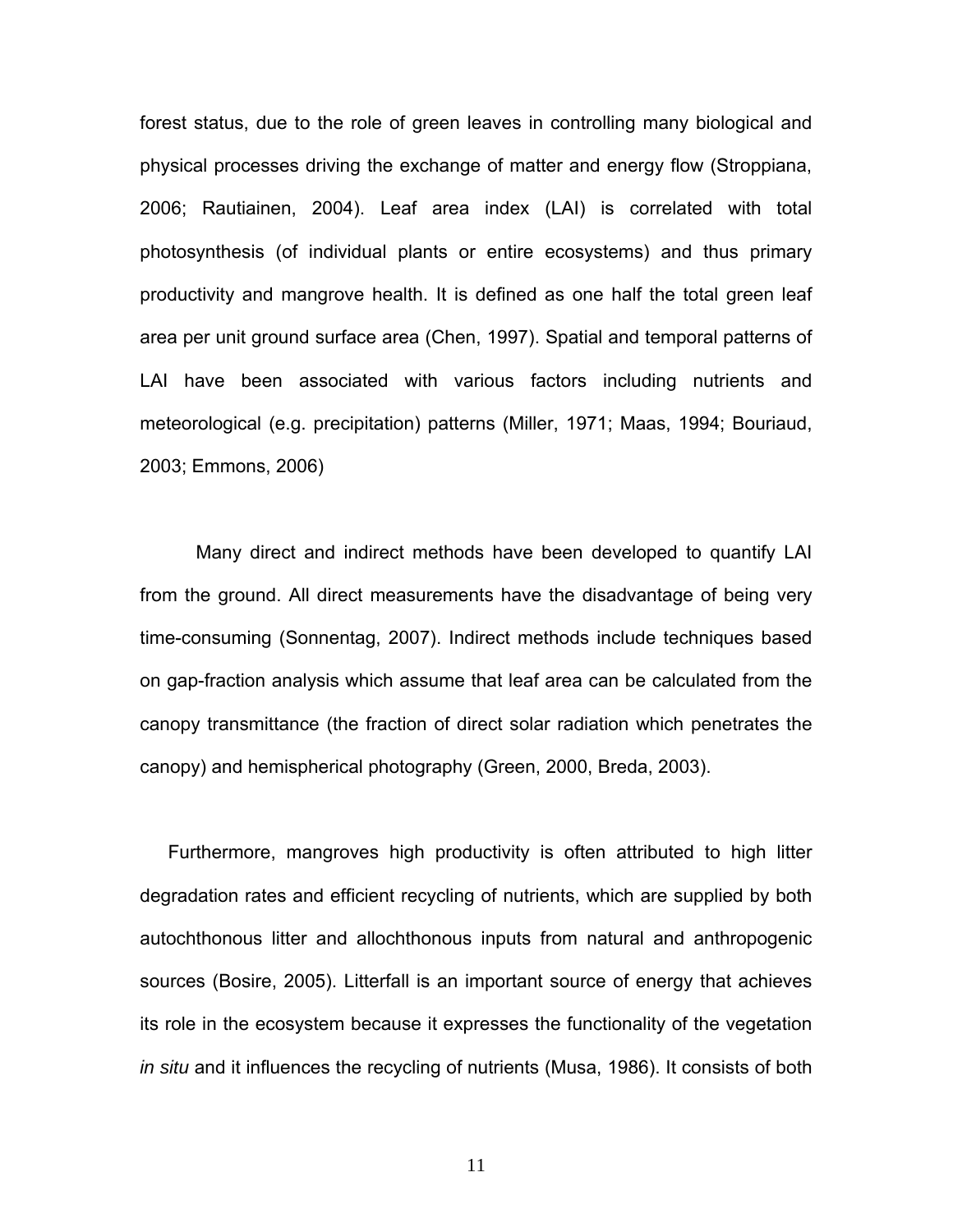vegetative and reproductive structures and represents a fraction of net primary production that can be accumulated on the forest floor, remineralized through decomposition or exported (Snedaker, 1984). Litterfall production can be established as a proxy for mangroves productivity, which followed by decomposition processes and nutrient enrichments, forms an essential food source for most estuarine animals (UNESCO 1984).

Thus, productivity in marine and coastal ecosystems is essentially influenced by availability of nutrients, particularly nitrogen (Roger, 1996). Since leaf litter comprise the main bulk of litterfall, its nutrient content (e.g. nitrogen and phosphorus) may be indicative of the health of mangrove ecosystems and thus serve as an indication of the primary productivity capacity of the ecosystem A convenient indicator of the nutritional value of a food is the ratio of the carbon to nitrogen (C:N) content in mangrove leaves. The higher nutrient quality the smaller will be the C:N ratios. Onuf et al. (1977) reported that the characteristics of nutrient enrichment of red mangroves are: increased primary productivity, increased percent nitrogen in leaves (=higher nutritive value of vegetation for consumers), and therefore increased losses to more kinds of consumers. It has also been reported that the nutritional balance of plant detritus plays an important role in the control of material flow in ecosystems (Enriquez, 1993).

Based on this information, the following hypotheses are proposed: (1) indirect estimates of LAI are highly correlated to direct measurements of LAI, (2) LAI and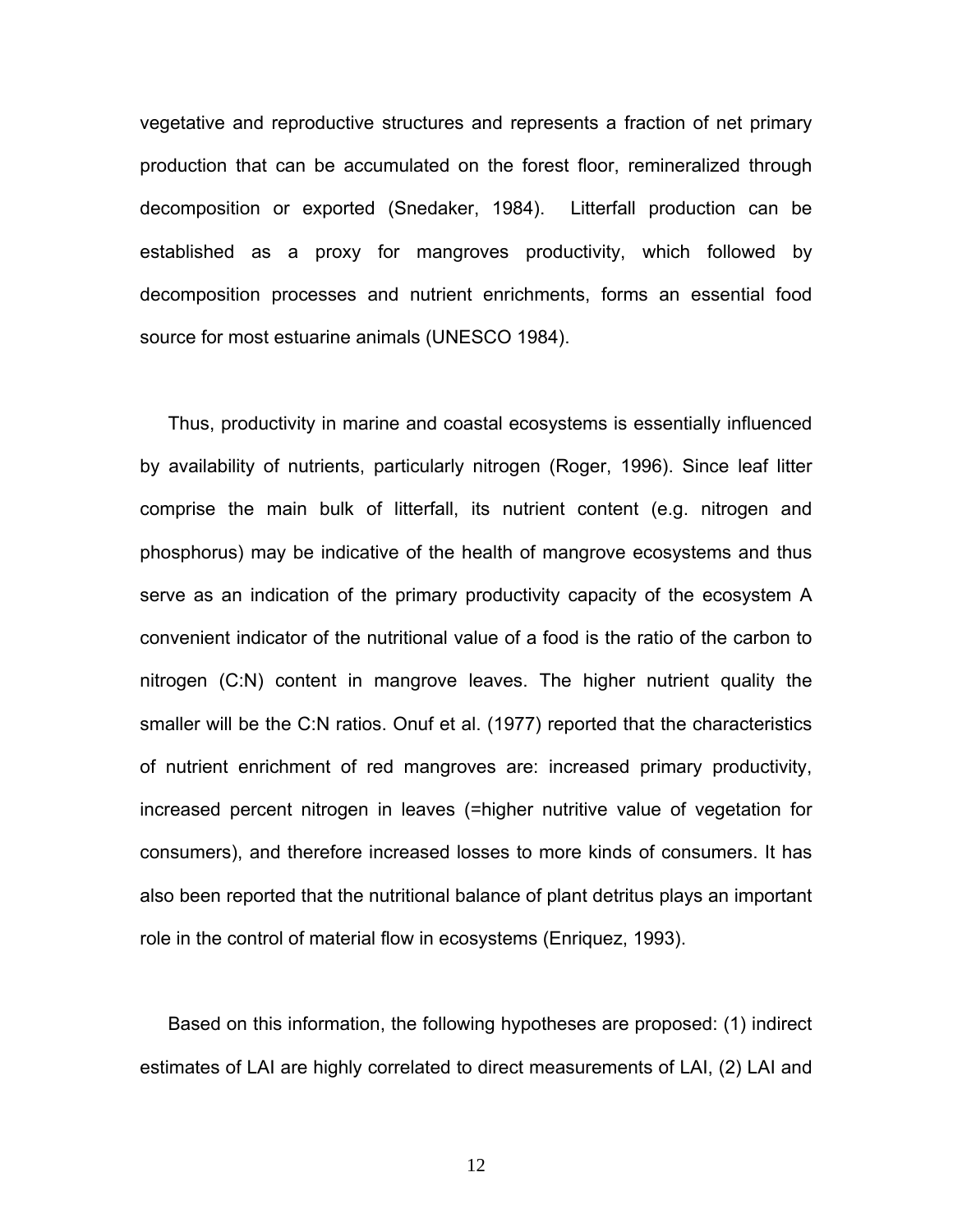litterfall show spatial and temporal patterns that are directly correlated to wind speed, wind gusts and precipitation, (3) foliar nitrogen values reflect the existing patterns of exogenous nutrient sources, and (4) patterns of primary production can be inferred from *in situ* rates of litterfall and LAI.

The overall objective of this research was to determine spatial patterns of primary production of the red mangrove, *Rhizophora mangle,* in La Parguera, Puerto Rico. The specific objectives are: (1) to determine the relationship between direct and indirect estimations of LAI for red mangroves, (2) to determine spatial and temporal patterns of LAI and litterfall, and (3) to determine landscape level patterns of nutrients in mangrove leaves.

### **2.3 Methodology**

#### **Study Sites**

The original total area of mangroves in Puerto Rico was estimated at 30,000 ha by the 1930's. (UNESCO, 1998). The most recent reliable mangrove area estimate for Puerto Rico and adjacent islands is 8,870 ha. (FAO, 2007). These mangroves have been classified by their climate regime as mangrove forests of the north coast (higher humidity) and the arid mangrove forests of the south coast (Lugo, 1989). La Parguera mangrove forests are located in southwestern Puerto Rico, the most arid zone of the island. The southwestern coast of Puerto Rico contains approximately 996 ha of mangroves, representing 15.3% of the total mangrove area in Puerto Rico. *Rhizophora mangle* (known commonly as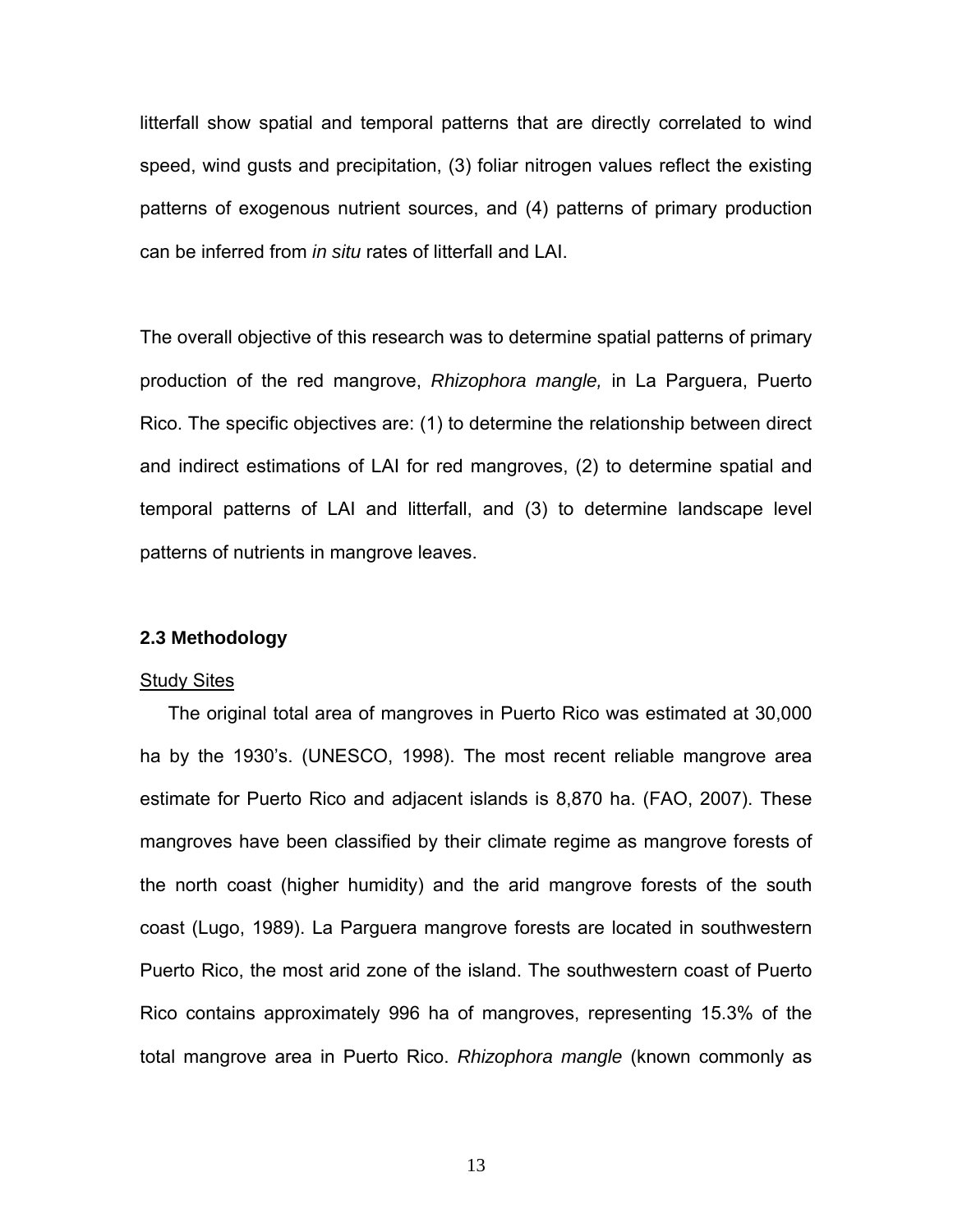red mangrove) is the dominant species within the Natural Marine Reserve of La Parguera. It is followed by *Avicennia germinans* (black mangrove) in dominance.

La Parguera which is one of the driest and hottest areas along the coast of Puerto Rico reported an average annual rainfall of 74.52 cm in comparison to 132.74 cm reported at San Juan between the years 1961-1990. The "rainy season" occurs during the July to December (average 35.61 cm), the "dry season" occurs in January to June (average 9.12 cm) (UNESCO, 1998). Mangrove forests, within La Parguera Marine Reserve, are subject to low-wave energy and low precipitation and runoff (Armstrong, 1990). Red fringe and overwash mangrove forest are most commonly encountered within the marine reserve and although they are usually exposed to extreme environmental conditions, they are highly productive ecosystems (Figure 1).



Source: After Lugo and Snedaker (1974). Their scrub category has been dropped as it is just a variant of the basin one. Similarly, the hammock category has been dropped as it is considered only to be a minor variant within basin environments.

Figure 1. Different physiographic classifications for mangrove ecosystems. Two types are encountered within the Marine Reserve of La Parguera, Puerto Rico (Murray 2003).

 Ten monospecific study sites were selected within the Natural Marine Reserve in order to have a representative data set of red mangroves exposed to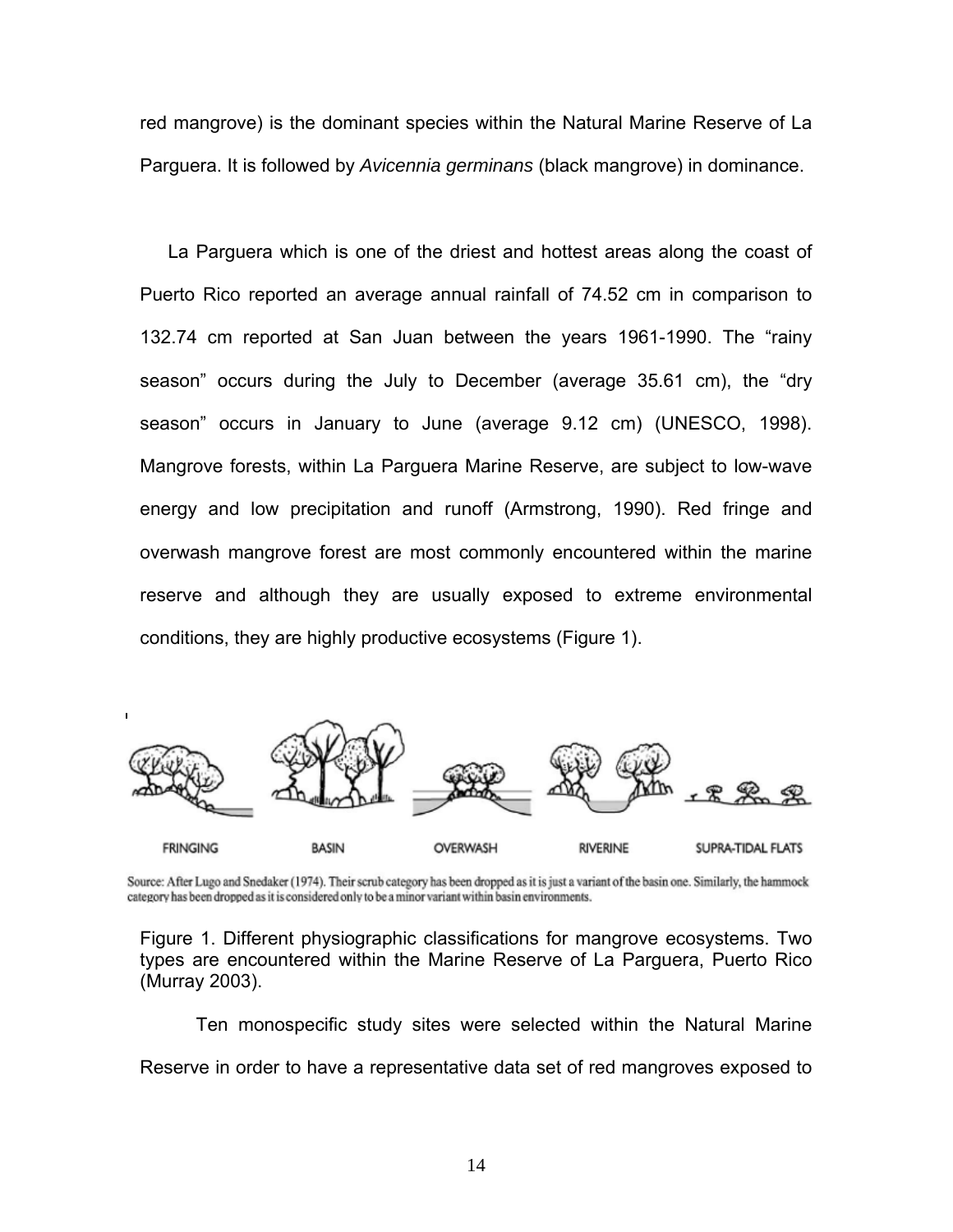the existing range of exogenous nutrient sources (Figure 2). For instance, one site closed to shore receives the effluent waters of a sewage treatment plant, another site directly receives nutrients from a resident bird population, and the other sites are at various distances from shore influenced either by pulses of exogenous nutrients (e.g. birds) or no exogenous nutrients (see Table 1).



Figure 2. Detailed map illustrating the fringe and overwash mangrove study sites within the La Parguera Marine Reserve.

Within all study sites, three substations were positioned randomly at the "center" of the forests and the site coordinates were measured with a Trimble ProXR global positioning system (GPS).

The GPS was configured in NAD83 datum, UTM and Zone 19. In general, all the substations were positioned and marked with an accuracy of <1 m except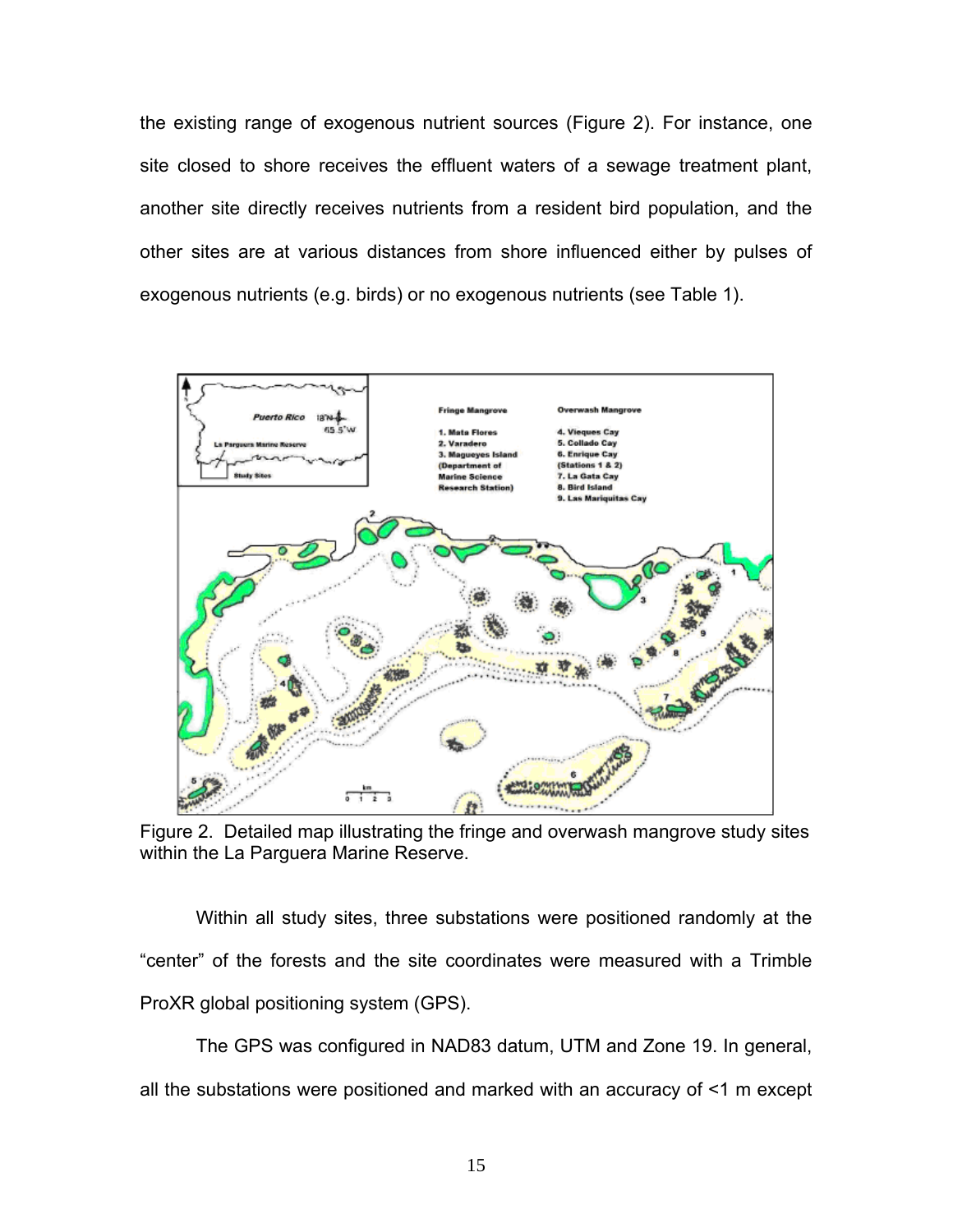for Varadero, Vieques Cay and Bird Island. The canopy density for these stations did not allow for sub-meter accuracies. These were 1.02, 1.6, and 1.34 m, respectively. 15 m linear transects were established with a distance of 7.5 m between substations. Each substation was properly marked and identified for future visits throughout this study. The purpose of these substations was to obtain three replicates for each study site. This research was conducted during 13 months between May 16, 2006 and May 24, 2007.

| <b>Study Sites</b>      | <b>Coordinates</b>                      | <b>Physical Description</b>                                                                                                   |
|-------------------------|-----------------------------------------|-------------------------------------------------------------------------------------------------------------------------------|
| Mata Flores Cay         | N 17° 58' 18"<br>$E 67^{\circ} 2' 4''$  | Close to shore; fringe mangrove                                                                                               |
| Varadero                | N 17° 58' 32"<br>E 67° 3' 47"           | Close to shore; Fringe mangrove;<br>Near sewage treatment plant<br>that discharges effluents following<br>secondary treatment |
| <b>Vieques Cay</b>      | N 17° 57' 45"<br>$E 67^{\circ} 4' 14''$ | Overwash mangrove cay                                                                                                         |
| Collado Cay             | N 17° 57' 16"<br>E 67° 4' 39"           | Overwash mangrove cay with<br>occasional bird presence                                                                        |
| Enrique Cay (Station 1) | N 17° 57' 15"<br>$E 67^{\circ} 2' 50''$ | Overwash mangrove cay;<br>coral reef area                                                                                     |
| Enrique Cay (Station 2) | N 17° 57' 16"<br>$E 67^{\circ} 4' 39''$ | Overwash mangrove cay;<br>coral reef area                                                                                     |
| La Gata Cay             | N 17° 57' 36"<br>$E 67^{\circ} 2' 25''$ | Overwash mangrove cay;                                                                                                        |
| <b>Bird Island</b>      | N 17° 58' 2"<br>E 67° 2' 15"            | Overwash mangrove cay with<br>birds presence                                                                                  |
| Las Mariquitas Cay      | N 17° 58' 12"<br>E 67° 2' 9"            | Overwash mangrove cay                                                                                                         |
| Magueyes Island         | N 17° 58' 10"<br>E 67° 2' 33"           | Close to shore; fringe mangrove                                                                                               |

Table 1. Geographical description of the study sites in La Parguera Marine Reserve.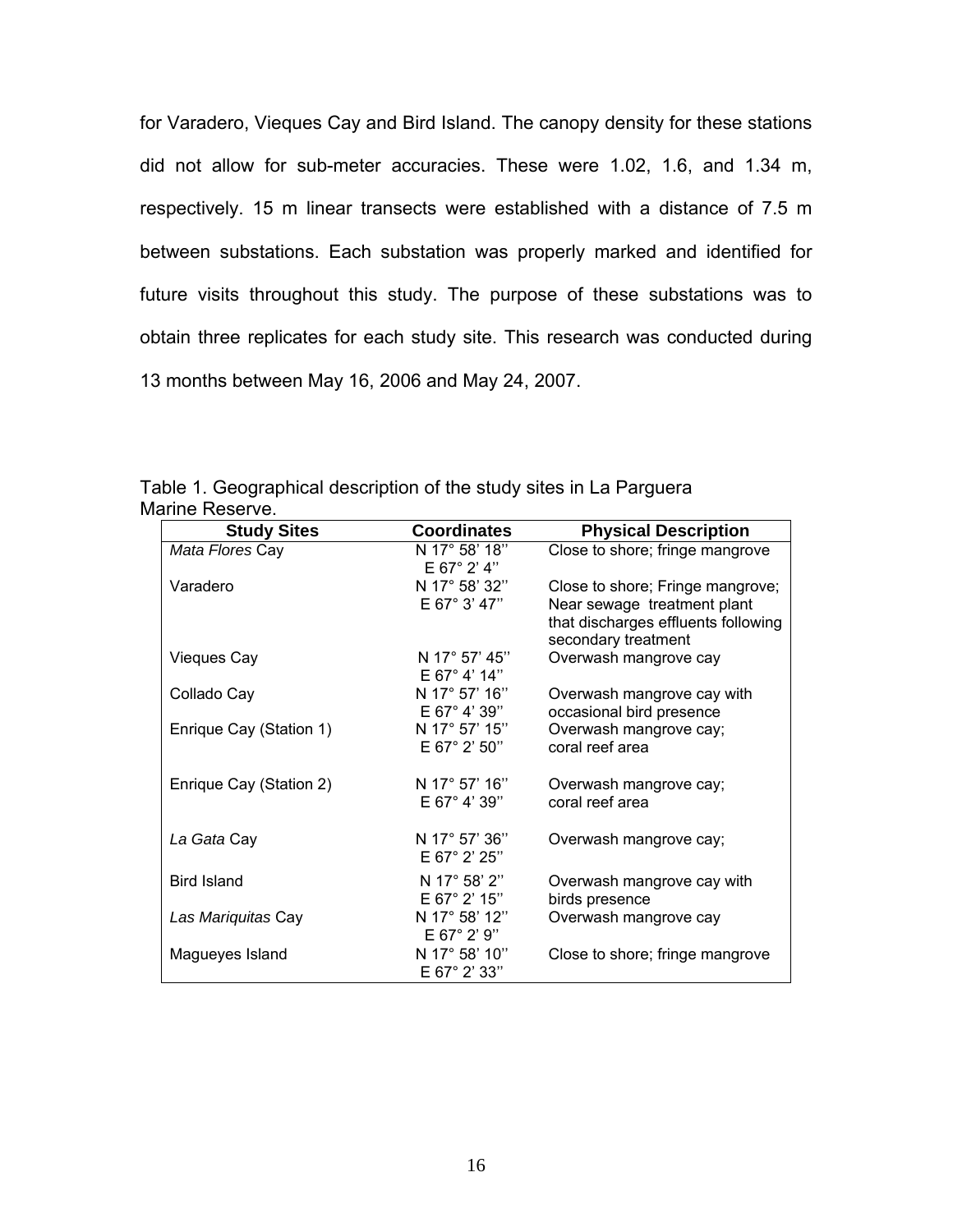### LAI Estimations (LAI*e*)

Indirect LAI estimations (LAI*e*) were a useful tool for this research. Within each substation of each study site LAI*e* were measured using an AccuPAR Linear PAR/LAI ceptometer, Model PAR-80, Decagon Devices, Inc. This instrument consists of an integrated microprocessor-driven data logger and probe. The probe contains 80 photodiodes, spaced 1 cm apart. The photodiodes measure photosynthetically active radiation (PAR) in the 400-700 wavelength range. PAR is displayed in units of micromoles of photons per meter squared per second ( $\mu$ mol m<sup>-2</sup> s<sup>-1</sup>). AccuPAR measures light interception in crop and forest canopies and calculates LAI by using the following relationship (equation 1):

$$
LAI=[(1-1/K)f_b-1] \ln \tau /A(1-0.47 f_b) \tag{1}
$$

Where K is the extinction coefficient for the canopy,  $f<sub>b</sub>$  is the fraction of incident PAR which is a beam, τ is the ratio of PAR measured below the canopy to PAR above the canopy and A=0.283+0.785*a*-0.159*a2* (*a* is the leaf absorptivity in the PAR band, AccuPAR assumes this value to be 0.9 in LAI sampling routines).

At each substation, one above canopy reading of PAR and 30 below canopy PAR measurements were collected in a circle. The above canopy reading was obtained assuming that all of the light received at the canopy was homogenous. Where as, below canopy readings were repeated assuming that the light intercepted by the canopy is affected by the canopy gaps and therefore,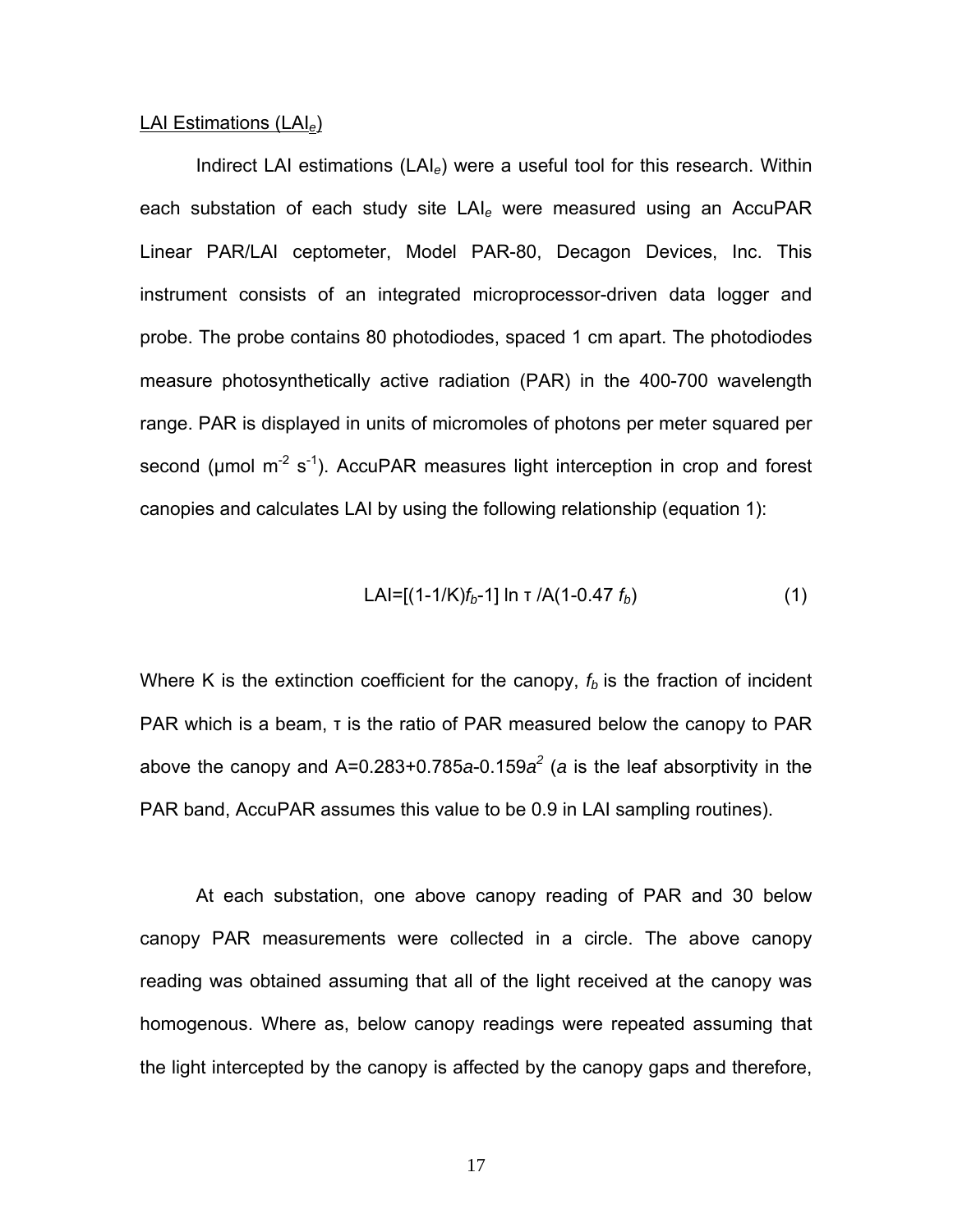the light distribution is not homogenous. These readings were automatically averaged by the instrument. All readings were taken during daytime (7:30 am-2:00 pm- local time) and only under sunny conditions. LAI*e* are then calculated by the instrument using equation 1. LAI*e* used in this study are the result of the monthly averaged replicates for each substation. The estimates were made during an annual cycle.

In order to validate the LAI<sub>e</sub>, direct LAI measurements (LAI<sub>d</sub>) was estimated. At each site, 30 leaves were selected randomly and the specific leaf area (SLA) was calculated from these samples. The SLA was calculated as the ratio of cumulated leaf area to total dry weight of the 30 leaves (Bouriaud, 2003). LAI*d* were calculated according to Breda (2003):

$$
LAId= SLA * Total dry weight leavesa \t(2)
$$

a Where the total dry weight leaves were calculated from the leaves collected within the litterfall traps. Taking into consideration the leaf life span of *Rhizophora mangle* leaves, a time interval of 9 months was used for the calculation of LAI<sub>d</sub> (Suárez, 2003).

Further conversion of the SLA into LAI is necessary in order to determine the relationship that exists between LAI obtained with a direct method (LAI*d*  destructive harvesting) and the  $LAI<sub>e</sub>$  obtained from an indirect method (the AccuPAR ceptometer estimation).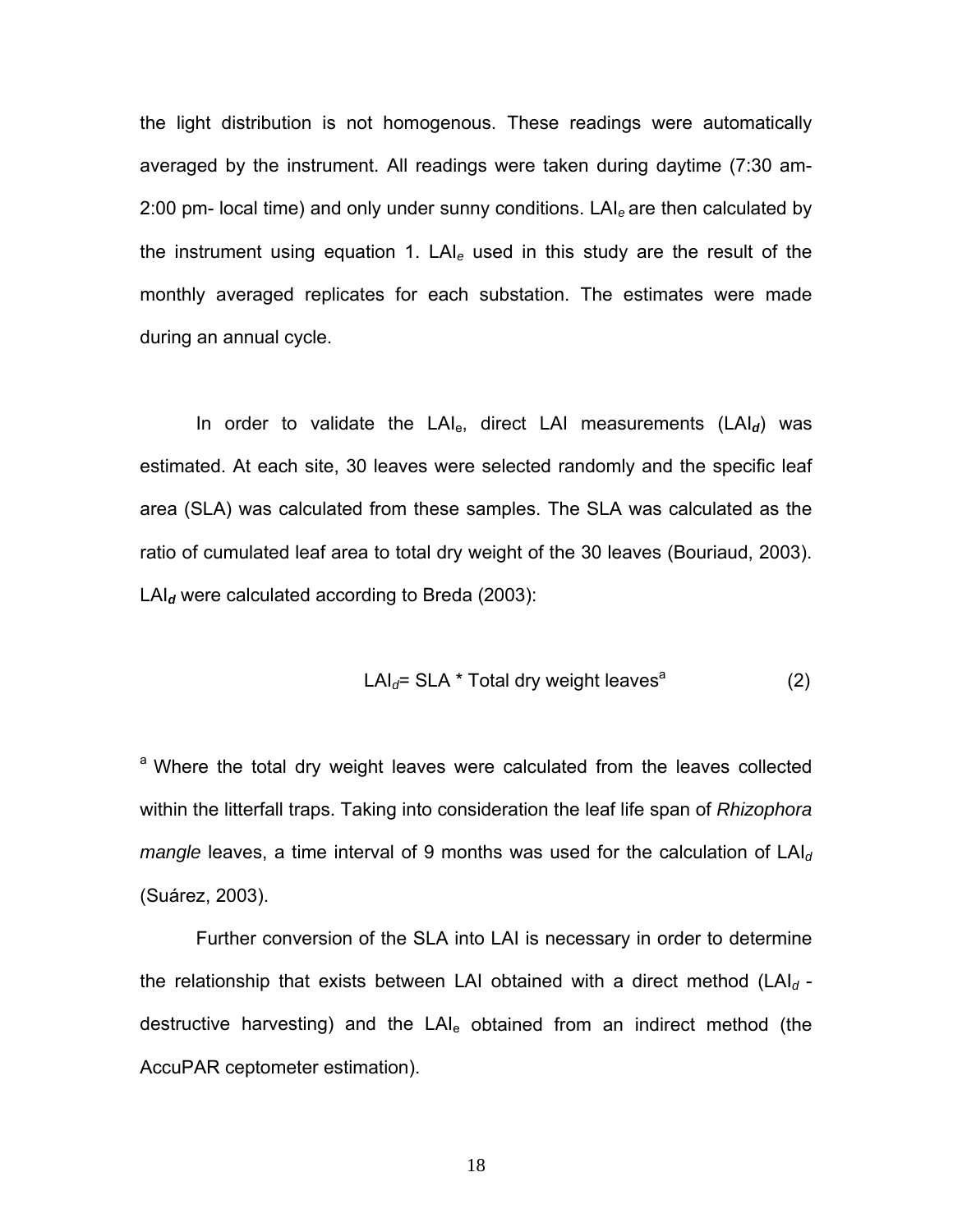#### Litterfall Estimations

Within the 15m line transects, litterfall was collected bi-weekly during the 13 month research period. Wire baskets of 0.23  $m^2$  were constructed with treated wood and placed within each substation at each study sites at a height of 1.50 m above the ground surface (Snedaker, 1984). This was done in order to minimize the inundation of the baskets at high tide periods. A maximum of four baskets per study site were placed in the mangrove forests, resulting in a total of 40 baskets used for this research. For each bi-weekly collection, the materials in the baskets were separated into various categories: leaves, propagules, wood, fragmented leaves, miscellaneous (which included flowers, dead insects, etc.) and placed into individual aluminum baskets individually made for each study site. This material was then dried at 70°C for 72 hours (Musa, 1986). Subsequently, the material were weighed and reported in units of  $g/m^2/d$ .

### **Nutrients**

Monthly samples of senescent leaves (obtained from the litterfall) were collected in every study site and throughout the 13 month research. Green sun leaves samples were collected (for comparisons with senescent leaves) within each study site and only for two months, October 06 and February 07 (wet and dry season, respectively). All samples were dried at 70°C for 72 hours, pulverized with a mortar and encapsulated in tin capsules (with specific weights of three milligrams) for chemical analysis. Acetanilida ( $CH<sub>3</sub>CONHC<sub>6</sub>HF$ ) was used as a standard for the instrumental analysis. Determination of the amount of carbon (C) and nitrogen (N) were achieved with an EURO EA 2000 Series C:H:N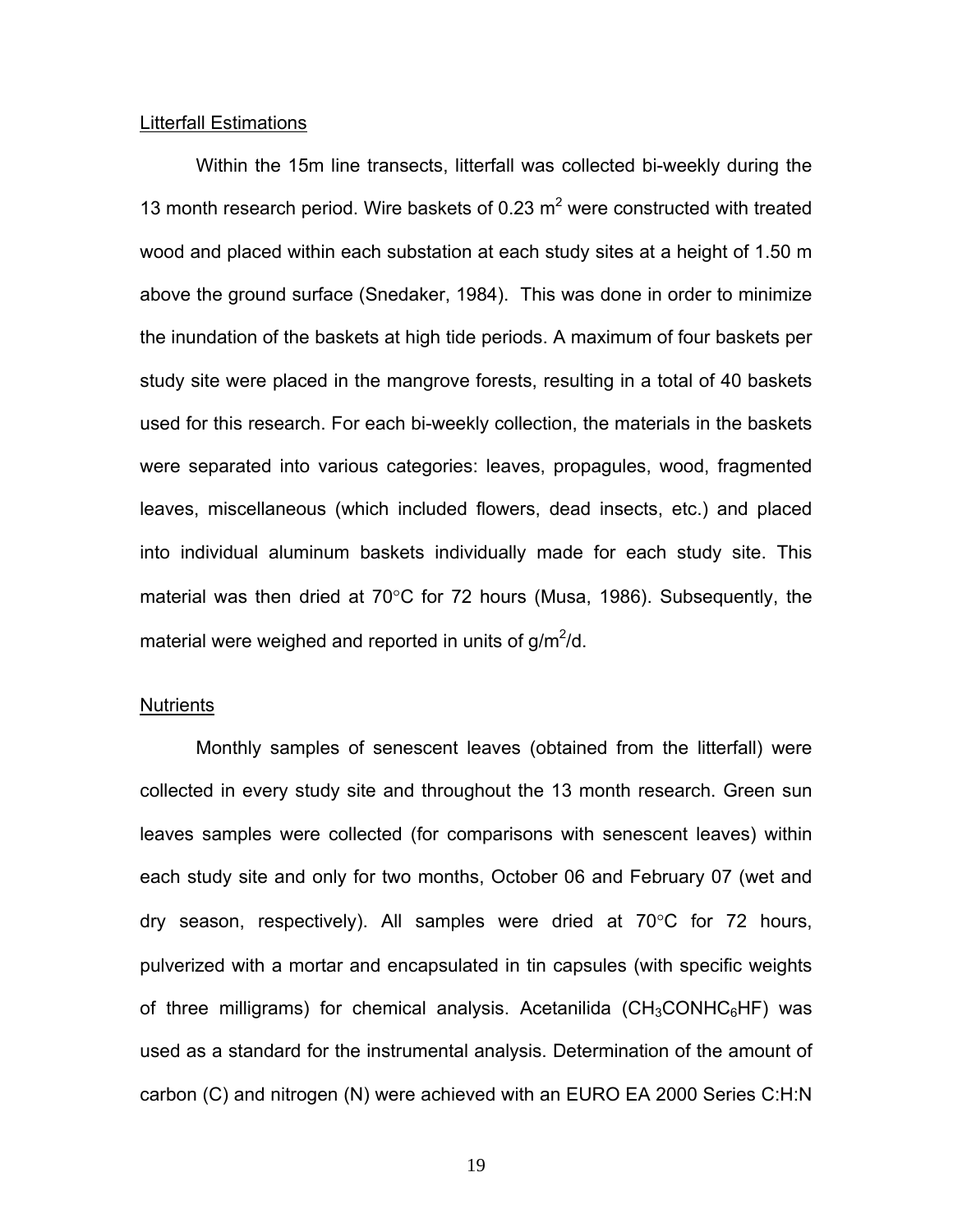analyzer. Further calculation for C:N ratio of leaves were achieved with regression analysis. Monthly percent N analysis for senescent leaves was achieved at every station for accurate temporal comparisons. Phosphorous content in mangrove leaves was not measured.

#### **Statistical Analysis**

Meteorological data were obtained from the Integrated Coral Reef Network/Coral Early Warning System station (ICON/CREWS) deployed at Media Luna Cay (17° 56.317' N, 67° 03.117' W) in La Parguera Marine Reserve. Linear regression analyses were used to establish the relationship between LAI*e* and LAI<sub>d</sub>. Furthermore, Kruskal-Wallis tests were performed to determine the spatial patterns of LAI*e*. An analysis of variance (ANOVA) was used for the determination of its temporal patterns. A stepwise linear regression was useful to determine the relationship between LAI*e* and other variables such as: litterfall, C:N ratio, % N, leave fall and meteorological data. An ANOVA LSD Fisher test (p<0.05) was used to establish the spatial patterns of litterfall for each study site. The temporal patterns for litterfall were determined with non parametric Spearman correlations and relationships of litterfall and litter composition with meteorological, oceanographic and chemical parameters were established with stepwise linear regressions. InfoStat and Statistix were used for the spatial and temporal analysis.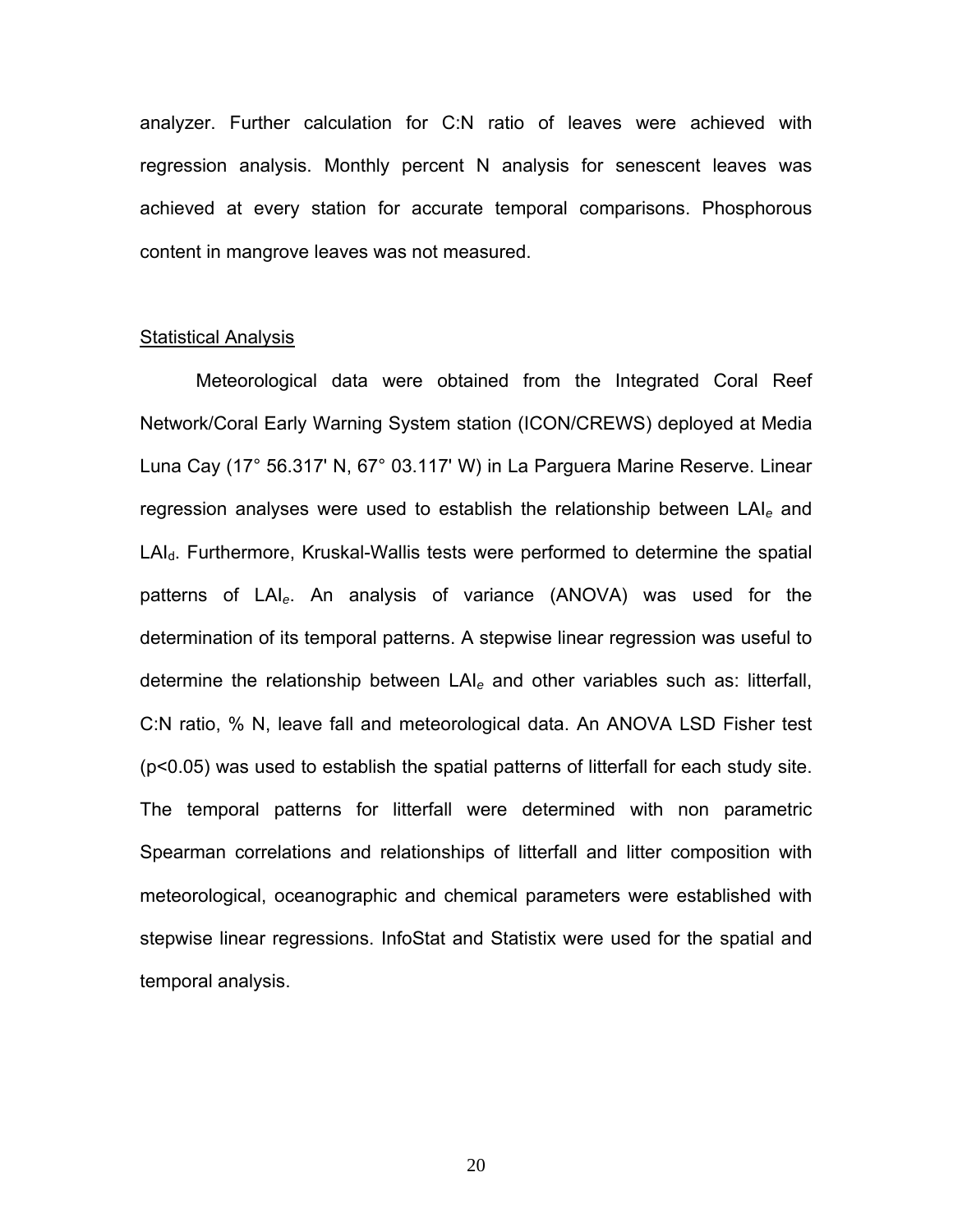## **2.4 Results**

## Meteorological Data

During this study, the Natural Marine Reserve of La Parguera reported an average annual air temperature of 27 °C and an average annual wind gust and speed of 13.5 and 9.6 knots respectively. Average annual wind direction was 108 degrees. Annual accumulation of precipitation was of 934 mm with high peaks during the "wet season" (August – November) and low peaks during the "dry season" (January – April) (Figure 3). December and May are considered transitional months within season changes.



Figure 3. Monthly averages of meteorological parameters. Data collection was obtained from May 2006 to May 2007.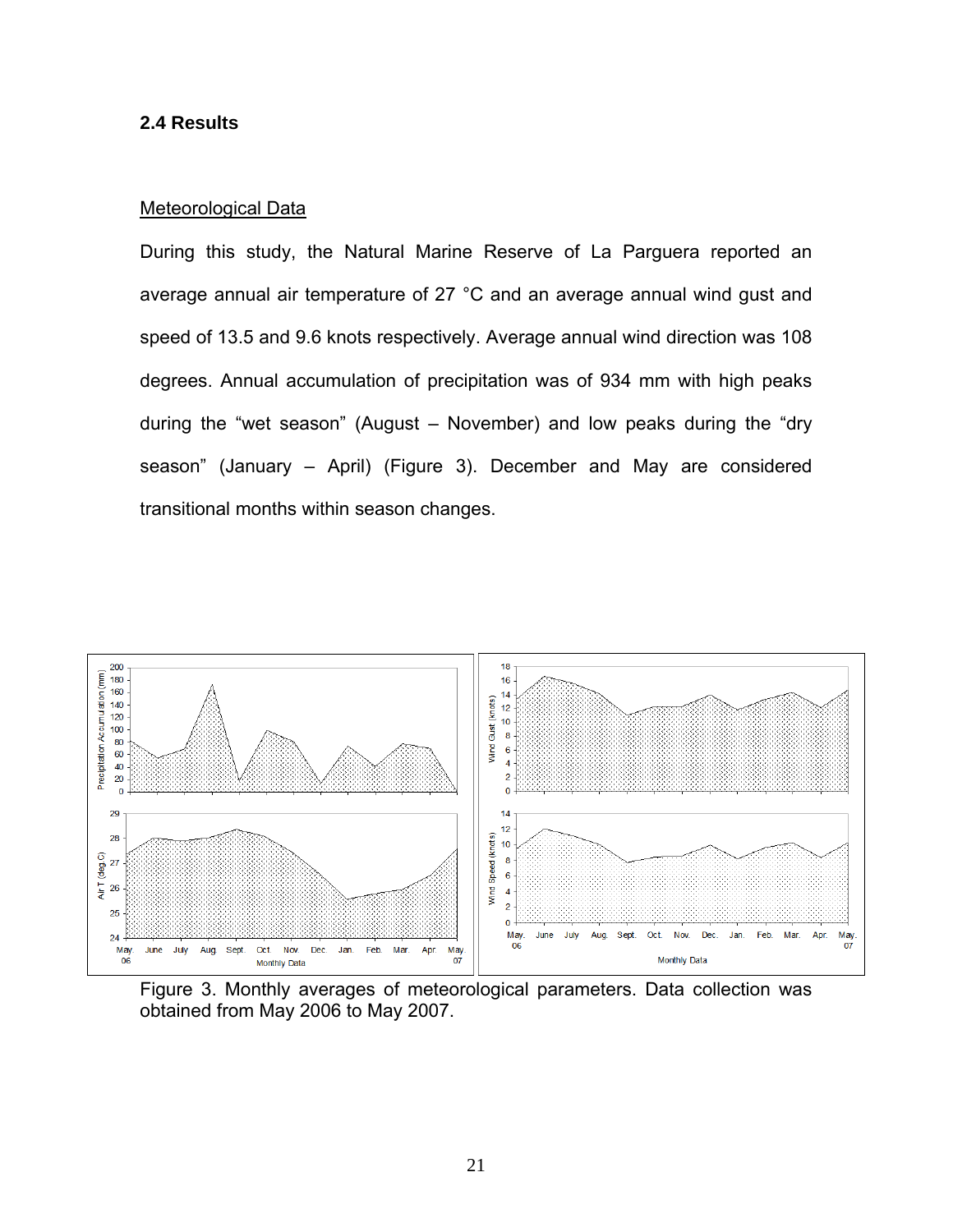## *Primary Productivity*

#### LAI Estimations

Variations in SLA and LAI reflect the non homogenous canopy structure of all mangrove forests. SLA resulted in values that ranged between 46.5 and 73.7  $cm<sup>2</sup>/g$ . The lowest value reported was for La Gata Cay and the highest was for Vieques Cay. Correlation analyses were used to assess the relationship between direct (LAI*d*) and indirect estimated LAI (LAI*e*). High coefficients of determination for these variables ( $R^2$  = 0.51- 0.95) were found at all of the study sites, except for Mariquitas Cay indicating that the use of the LAI*e* technique is adequate for these mangrove forests (Table 2).

Moreover, almost all measurements of LAI*e* suggest a slight overestimation over LAI*d* except for Mariquitas Cay where a significant underestimation of the LAI*d* was found. LAI*e* measurements for all study sites ranged from 1.69 to 7.43 and when compared to  $LA<sub>d</sub>$  it resulted to have a site dependent percent of error that ranged between: 0.23% and 50.72%.

#### General spatial and temporal LAI*e* trends

Due to the non-normal distribution of LAI*e* detected by a Shapiro-Wilks test (mean: 4.09; p < 0.0001) a non-parametric test of Kruskal-Wallis was applied to determine the significant differences of LAI*e* between study sites and time periods.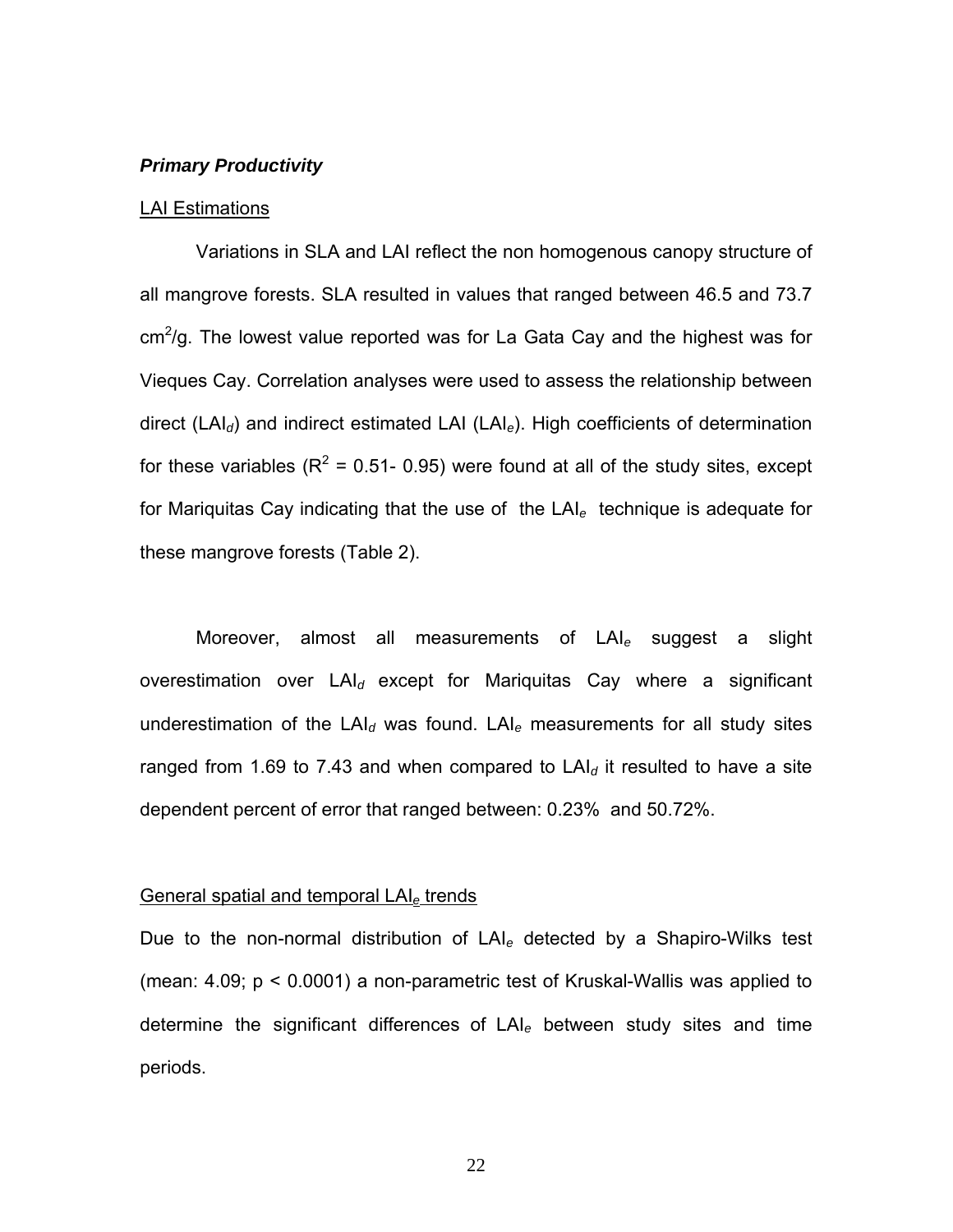| <b>Study Sites</b> | $LAI_e$ | $LAI_d$ | $SLA(cm^2/g)$ | R <sup>2</sup> |
|--------------------|---------|---------|---------------|----------------|
| Magueyes Island    | 3.54    | 2.63    | 61.58         | 0.94           |
|                    | 3.53    | 2.70    |               |                |
|                    | 3.62    | 2.49    |               |                |
|                    | 3.66    | 2.43    |               |                |
|                    | 3.70    | 2.20    |               |                |
| Mata Flores Cay    | 2.72    | 2.24    | 52.45         | 0.93           |
|                    | 2.69    | 2.79    |               |                |
|                    | 2.67    | 2.67    |               |                |
|                    | 2.60    | 2.56    |               |                |
|                    | 2.51    | 2.42    |               |                |
| Las Mariquitas Cay | 3.82    | 7.66    | 52.22         | 0.19           |
|                    | 3.74    | 7.50    |               |                |
|                    | 3.82    | 7.13    |               |                |
|                    | 3.80    | 6.83    |               |                |
|                    | 3.73    | 6.31    |               |                |
| <b>Bird Island</b> | 5.25    | 5.52    | 68.31         | 0.51           |
|                    | 4.96    | 5.43    |               |                |
|                    | 5.20    | 5.04    |               |                |
|                    | 5.26    | 4.60    |               |                |
|                    | 5.40    | 4.26    |               |                |
|                    | 3.63    |         | 46.45         |                |
| La Gata Cay        |         | 2.28    |               | 0.67           |
|                    | 3.51    | 2.31    |               |                |
|                    | 3.62    | 2.11    |               |                |
|                    | 3.68    | 1.98    |               |                |
|                    | 3.69    | 1.82    |               |                |
| Enrique Cay (St.1) | 3.42    | 3.08    | 50.67         | 0.81           |
|                    | 3.53    | 3.15    |               |                |
|                    | 3.78    | 2.85    |               |                |
|                    | 3.80    | 2.74    |               |                |
|                    | 3.86    | 2.50    |               |                |
| Enrique Cay (St.2) | 3.46    | 2.31    | 48.32         | 0.68           |
|                    | 3.64    | 2.39    |               |                |
|                    | 3.80    | 2.20    |               |                |
|                    | 3.87    | 2.08    |               |                |
|                    | 3.90    | 1.95    |               |                |
| Collado Cay        | 4.46    | 4.13    | 62.63         | 0.64           |
|                    | 4.63    | 4.08    |               |                |
|                    | 4.75    | 3.82    |               |                |
|                    | 4.85    | 3.60    |               |                |
|                    | 4.83    | 3.11    |               |                |
| <b>Vieques Cay</b> | 5.44    | 4.29    | 73.71         | 0.93           |
|                    | 5.73    | 4.48    |               |                |
|                    | 5.94    | 4.64    |               |                |
|                    | 6.08    | 4.82    |               |                |
|                    | 6.18    | 4.74    |               |                |
| Varadero           | 5.10    | 6.17    | 68.25         | 0.96           |
|                    | 5.06    | 6.24    |               |                |
|                    | 5.18    | 5.40    |               |                |
|                    | 5.24    | 4.97    |               |                |
|                    | 5.37    | 4.45    |               |                |
|                    |         |         |               |                |

Table 2. SLA, LAI*d*, LAI*e* values and the relationships between the LAI indices.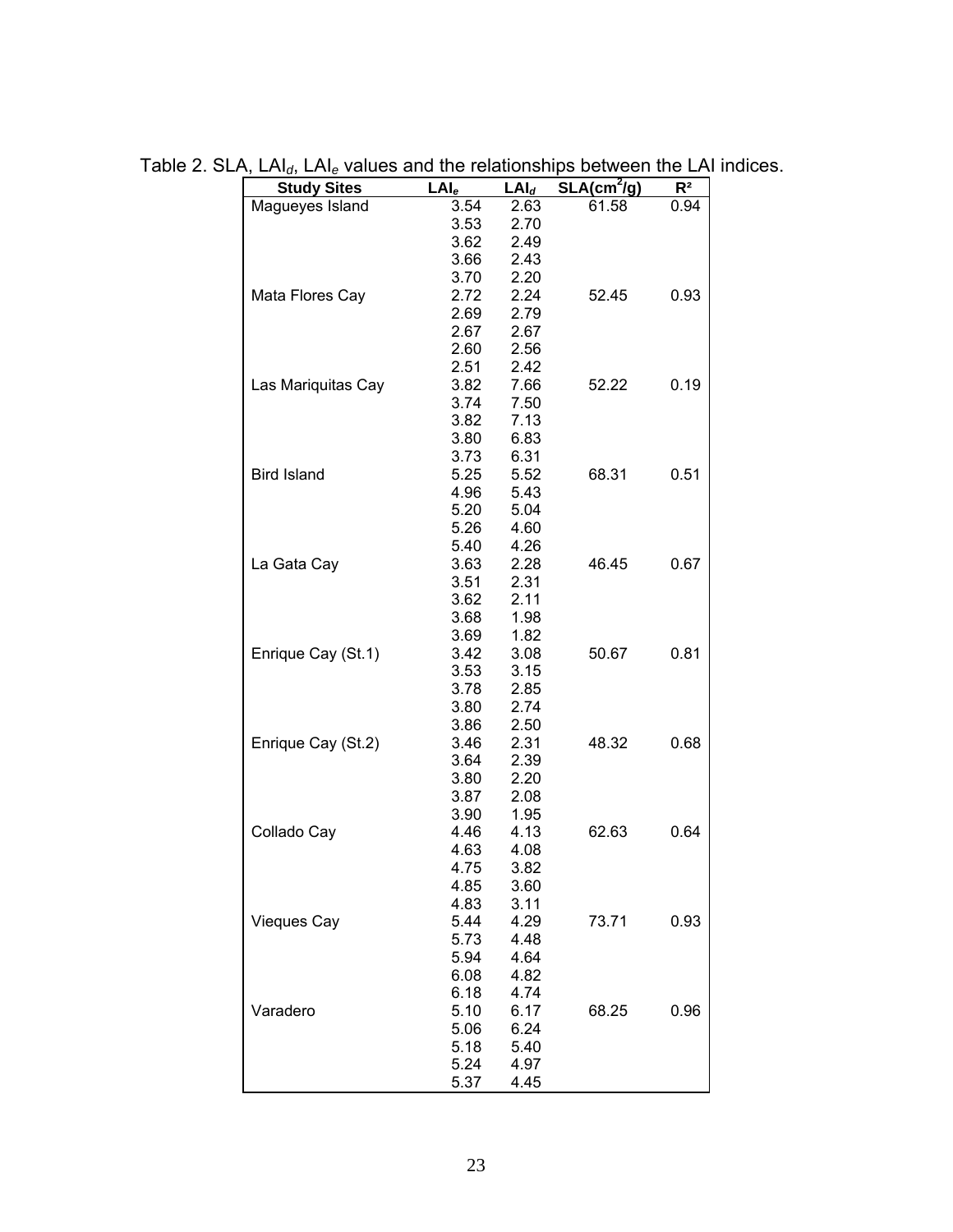Study sites exhibiting high LAI values (Varadero and Vieques Cay, respectively) were significantly different from all other stations. Mata Flores Cay exhibited the lowest LAI value of 2.5 and was significantly different from all study sites. Results indicated that LAI*e* had a clear spatial variation being Bird Island, Vieques Cay and Varadero the study sites with the highest reported values. No significant differences were found within these study sites. Whereas, Mata Flores Cay reported the lowest average LAI*e* values and was significantly different from all of the other sites (Table 3).

| erent letters indicate significant differences between study sites. |               |              |   |   |  |
|---------------------------------------------------------------------|---------------|--------------|---|---|--|
| <b>Study Sites</b>                                                  | <b>Mean</b>   | <b>Ranks</b> |   |   |  |
| Mata Flores Cay                                                     | $2.5^{\circ}$ | 11.54        | A |   |  |
| Magueyes Island                                                     | 3.6           | 47.35        | в |   |  |
| La Gata Cay                                                         | 3.6           | 49.73        | в |   |  |
| Enrique Cay (St.2)                                                  | 3.6           | 51.04        | B |   |  |
| Enrique Cay (St.1)                                                  | 3.7           | 53.65        | B |   |  |
| Las Mariquitas Cay                                                  | 3.7           | 56.35        | в |   |  |
| Collado Cay                                                         | 4.6           | 88.58        |   | С |  |
| <b>Bird Island</b>                                                  | 5.0           | 90.04        |   | C |  |
| Varadero                                                            | 5.0           | 94.65        |   | C |  |
| Vieques Cay                                                         | 5.7           | 112.08       |   | С |  |

Table 3. Mean values of LAI*e* within each study site (Kruskall-Wallis, H = 73.99). Different letters indicate significant differences between study sites.

A Kruskal – Wallis (all pair wise comparison) test determined that changes within sampling months were not significant for a determination of temporal patterns in LAI*e*. In general, significant temporal patterns for LAI*e* were inferred with an ANOVA repeated measurements tests (F: 4.71, p<0.05).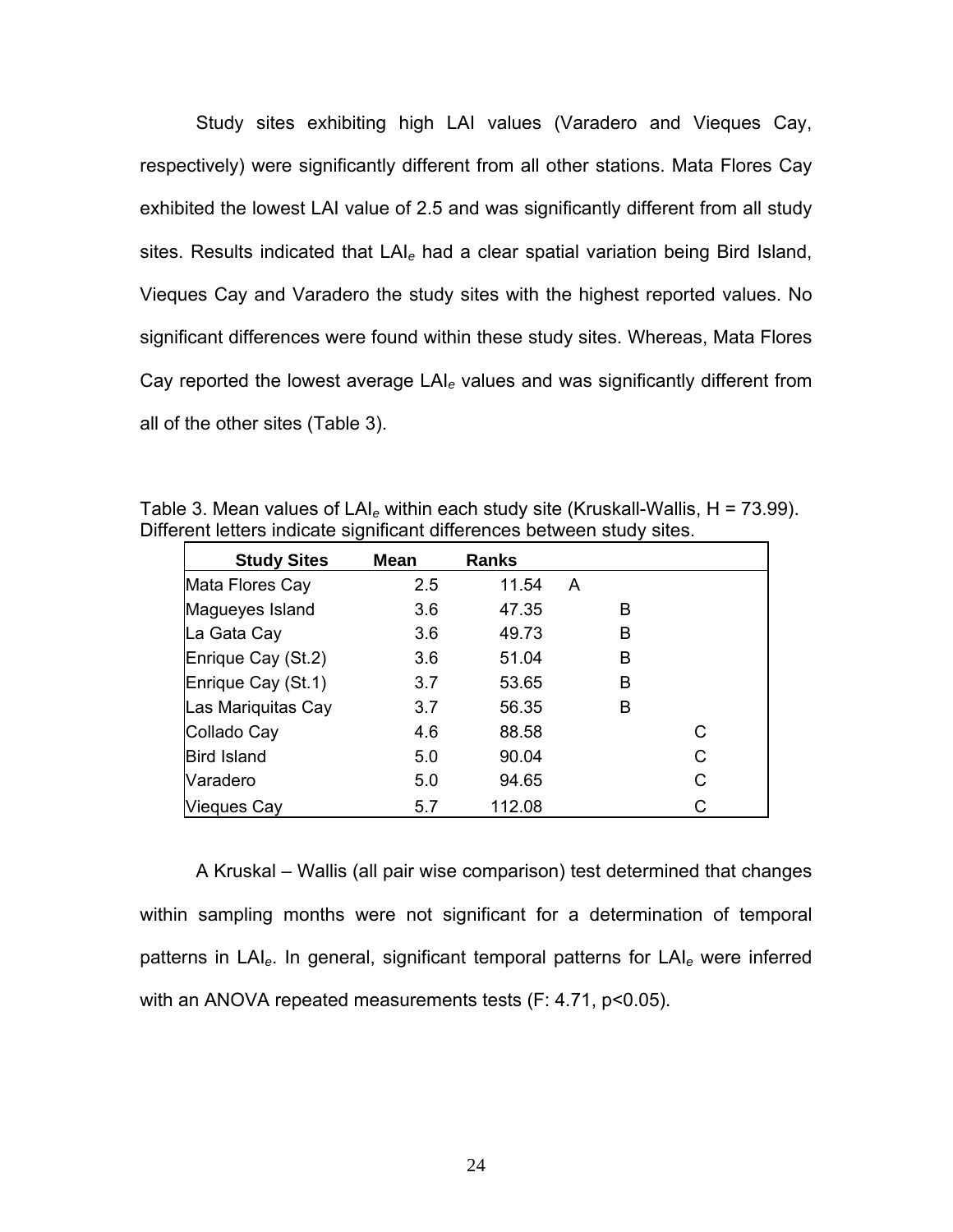A stepwise linear regression for LAI*e* in La Parguera suggests that temporal patterns have a significant but low and inverse relationship ( $R^2$ = 0.20, p< 0.05) with air temperature, salinity, barometric pressure and C:N ratios (obtained from senescent leaves). The percent N is also a critical parameter to take into consideration, although its temporal relationship with LAI was not significant.

Precipitation, wind gust, and wind speed had no significant relationships with LAI*e*. Furthermore, maximum LAI*e* peaks for all study sites were mostly observed during early and low precipitation events (March and May of 2006) and during late low precipitation events (December and January of 2007). Within study sites, Bird Island was the exception, thus it reported a maximum LAI*e* during the high precipitation events reported for November of 2006.

In general, LAI*e* maximum peaks have a low but significant relationship (p < 0.05) with leave fall (Figure 4). Inverse relationships with leave fall peaks were observed for all study sites. A positive increase of LAI*e* was observed with an increase of nitrogen within all study sites, even when the relationship was not significant.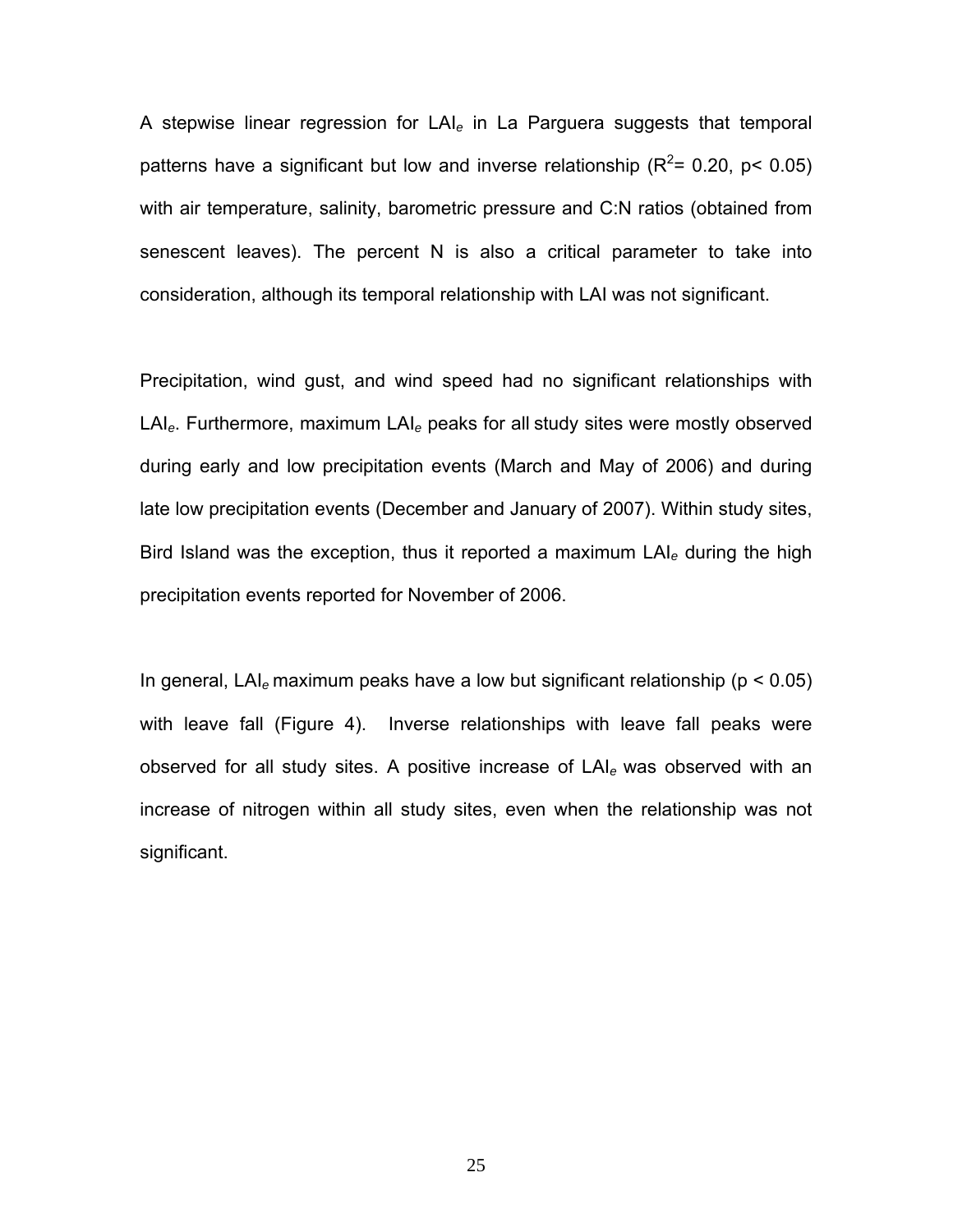

Figure 4. Time series for LAI*e*, Leaf Litter, and % N in all study sites.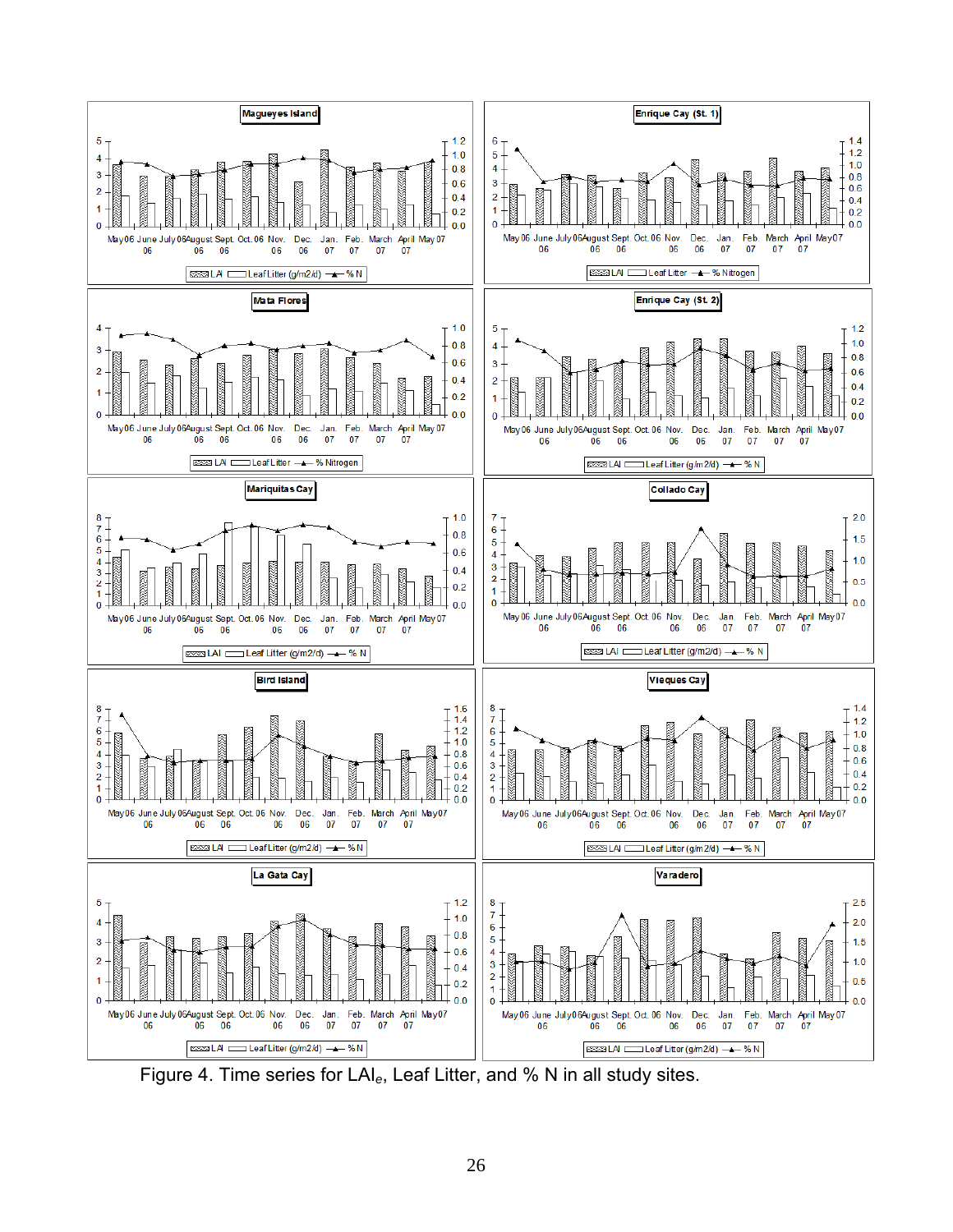#### Litterfall Production & Nutrient Availability

The total estimated primary productivity for *Rhizophora mangle* for all study sites in La Parguera was 1406.4 g dry wt/m<sup>2</sup>/yr. Estimated litterfall ranged between 53.08 – 331.93 g dry wt/m<sup>2</sup>/yr being Magueyes Island the site with the lowest litterfall production and Mariquitas Cay the one with the highest production (table 4). Bird Island and Varadero sites also reported high primary productivity values.

| <b>Study Sites</b>  | Litterfall | <b>Miscellaneous</b> | Wood  | Leaves<br><b>Fragments</b> | <b>Leaves</b> | <b>Propagules</b> |
|---------------------|------------|----------------------|-------|----------------------------|---------------|-------------------|
| Magueyes Island     | 53.08      | 6.79                 | 1.31  | 1.69                       | 35.39         | 7.90              |
| Mata Flores Cay     | 81.42      | 27.83                | 3.97  | 2.60                       | 41.51         | 5.51              |
| Mariquitas Cay      | 331.93     | 34.88                | 12.65 | 4.35                       | 108.48        | 171.57            |
| <b>Bird Island</b>  | 218.69     | 15.65                | 1.25  | 3.66                       | 67.47         | 130.66            |
| La Gata Cay         | 67.39      | 9.30                 | 7.74  | 0.90                       | 40.69         | 8.76              |
| Enrique Cay (St.1)  | 217.28     | 10.75                | 6.85  | 1.03                       | 51.92         | 146.73            |
| Enrique Cay (St. 2) | 68.77      | 4.94                 | 3.56  | 1.01                       | 42.52         | 16.74             |
| Collado Cay         | 72.9       | 6.99                 | 0.62  | 1.32                       | 52.61         | 11.36             |
| <b>Vieques Cay</b>  | 148.76     | 8.52                 | 1.11  | 1.60                       | 55.15         | 82.38             |
| Varadero            | 146.21     | 7.73                 | 4.48  | 2.28                       | 70.92         | 60.81             |

Table 4. Total litter production within study sites (g dry wt/m<sup>2</sup>/yr).

In general, leaf litter and seed production comprised about 87% of the litterfall for all study sites. Seed production resulted to be the mayor litterfall component, followed by leaf litter. Study sites which reported the highest annual leaf litter production were associated with lower total annual litterfall, while sites that reported higher annual seed production were associated with higher total annual litter fall production (Figure 5). Only one study site (Varadero) associated with high litter production was an exception to this tendency. This site reported a higher leaf litter production (48%) over seed production (42%) and it's considered one of the most productive mangrove forests.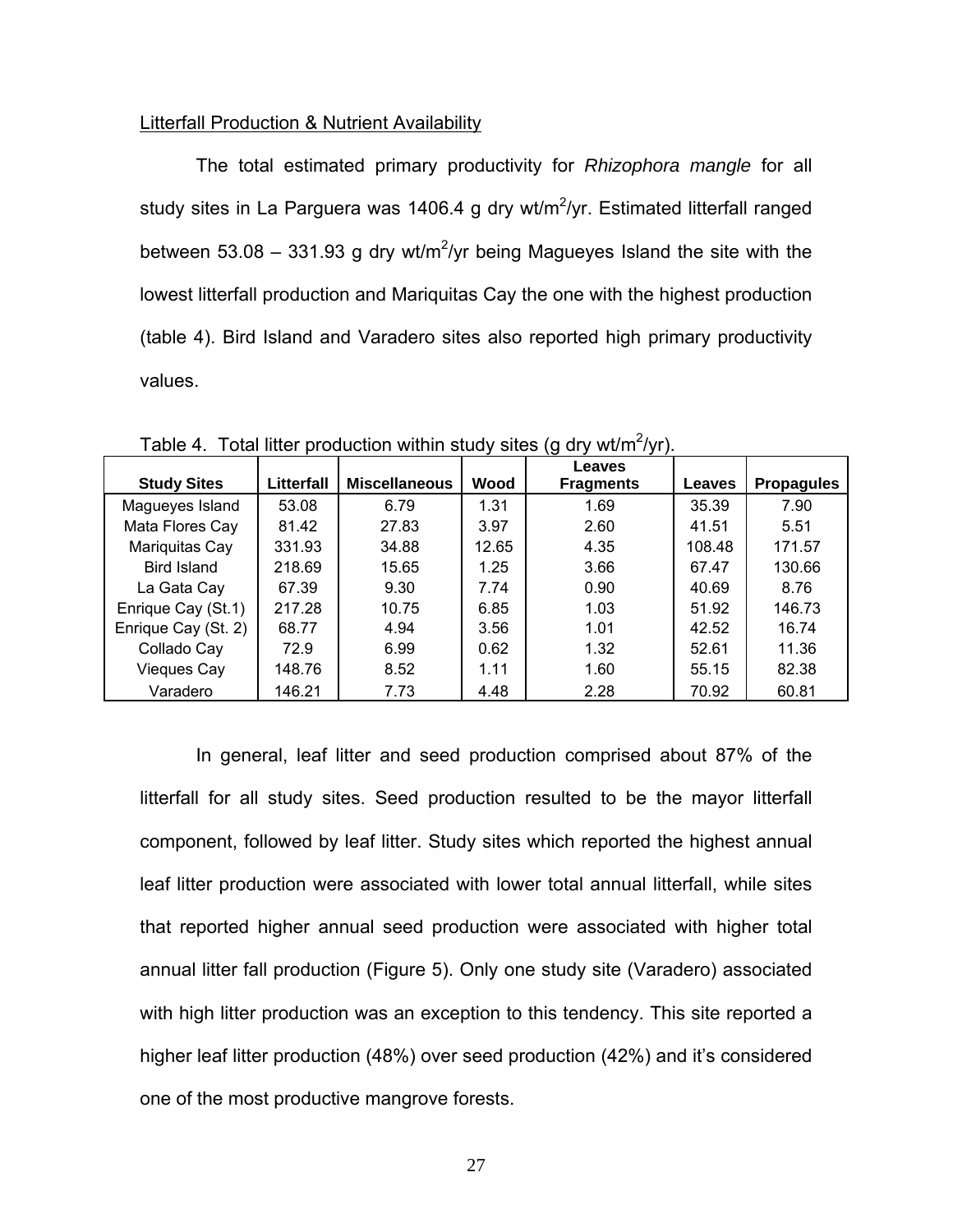

Figure 5. Percentages of litter fall components at all study sites.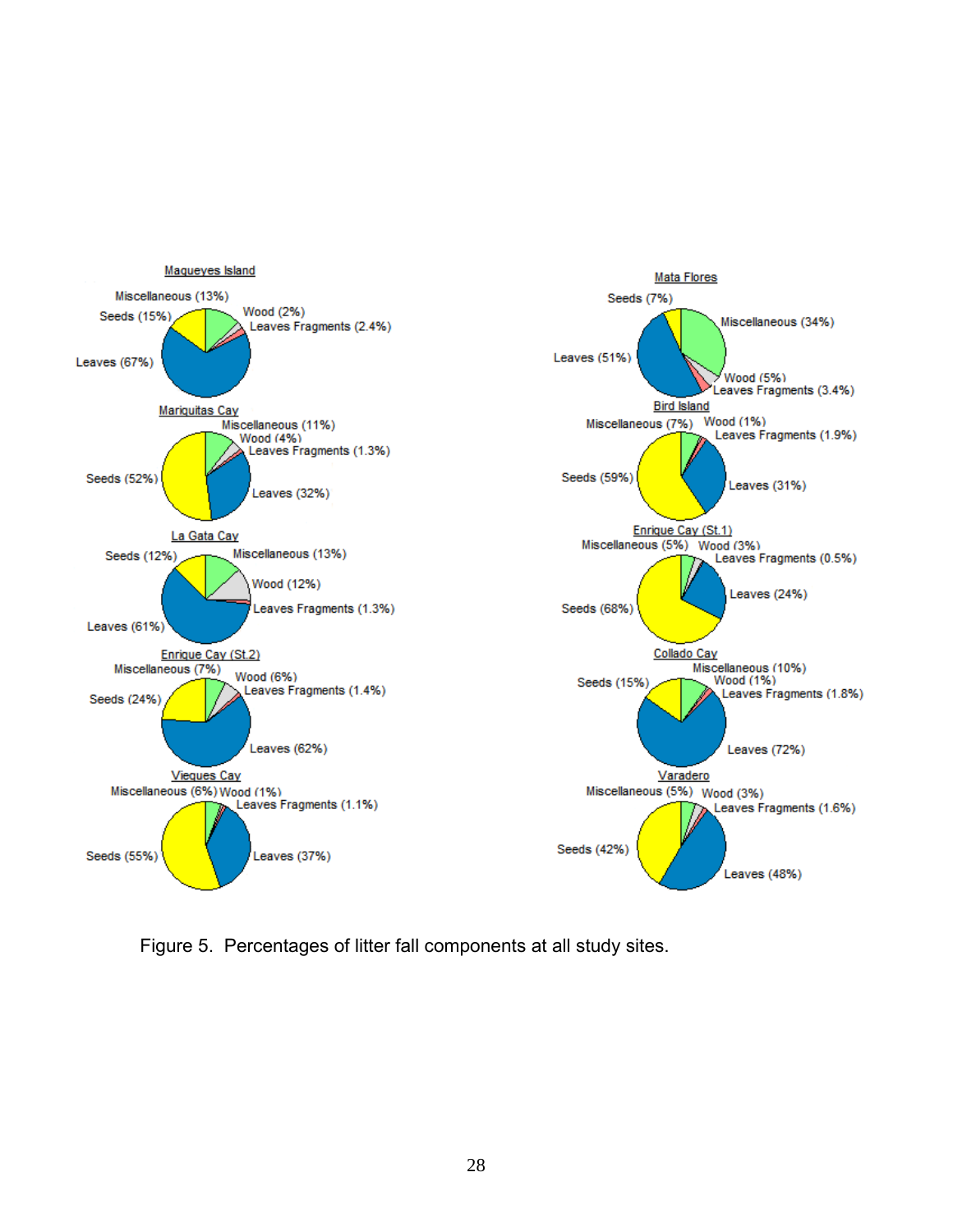#### General temporal litterfall trend

Litterfall has been found to have temporal patterns that may be related to various physical and chemical parameters (Golley, 1962; Lugo, et al., 1973; Lugo et al., 1978, Pool et al., 1986; Twilley et al., 1986; Clough et al., 2000; Narvarrete, 2002). An ANOVA repeated measurement determined that the variation in litter production is significantly related (p< 0.05) to seasonal variations (Table 5).

| Source            | DF   | SS                              | ΜS   |            |
|-------------------|------|---------------------------------|------|------------|
| <b>Sites</b>      |      | 7.16                            | 0.80 |            |
| <b>Dates</b>      | 12   | 1.71                            | 0.14 | 4.2 0.0000 |
| Error             |      |                                 |      |            |
| Study*Dates)      | 107  | 3.63                            | 0.03 |            |
| Error             |      | 0.00                            | 0.00 |            |
| Total             | 129  |                                 |      |            |
| <b>Grand Mean</b> | 0.64 | CV(Study*Dates) 28.81 CV(Error) |      | 5.53       |

Table 5. ANOVA (repeated measurements) for litterfall production

Accordingly, temporal patterns for litterfall production were observed (Figure 6). Total litterfall production was markedly seasonal with highest peaks between June 06 and November 06 ("wet season"). High peaks were also reported during May 06 and December 06. Specifically, the highest total leaf litter peaked mainly between June 06 and October 06. Likewise, additional peaks were also reported for February 07 and April 07, during the dry season. Propagules peaked between June 06 and November 06 with some exceptions during December 06 and wood parts peaked mainly between June 06 and October 06 with some exceptions during February 07 and March 07.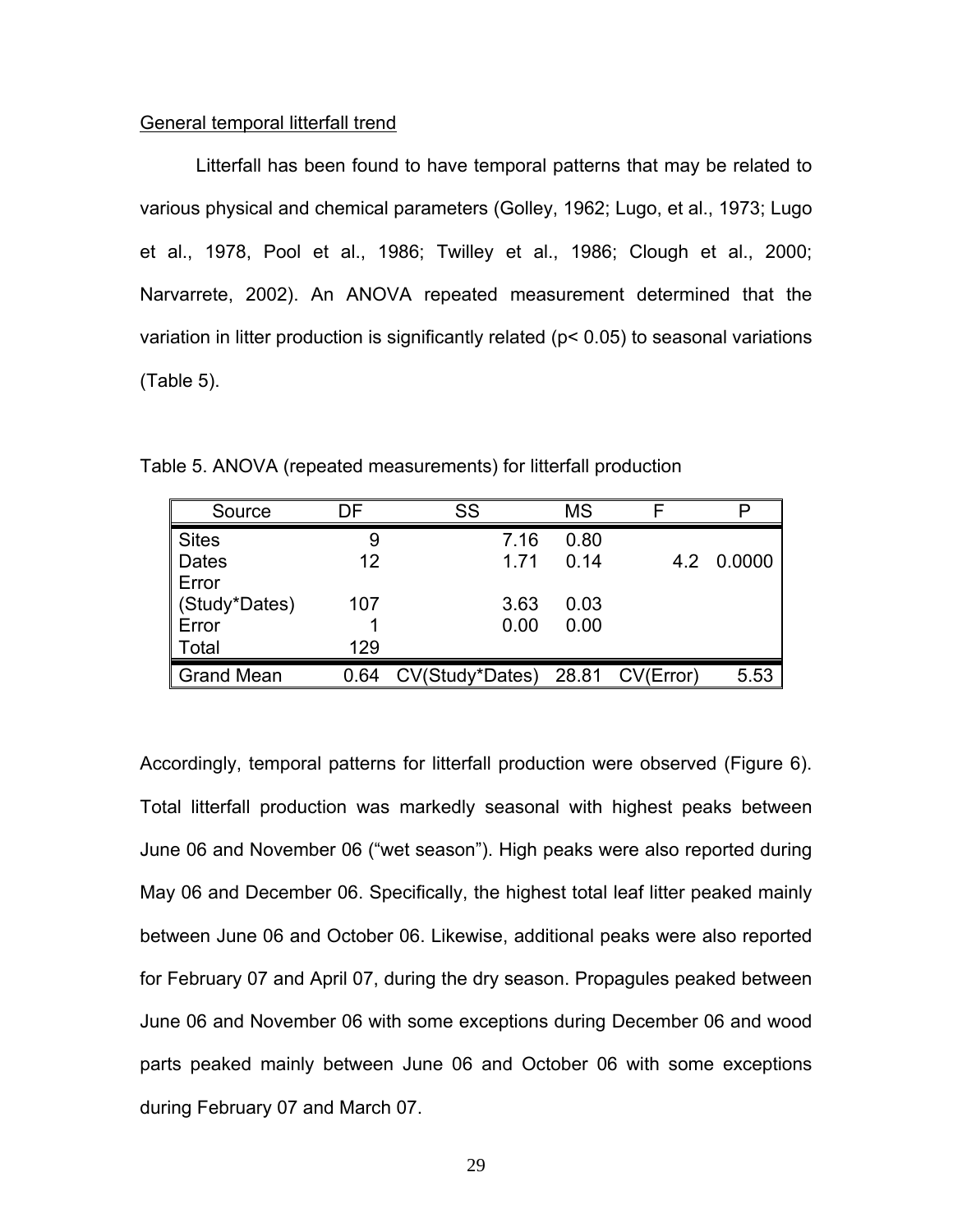

Figure 6. Temporal patterns for two study sites in La Parguera Marine Reserve (g dw/m2/yr).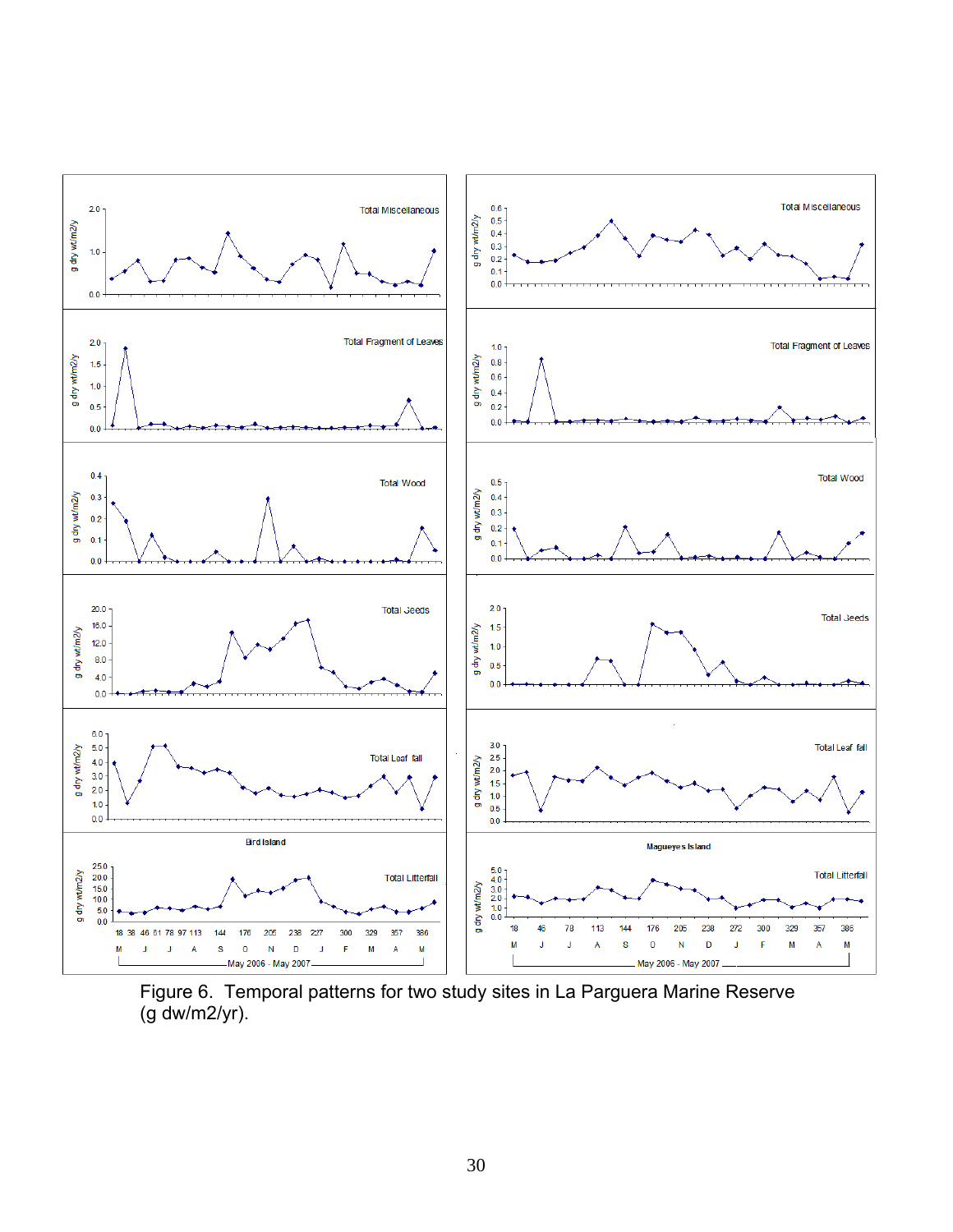In general, a non parametric Spearman Rank correlation indicated that total litterfall has a low correlation with the total wood but a very good correlation with leaves and propagule production (correlation coefficients equal to 0.23, 0.67 and 0.85, respectively). It also highlights the low relationship to some meteorological factors such as: air temperature, salinity (negative relationship) (coefficients equal to 0.27 and -0.12, respectively). On the other hand, low and non significant relationships between nutrient parameters (obtained from senescent leaves) such as C:N ratios and % N with litterfall seasonality were detected (coefficients equal to 0.32 and 0.20, respectively). No clear significant relationship between total litter fall and precipitation could be established.

Furthermore, when independently analyzing the response of the different litter components to meteorological, oceanographic and physical parameters, low but significant relationships were observed for all litter parts. A stepwise linear regression was used in order to determine the relationship between the leaf, seed and wood production with air temperature, wind gust and speed, precipitation, salinity, % nitrogen and LAI (Table 6). Leaf litter had a significant correlation to precipitation (correlation coefficient =  $0.74$ ,  $p < 0.05$ ). This stepwise regression model also includes very low but significant relationships with air temperature, LAI, wind gust (negative relationship), and wind speed. Seed production is significantly related to air temperature (coefficient = 0.40). Relationships were also established with salinity (coefficient = -0.23) and LAI (coefficient = 0.13). Seed production was not significantly related to wind gust,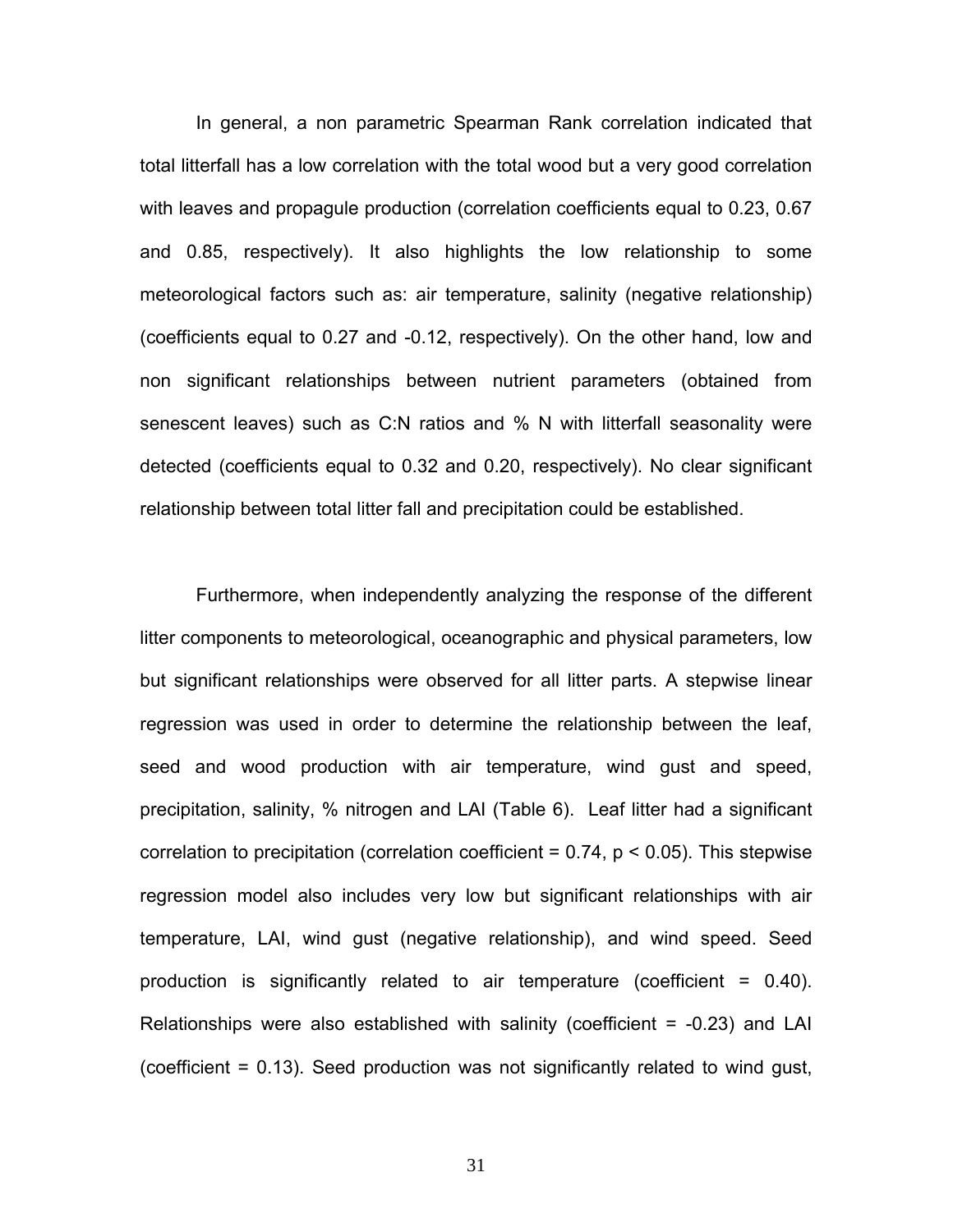speed or % nitrogen. Additionally, wood production was significantly related to wind gust, speed and direction, air temperature, salinity and LAI. In general, senescent leaf nitrogen content and C: N ratios had poor relationships with total litter fall (including leaf, seed and wood production) and its temporal influence seems to be non significant.

| Litter components |                   |             |            |         |             |
|-------------------|-------------------|-------------|------------|---------|-------------|
| $(g/m^2/d)$       | Variables         | Coefficient | Std. Error | p-value | Model $R^2$ |
|                   | Precipitation     | 0.74        | 0.35       | 0.04    | 0.20        |
|                   | Air temperature   | 0.09        | 0.03       | 0.002   |             |
| Leaf              | <b>Wind Gust</b>  | $-0.08$     | 0.03       | 0.007   |             |
|                   | <b>Wind Speed</b> | 0.10        | 0.04       | 0.009   |             |
|                   | LAI               | 0.04        | 0.02       | 0.002   |             |
|                   | Air temperature   | 0.37        | 0.11       | 0.0008  | 0.24        |
| Propagules        | Salinity          | $-0.23$     | 0.08       | 0.01    |             |
|                   | LAI               | 0.13        | 0.06       | 0.04    |             |
|                   | Wind Gust         | $-0.31$     | 0.11       | 0.006   | 0.24        |
|                   | <b>Wind Speed</b> | 0.52        | 0.16       | 0.002   |             |
| Wood              | Air temperature   | 0.29        | 0.11       | 0.008   |             |
|                   | Salinity          | $-0.35$     | 0.15       | 0.02    |             |
|                   | LAI               | $-0.12$     | 0.05       | 0.03    |             |

Table 6. Linear regression models of litter components with significant meteorological, physical and oceanographic variables (p < 0.05).

### Spatial litterfall trend

Mangrove litterfall can also exhibit variations due to site-specific factors. An ANOVA LSD Fisher test was used in the determination of the spatial patterns for La Parguera Marine Reserve. The ANOVA test indicated that litter fall production varied significantly between study sites. Sites with the lowest litter production (e.g. Magueyes Island and Mata Flores Cay) were significantly different from sites with higher litter production (e.g. Mariquitas Cay and Bird Island) (Table 7).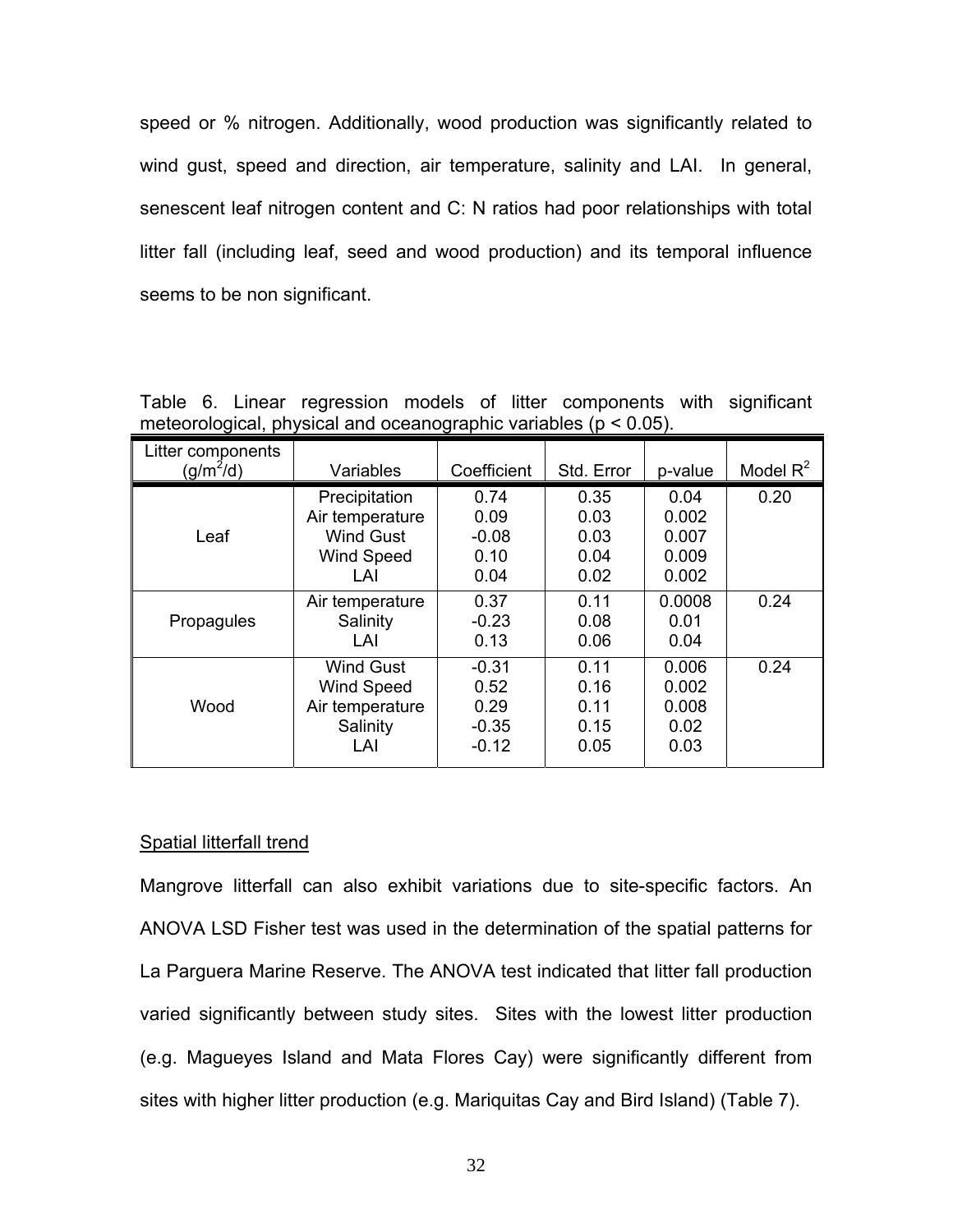| <b>Study Sites</b> | Mean | n  |   |   |   |   |
|--------------------|------|----|---|---|---|---|
| Magueyes Island    | 0.31 | 13 | A |   |   |   |
| Mata Flores Cay    | 0.34 | 13 | A |   |   |   |
| Enrique Cay (St.2) | 0.4  | 13 | A |   |   |   |
| La Gata Cay        | 0.4  | 13 | A |   |   |   |
| Collado Cay        | 0.44 | 13 | A |   |   |   |
| Varadero           | 0.66 | 13 |   | в |   |   |
| <b>Vieques Cay</b> | 0.71 | 13 |   | B | C |   |
| Enrique Cay (St.1) | 0.86 | 13 |   |   | C | D |
| <b>Bird Island</b> | 0.88 | 13 |   |   |   | D |
| Las Mariquitas Cay | 0.96 | 13 |   |   |   | D |

Table 7. ANOVA litterfall test: LSD Fisher. Alfa: 0.05 DMS: 0.16525. Error: 0.045 Different letters indicate significant differences between study sites.

More over, analyses within groups of sites were achieved. Non-parametric Spearman correlations indicated that variations in total litterfall and litter compartments (leaf, propagules or wood production) correlate very well with meteorological parameters (air temperature, wind gust and wind speed), salinity, LAI*e*, and most importantly to nutrient variations (C:N ratios and % N obtained from senescent leaves) according to the study site evaluated. A detailed description for litterfall variations and its mayor influential parameters within each homogenous group (see table 7) is herein reported:

- I. Group A:
	- a. Fringe and overwash mangrove forests with little to no exogenous nutrient input.
	- b. Litterfall mainly related to leaf litter (correlation coefficient > 0.80) for all study sites, except for litterfall in Enrique Cay (St. 2) which correlated better with propagules production (0.81).
	- c. Litterfall mainly triggered by air temperature (correlation coefficient > 0.20). Other meteorological parameters such as: precipitation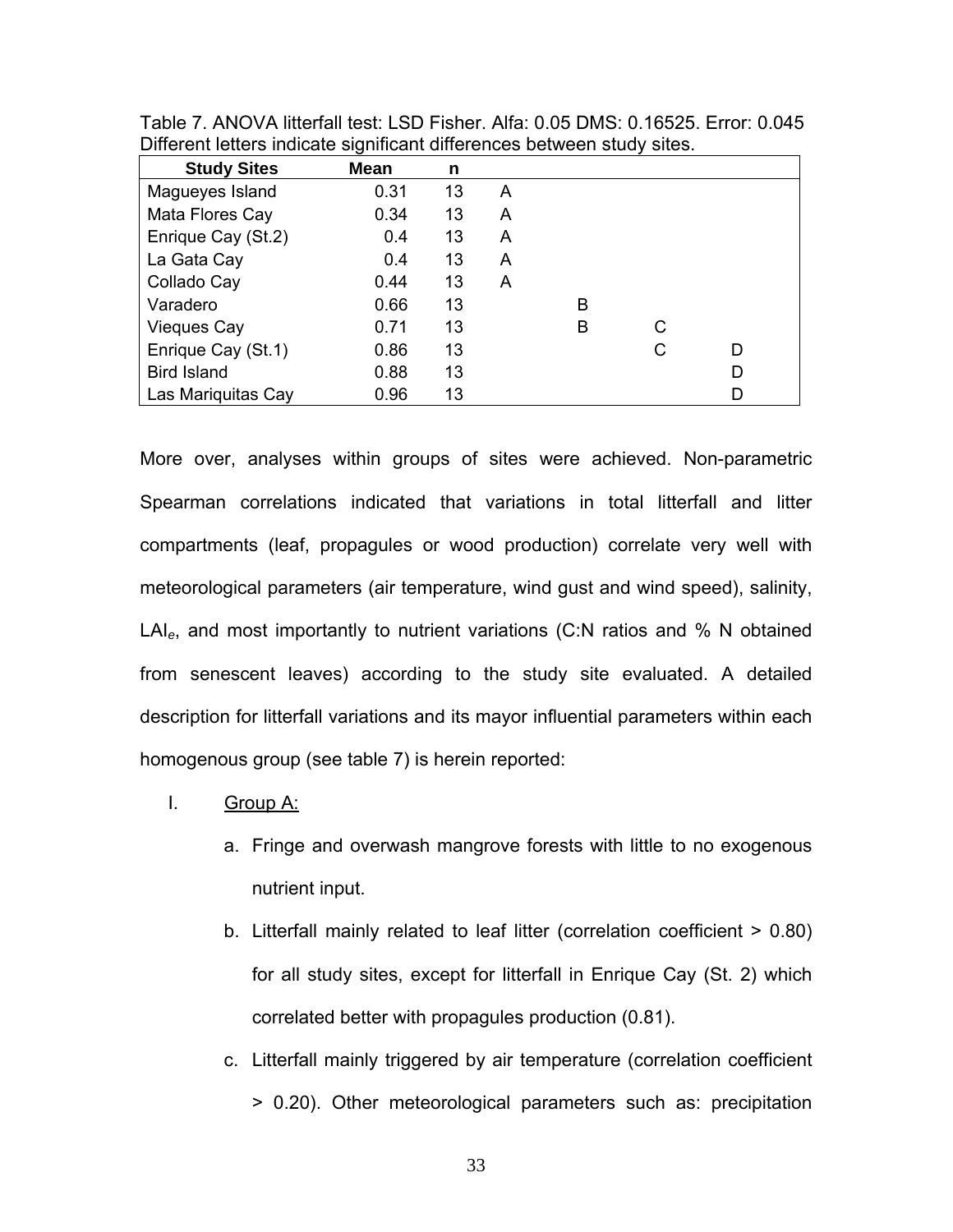salinity and wind gust and speed have good correlations with study sites.

- d. Senescent leaves C: N ratios and % N content correlate very well with leaf litter.
- e. In general, leaf litter have moderate to low and inverse relationships with LAI<sub>e</sub>.

## II. Group B:

- a. Fringe and overwash mangrove forests with constant to occasional exogenous nutrient input.
- b. Litterfall is mainly related to propagules production (correlation coefficient > 0.90). Its variation is essentially triggered by air temperature, salinity and precipitation.
- c. Litterfall and leaf litter have no correlation with LAI*e*.
- d. Senescent leaves C: N ratios and % N content correlate with both leaves (Varadero) and propagules production (Vieques Cay).

# III. Group C:

- a. Overwash mangrove forests with low to none exogenous nutrient inputs.
- b. Litterfall is directly related to propagules production (0.81), followed by wood production (0.25). Its variation is mainly influenced by air temperature, followed by salinity and precipitation.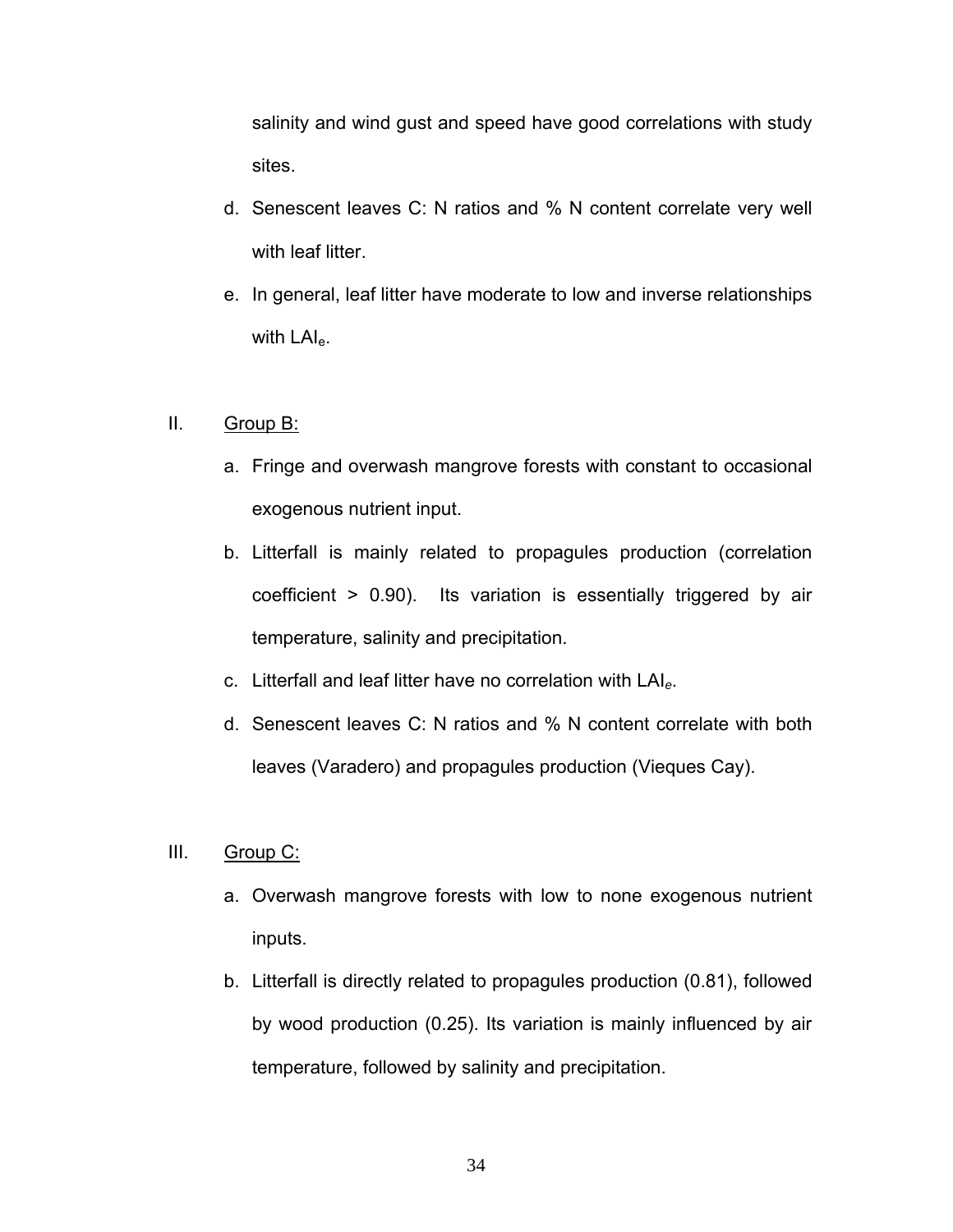- c. Litterfall and leaf litter has no correlation with C: N ratios and % N.
- d. Litterfall has a very low correlation with LAI*e* (0.13), thus leaf litter has a good and negative correlation (-0.48) with LAI*e.*

## IV. Group D:

- a. Overwash mangroves with continuous to occasional exogenous nutrient inputs.
- b. Litterfall is mainly related to propagules production (0.89), followed by leaf litter and its variation is triggered essentially by air temperature, salinity, wind speed and wind gust. A low correlation was found with precipitation (0.24).
- c. Litterfall has very good to moderate correlations with C:N and % N. Leaf litter, propagules and wood production all have good correlations with C:N ratios and % N.
- d. Leaf litter has good and negative correlations with LAI*e*.

Results indicated that nutrient availability obtained from senescent leaves seems to be a determinant parameter for spatial litterfall trends. A non parametric Kruskall- Wallis ANOVA test demonstrated that nutrient availability (% N) has a significant spatial variability (p<0.05) (Table 8). This test highlighted that study sites with scarce inputs of exogenous nutrients are significantly different (e.g. La Gata Cay) from those with continual exogenous nutrients inputs as the Varadero site.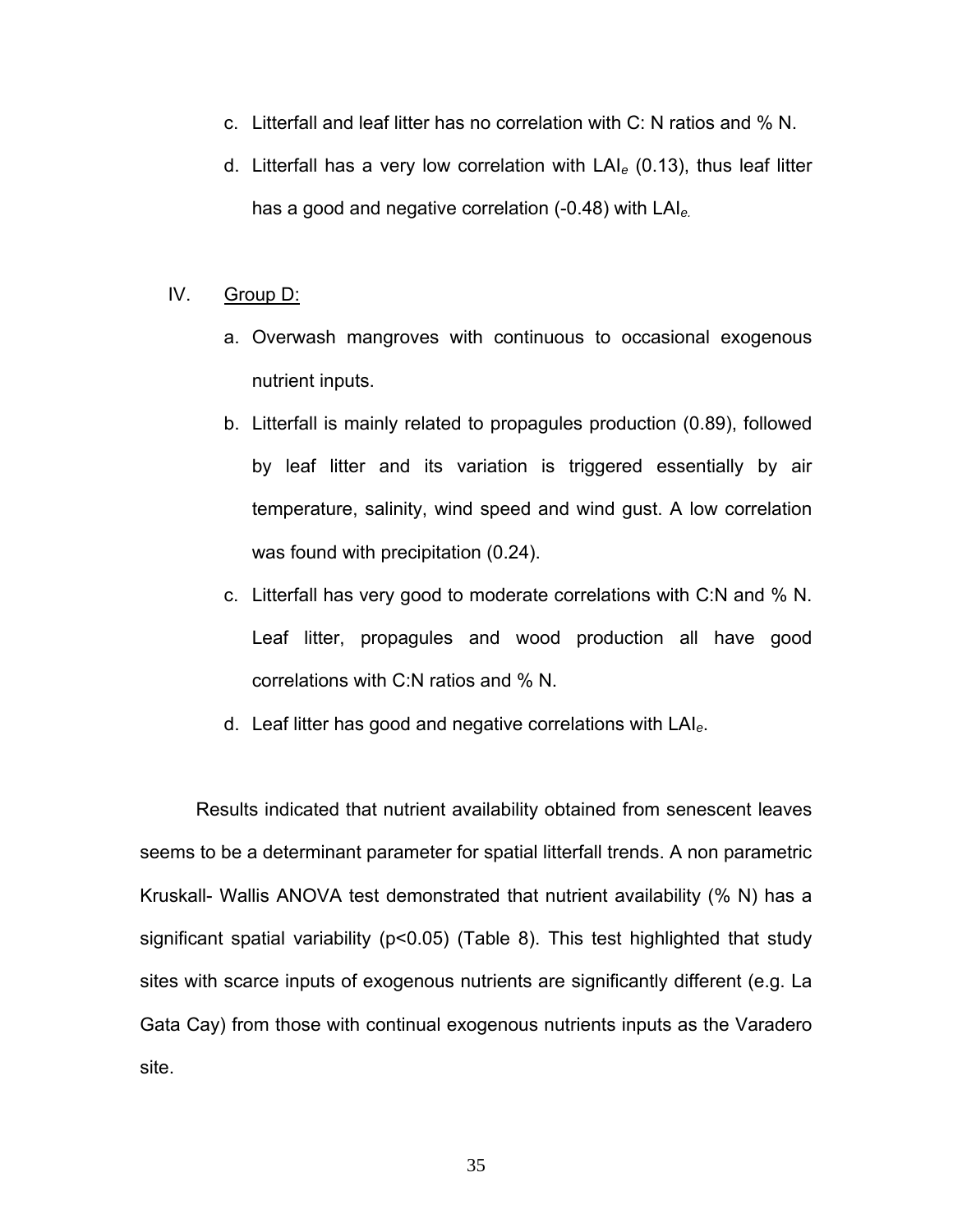| Trat.              | <b>Ranks</b> |   |  |
|--------------------|--------------|---|--|
| La Gata Cay        | 38.42 A      |   |  |
| Enrique Cay (St.2) | 46.35 A      |   |  |
| Collado Cay        | 53.77 A      | в |  |
| Enrique Cay (St.1) | 55.62 A      | в |  |
| <b>Bird Island</b> | 55.92 A      | в |  |
| Mariquitas Cay     | 57.42 A      | в |  |
| Mata Flores Cay    | 65.12 A      | в |  |
| Magueyes Island    | 78.42        | B |  |
| <b>Vieques Cay</b> | 92.96        |   |  |
| Varadero           | 111          |   |  |

Table 8. Mean C:N values within each study site (Kruskall-Wallis, H = 41.07). Different letters indicate significant differences between study sites.

Overall, results indicated that there is an inverse relation between C:N ratios and % N. Senescent leaves percent nitrogen content seemed to peak between May 06 and December 06 (Figure 7). Green leaves had more % N (2.1 – 4.0) than senescent leaves and no significant differences (except for the nutrient content in green leaves of Enrique Cay, station 2 for February 2007) were reported between wet or dry seasons. (APPENDIX 2).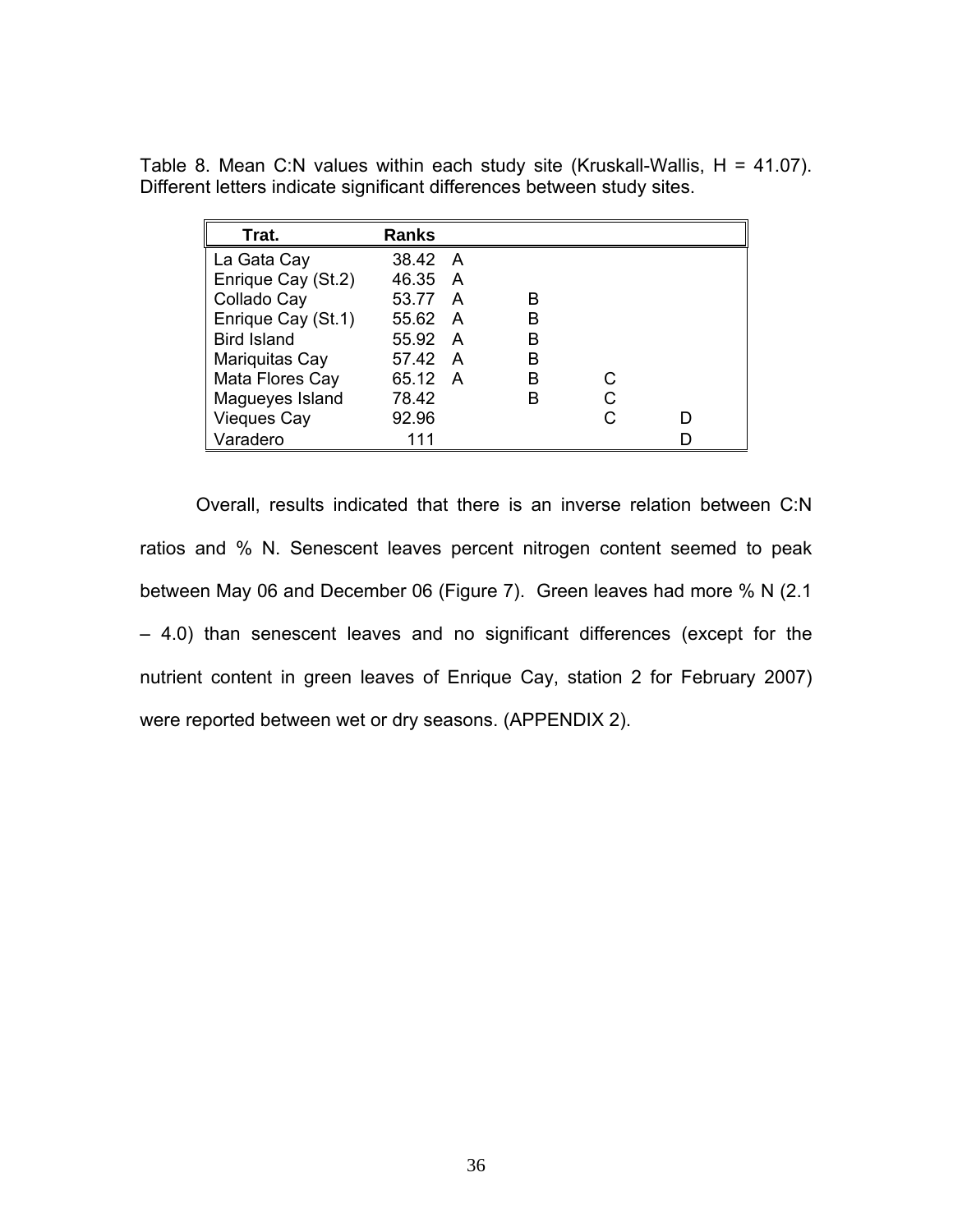

Figure 7. C: N ratios and % N temporal patterns for all study sites.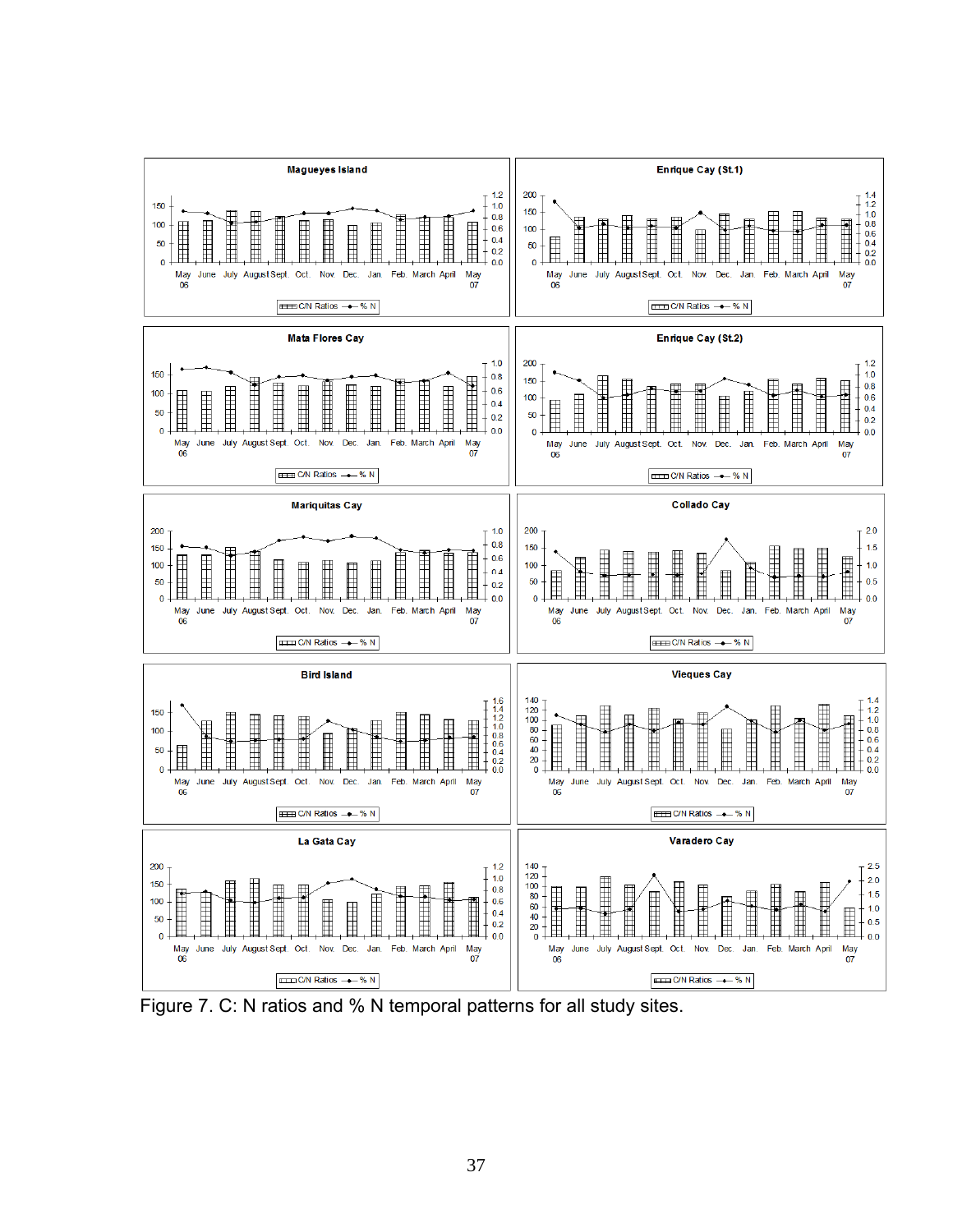## **2.5 Discussion**

## *Primary productivity of red mangroves in La Parguera*

The primary productivity values reported within this study are consistent with other reports for *Rhizophora mangle* for the Caribbean and Mexican coasts (Table 9). Moreover, results are also comparable with primary productivity reported for other mangrove species. Bunt (1995) studied the continental scale patterns in mangrove litterfall in Australia for the species *Rhizophora stylosa*, *Ceriops tagal* and *Avicennia marina*.

| <b>Monospecific Sites</b>            | Forest Type        | LAI                        | Litterfall<br>$(g \frac{dwt}{m2/y})$ | %N           | References                        |
|--------------------------------------|--------------------|----------------------------|--------------------------------------|--------------|-----------------------------------|
| La Parguera,<br>Puerto Rico          | Overwash<br>Fringe | $1.6 - 7.4$<br>(mean:4.09) | 1406.4                               | $0.6 - 2.2$  | This study                        |
| Bon Accord, Tobago                   | Fringe             |                            | 1273*                                |              | Juman (2005)                      |
| Agua Brava, Lagoon<br>Mexico Pacific | Fringe             | 2.49                       |                                      |              | Kovacs et. al.<br>(2005)          |
| Vacía Talega,<br>Puerto Rico         | Fringe<br>Riverine |                            | $810 - 1278$                         |              | Pool et. al. (1986)               |
| <b>West Mexico</b>                   | Fringe             | $3.3 - 5.4$                |                                      |              | Maass (1995)                      |
| La Parguera,<br>Puerto Rico          | Overwash<br>Fringe | $1.2 - 4.3$                |                                      | $0.87 - 1.5$ | Armstrong (1990)                  |
| Teacapán, Agua<br>Brava, Mexico      | Basin              |                            | 1417                                 |              | Flores-Verdugo<br>et. al., (1990) |
| Laguna Joyuda,<br>Puerto Rico        | Basin              | $2.0 - 3.30$               | $511 - 919$                          | $0.9 - 1.3$  | Musa (1986)                       |

Table 9. Primary productivity values reported for mangrove forests in the Caribbean and Mexico coasts.

\* estimated value, calculated by a daily average value.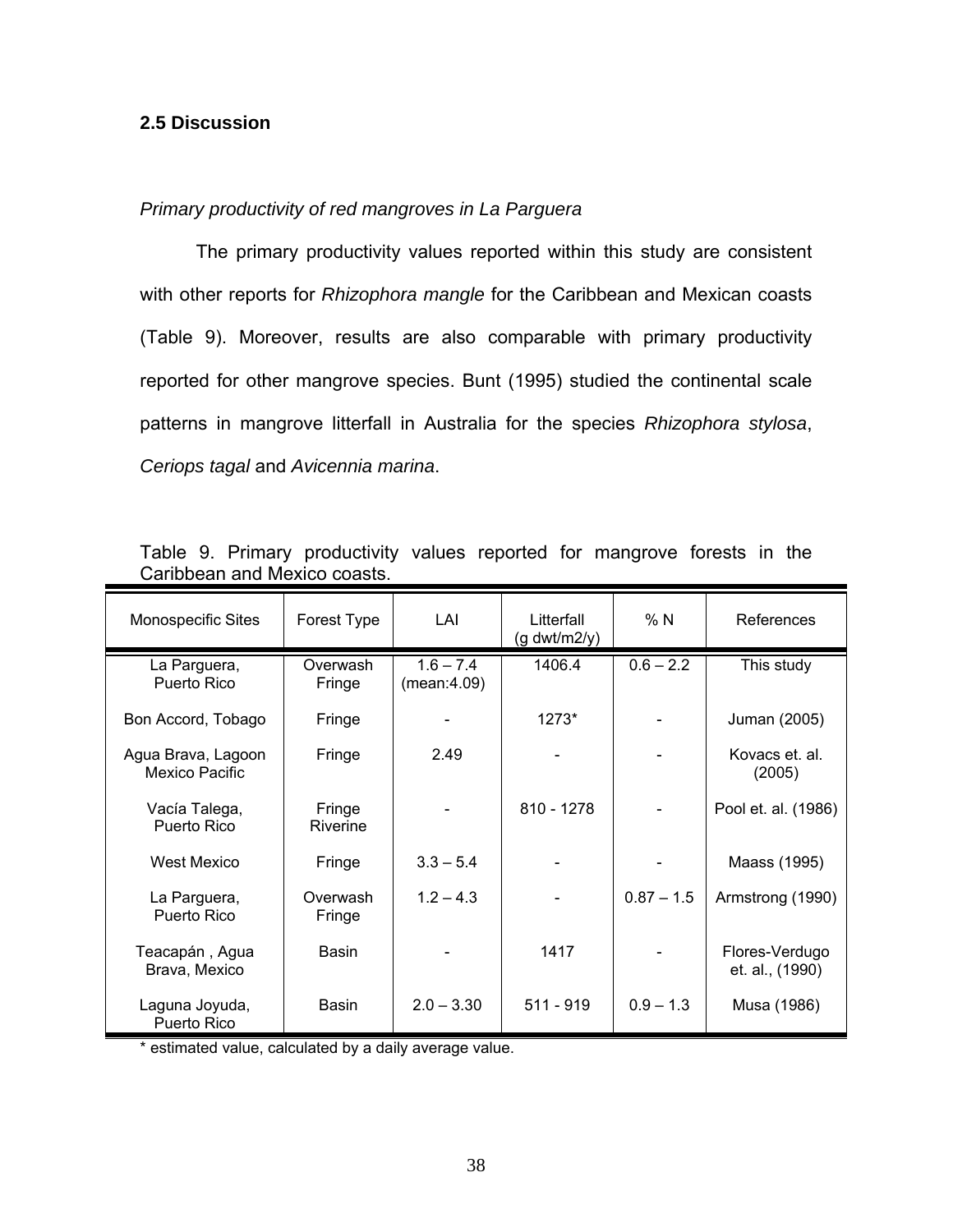He reported litterfall measurements of 1598 g dry wt/m<sup>2</sup> for *Avicennia* marina, 2369 g dry wt/m<sup>2</sup> for *Rhizophora stylosa* and 1290 d dry wt/m<sup>2</sup> for *Ceriops tagal*, being *R. stylosa* the most productive mangrove forest for arid zones. He concluded that the capacity of litter production at individual sites must depend heavily on controls such as salinity regime, nutrient inputs and topographic characteristics of the substrate operating at relatively local scales.

## *LAId and LAIe estimations*

Canopy phenology can be inferred from LAI by estimating the amount of intercepted light through the forest canopy. LAI can be achieved either directly or indirectly for any given forests and its accuracy is dependent on the errors that can accumulate upon any chosen method. Moreover, caution is needed when using indirect methods because underestimations of LAI can be achieved. This has been previously reported for different vegetation canopies but has been poorly documented (e.g. Bréda, 2003, Chen, 1997, Sonnentag, 2007).

Within the LAI*e* data set used herein, Mariquitas Cay was the only study site with a tendency to underestimate LAI*e* values. The two main causes previously reported for LAI underestimations are leave clumping and contribution of stem and branches (e.g. wood). When not taken into consideration, these forests parts can lead to the over estimation of the Plant Area Index (PAI). In the intent to overcome this inconsistency, one can take into consideration the Plant Area Index (PAI) and calculate the LAI with the input of the woody to total leaf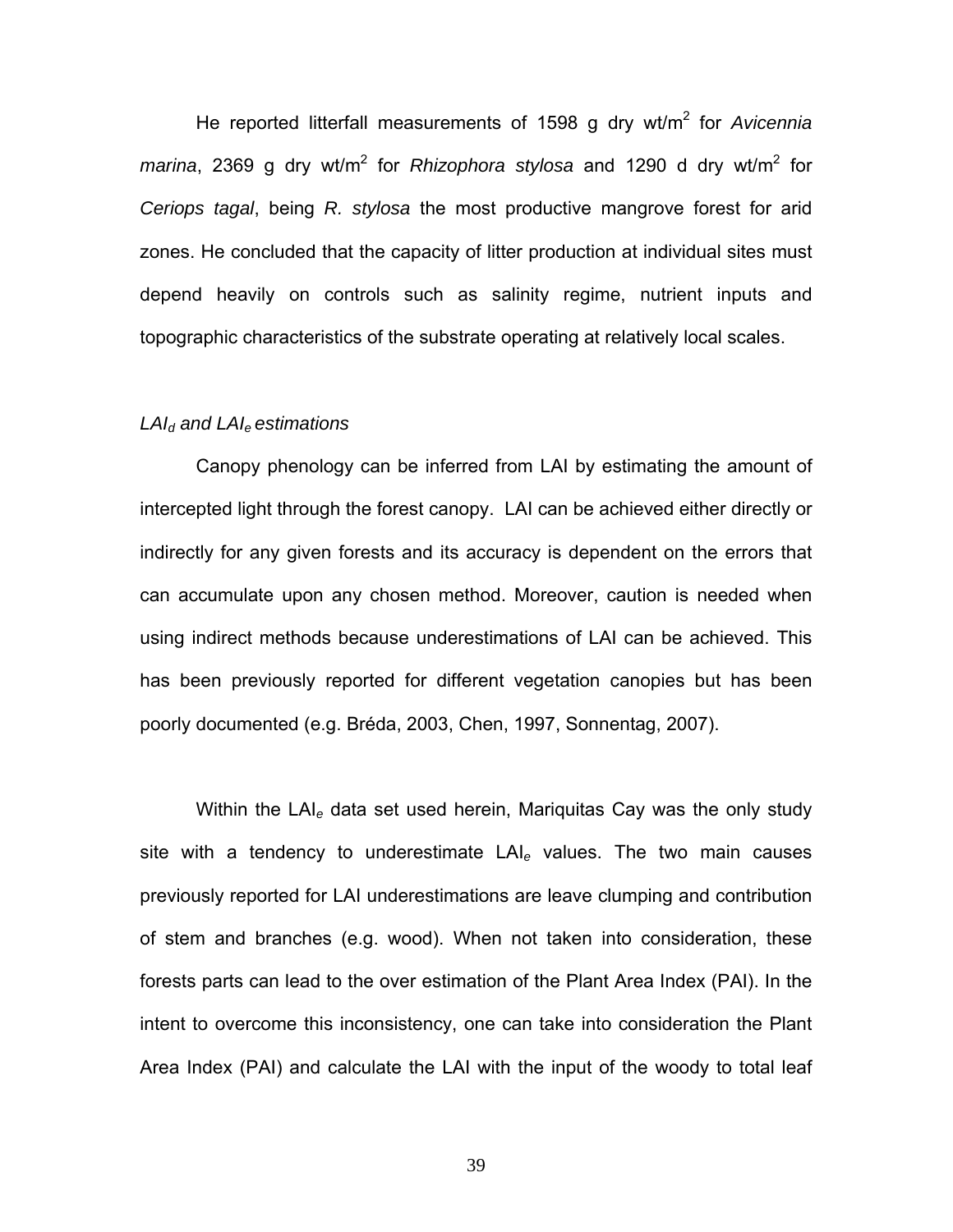ratio and foliage clumping effect or validate the indirect LAI estimations (acquired with the use of any canopy light intercepting instrument) with direct LAI estimations (e.g. harvesting, litterfall, SLA measurements).

For this study, all indirect data (LAI*e*) were validated with direct data (LAI*d*) calculated from SLA measurements. Consequently, Mariquitas cay had the highest LAI*d* to LAI*e* error, indicating that maybe the PAI for this study site had a major contribution to the LAI*e*.

However, the majority of LAI*e* reported here tended to slightly overestimate true LAI. This overestimation can be attributed to the input of an incorrect value for the leaf distribution parameter within the ceptometer LAI calculation. Leaf distribution refers to the distribution and orientation of leaves within the canopy. Its importance for calculating LAI is fundamental since it determines the amount of photosynthetically active radiance that is being intercepted by the forest canopy (AccuPAR, Operators Manual). Miller (1971) demonstrated that the importance of leaf orientation within mangrove canopies was determinant when establishing the optimum productivity for mangrove forests. He found that with steeper inclined leaves, gross photosynthesis continued to increase up to a LAI of 8; but with more horizontally inclined leaves the gross productivity would occur at lower LAI values.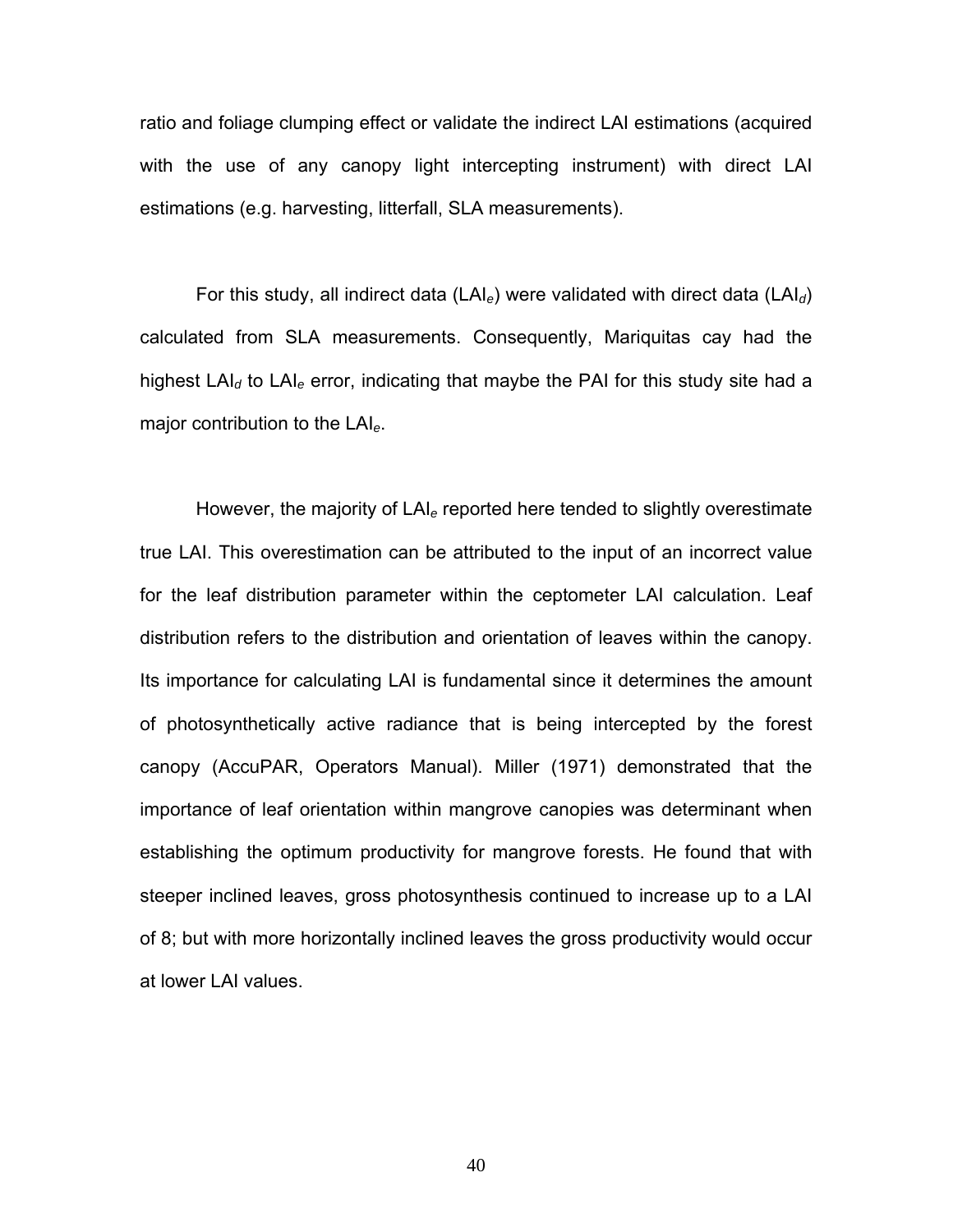Overall, these results show that LAI*d* and LAI*e* had good correlations for almost all study sites. The percent of error ranged between 0.23% and 50.72% which is within the range previously reported by Chen (1997) and Boriaud (2003).

#### *Spatial and temporal LAIe trends*

.Annual averages for LAI*e* ranged between 2.5 and 5.7 being Mata Flores Cay the lowest reported value and Vieques Cay the highest one. In general, mangrove LAI tends to be relatively low in comparison with other tropical forests, thus maximum LAI of up to 5 had been reported for the Caribbean mangroves (Pool, 1972). Odum (1982) attributes the low LAI estimates for mangrove forests to: (1) effective light interception in the canopy, (2) incapacity of lower mangrove leaves to flourish at low light intensities and (3) the absence of low light adapted plant layers on the forest floor.

Moreover, sites in La Parguera indicated that the response of red mangroves to light availability was enhanced by nutrient availability. In general, there was a tendency of LAI*e* to increase after the maximum or very high peaks of % nitrogen for senescent leaves. Whereas spatial LAI*e* trends were highly sensitive to exogenous nutrient input demonstrating that study sites which received constant to very frequent exogenous nutrients either from bird guano or from a sewage water treatment discharge (e.g. Collado Cay, Bird Island, Vieques Cay and Varadero) reported the highest  $LAI<sub>e</sub>$ . This agrees with Onuff (1977) who demonstrated that red mangroves are capable of assimilating the nitrogen excess, producing a higher rate of biomass (through rapid growing) and reported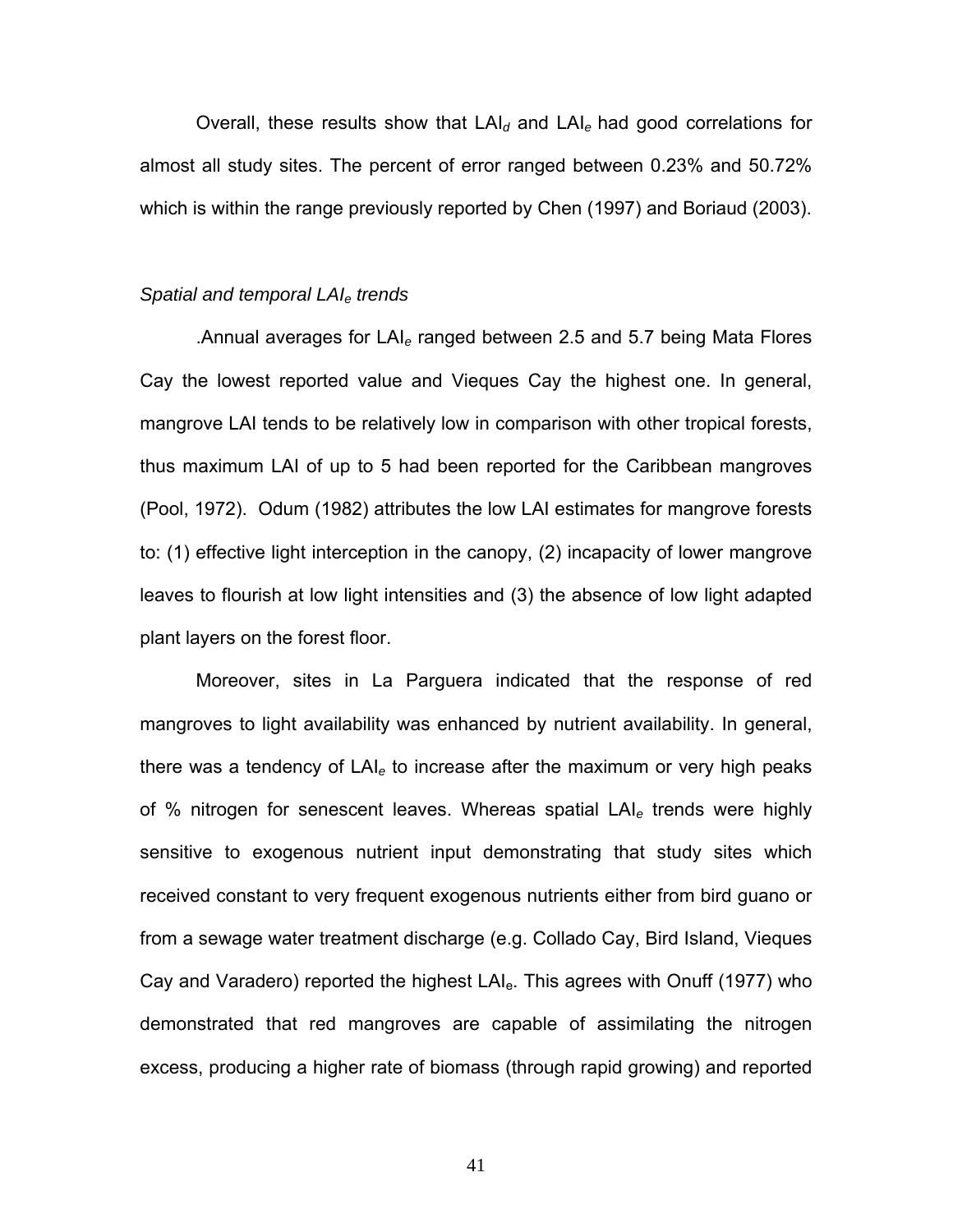that there was a 33% more nitrogen accumulation in mangrove leaves in a high nutrient environment. This accumulation enhances the nutritive value of leaf litter increasing its consumption. Furthermore, Rogers (1997) documented that nutrient inputs from bird guano stimulated plant growth and increased the percent nitrogen concentrations in forests. Armstrong (1990) determined that structural parameters as LAI where higher with exogenous nutrient input. Therefore, the resulting nitrogen per unit area from mangrove leaves can be considered a key parameter for photosynthesis.

Temporal patterns exhibited in La Parguera indicated that variations were mostly correlated with air temperature and salinity. The variations of these parameters may have either a positive or negative effect on productivity rate. Miller (1971) indicated that measurements of air temperature and humidity are critical since they directly affect leaf temperatures, transpirations and net photosynthesis. Interesting, maximum LAI peaks for mangrove canopies in La Parguera were correlated with minimum peaks for photosynthetically active radiation irradiance ( $Ed_{PAR}$ ), minimum peaks of leaf litter and were usually expressed during the dry seasons (APPENDEX 1). A tendency for canopy densities to increase were observed after the rainy (and high cloud cover) season, high nutrient inputs from litterfall and minimal leaf abscission, meaning that perhaps mangrove forests in La Parguera have adapted to achieve optimum productivity under water stressed environments. After reporting a similar LAI seasonality in two semi-deciduous forests in South America, Emmons (2006)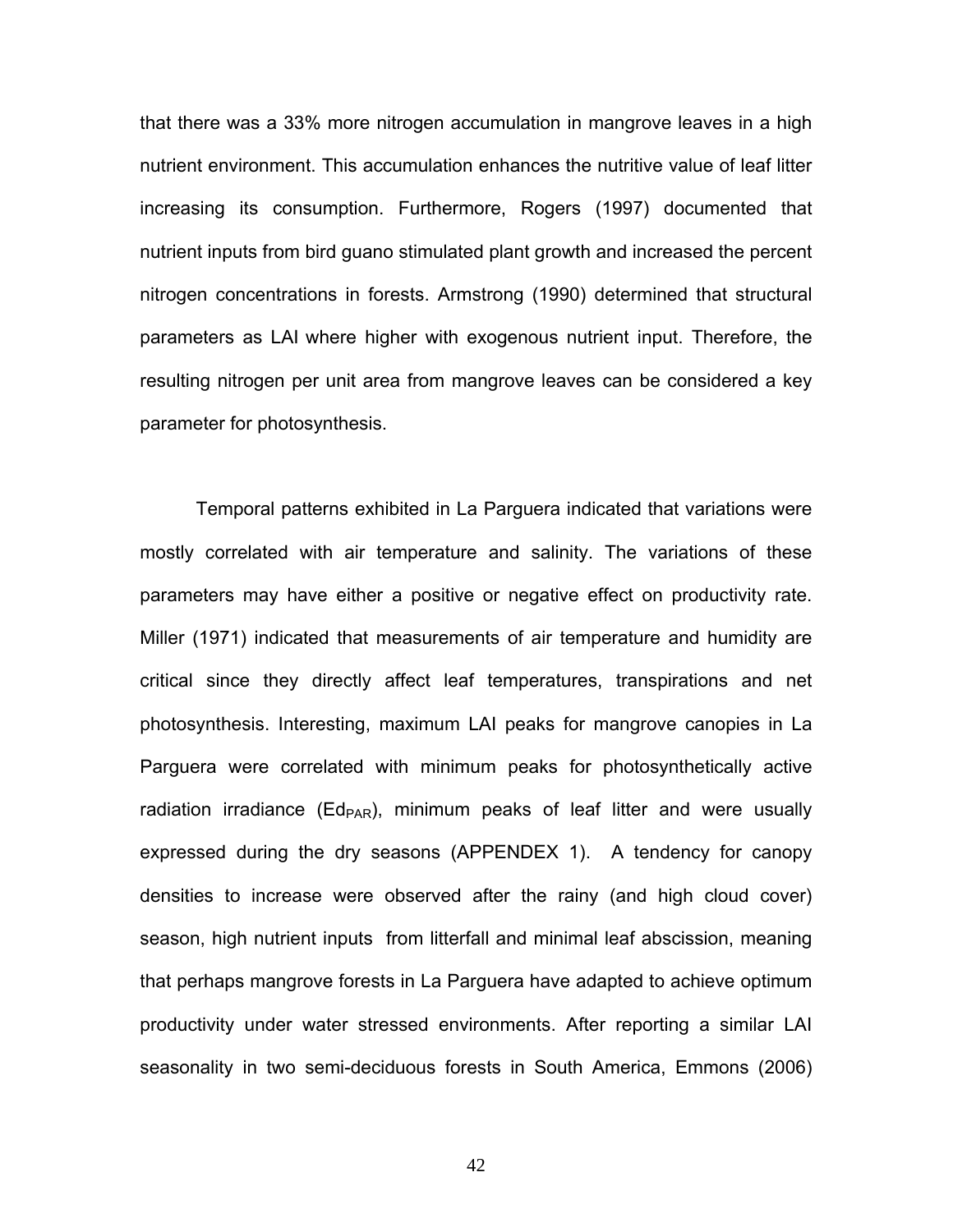suggested that maximum LAI is achieved because the ground water stored (after rainfall periods) are sufficient to prevent leaf abscission due to water stress. He concludes that the high LAI values, during dry seasons and maximal irradiance, correspond to high primary production of the forests before maximal desiccation of ground water. Moreover, Lugo (1978) stated that soils in subtropical dry forests in Guánica, Puerto Rico reached field capacity after prolonged periods of rain and therefore, plants quickly develop a full set of leaves and primary productivity reached its maximum rate. The relationship between LAI*e* and litterfall can result to be a bit complex, and the results herein may be contradictory to previous reports. Thus, this study clearly indicated that LAI*<sup>e</sup>* showed maximum peaks during the dry season when minimum peaks for leaf abscission were achieved and a possible explanation for this phenomenon has been described.

#### *Temporal and Spatial litterfall trends*

Litterfall is an essential source of renewing nutrients for mangrove ecosystems and its importance can be critical especially for forests in poor nutrient and harsh environments. Within all study sites in La Parguera Marine Reserve, litterfall was mainly composed of leaves and propagules (seedlings). Wood was an important litterfall component but its percentage was only up to 6%. Paradoxically, the major dry weight component in litterfall was of propagules. Interesting, Clough (2000) studied the LAI and litterfall of *Rhizophora apiculata* within mangrove stands of different ages in Vietnam and proposed that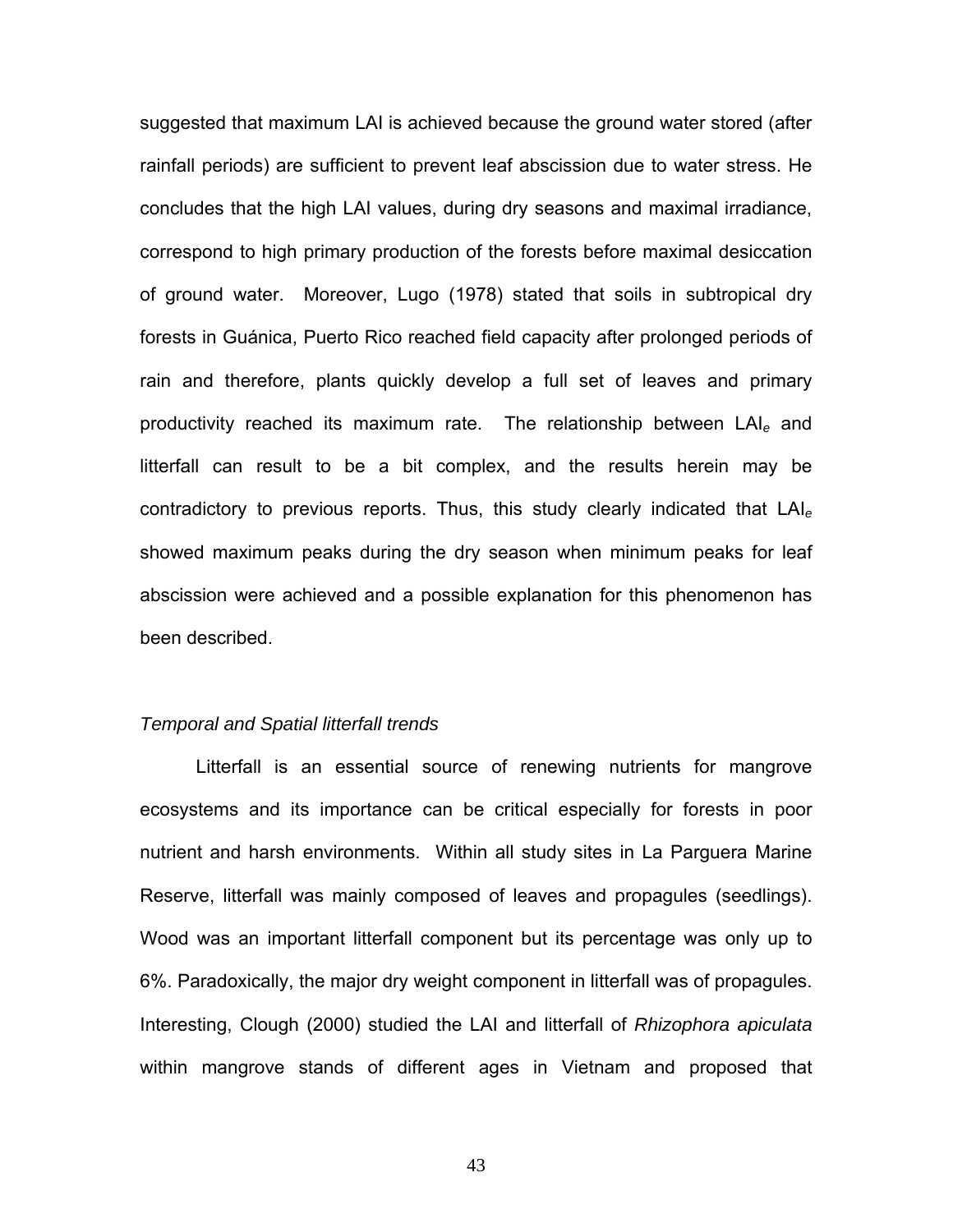propagules would increase with an increase of forest age. He found that 1 ha of forest aged 21 produced sufficient propagules each year to plant about 40 ha of new forest, while a 36 year old forest would produce 20 ha more. Maturity in forest age could probably explain the amount of propagules that mangrove forests in La Parguera are producing.

Subsequently, clear temporal litterfall patterns were observed. Highest rates of litterfall (leaf, propagules and wood production) corresponded to the "wet season" in Puerto Rico. Some of the highest peaks were observed within the transitional months of May and December 06. It has been speculated that possible resistance to leaf abscission during rainy periods (which decreases salinity rates) could become an energetic cost of maintaining photosynthetic tissues and hence the mangrove prefers to eliminate the leaves in order to overcome the stress (Pool, 1986). Moreover, Miller (1971) stated that cool moist conditions generally support higher productivity, thus wind may be less important. Hence, litterfall in La Parguera was significantly correlated with air temperature and inversely correlated with salinity measurements. Wind gusts and speed may be more influential in the final removal of tree parts when the abscission is definitely in process.

Moreover, high peaks of leaf production during the dry season can be attributed to the normal life span of mangrove leaves which have been reported to be 9 months (Suárez, 2003). Furthermore, high peaks for propagules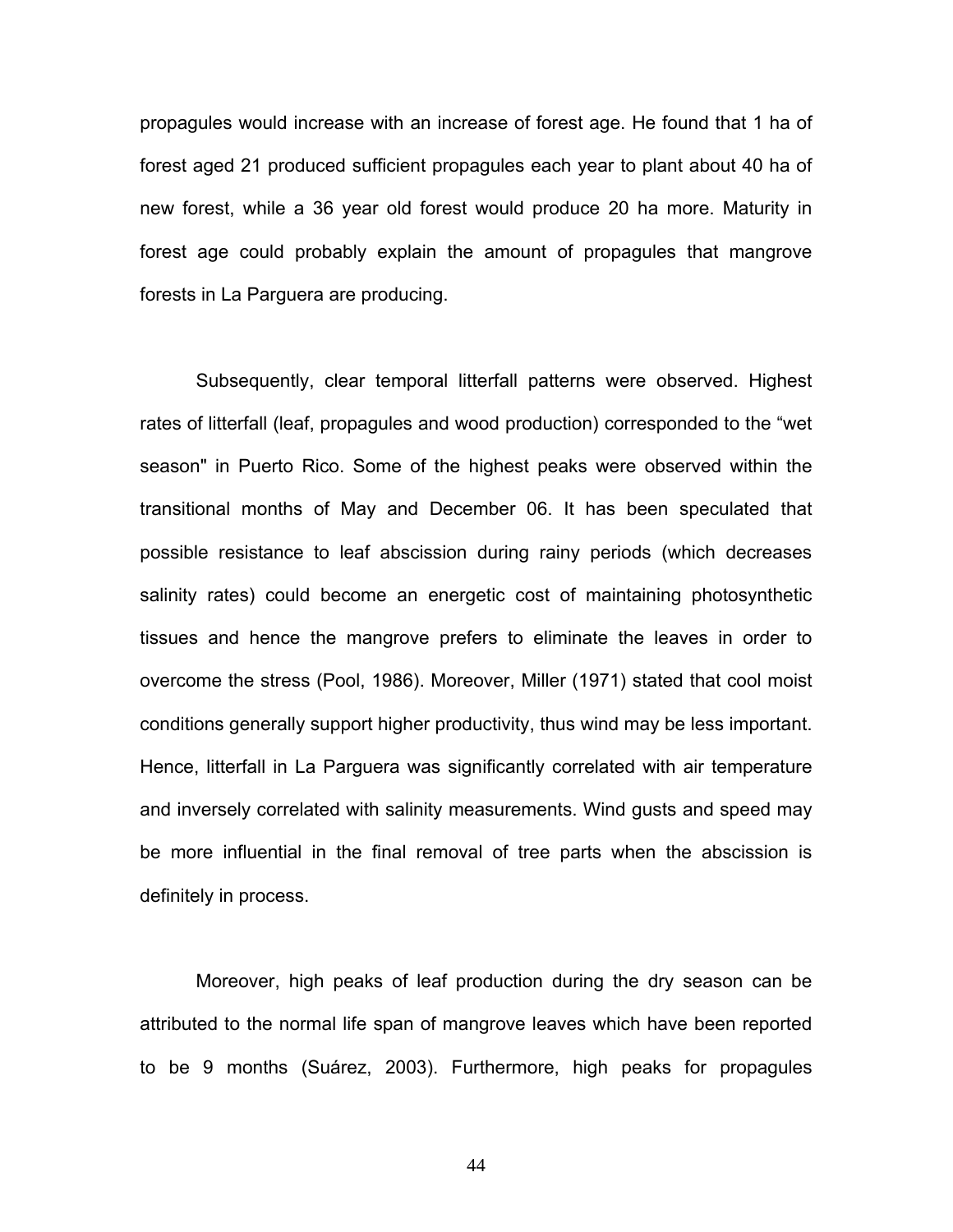production within the wet season has been poorly documented, but two main hypotheses are reported: (1) red mangrove propagules mature and fall from trees between June and September and (2) the tendency to fall within the rainy season is a mechanism of seed dispersal (Odum, 1982; Navarrete, 2002).

Spatial patterns for litterfall were also established. Results indicate that variations in total litterfall and litter composition (leaf, propagules or wood production) were in response to meteorological parameters (air temperature, wind gusts and wind speed), salinity, LAI*e*, and most importantly to nutrient variations (C:N ratios and % N obtained from senescent and leaves) according to the study site evaluated. Sites with significant higher litterfall were associated with higher propagules production and higher LAI*e*, whereas sites with lower litterfall were associated with higher leaf production and lower LAI*e*. Thus, recently (Feller, 2007) reported that upon nutrient availability maximum photosynthetic rates per unit leaf area of *A. germinans* increased.

Overall, exogenous nutrient inputs played an important role in litterfall dynamics, leading to higher litterfall rates with higher % N and lower C:N ratios in mangrove senescent leaves. This highlights the essential relationship between nutrient availability and mangrove productivity. Whereas the nutritional balance of plant detritus plays, therefore, an important role in the control of material flow in ecosystems (Enriquez, 1993).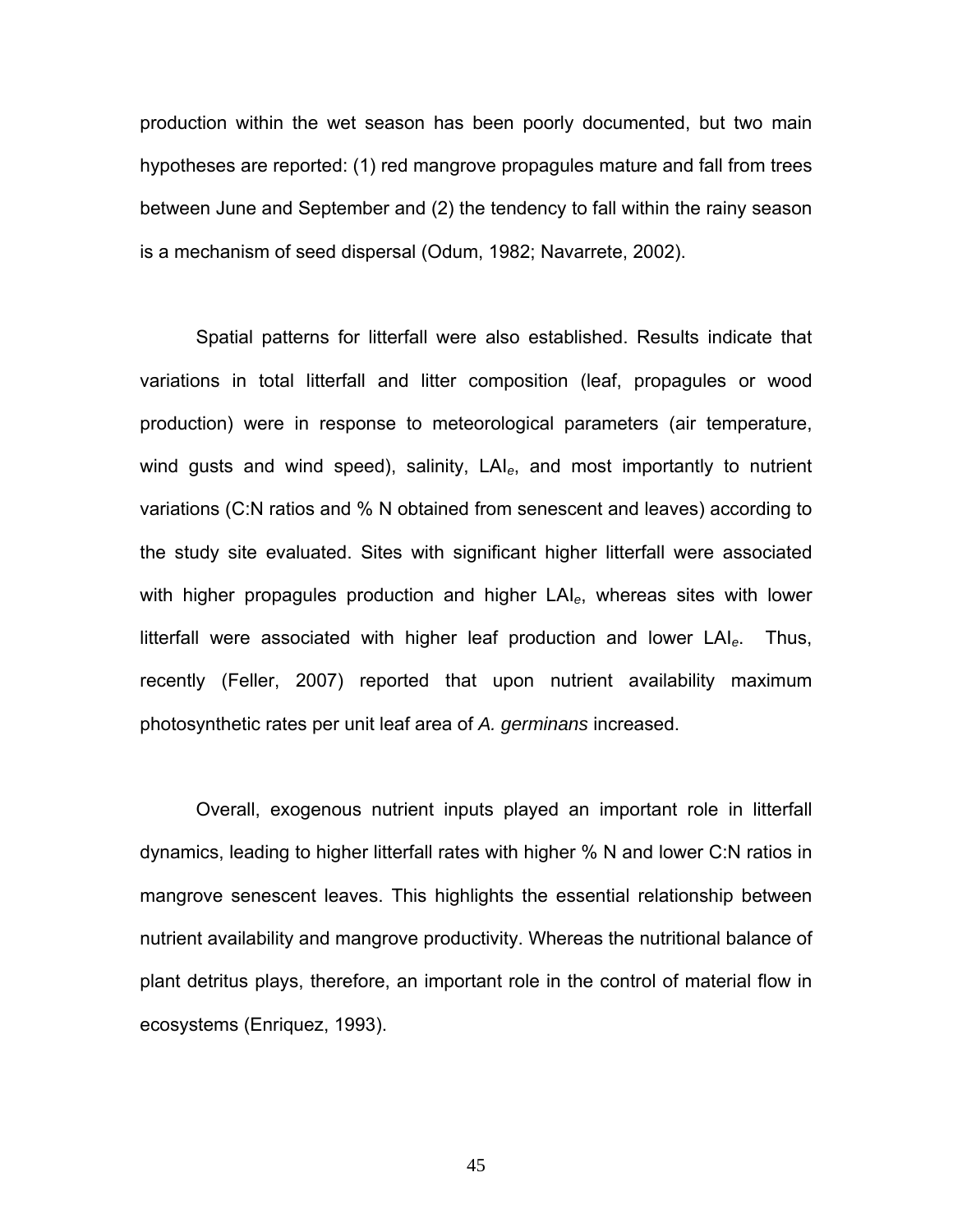### *Nutrient Availability*

Various researches have focused on the importance of nutrient availability within mangrove primary productivity. Mangrove forests are usually exposed to limited nitrogen and phosphorus. Knowledge on the carbon and nitrogen ratios highlights the importance of leaf quality. Thus the higher the ratio, the lower is the nutritive value for consumption.

Twilley et al. (1986) studied litter production and turnover in basin mangrove forests in southwest Florida and found that leaf nitrogen decreased during senescence, and absolute nitrogen increased in leaf litter during decomposition on the forest floor. Green leaves in comparison with senescent leaves had lower C: N and higher %N, independently of the rainfall seasonality. This means that the plant undergoes reabsorption or translocation of nutrients before leaf senescence in order to reduce nutrient loss. Within La Parguera, study sites with exogenous nutrients (e.g. Bird Island and Varadero) the lowest C:N ratio and highest % N in leaves were observed. Thus, % N in senescent leaves is an important parameter in ecosystems dynamics. The lack or availability of nutrients seemed to trigger both the canopy leaf density inferred by LAI*e* estimations and the dominance of leaf litter or seed litter within the total litterfall of mangrove forests in La Parguera. Decomposition of detritus within the mangrove ecosystem also represents a source of remineralized nutrients for other trophic levels (Lugo, et al, 1973).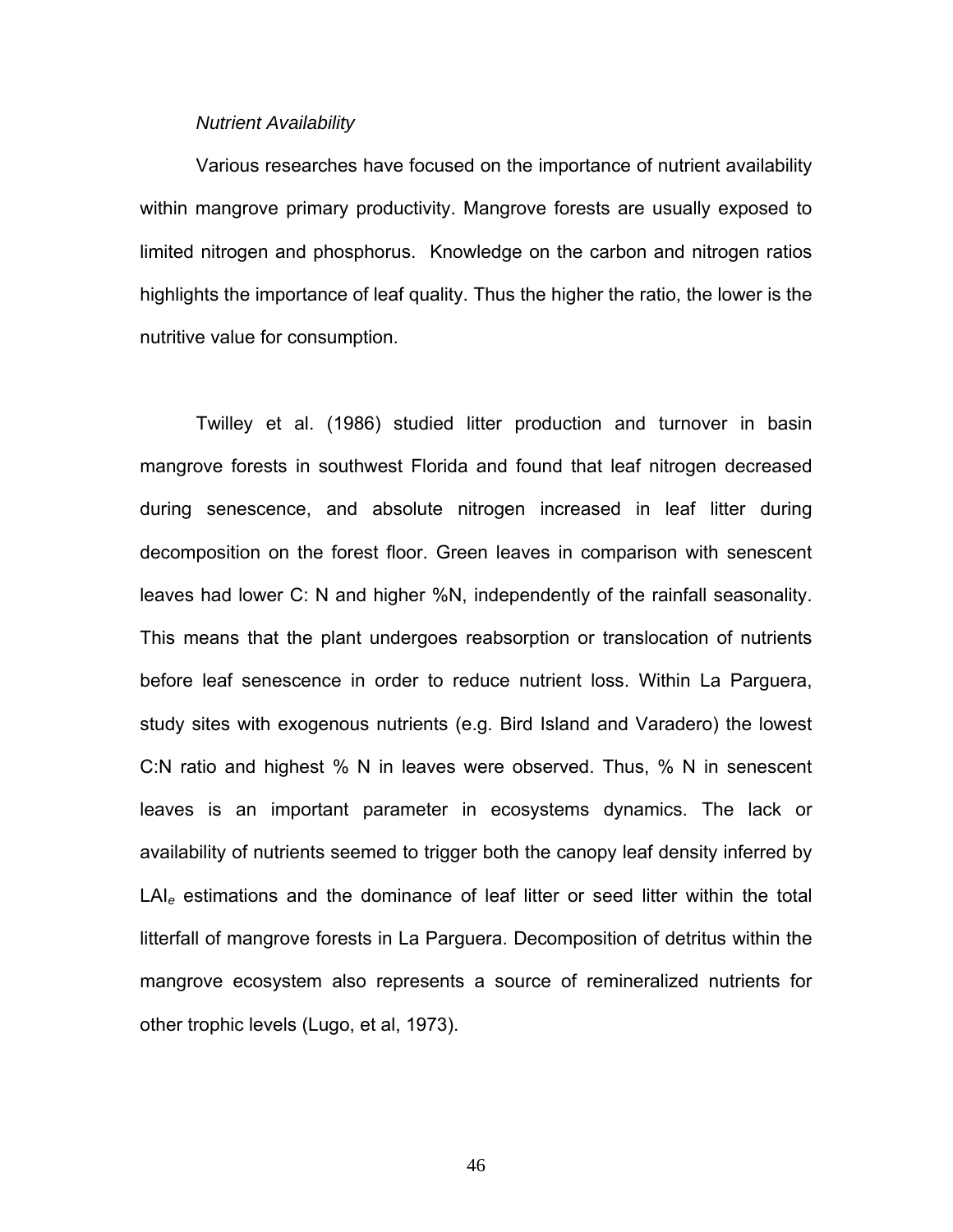## **2.6 Conclusions**

High correlations between direct and indirect LAI estimations were observed. As a result, I conclude that the LAI of R. mangle forests can be adequately determined using indirect, optical methods. Temporal trends of LAI*<sup>e</sup>* and litterfall were influenced, for the most part, by variations in air temperatures and salinity. Wind gusts and speed are of secondary importance and mainly influences the leaf and seeds abscission processes. The maturity of forests within La Parguera Marine Reserve may be an indication of the amount of leaf and propagule production obtained within the litterfall. Moreover, spatial trends in LAI*e* and litterfall are mostly influenced by exogenous nutrient inputs. Lower C:N ratios and higher % N within the study area resulted in higher LAI*e* and litterfall. The nutritional leaf content may also trigger the dominance of either leaf or seed production within the total litterfall.

Overall I conclude that study sites with higher litterfall and LAI*e* are the most productive mangrove forests in La Parguera. Therefore, management and conservation is of fundamental importance within the survival of these fragile ecosystems in this new era of global climate change.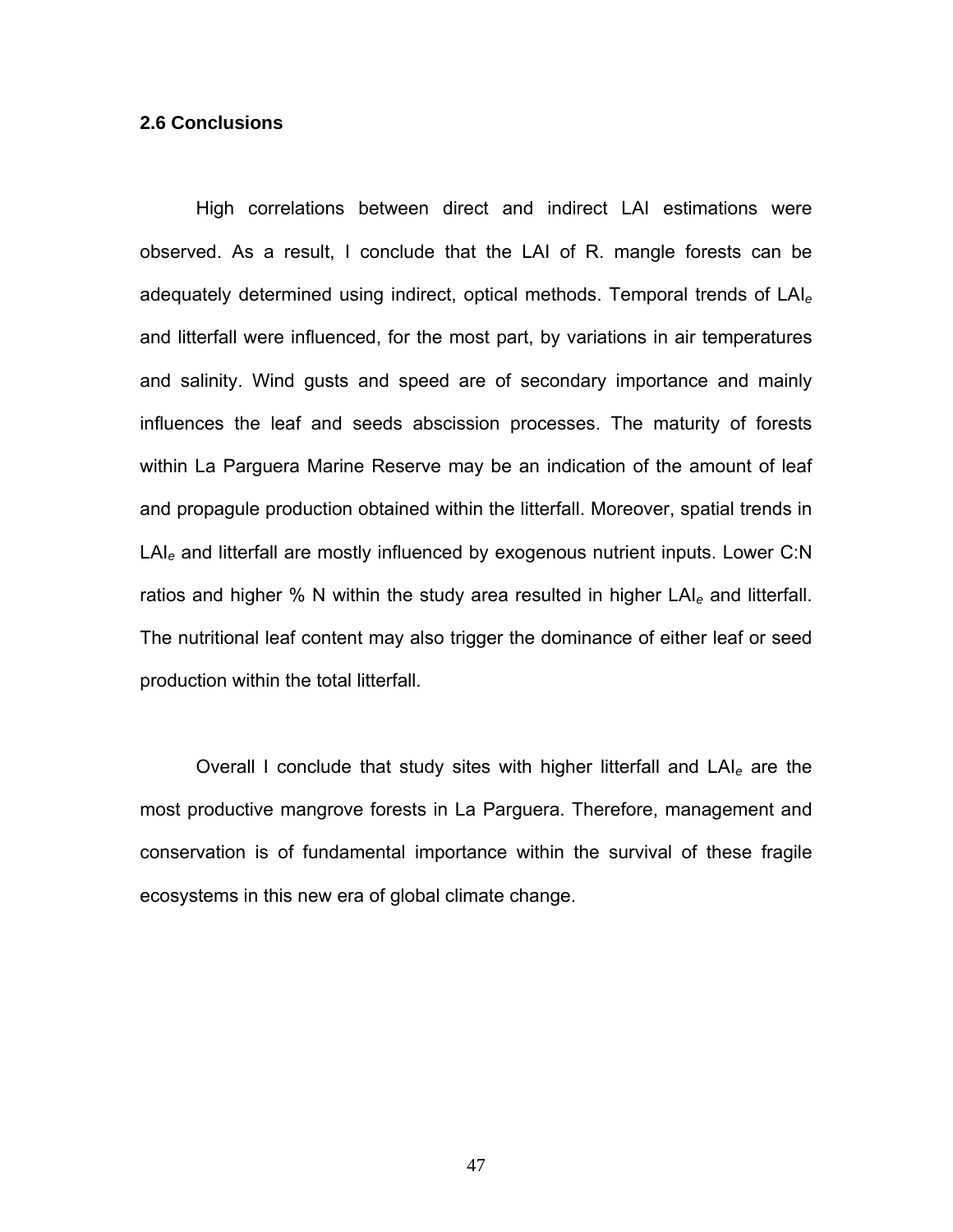## **CHAPTER III**

#### **Remote Sensing of LAI and Net Primary Productivity**

## **3.1 Abstract**

Mangrove forests are highly productive ecosystems that are located within tropical and subtropical coastlines. They serve as habitat to many bacteria, protists (including algae), vertebrate and invertebrate marine organisms. In recent years, modeling of net primary productivity in terrestrial ecosystems has been a subject of interest because of their capacity to sequester atmospheric carbon. Net primary productivity (NPP) is defined as the new carbon stored in living plants per unit time (usually annually) per unit surface area (Chen, 1999). Leaf area index (LAI) and litterfall are two of the essential parameters needed to estimate primary productivity. Various methods have been used in the determination of LAI, thus only recently remote sensing has gained popularity among ecology studies. The general goals of this study were to estimate LAI and NPP using remote sensing techniques.

Four spectral bands (blue, green, red and NIR) were obtained from a 2006 IKONOS satellite image. Field estimates of LAI (LAI*in situ*) were used for validation purposes. LAI*in situ* had better correlations with the spectral red and near IR bands. The normalized difference vegetation index (NDVI) and simple ratio (SR) were also derived from the satellite image and related to LAI*in situ* measurements. Results indicate that the relationship between NDVI and LAI*in situ* is the highest and most significant  $(R^2= 0.72, n=10)$ . The NDVI linear equation model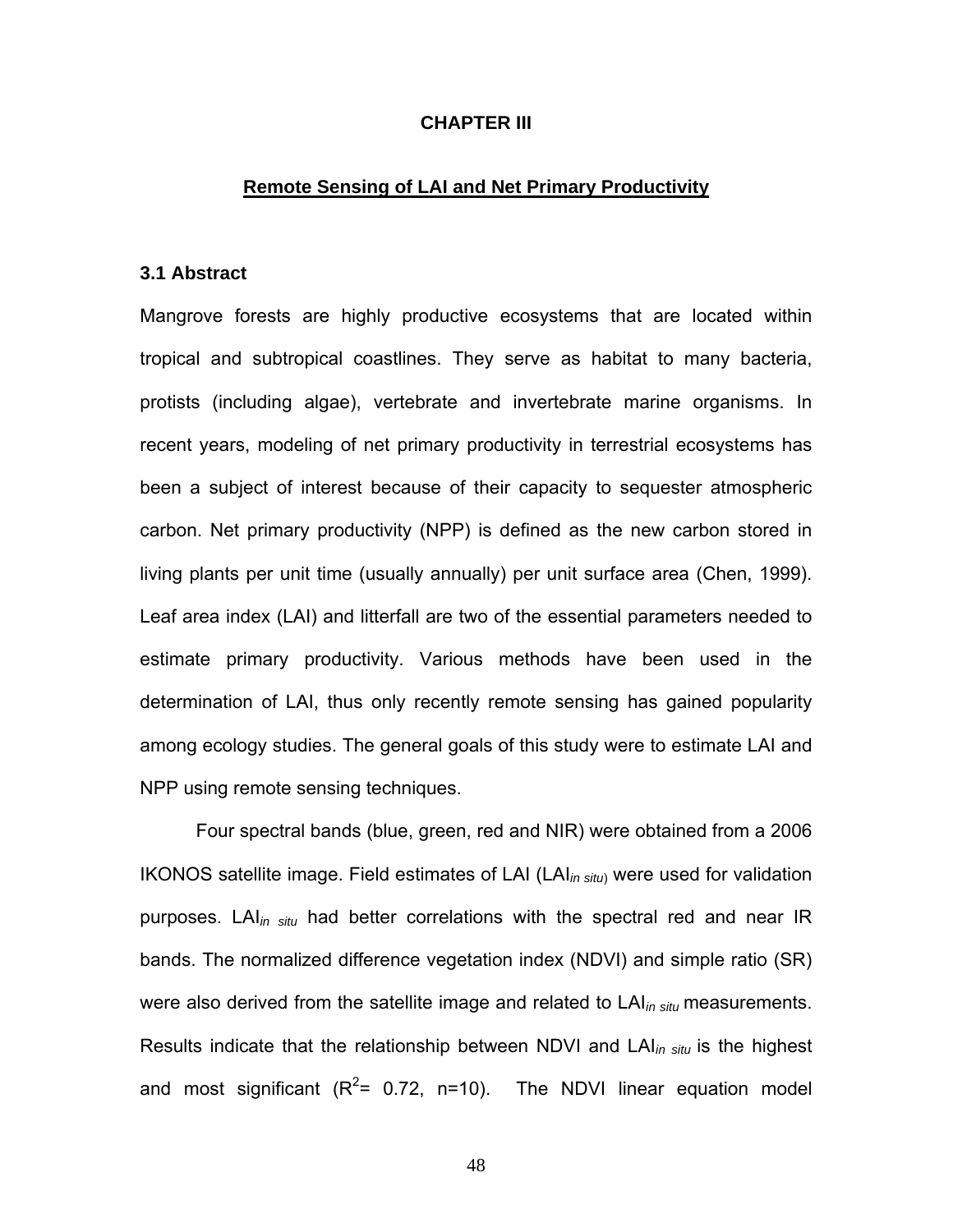produced with the previous correlation was useful in the NDVI transformation to a LAI map. LAI*in situ* had a high and significant correlation with the IKONOS LAI map  $(R^2 = 0.65, n=10)$ . As a final product, an IKONOS NPP map was generated. A spatial tendency of NPP was observed to be similar to the spatial LAI*in situ* at the La Parguera Marine Reserve. This spatial tendency was not observed in accordance to leaf litter. This research shows that accurate high spatial resolution LAI and NPP maps can be obtained and spatial variations of the NPP can be detected from remotely sensed images.

## **3.2 Introduction**

Mangrove ecosystems are the habitat for diverse populations of bacteria, protists (including algae), vertebrates and invertebrates and are characterized for being highly productive. Subject to rapid daily, monthly, and annual variation in their physical environment, they have a remarkable ability to cope with wide variety of stressors (McLoad, 2006). Quantification of process rates and their regulation could provide a useful perspective to our understanding of system dynamics and enables predictions to be made for planning and management (Lee, 1990).

Primary production assessments quantify the forests organic production within an established area over certain time periods give valuable information on the functional status of these ecosystems. In recent years, modeling of net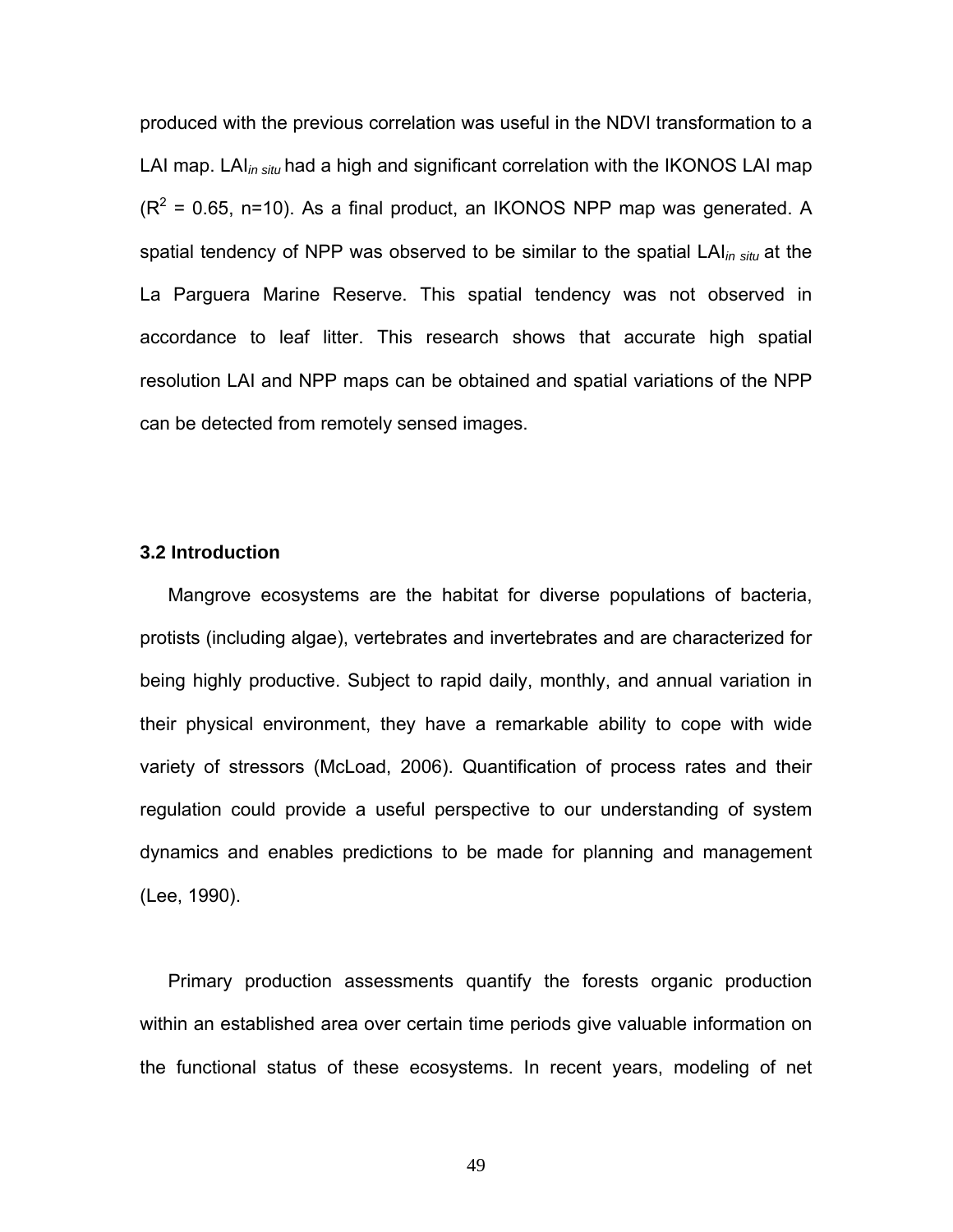primary productivity (NPP) in terrestrial ecosystems has been a subject of increasing interest because of the importance of terrestrial carbon cycle in global carbon budget and climate change. NPP is defined as the new carbon stored in living plants per unit time (usually annually) per unit surface area (Chen, 1999). Historically, net day-time photosynthesis for mangrove sun leaves has been reported to range between 5.2 and 5.7 g  $C/m^2$ /day (Golley et al., 1962; Miller, 1970; Lugo and Snedaker, 1973; Edwards, 1997).

Leaf Area Index (LAI) is one of the essential parameters measured in studies of forest primary productivity. LAI is defined as half the total green leaf area per unit ground surface area and is correlated with total photosynthesis (of individual plants or entire ecosystems) and thus with primary productivity and mangrove health. It is a measure of the photosynthetic biomass or size of the photosynthetic system which converts solar energy to chemical energy (Pool, 1972).

There are various methods for obtaining leaf area index (LAI), which include the time consuming but precise planimetric techniques and the indirect methods which include techniques based on gap-fraction analysis. These assume that leaf area can be calculated from the canopy transmittance (the fraction of direct solar radiation which penetrates the canopy) (Green, 2000). Four instruments have been developed to measure the fraction of light transmitted through the canopy. Two of them measure the incident photosynthetically active radiation (PAR) (e.g.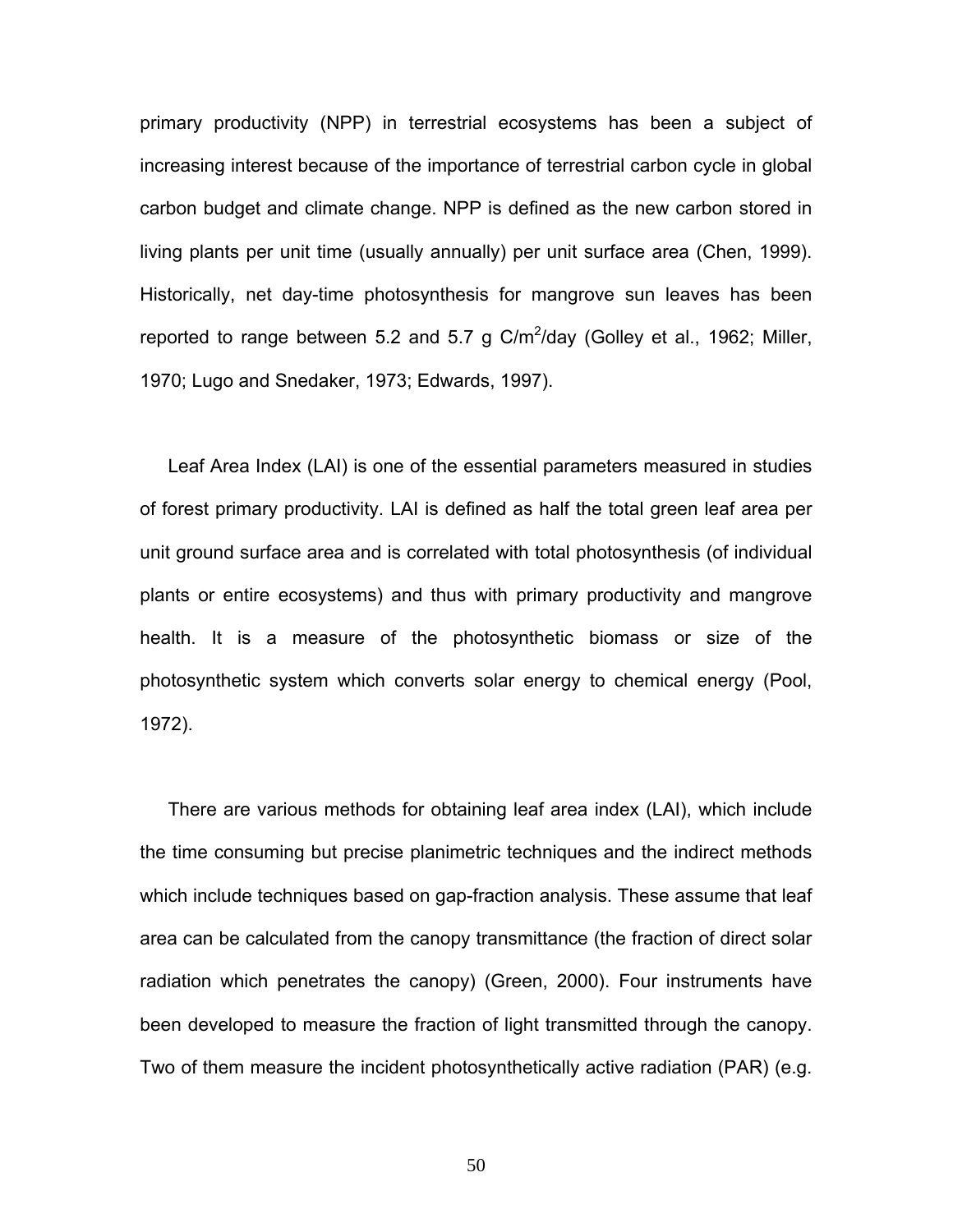SunScan, ACCUPAR) and other two measures the gap fraction in different zenithal angles (e.g. LAI 2000, DEMON) (Breda, 2003). Hemispherical photography (which is a technique based on canopy photography) can also be used from above the canopy looking downward. Thus, the calculation of LAI can be time-consuming and has been replaced by canopy analyzers (Breda, 2003). Continual measurements of LAI can give valuable information concerning the canopy photosynthetic efficiency and mangrove productivity.

Satellite and airborne remote sensing (RS) techniques have been developed to obtain spectral information from the earth's surface. An important advantage of RS is that it allows quantitative and qualitative assessments of ground conditions over large and inaccessible areas (Aschbacher, 1995).

Green leaves are selective absorbers of solar radiation. Compared with nonvegetative surfaces, green leaves absorb more visible radiation for photosynthesis and less near infrared radiation. Reflectance in the red and nearinfrared wavelengths have been used to formulate various vegetation indices (VI) as spectral indicators of the conditions of vegetated surfaces (Wythers, 2003). Vegetation indices are usually ratios of spectral data. The most commonly used VI's are the Normalized Difference Vegetation Index (NDVI) and the Simple Ratio (SR).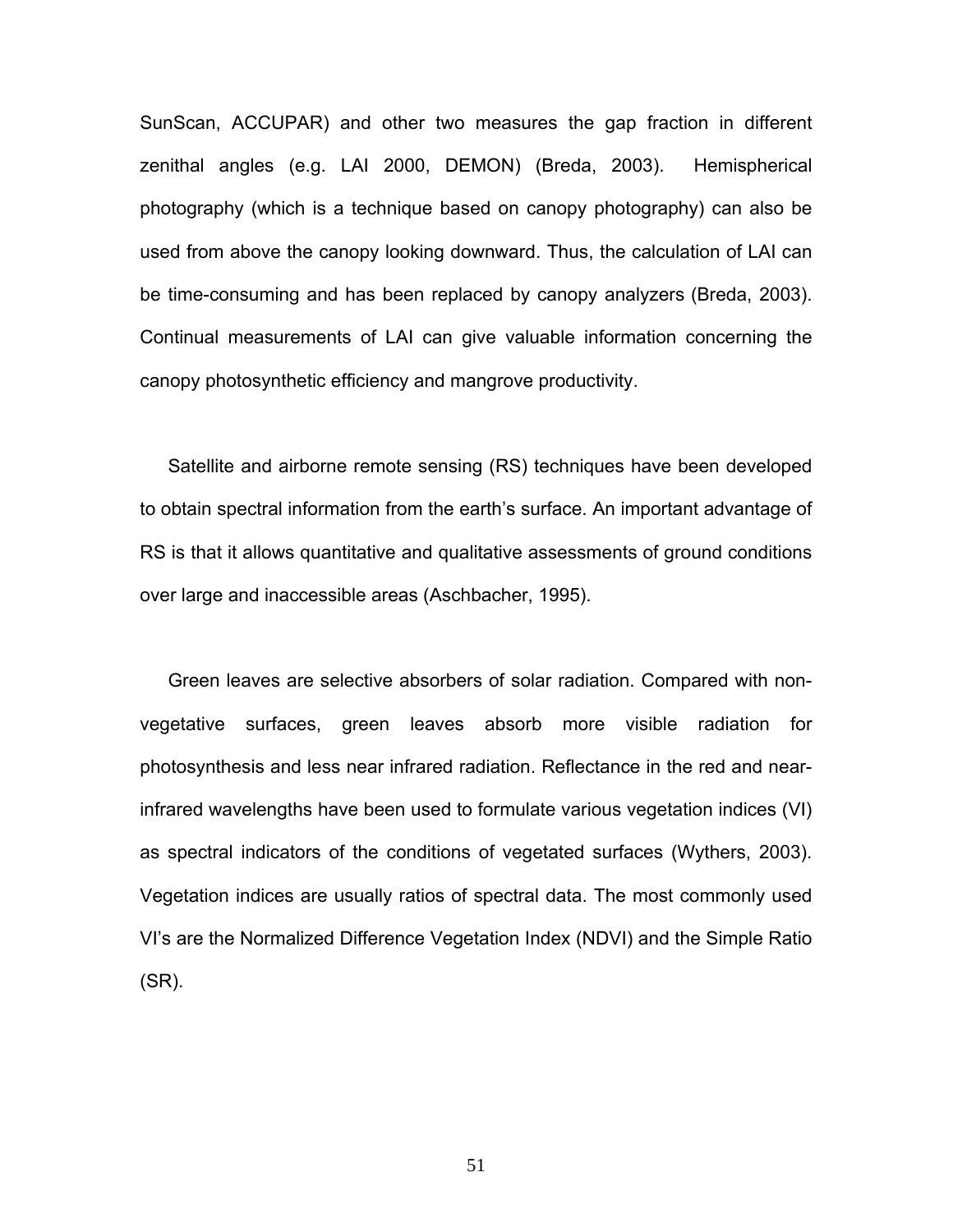The information content of the high spatial resolution satellite images (e.g. IKONOS, Space Imagining Corp., Thornton, CO, USA) may be useful in largescale quantitative assessment of biophysical attributes, such as LAI. LAI can be estimated from remotely sensed data through VI's (Fang, 2003). Validating indirect methods of LAI with direct methods will help determine the accuracy of indirect methods. Major issues facing LAI product validation may include: (1) consistency in ground-based LAI measurement methods and protocols since there have been different definitions of LAI and diverse methods of LAI estimation; (2) methods for spatial scaling from ground plot to pixel; and (3) accuracy assessment for coarse-resolution LAI images (Chen, 2002).

Different multispectral high-spatial resolution (e.g. IKONOS and Landsat) data sets have been used to estimate LAI and Net Primary Productivity (NPP) models for mangrove forests. An advantage of using high-spatial resolution images is that the range of 1-15 m is the ideal spatial resolution for mangrove characterization and mapping. The disadvantages are the high spectral reflectance variation, the large data storage requirements, the extensive processing time, and the higher acquisition cost (Bettinger, 2006). The use of multispectral images has proven to be a promising tool for LAI modeling in mangrove forests

Johnson (2003) obtained remotely sensed NDVI values from IKONOS satellite images during the 2001 growing season and compared them with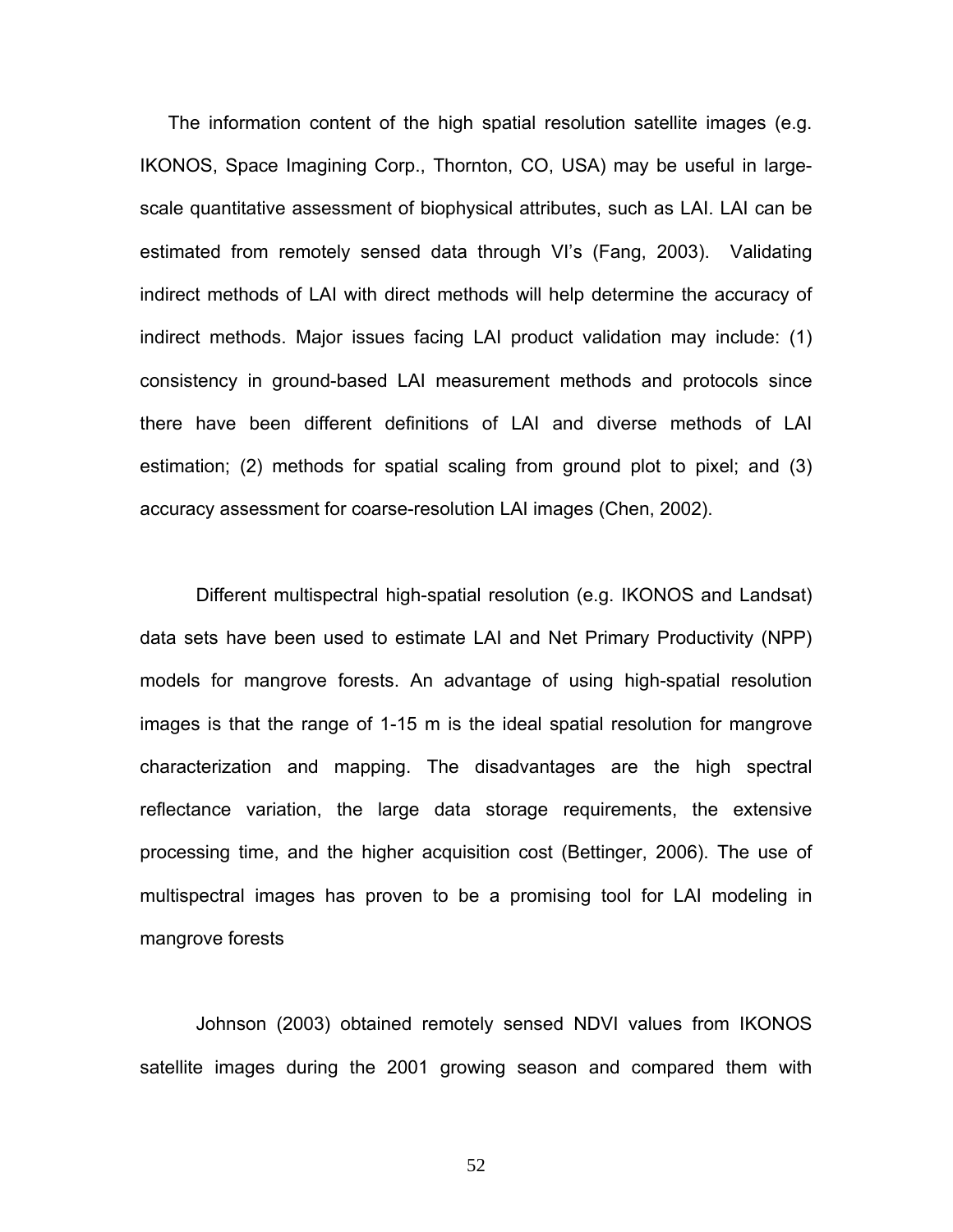ground measurements of vineyard LAI during that same time period. These two variables were strongly related in six vineyard blocks on each of four occasions  $(R^2 = 0.91$  to 0.98), suggesting the temporal stability in this relationship and the possibility at least on a localized basis, of minimizing (or even eliminating) subsequent ground calibration.

The following hypotheses were tested in this study that: (1) there is a positive relationship between LAI<sub>e</sub> and vegetation indices (e.g. NDVI, Simple Ratio) obtained from satellite images, (2) accurate LAI and net primary productivity estimates can be derived from high resolution satellite images, and (3) patterns of net primary production can be inferred from spatial changes in LAI as determined by satellite data.

The overall objective was to assess spatial trends of NPP, LAI and litterfall in *Rhizophora mangle* forests at La Parguera Natural Marine Reserve, Puerto Rico, using remote sensing. The specific objectives were: (1) to determine relationships between *in situ* estimations of LAI, spectral data and VI (e.g. NDVI and SR) obtained from satellite images, (2) to produce accurate LAI and net primary productivity maps of the study sites.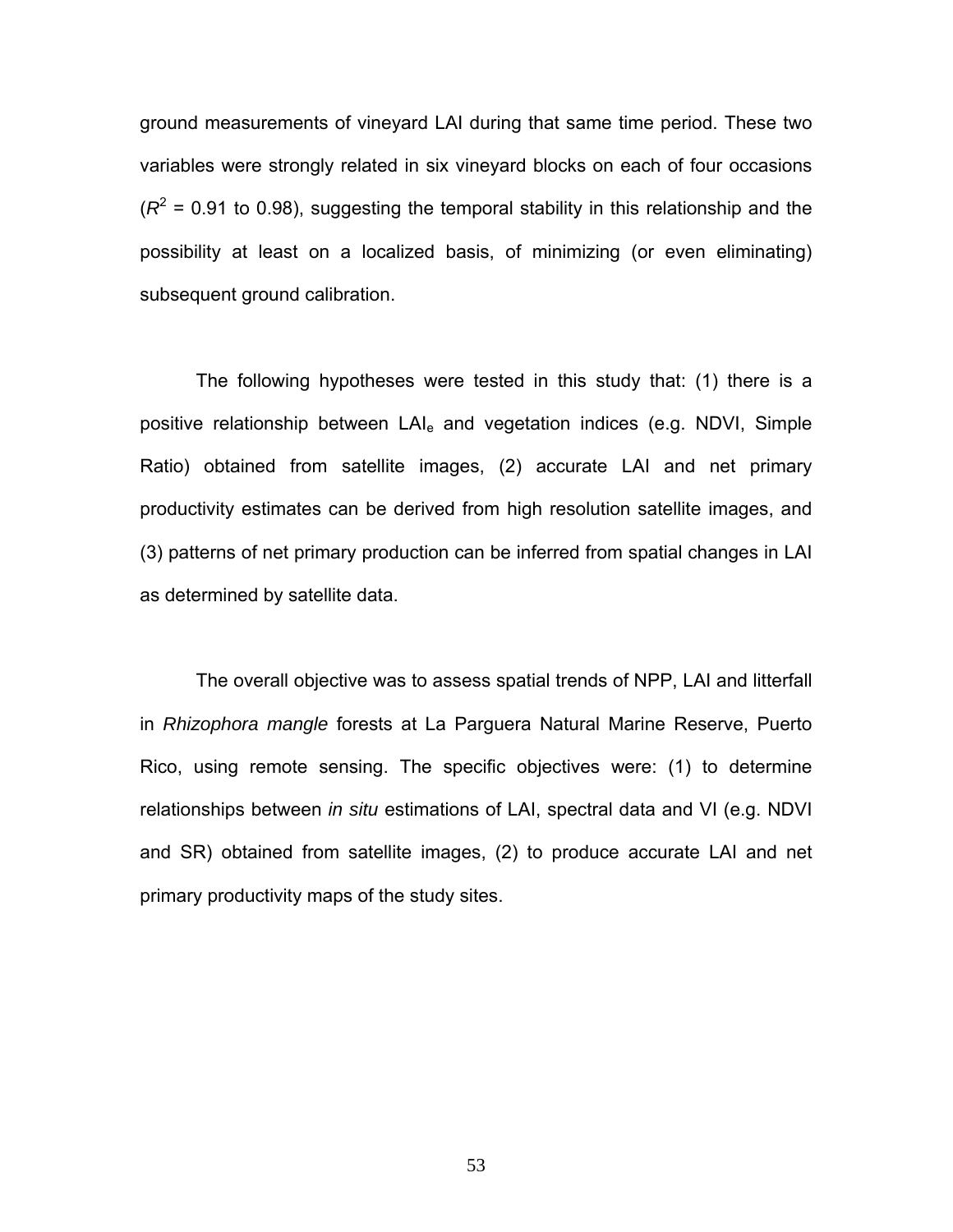#### **3.3 Methodology**

#### Study Sites

In Puerto Rico, mangroves have been classified into two major categories according to climatic conditions: the humid mangrove forests of the north coast and the arid mangrove forests of the south coast (Lugo, 1989). La Parguera mangrove forests are located in southwestern Puerto Rico, the most arid zone of the island. During this study, La Parguera Marine Reserve reported an average annual air temperature of 27°C and an average annual wind gust and speed of 13.5 and 9.6 knots, respectively. Average annual wind direction was 108 degrees. Annual accumulation of precipitation was 934 mm with high peaks during the "wet season" (June – November) and lowest values during the "dry season" (January – April).

Ten monospecific study sites (overwash and fringe mangrove forests types) were strategically selected within the Natural Marine Reserve in order to have a representative data set of red mangroves exposed to the existing range of nutrient conditions (Table 1, Figure 2). For instance, a site close to shore receives the effluent waters of a sewage treatment plant, another site is exposed to nutrients from a resident bird population, and the other sites are at various distances from shore influenced either by residues of exogenous nutrients (e.g. birds) or no exogenous nutrients. *Rhizophora mangle* was the dominant specie within all overwash mangroves in La Parguera Marine Reserve, Puerto Rico. One study site (Magueyes Island) also had the presence of *Avicennia germinans*.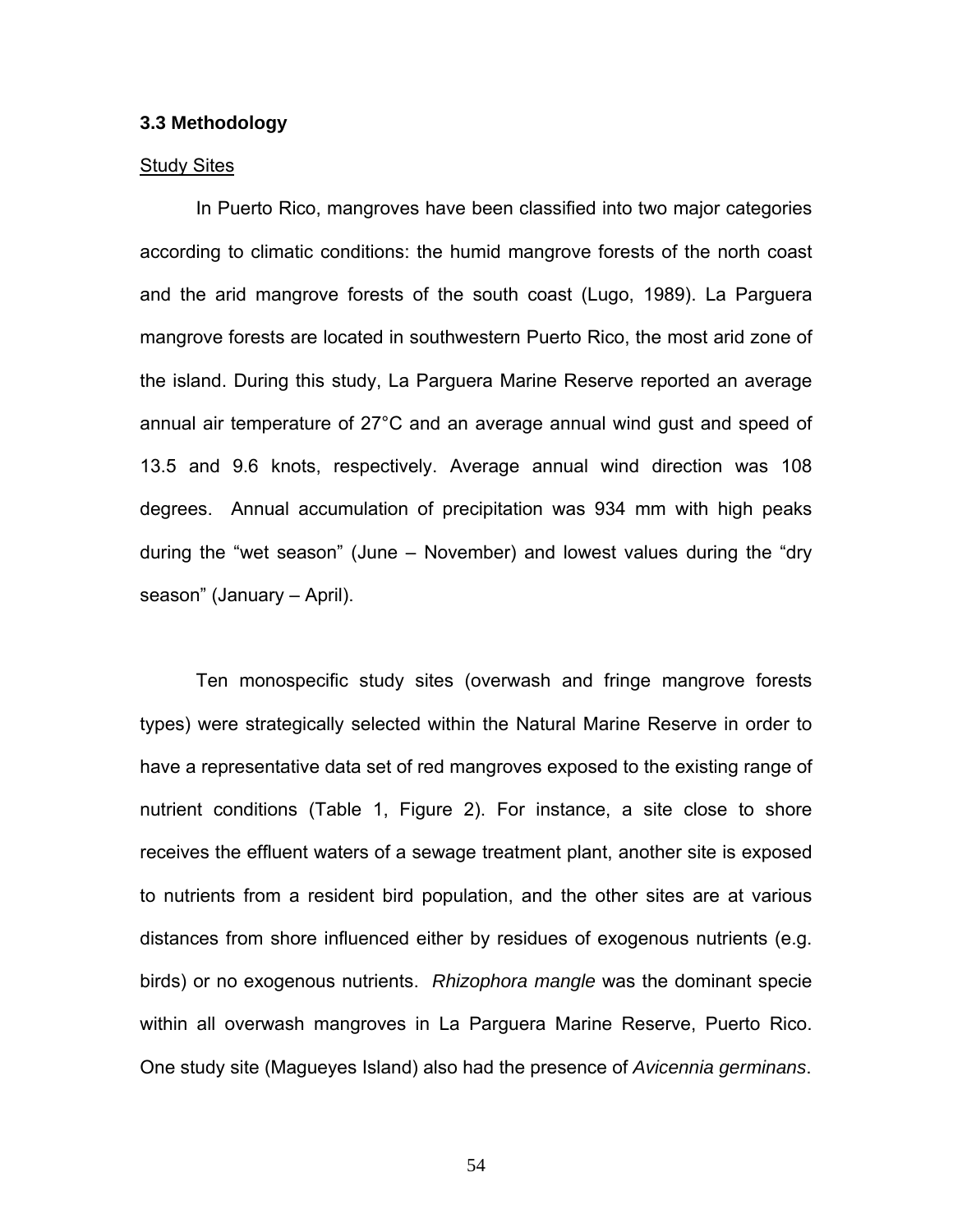Within all study sites, three substations were positioned randomly at the "center" of the forests and the site coordinates were determined with a Trimble ProXR global positioning system (GPS). 15m linear transects were defined, each had three substations with a 7.5 m distance between each one.

Field estimates of LAI (LAI*in situ*) were obtained using the AccuPAR Linear PAR/LAI ceptometer, Model PAR-80. AccuPAR measures light interception in forest canopies and calculates LAI by the PAR inversion equation (see equation 1).

Within each substation, one above canopy reading of photosynthetically active radiation (PAR) was made and 30 circular below canopy readings of PAR were recorded. These readings were automatically averaged by the instrument while assuming that the light intercepted by the mangrove canopy is non homogeneous. All readings were taken during daytime between 0730 – 1400 hrs. They were mostly under sunny conditions. LAI*in situ* used in this study is the average of all replicates at every study site. Although LAI estimates were measured throughout the 13 month study, for the purpose of this discussion only the data for October 25, 2006 is included.

Downwelling irradiance data (for day length estimates) were obtained from the Integrated Coral Reef Network/Coral Early Warning System station (ICON/CREWS) deployed at Media Luna Cay (17° 56.317' N, 67° 03.117' W) in La Parguera Marine Reserve.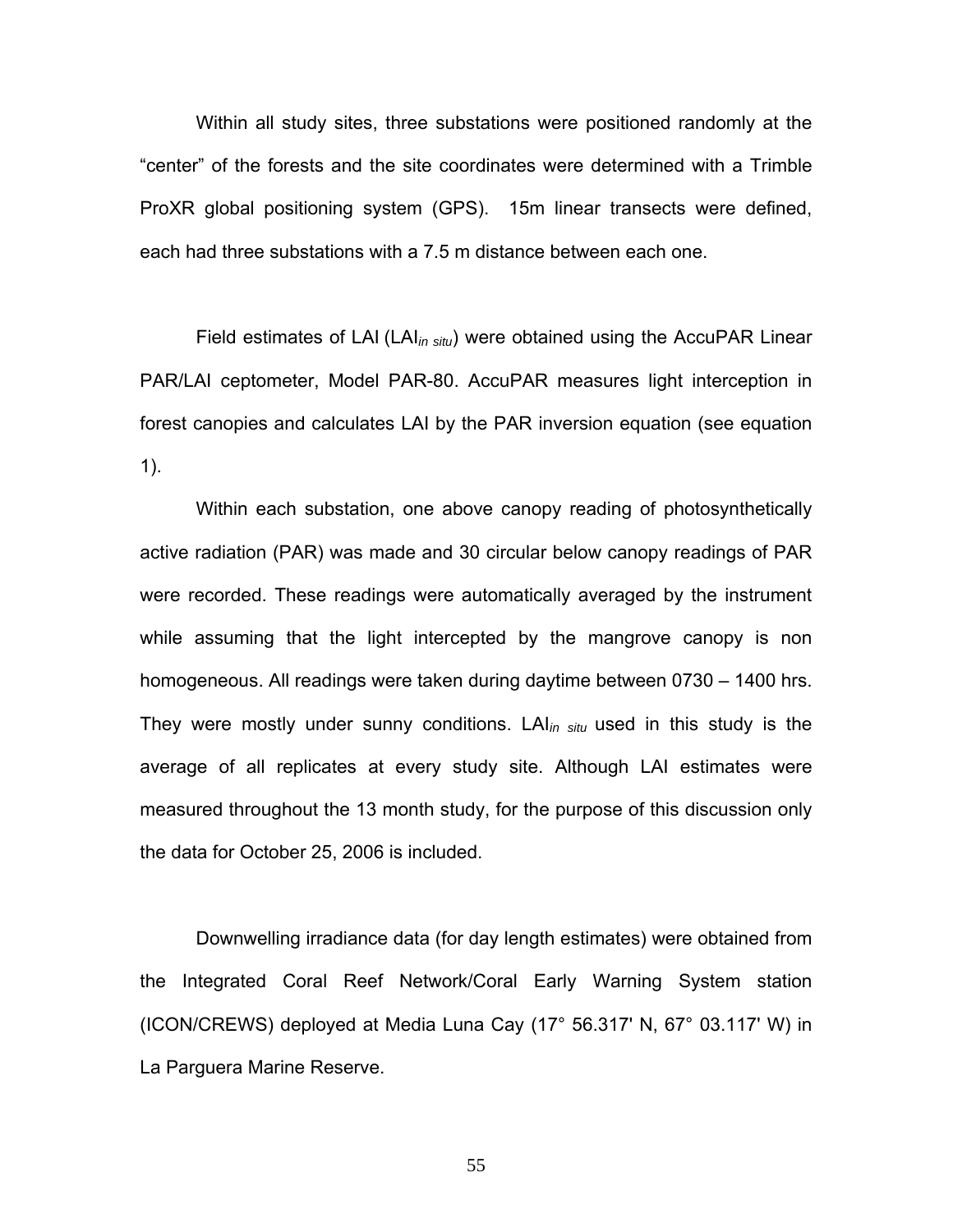#### Remote sensing of LAI & Net Primary Productivity

## *IKONOS multispectral image*

A high resolution multispectral IKONOS (Space Imagining Corp., Thornton, CO, USA) satellite image of the Natural Marine Reserve at La Parguera (67° 5' 55'' W, 17° 58' 12'' N) from October 25, 2006 was used. IKONOS data provides the finest spatial resolution with 1 m panchromatic and 4 m multispectral (blue, green, red, and near-infrared) with high radiometric fidelity and geometric accuracy (Rodríguez, 2004) (table 10). The image was referenced to the same UTM, Zone 19, and NAD83 datum as the GPS data. Georeference and atmospheric corrections corrects for geospatial and atmospheric errors in the derivation of the vegetation indices were performed as part of the IKONOS image pre-processing. Although the image acquired was previously georeferenced, GIS was used to verify its accuracy. The atmospheric correction method used was the dark subtraction with the minimum band value. Water masks were performed prior to the creation of the NDVI and SR images using the band minimum of 0.1 and the band maximum of 1.8 respectively. All masked pixels were identified by a -1.0 value. Each study site was delimited within regions of interest of 3 x 15 pixels of information per site.

Only LAI*in situ* data taken at the same time as the satellite image were used. The field data was used with validation purposes. Spectral data were derived from the 2006 IKONOS satellite image, compared to LAI*in situ* and the best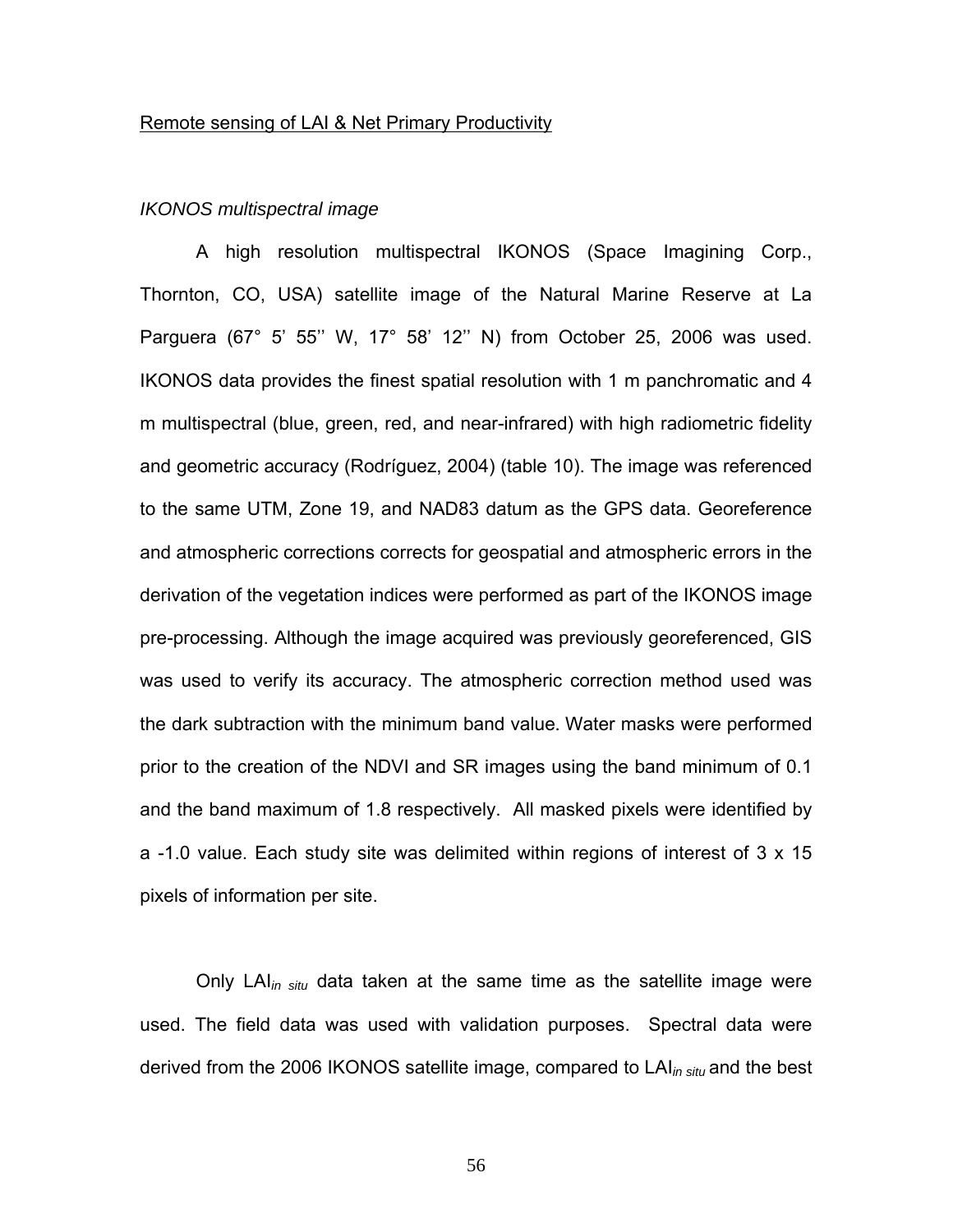correlation within spectral an *in situ* data was established. ENVI 4.2 (Research Systems Inc., Boulder, Colorado USA) image processing software was used.

| <b>Bands</b>                       | <b>Spectral Range</b> | <b>Spatial Resolution</b> |  |  |  |
|------------------------------------|-----------------------|---------------------------|--|--|--|
| Blue                               | $0.45 - 0.52 \mu m$   | 4 m                       |  |  |  |
| Green                              | $0.51 - 0.60$ µm      | 4 m                       |  |  |  |
| Red                                | $0.63 - 0.70 \mu m$   | 4 m                       |  |  |  |
| Near Infrared                      | $0.76 - 0.85 \mu m$   | 4 m                       |  |  |  |
| 1 m black and white (panchromatic) |                       |                           |  |  |  |

Table 10. Specifications of the multispectral IKONOS imagery

## *Vegetation Indices Calculation*

The Normalized Difference Vegetation Index (NDVI) is sensitive to changes in the amount of green biomass, pigment content and concentration and leaf water stress (Gong, 2003). This vegetation index correlates near infrared (NIR) and red (R) bands according to the following equation:

$$
NDVI = (NIR band - Red band)/(NIR band + Red band)
$$
 (3)

The Simple Ratio (SR) also compares the amount of green biomass, pigment content and concentration and leaf water stress (Gong, 2003). SR was calculated according to equation 4: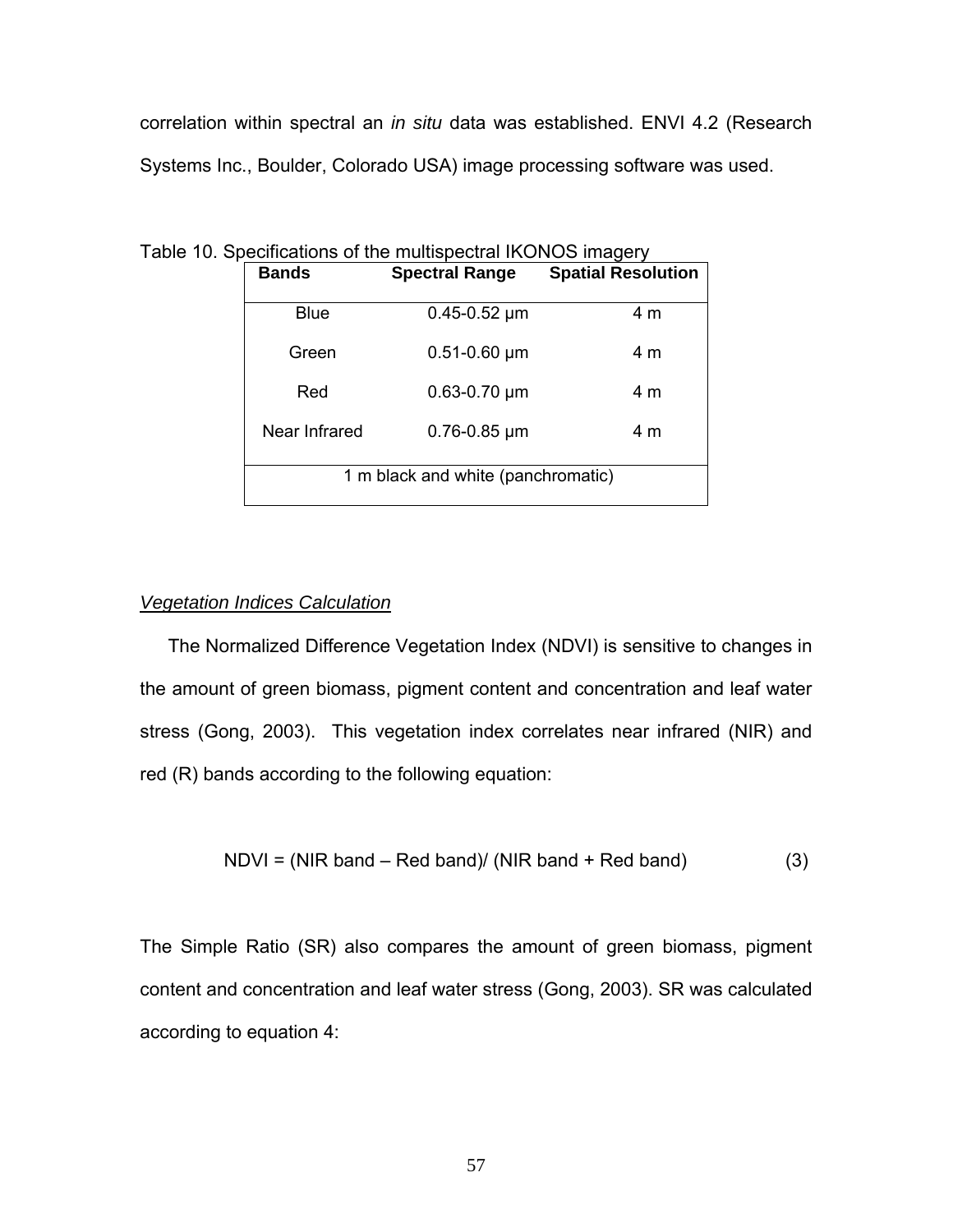## *LAI & Net Primary Productivity maps*

Red and near IR spectral data were derived from the IKONOS image and used to calculate both vegetation indices. A correlation between indirect field estimations of LAI<sub>e</sub> and the VI's were achieved and the model with the highest  $R^2$  and lowest standard error was used for deriving the LAI maps (Kovacs et al., 2004). Once this relationship is known the VI values for the remainder of the image is converted to LAI (Edwards, 1997) using the linear regression:

$$
LAI = m (VI) + b
$$
 (5)

where m is the regression model's slope, VI is the most appropriate vegetation index and b is the intercept.

The derived LAI image was then used to generate a map of net primary production (NPP) for the study area. This NPP map is produced with estimated net primary production values reported historically for red mangroves. The NPP of the mangrove canopy per m<sup>2</sup> of ground area over a day can be described by the following equation (Edwards, 1997):

$$
NPP = A \times d \times IKONOS LAI map
$$
 (6)

58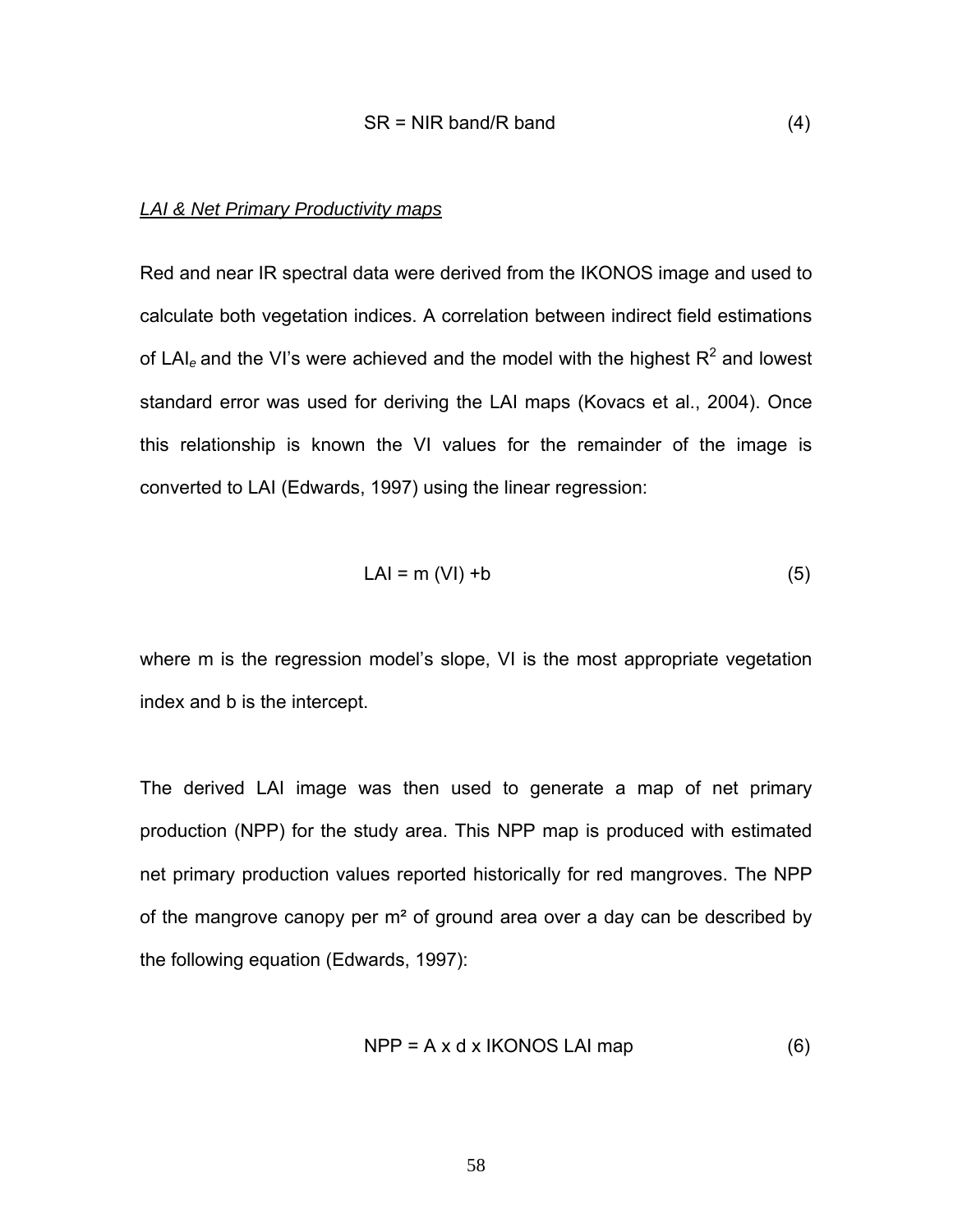where A = average rate of net primary productivity (gC m<sup>2</sup> hr<sup>1</sup>) calculated from previous reports (Golley et al., 1962; Miller, 1970; Lugo et al., 1973; Edwards, 1997), d = day length (12 hrs reported for Puerto Rico during October 25, 2006), and LAI is the leaf area index IKONOS derived map already estimated using equation 5.

## *Statistical Analysis*

Regression analyses were used to relate the image-based VI to the field-based LAI measurements. The statistical program, InfoStat was used for the determination of linear correlations and ANOVAS for the determination of the models significance.

#### **3.4 Results**

The monthly average LAI*in situ* ranged from 2.8 to 6.7 and showed a high spatial variation within the study sites. In the intent to validate the use of spectral bands for subsequent NDVI and SR image processing, linear regressions between average LAI*e* and individual spectral bands (bands 1-4) were performed. Results indicated that all spectral bands had low correlations with LAI*in situ* (Table 11). Bands 3 (red) and 4 (NIR) produced the best correlations with field measurements ( $R^2$ = 0.20, 0.32 respectively).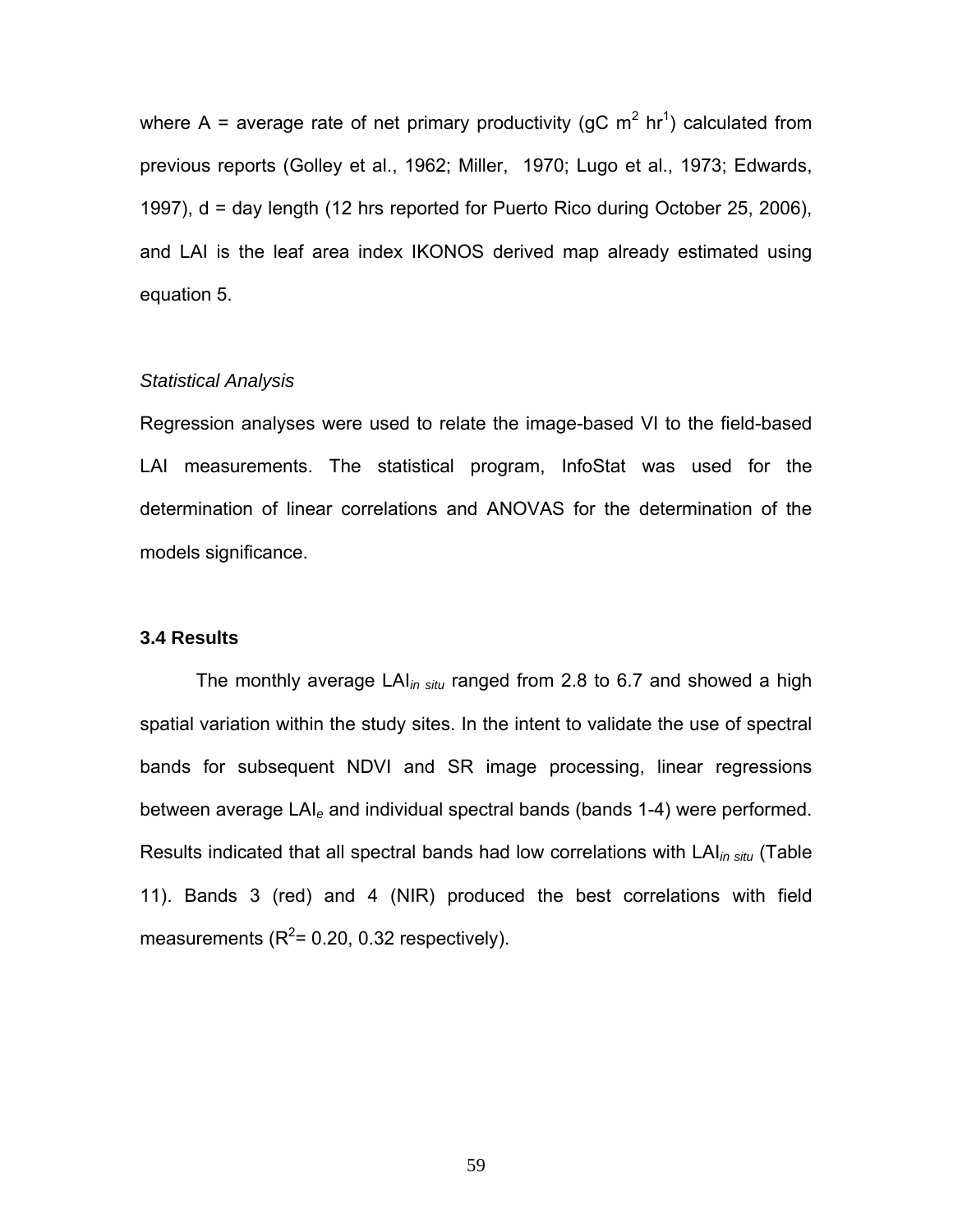| <b>Bands</b>  | <b>Spectral Range</b> | $R^2$ | <b>Standard Error</b> |
|---------------|-----------------------|-------|-----------------------|
| <b>Blue</b>   | $0.45 - 0.52 \mu m$   | 0.15  | 1.9                   |
| Green         | $0.51 - 0.60 \mu m$   | 0.14  | 4.7                   |
| Red           | $0.63 - 0.70 \mu m$   | 0.17  | 3.6                   |
| Near Infrared | $0.76 - 0.85 \mu m$   | 0.32  | 22 2                  |

Table 11. Correlations of individual spectral bands with LAI*<sup>e</sup>*

.

Subsequently, NDVI and SR were derived from the IKONOS imagery and correlated with LAI*in situ* (Figures 8 and 9). The highest NDVI and SR values were related to the highest LAI*e* measurements (e.g. Bird Island, Collado, Vieques and Varadero) (Table 12). Spectral data obtained from both vegetation indices and compared with linear regressions to LAI*e*, indicated that the best possible fit with field measurements were achieved using the NDVI ( $R^2$ =0.72,  $p < 0.05$ ). The NDVI regression also produced the lowest standard error. The SR had low correlations with LAI<sub>e</sub> measurements, and its standard error was higher (Figures 10 and 11).

An IKONOS LAI image was generated based upon the NDVI values using the following equation:

$$
LAI = 33.21 (NDVI) - 14.63.
$$
 (7)

Accordingly, a derived IKONOS LAI image of La Parguera was produced (Figure 12). These LAI spectral values were related to field-based LAI*<sup>e</sup>* measurements in a linear regression analysis ( $R^2$  = 0.65, standard error: 0.74)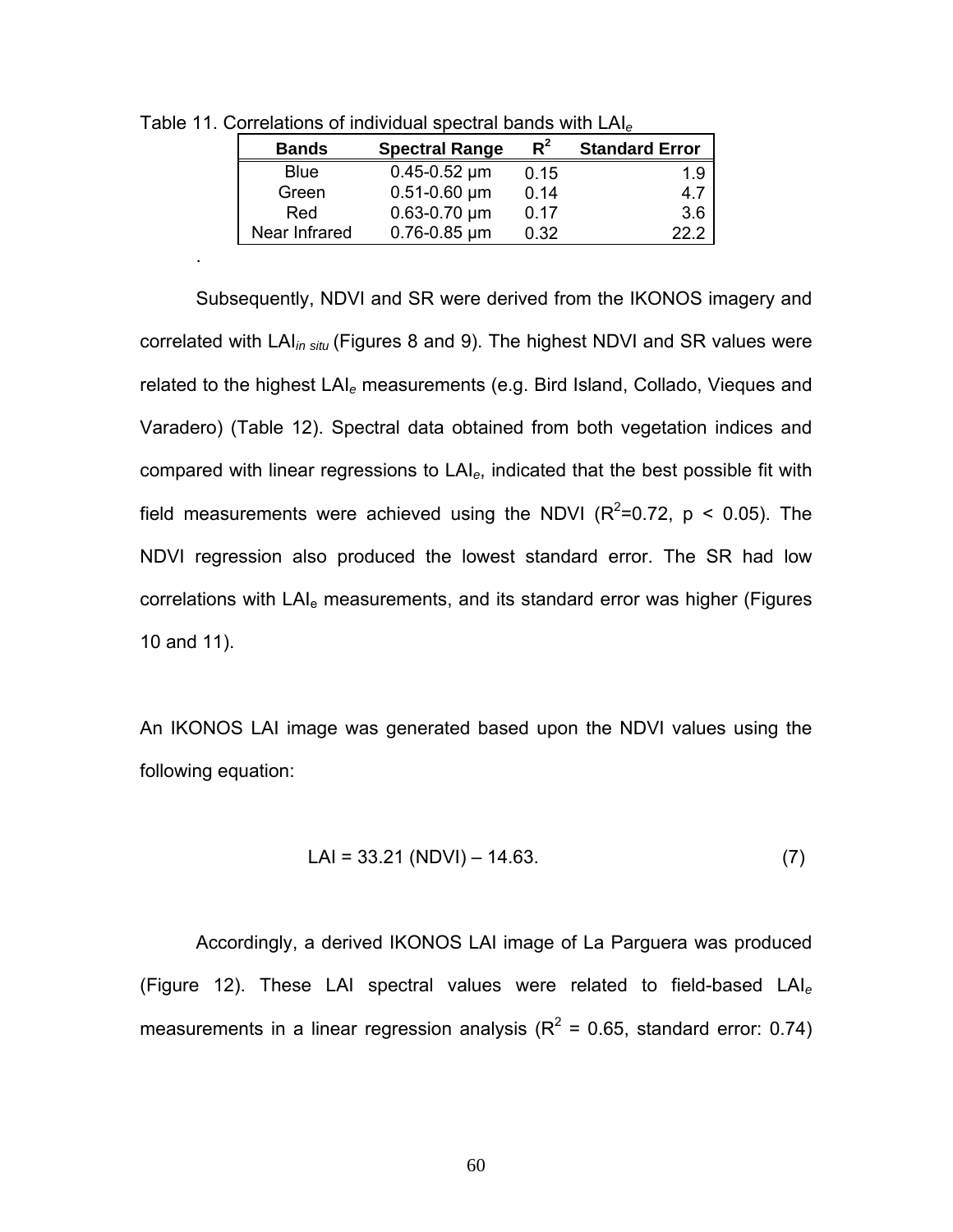An ANOVA (SC type III) indicated that the correlation was significant (p<0.05)

(Figure 13).

| <b>Study Sites</b> | LAI (Oct. 06) | <b>NDVI</b><br>(IKONOS) | <b>SR</b><br>(IKONOS) |
|--------------------|---------------|-------------------------|-----------------------|
| Magueyes Island    | 3.85          | 0.57                    | 3.80                  |
| Mata Flores Cay    | 2.78          | 0.55                    | 3.42                  |
| Mariquitas Cay     | 3.96          | 0.58                    | 3.67                  |
| <b>Bird Island</b> | 6.37          | 0.65                    | 4.07                  |
| La Gata Cay        | 3.46          | 0.56                    | 3.59                  |
| Enrique Cay (St.1) | 3.74          | 0.55                    | 3.65                  |
| Enrique Cay (St.2) | 3.96          | 0.53                    | 3.29                  |
| Collado Cay        | 4.99          | 0.59                    | 3.41                  |
| Vieques Cay        | 6.53          | 0.60                    | 4.12                  |
| Varadero           | 6.67          | 0.62                    | 3.45                  |

Table 12. Vegetation indices values for each study site within La Parguera Marine Reserve



Figure 8. IKONOS 2006 NDVI image of La Parguera Marine Reserve.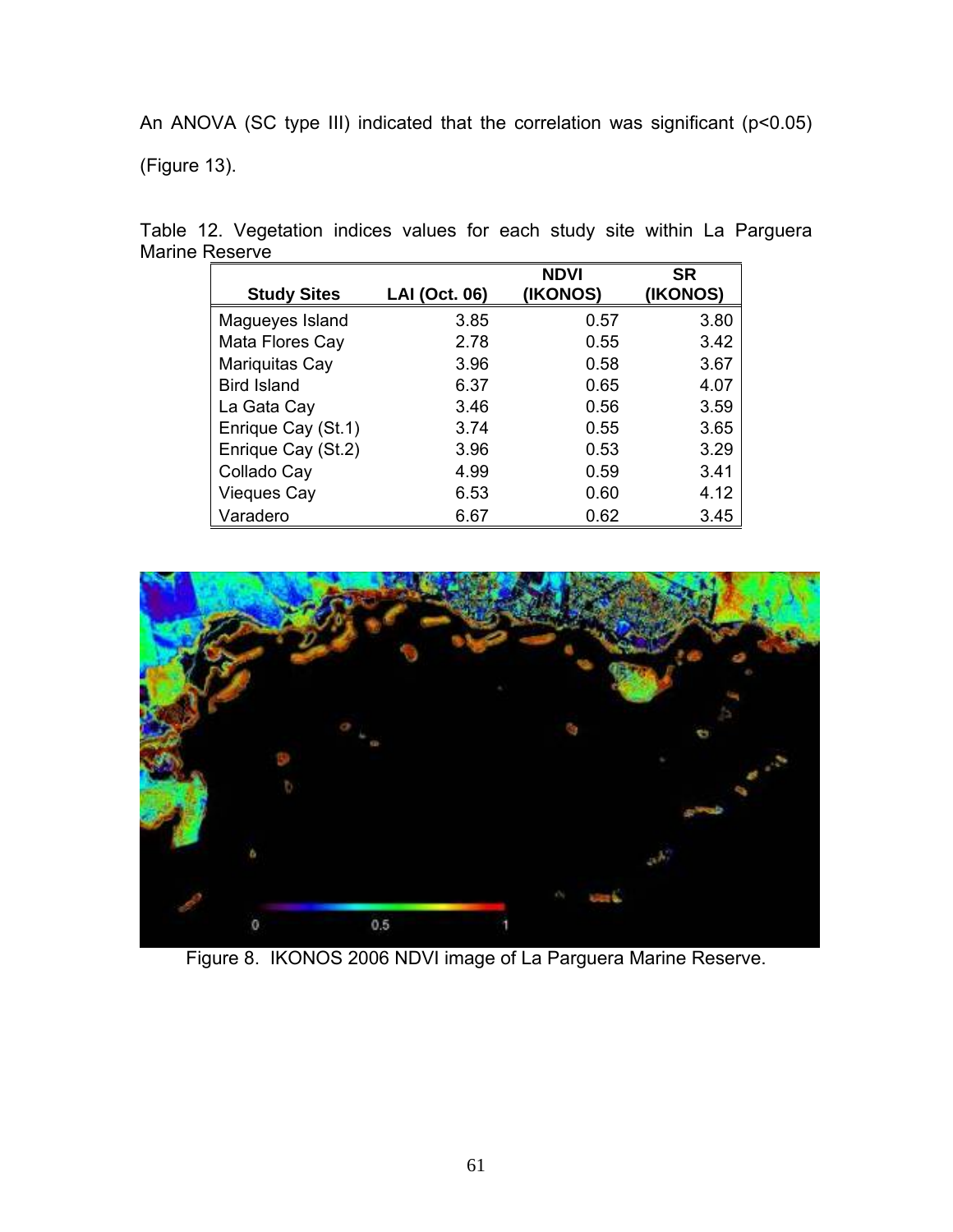

Figure 9. IKONOS 2006 SR image of La Parguera Marine Reserve.



Figure 10. Regression analysis for the NDVI model vs. LAI*e* for all study sites  $(p < 0.05)$ 



Figure 11. Regression analysis for the SR model vs. LAIe for all study sites  $(p > 0.05)$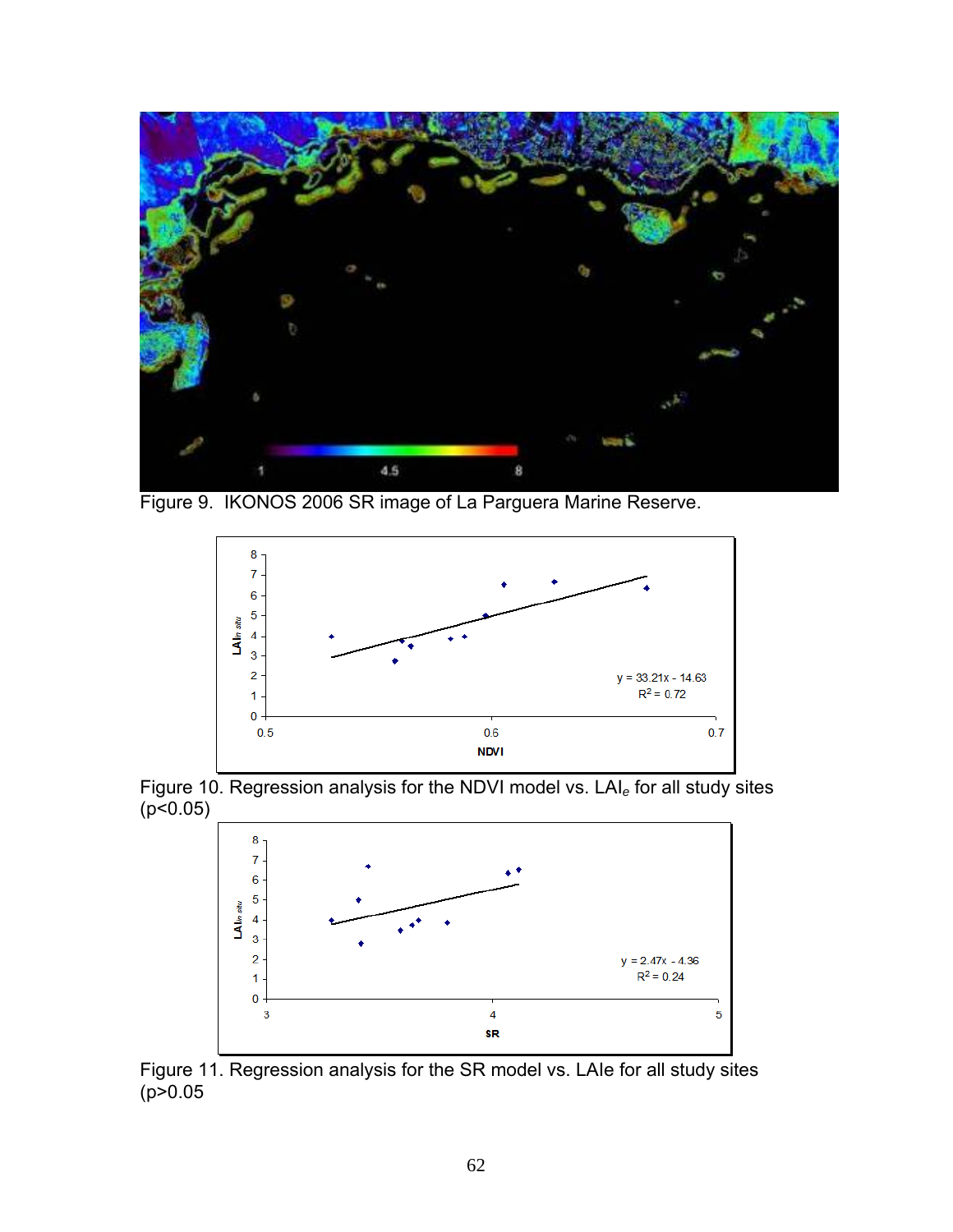

Figure 12. IKONOS estimated LAI image for La Parguera Marine Reserve.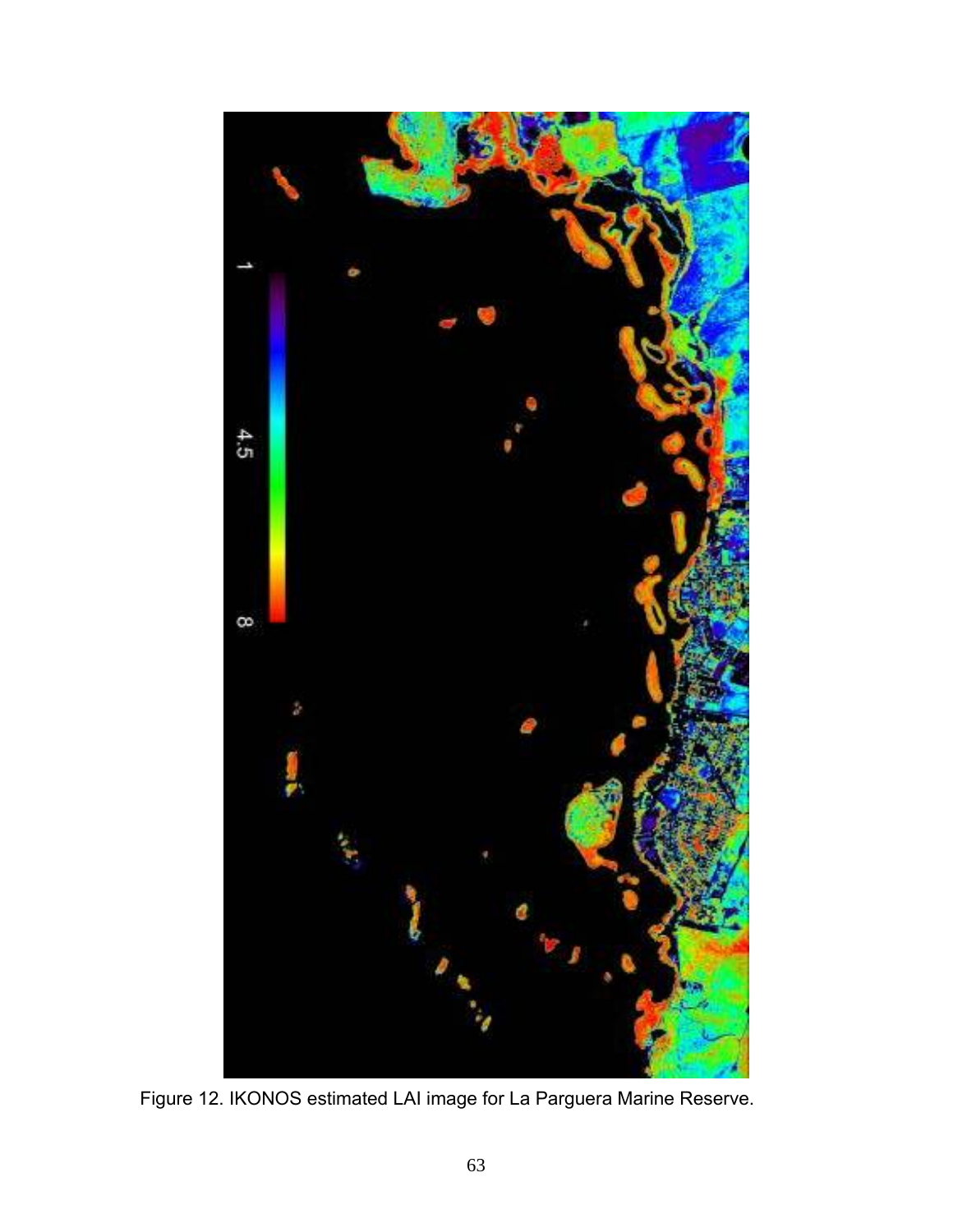

Figure 13. Regression analysis for LAI*e* vs. estimated LAI (IKONOS)

Equation 6 for NPP was then, applied to the IKONOS LAI image and a net primary productivity image of La Parguera was produced (Figure 14).



Figure 14. IKONOS estimated NPP image for La Parguera Marine Reserve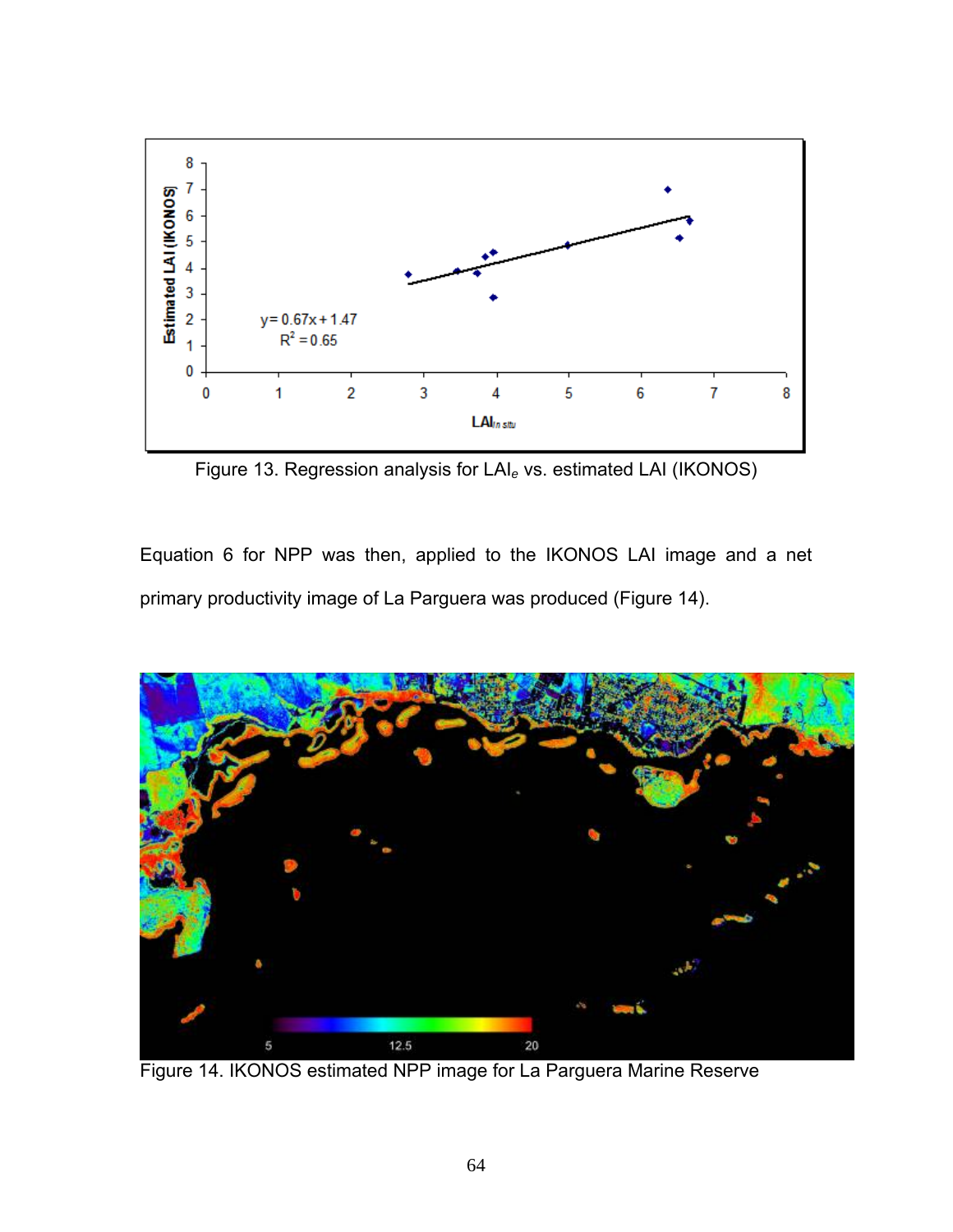The resultant NPP image was then plotted with LAI*in situ* and with the leaf litter estimations acquired during the October 2006 sampling. A tendency for the NPP derived from the IKONOS imagery to increase or decrease upon specific study sites was observed. Furthermore, the spatial pattern observed for NPP was similar to the spatial LAI*in situ* pattern. Thus, a slight tendency for NPP to have an inverse relationship with leaf fall within spatial patterns was observed (Figures 15 and 16).



Figure 15. Spatial variations of NPP and LAI*in situ* with the Natural Marine Reserve.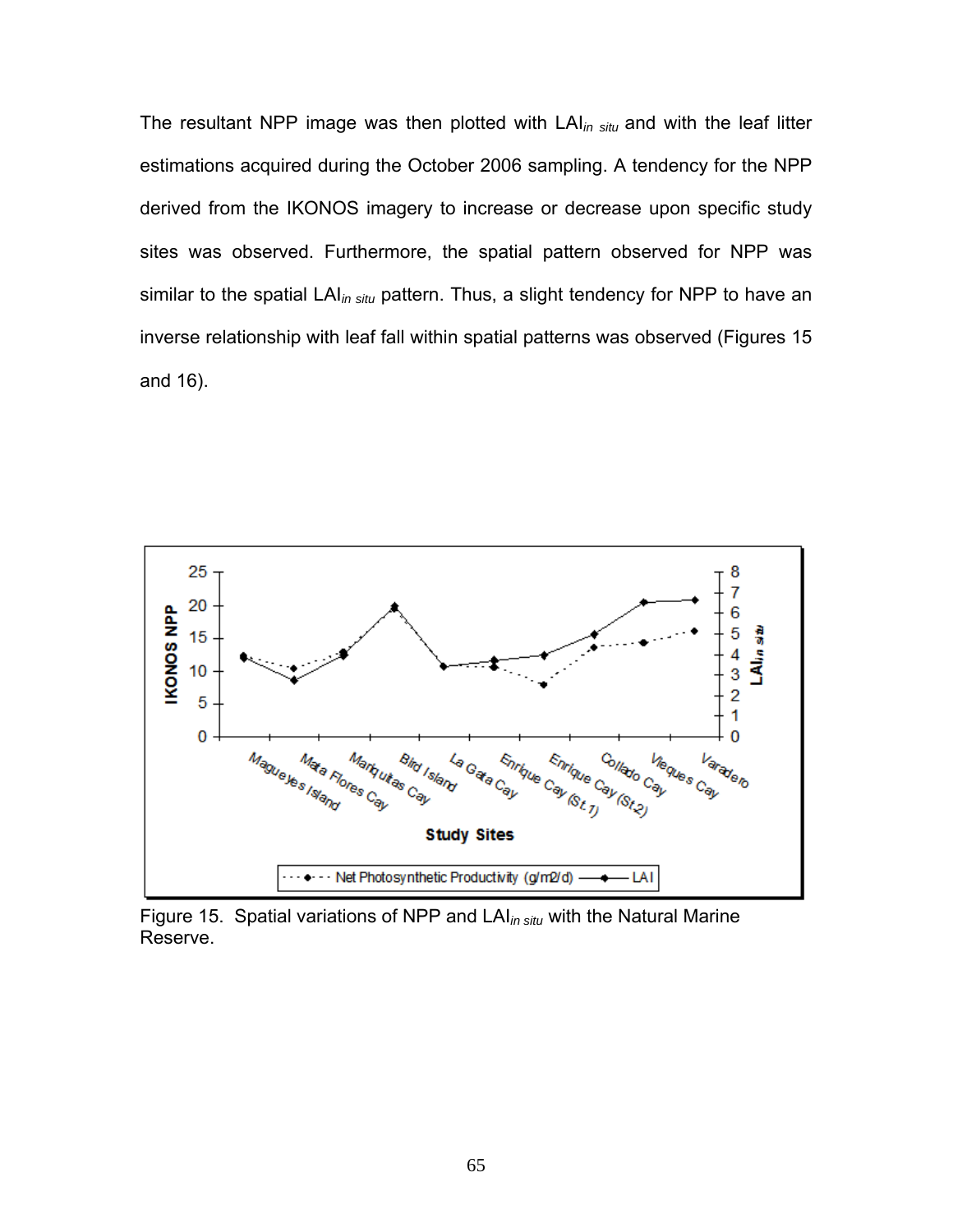

Figure 16. Spatial variations of NPP and total leaf litter within the Natural Marine Reserve.

### **3.5 Discussion**

LAI is highly sensitive to canopy closure and VI. Lee (2004) and other investigators correlated LAI with different spectral reflectances in the visible and short-wave infrared (SWIR) wavelengths in a highly dense canopy situation. They found that near IR has a positive correlation with LAI*.* SWIR shows a stronger correlation than NIR and therefore it can be used to determine LAI (Lee, 2004). Vegetation spectra will be expected to range between 400-2500 nm in the electromagnetic spectra, obtaining by this means valuable information about vegetation health status (Armstrong, 1990). The present study, which uses a multispectral image with only four bands, indicates that there is a poor correlation between LAI and bands 1-2. These results were expected since absorbs more visible radiation for used during the photosynthesis process and less NIR and is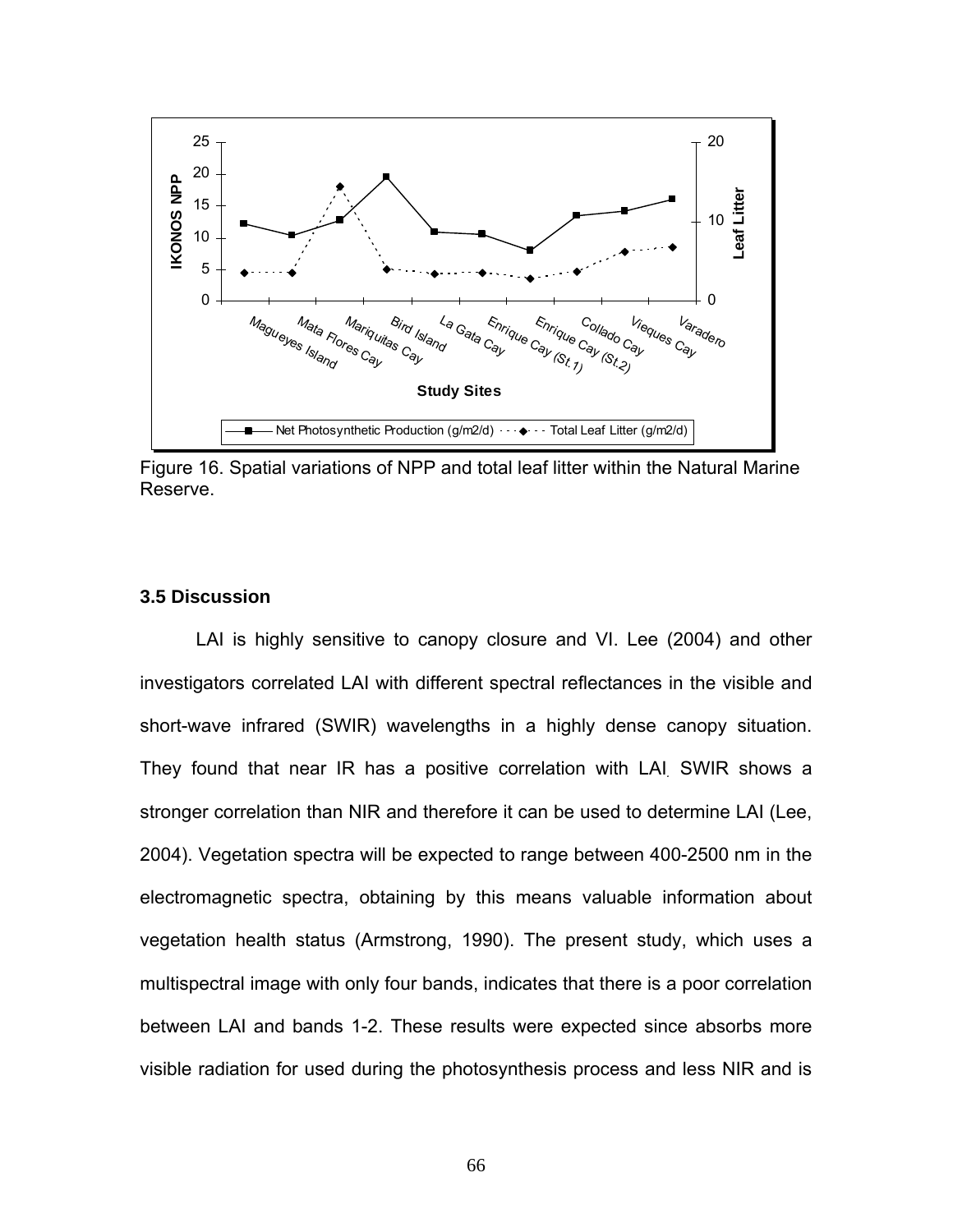mostly sensitive to red and near infrared bands. Furthermore, results confirmed that LAI has a lower but best relation with individual red and near IR bands (3-4) of the IKONOS ( $R^2$  = 0.2, 0.32 respectively). These results validate the use of red and NIR bands within the calculation for most of the vegetation indices.

Linear regressions for vegetation indices (e.g. NDVI and SR) vs. LAI*in situ* indicated that there was a higher and more significant correlation between NDVI and LAI*in situ* measurements in comparison with SR and LAI*in situ* values. Moreover, the band correlation used for the NDVI estimates minimizes the influence in variation of atmospheric conditions, the NDVI models would be more appropriate for use in investigations where temporal variations are considered (Kovacs, 2004). The purpose of using spectral vegetation indices is to maximize the vegetation cover signal and at the same time minimize the response from the background (e.g. soil or understory) (Rautiainen, 2004). Limitations in the capacity to minimize background reflectance within the mangrove study sites may explain the low correlation of LAI*in situ* with SR values.

Furthermore, linear regressions between the derived IKONOS LAI image (based on the NDVI spectral values) and the field-based LAI*in situ* measurements indicated a high correlation between these parameters. This suggests that, for La Parguera Marine Reserve, the NDVI model can be used to predict LAI on multispectral satellite imagery (e.g. IKONOS) with a confidence of over 65% (APPENDEX 3). Possible errors maybe due to soil background reflectance,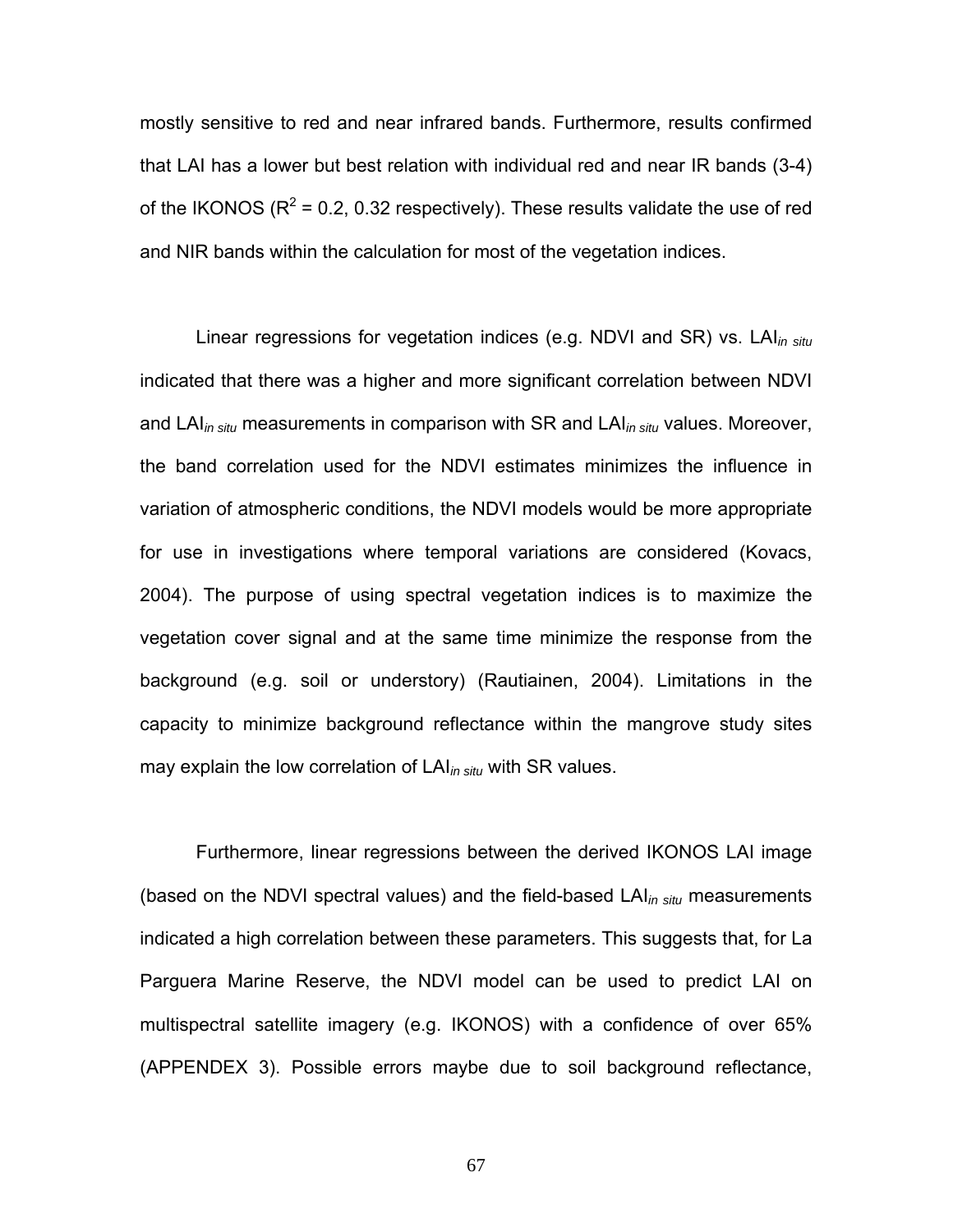interference by other mangrove types (e.g. Avicennia germinans) or interference by live parts of plants other than leaves may account for the resultant 35% of variability

Overall, it is always necessary to understand the factors regulating the general high rates of aboveground net primary production, including the extent to which mangrove-derived organic matter is recycled and conserved within the forest floor (Alongi, 1998). Taking into consideration that accurate LAI (IKONOS) maps were achieved, the NPP equation was implemented to produce an NPP image of La Parguera. Values for aboveground NPP (ANPP) obtained were in the range of those previously reported for the Caribbean, Turks and Caicos and Florida above ground mangroves forests (Table 13). Hence, globally ANPP may range from 2.12 to 23.4 g/m<sup>2</sup>/d (Sherman et al., 2003).

| <b>Monospecific Sites</b>   | <b>Net Primary Productivity</b><br>(g/m <sup>2</sup> /d) | <b>References</b>      |
|-----------------------------|----------------------------------------------------------|------------------------|
| La Parguera,<br>Puerto Rico | 12.6<br>(mean)                                           | This study             |
| La Parguera,<br>Puerto Rico | 5.2                                                      | Golley et al., 1962    |
| South Florida               |                                                          | <b>Miller, 1970</b>    |
| <b>Turks and Caicos</b>     | 5.6<br>5.4                                               | Edwards, 1997          |
| Virginia Key,<br>Florida    | 16.56*                                                   | Snedacker et al., 1998 |

|                                                     |  |  |  |  | Table 13. Some net primary productivity values reported for the Turks and |  |  |  |  |  |  |
|-----------------------------------------------------|--|--|--|--|---------------------------------------------------------------------------|--|--|--|--|--|--|
| Caicos, Caribbean, and Florida red mangrove stands. |  |  |  |  |                                                                           |  |  |  |  |  |  |

\* estimated value, calculated for a daily value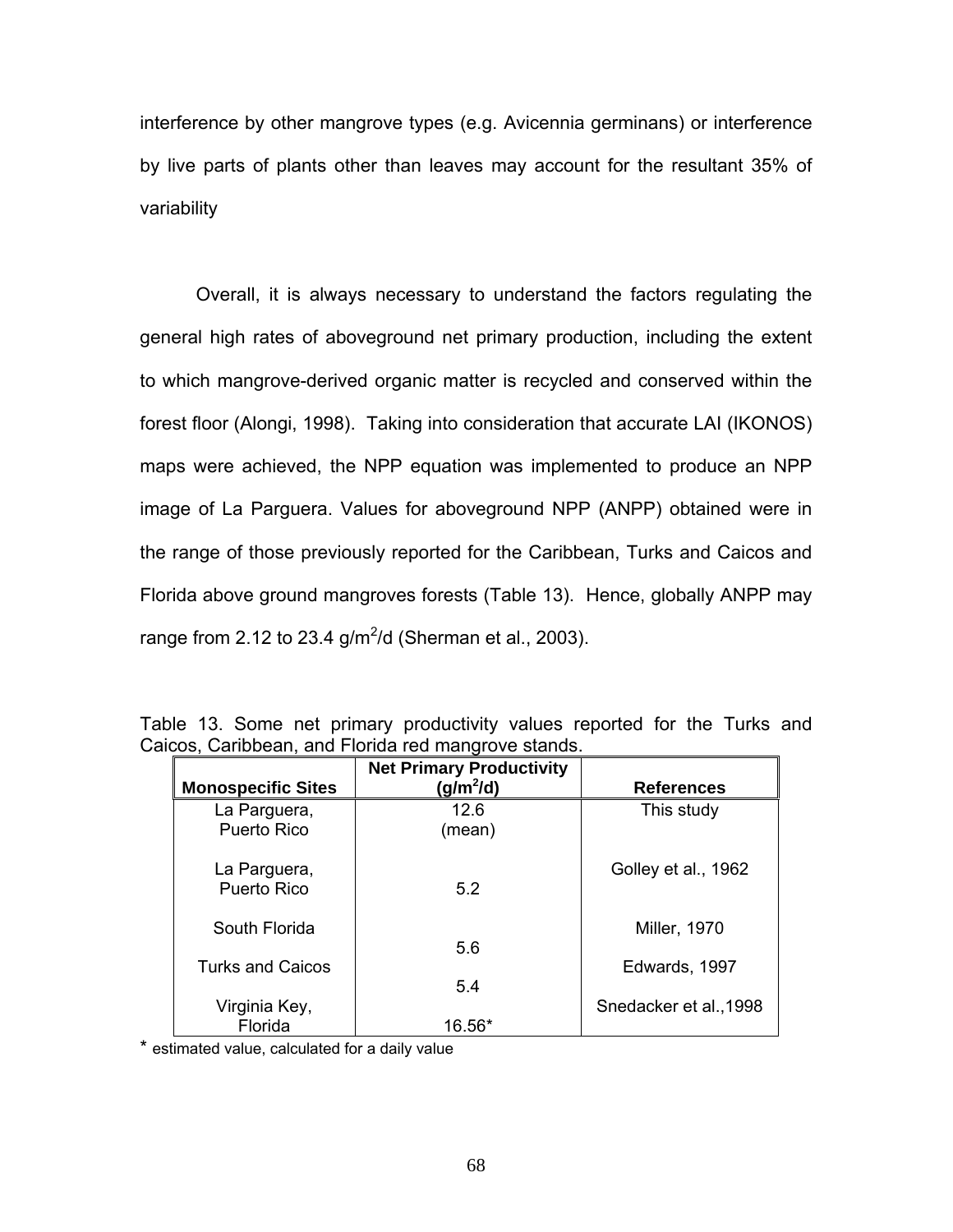Subsequently, the NPP values were plotted with LAI*in situ* for all study sites and similar spatial patterns were observed between the parameters. Study sites with higher LAI*in situ* values projected higher NPP values. Herein, results may possibly indicate the relationship between the photosynthetic capacity of the mangrove canopy, the density of canopy and its closure. Since it has been reported that a model of primary production and transpiration of forest canopies predicts that the maximum photosynthesis for mangrove stands occur with a leafarea index of about 2.5 if no acclimation to shade within the canopy occurs. A leaf area greater than about 2.5 may decrease production (Miller, 1971).

Moreover, the highest LAI*in situ* and NPP values were observed within the study sites that receives continual exogenous nutrient inputs (e.g. Bird Island, which has been for a long term a habitat for birds and Varadero, which receives frequent discharge from a sewage treatment plant). This may suggest that nutrients are one of the most essential parameters that drive the primary productivity of the mangrove forest in the Natural Marine Reserve of La Parguera.

Finally, the NPP model was plotted with leaf fall measurements obtained during the same month. Effects on the NPP due to the leaf fall variations were not clearly observed within the study sites. Thus, a tendency for an increase in NPP with a decrease of leaf fall was observed in some of the study sites. Correlations within NPP and leaf fall or litter production can help explain the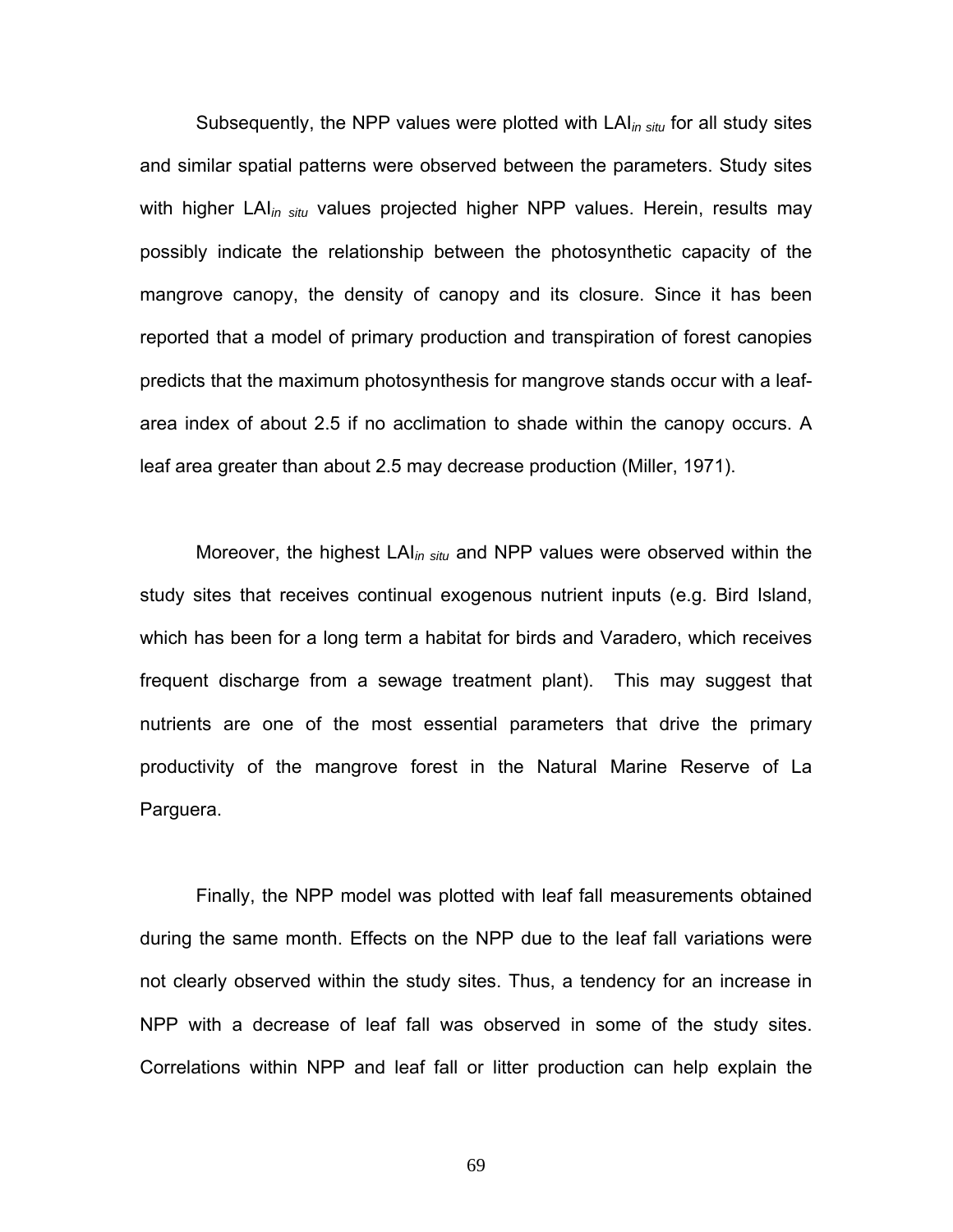dynamics of NPP in red mangrove ecosystems. In this direction, Bunt (1970) reported similar results correlating NPP with light attenuation and comparing his results with litter production. He measured net photosynthesis in mangrove communities using a procedure that involves measurement of light attenuation through forest canopies attributable to photosynthetic utilization and standardized against leaf pigment assays. Results showed that production estimates range between 16 to 26 kg C ha<sup>-1</sup> day<sup>-1</sup>. Comparison of the estimated photosynthesis production rates with the average litter production rates strongly suggested that such estimates of photosynthetic production are reasonable.

#### **3.6 Conclusions**

Although remote sensing data can be useful for monitoring vegetation changes, NPP ground-truthing is still essential for the determination of mangrove health. Leaf area index is the most important indicator of forest status because of the role of green leaves in controlling many biological and physical processes and because of its relationship with photosynthesis. The present study concludes that for multispectral images such as IKONOS:

1. Spectral data for red and NIR bands can result in high correlations with LAI*in situ* estimations,

2. Vegetation indices such as the NDVI can be used to produce and accurately estimate red mangrove canopy LAI. When all precautions are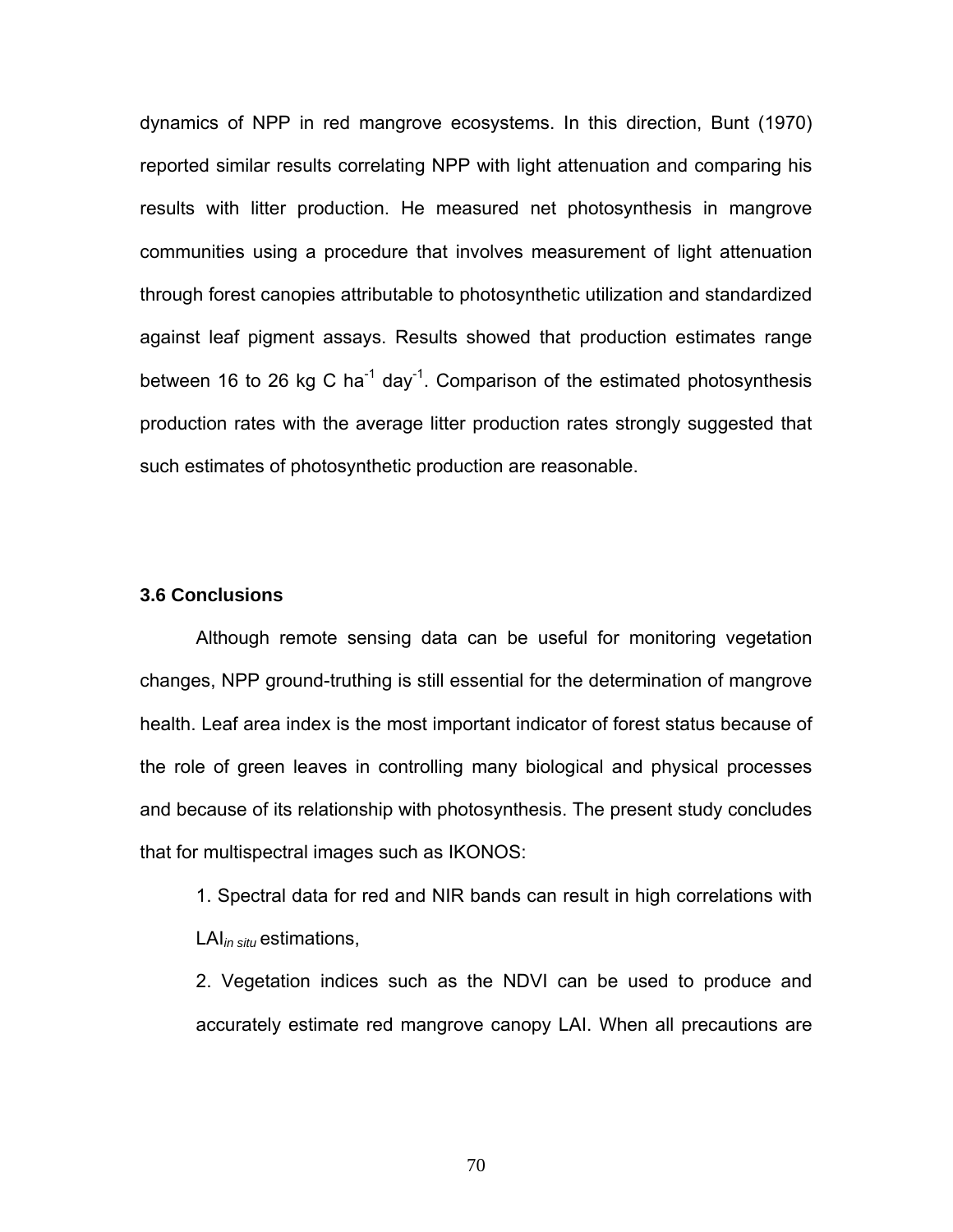taken into consideration, these derived LAI values can predict LAI with more than 65% accuracy, and

3. Spectral LAI values can be achieved and transformed to produce a highly spatial NPP resolution maps.

Overall, this research concludes that accurate high spatial resolution LAI derived products can be transformed to net primary productivity images. Spatial variations of the NPP can be derived from remotely sensed images and can possibly be used to explain ecological patterns of LAI and leaf fall. Since management and conservation is of fundamental importance for the survival of these fragile ecosystems in this new era of global climate change, this information can be beneficial for effective resource conservation and management.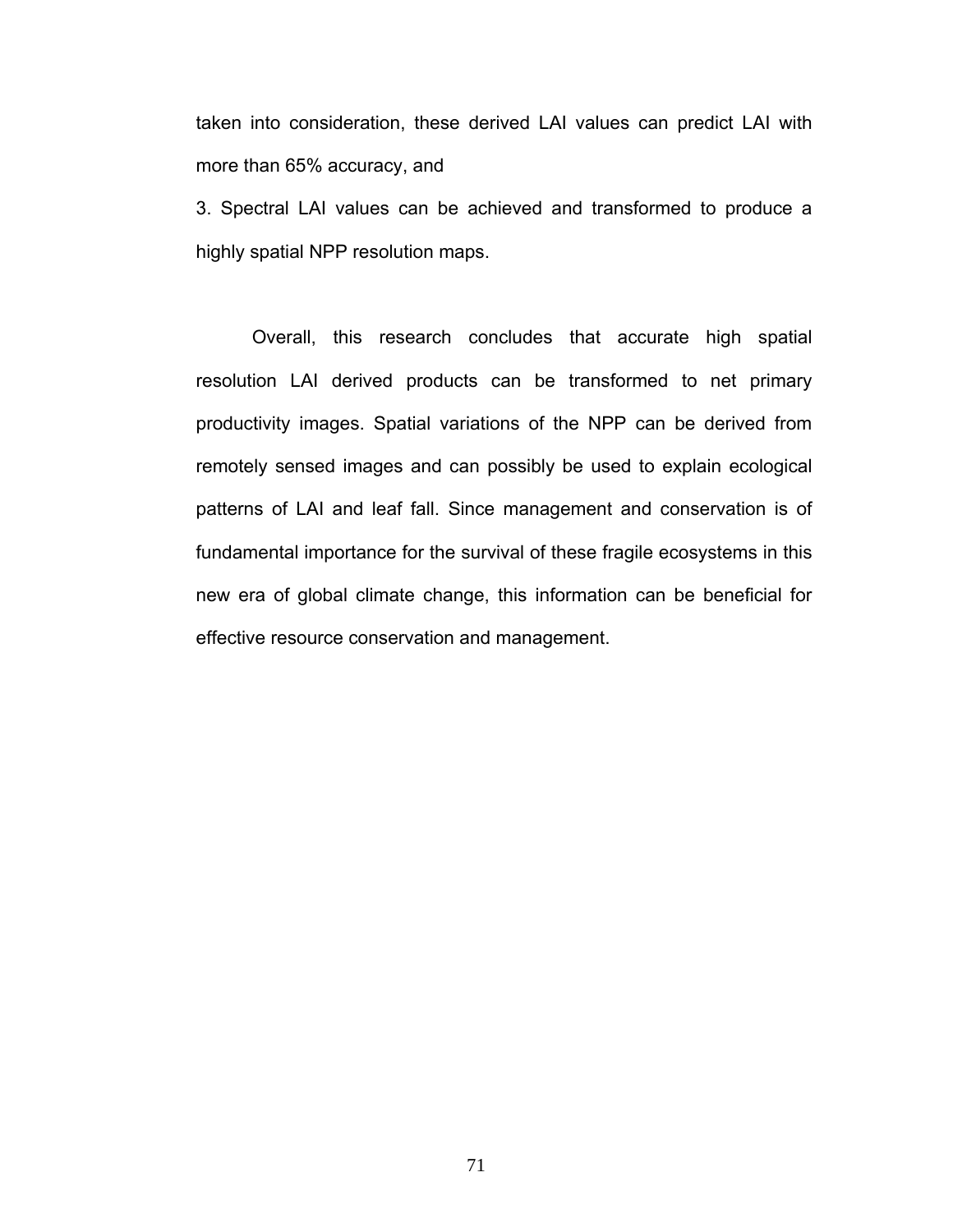#### **4.0 General Conclusions & Recommendations for future work**

This research concludes that primary productivity of mangrove forests can be estimated with direct methods (e.g. litterfall) and also by indirect methods (e.g. satellite-derived LAI data). Litterfall is an important parameter for the determination of mangrove productivity and thus it is highly influenced by other physical and chemical parameters such as LAI and nutrient availability. Leaf and seedling litter are the main components of the red mangrove litterfall. The amount of leaf litter is related to the mangrove productivity as well seedling is an account of the reproduction rate of these ecosystems. Spatial and temporal primary productivity variations within the study sites are mainly influenced by air temperature, salinity and nutrient availability.

Mangrove productivity can accurately be assessed with remote sensing techniques. This study confirms that satellite-derived LAI images can be transformed to net primary productivity maps. The spatial distribution of NPP can be clearly detected from satellite imagery.

Future work can include correlations between satellite derived NPP values and its validation with ground truthing data. Long term monitoring of red mangrove primary productivity should be a priority for research, most importantly because of the reported connectivity that exists between mangrove and other near-shore marine environments such as seagrass beds and coral reefs.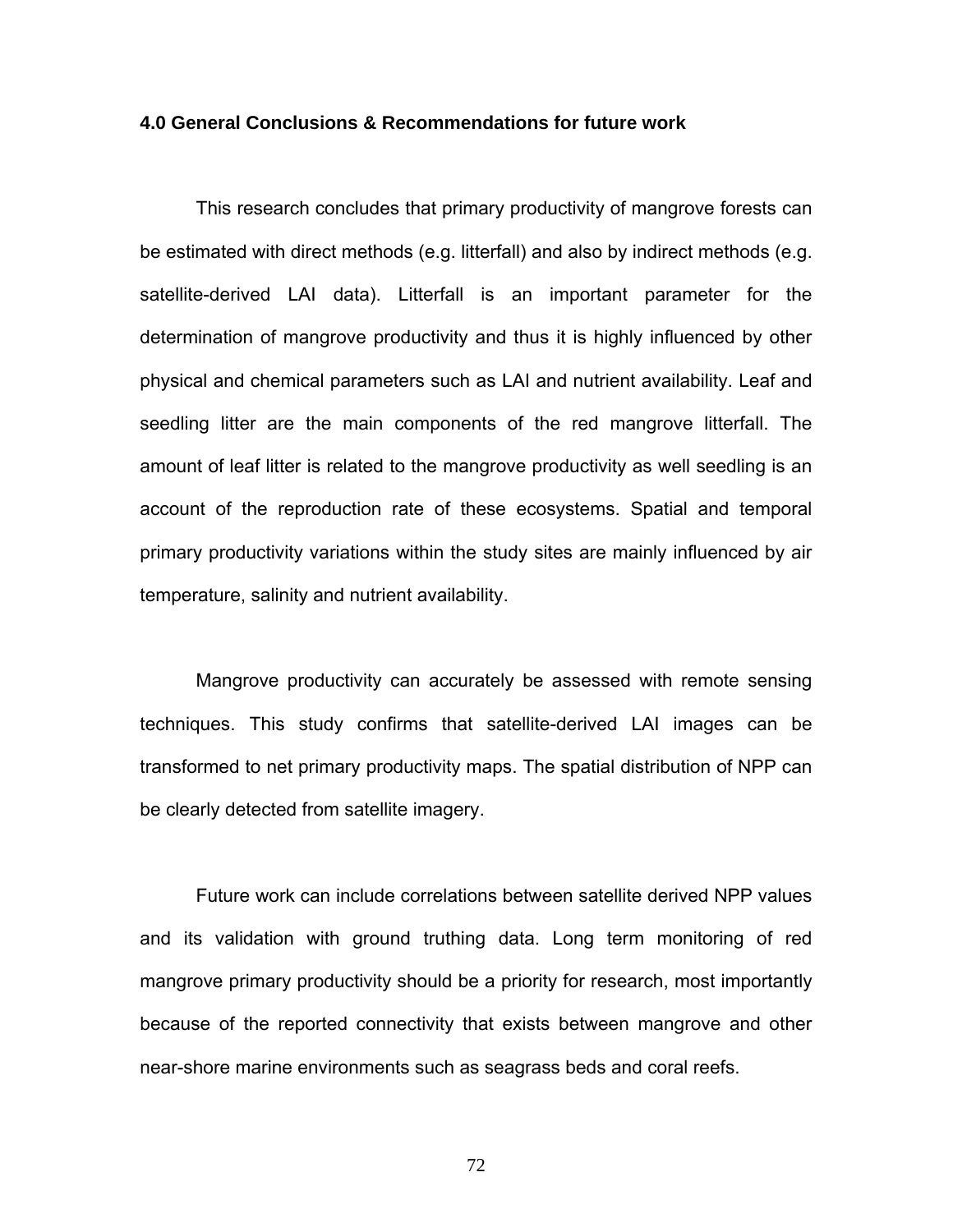# **LITERATURE CITED**

- Agrawala, S., T. Ota, J. Risbey, M. Hagenstad, J. Smith, M. Van Aalst, K. Koshy, and B. Prasad. 2003. Development and climate change in Fiji: focus on coastal mangroves. Paris: Environment Directorate and Development Cooperation Directorate, Organisation for Economic Cooperation and Development (OECD). Report no. COM/ENV/EPOC/DCD/DAC(2003)4/FINAL.
- Alberto D.J. Navarrete, Oliva Rivera J.J. 2002. Litter Production of *Rhizophora mangle* at Bacalar Chico, Southern Quintana Roo, Mexico. Universidad y Ciencia 18 (36): 79-86.
- Alongi, D. M., A. Sasekumar, F. Trendi and P.Dixon. 1998. The influence of stand age on benthic decomposition and recycling of organic matter in managed mangrove forest of Malaysia. Journal of Experimental Marine Biology and Ecology. 225: 197- 218.
- Armstrong, R. 1981. Changes in Puerto Rican coral reef 1936 -1978 using aerial photoanalysis. Proceedings of the Fourth International Coral Reef Symposium, Manila. 309 – 315.
- Armstrong, R. 1990. Spectral Response to Nutrient Enrichment in Mangroves. PhD thesis. University of Puerto Rico, Mayaguez Campus. 105 p.
- Aschbacher, J.; Ofren R. et al. 1995. An integrated comparative approach to mangrove vegetation mapping using advanced remote sensing and GIS technologies: preliminary results. Hydrobiologia. 295. 285-294.
- Bettinger, P., R. Hayashi. 2006. Estimation of above-ground biomass with remotely sensed imagery: A brief literature review. Warnell, School of Forestry and Natural Resources, The University of Georgia**.** 10. 11 p.
- Bosire, J. O., F. Dahdouh-Guebas, J.G. Kairo, J. Kazungu, F. Dehairs, and N. Koedam . 2005. Litter degradation and CN dynamics in reforested mangrove plantations at Gazi Bay, Kenya. Biological Conservation. 126. 287–295.
- Bouriaud, O., K. Soudani, and N. Bréda 2003. Leaf area index from litter collection: impact of specific leaf area variability within a beech stand. Canadian Journal of Remote Sensing. 29 (3). 371-380.
- Breda, N. J. 2003. Ground-based measurements of leaf area index: a review of methods, instruments and current controversies. Journal of Experimental Botany. 54 (392). 2403-2417.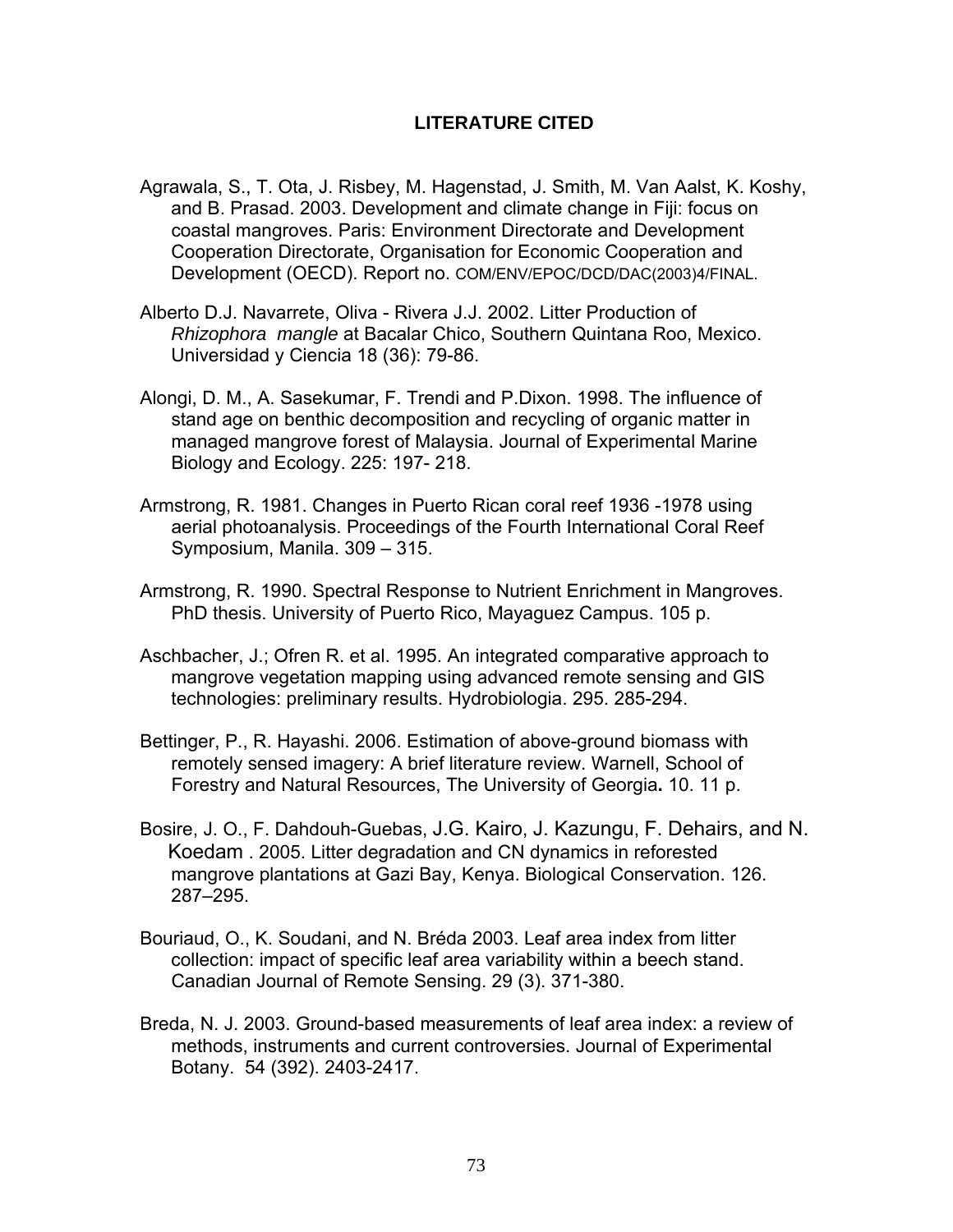- Bunt, J. S. 1979. A survey method for estimating potential leaves of mangrove forest primary production. Marine Biology. 52. 123-128.
- Bunt. J.S. 1995. Continental scale patterns in mangrove litterfall. Hydrobiología 239. 135-140.
- Chen, J. M., J. Liu, J. Cihlar, and M.L. Goulden. 1999. Daily canopy photosynthesis model through temporal and spatial scaling for remote sensing applications. Ecological Modelling. 124. 99-119.
- Chen, J. M., J. Cihlar. 1996. Retrieving Leaf Area Index from Boreal Conifer Forest using Landsat TM. Remote Sensing of Environment. 55. 153-162.
- Chen, J. M., P. M. Rich, S.T. Gower, J.M. Norman, and S. Plummer. 1997. Leaf area index of boreal forests: Theory, techniques, and measurements." Journal of Geophysical Research. 102 (24). 29,429-29,443.
- Chen, J. M., G. Pavlica, L. Brown, J. Cihar, S.G. Leblanc, et. al. 2002. Derivation and validation of Canada-wide coarse-resolution leaf area index maps using high-resolution satellite imagery and ground measurements. Remote Sensing of Environment. 80. 165-184.
- Clough B., D. Trung Tan, D. Xuan Phuong, and D. Cong Buu. 2000. Canopy leaf area index and litter fall in stands of the mangrove Rhizophora apiculata of different age in the Mekong Delta, Vietnam. Aquatic Botany**.** 66. 311-320.
- Colombo, R., D. Bellingeri. 2003. Retrieval of leaf area index in different vegetation types using high resolution satellite data. Remote Sensing of Environment. 86. 120-131.
- Decagon Devices, Inc. Operator's Manual, AccuPAR Light Interception Device. Model PAR-80. 117 p.
- Duke, N. C. 2007. A World without Mangroves? Science. 317**.** 41 42.
- Edwards, A. J. 1997. Assessing Mangrove Leaf Area Index (LAI) using CASI Airborne Imagery, 162 – 276. *In* A. J. Edwards (Eds). Applications of satellite and airborne image data to coastal Management. Coastal region and small island papers 4. UNESCO.
- Emmons, L. H., P. Chatelet, L. Cournac, and N.C.A. Pitman, et. al. 2006. Seasonal changes in leaf area index at three sites along a South American latitudinal gradient. Ecotropica. 12. 87- 102.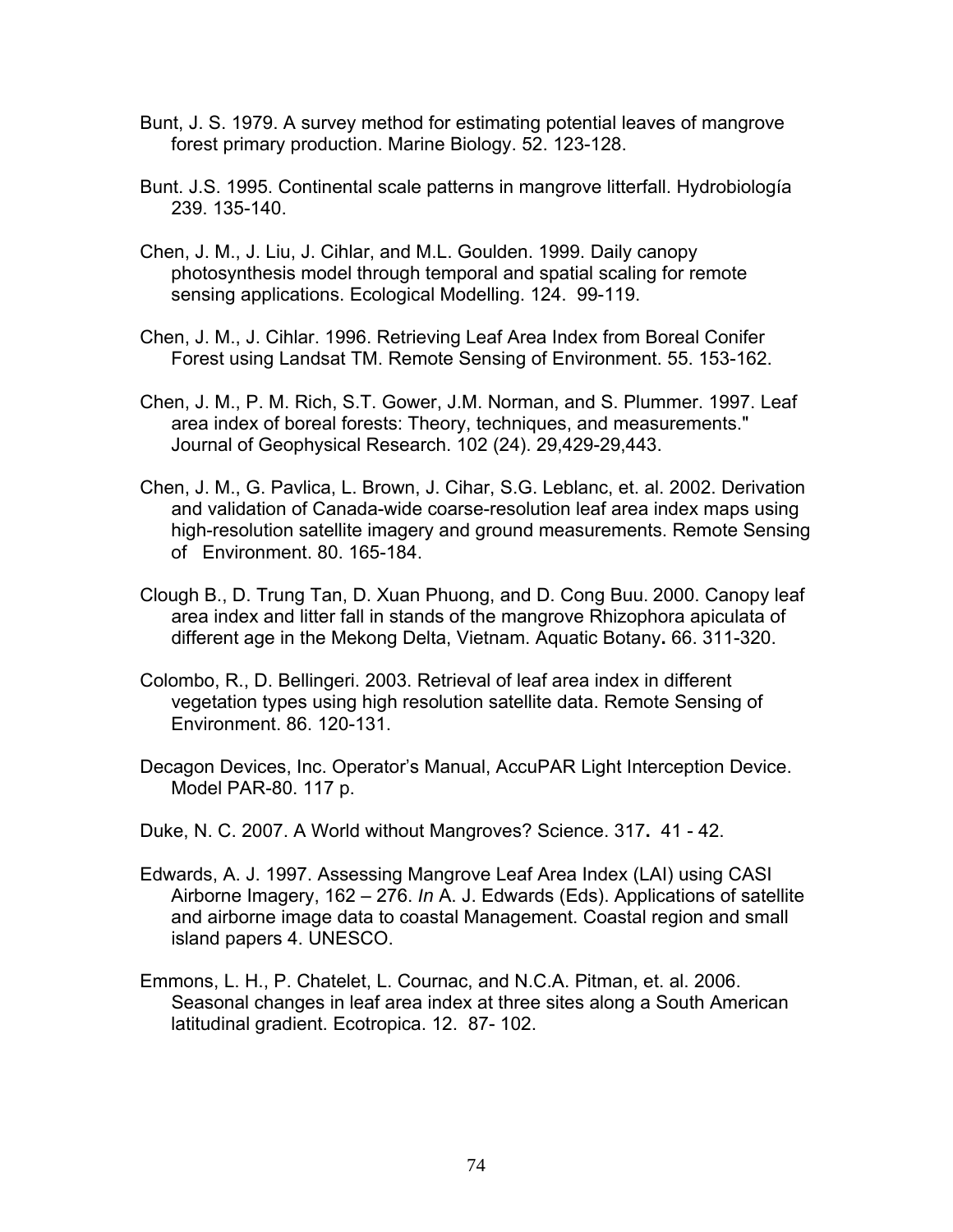- Enriquez, S., C.M. Duarte, and K. Sand-Jensen. 1993. Patterns in decomposition rates among photosynthetic organisms: the importance of detritus C:N:P content. Oecologia. 94. 457-471.
- Fang, H., S. Liang, and A. Kuusk. 2003. Retrieving leaf area index using a genetic algorithm with a canopy radiative transfer model. Remote Sensing of Environment. 85. 257- 270.
- FAO. 2007. The world's mangrove 1980-2005: a thematic study prepared in the framework of the Global Forest Resources Assessment 2005. F. Department, Food and Agriculture Organization of the United Nations**.** 89 p.
- Fell, J.W., M. Master. 1981. Litter decomposition and nutrient enrichment, 239–251. *In* Snedaker, S.C., J.G. Snedaker (Eds.), The Mangrove Ecosystem: Research Methods. UNESCO, Bungay, UK.
- Feller, I. C., M. Sitnik. 1996. Mangrove Ecology: A Manual for a Field Course. Institute**.** 135 p. Smithsonian Institute.
- Feller, I. C., D. F. Whigham, J.P. O'Neill, and K.L. McLee. 1999. Effects of nutrient enrichment on with-in stand cycling in a mangrove forest. Ecology. 80 (7). 2193–2205.
- Feller, I., C.E. Lovelock, and K.L. McKee. 2007. Nutrient addition differentially affects ecological processes of *Avicennia germinans* in nitrogen versus phosphorus Limited Mangrove Ecosystems. Ecosystems. DOI: 10.1007/s10021-007-9025-z
- Fourqurean, J. W., J.E. Schrlau. 2003. Changes in nutrient content and stable isotope retaios of C and N during decomposition of seagrasses and mangrove leaves along a nutrient availability gradient in Florida Bay, USA. Chemistry and Ecology. 19 (5): 373-390.
- Golley, F., H.T. Odum, and R.F. Wilson. 1962. The structure and metabolism of a Puerto Rican Red Mangrove Forest in May. Ecology. 43 (1). 9-19.
- Gong, P., R. Pu, G. S. Biging, and M. R. Larrieu. 2003. Estimation of forest leaf area index using vegetation indices derived from Hyperion hyperspectral data. IEEE transactions on geoscience and remote sensing. 41 (6). 1355-1362.
- Green, E. P., P.J. Mumby, A.J. Edwards, C.D. Clark. 2000. Assessing mangrove leaf area index and canopy closure. 245 – 253. *In* A.J. Edwards (Eds), Remote Sensing Handbook for Tropical Coastal Management. UNESCO.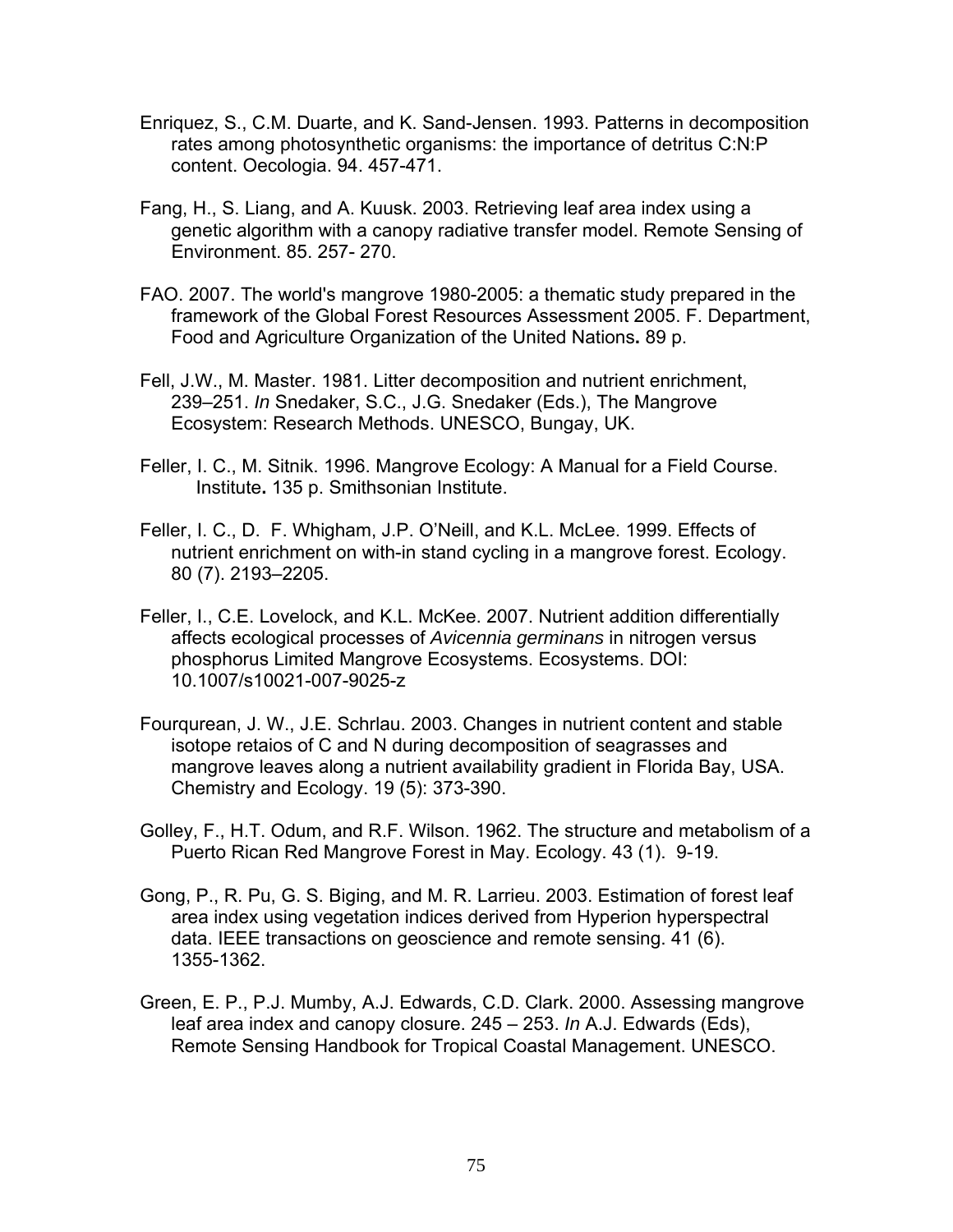- Jin-Eong, O. 1995. The ecology of mangrove conservation and management. Hydrobiología. 239. 343-351
- Johnson, L. 2003. Temporal stability of an NDVI-LAI relationship in a Napa Valley vineyard. Australian Journal of Grape and Wine Research. 9. 96-101.
- Juman, R. A. 2005. Biomass, litterfall and decomposition rates for the fringed Rhizophora mangle forest lining the Bon Accord Lagoon,Tobago. Revista de Biología Tropical. 53 (1). 207-217.
- Kovacs, J. M., F. Flores-Verdugo. 2004. Estimating leaf area index of a degraded mangrove forest using high spatial resolution satellite data. Aquatic Botany. 80. 13-22.
- Kovacs, J. M., J. Wang and F. Flores-Verdugo. 2005. Mapping mangrove leaf area index at the species level using IKONOS and LAI-2000 sensors for the Agua Brava Lagoon, Mexican Pacific. Estuarine, Coastal and Shelf Science. 62. 377-384.
- Lee,K.S.; Y. I. Park, S. H. Kim, J. H. Park, C. S. Woo, and K. C. Jang. 2004. Remote sensing estimation of forest LAI in close canopy situation. Internet.
- Lee, S.Y. 1990. Primary productivity and particulate organic matter flow in an estuarine mangrove-wetland in Hong Kong. Marine Biology. 106. 453-463.
- Lugo, A. E; J. A. González, B. Cintrón and K. Dugger. 1978. Structure, productivity, and transpiration of a subtropical dry forest in Puerto Rico. BioTropica.10 (4). 278-291.
- Lugo, A. 1989. Los manglares de Puerto Rico. Acta Científica 3 (2-3). 135-140.
- Lugo, A.E. 1998. Mangrove ecosystem research with emphasis on nutrient cycling, 279 – 305. *In* Gopal, B., P.S. Pathak, K.G. Saxena (Eds.) Ecology Today: An anthology of comtemporary ecological research. International Scientific Publications, New Delhi
- Lugo, A.E., S. Maurice, S.C. Snedaker. 1973. Mangrove Ecosystem Analysis. Reprint # 14479. UPR-RUM. 113-143.
- Lugo, A. E., S. C. Snedaker. 1974. The ecology of mangroves. Annual Review of Ecology and Systematics. 5. 39-64.
- McLoad, E., R. V. Salm. 2006. Managing mangroves for resilience to climate change. IUCN, Gland, Switzerland**.** 64 p.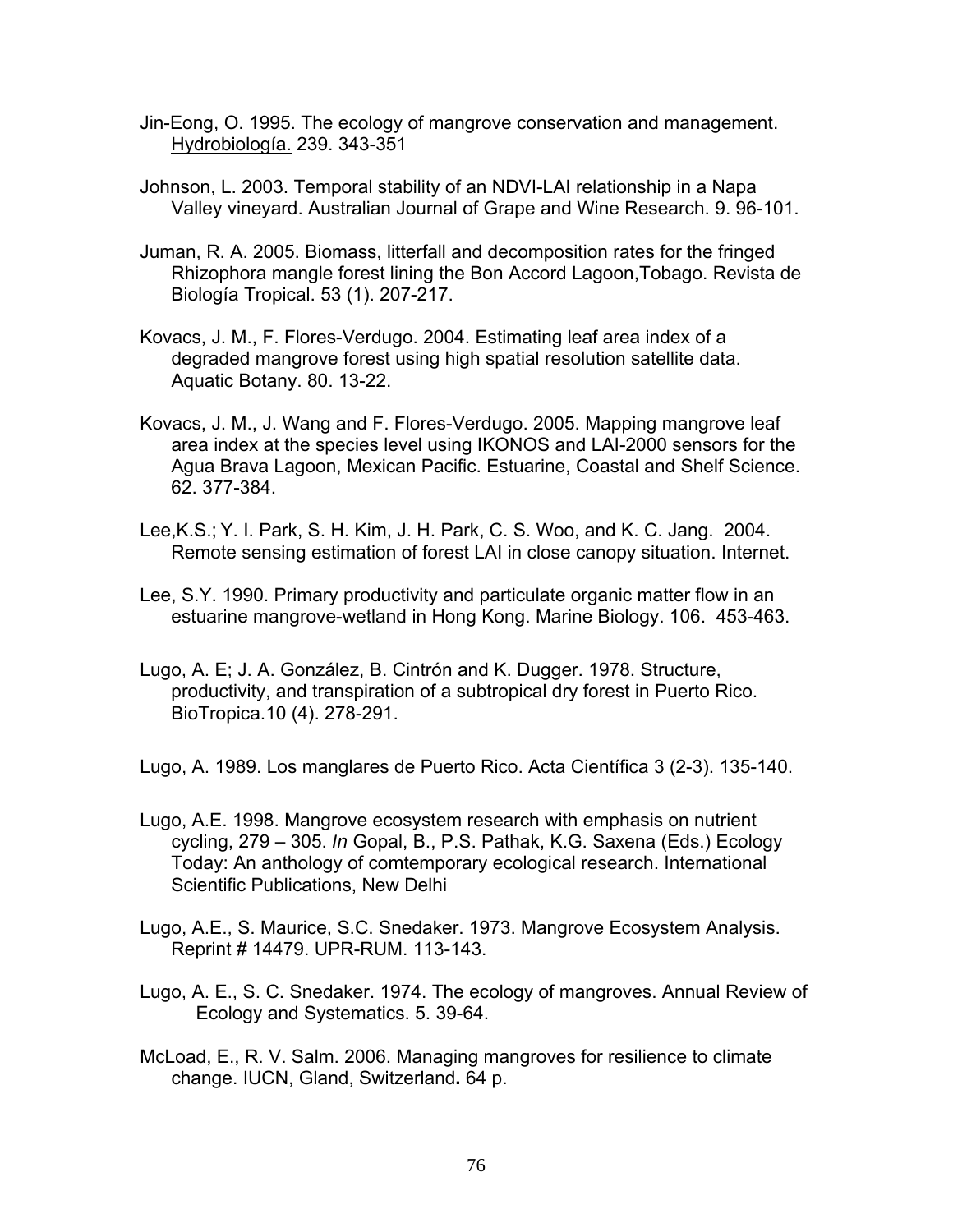- Miller, P.C. 1971. Bioclimate, leaf Temperature, and primary production in red mangrove in South Florida. Ecology 53 (1). 22-45.
- Musa, J.C. 1986. Influencia de los tributarios de agua dulce en la física y química del suelo, estructura, productividad, retorno y eficiencia de nutrientes (N,P,K,Ca) en el bosque de mangle de la laguna de Cabo Rojo, Puerto Rico. PhD thesis. University of Puerto Rico, Mayaguez Campus. 214 p
- Murray, M., S.A. Zisman, P.A. Furley, D.M. Munro, et. al. 2003. The mangroves of Belize. Part 1. distribution, composition and classification. Forest Ecology and Management. 174. 265-279.
- Navarrete, A. J. 2002. Litter production of Rhizophora mangle at Bacalar Chico, southern Quintana Roo, Mexico. Universidad y Ciencia 18 (35). 79-86.
- Odum, W. E., C.C. McIvor, and T.J. Smith, III 1982. The ecology of mangroves of South Florida: a community profile., U.S. Fish and Wildlife service, Office of Biological Services, Washington, D.C. FWS/OBS-81/24. 144 p.
- Onuf, C.P., J.M. Teal and I. Valiela. 1977. Interactions of nutrients, plant growth and herbivory in a mangrove ecosystem. Ecology. 58. 514-526.
- Pool, D.J. 1972. The role of mangrove ecosystems: mangrove leaf area indices. Bureau of Sport Fisheries & Wildlife. PB-231 745. 1-10
- Pool, D.J., A. Lugo and S.C. Snedaker. 1986**.** Litter production in mangrove forests of Southern Florida and Puerto Rico. Reprint # 14462, UPR-RUM. 213-237.
- Raulerson, G. A. 2004. Leaf litter processing by macrodetritivores in natural and restored neotropical mangrove forest. Agricultural and Mechanical College. Louisiana, Louisiana State University. PhD thesis. 155 p.
- Robertson. A.I. 1988. Decomposition of mangrove leaf litter in tropical Australia. Journal of Experimental Marine Biology Ecology. 116. 235-247.
- Rodríguez, W., I. Feller. 2004. Mangrove landscape characterization and change in Twin Cays, Belize using aerial photography and IKONOS satellite data. Atoll Research Bulletin. 513. 23 p.
- Rogers, J. 1997. Nutrient dynamics and productivity in mangrove ecosystems. Literature Review-Submitted in partial fulfillment of assessment for the BSc. Honors. The University of Queensland, Australia. 71 p.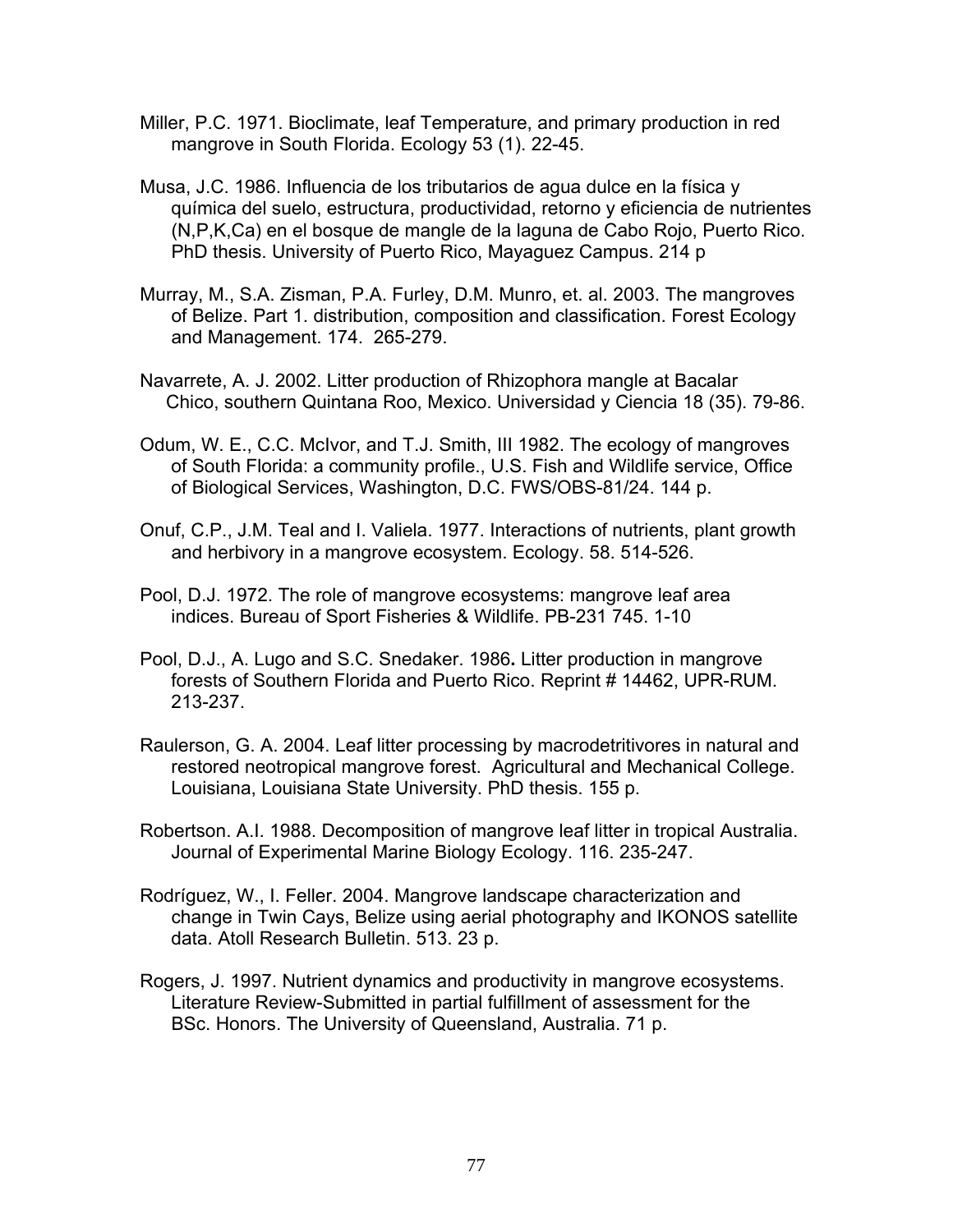- Rautiainen, M., P. Stenberg and T. Manninen. 2004. Mapping of LAI using optical satellite images. Proceedings of IUFRO Conference 'Modeling forest production', Vienna.
- Sherman, R.E., T.J. Fahey, and P. Martínez. 2003. Spatial patterns of biomass and aboveground net primary productivity in a mangrove ecosystem in the Dominican Republic. Ecosystems. 6. 384 – 398.
- Snedaker, S. C., J.G. Snedaker, Ed. 1984. The mangrove ecosystem: research methods. Monographs on oceanographic methodology, UNESCO, UK. 251 p.
- Snedaker, S.C., R.J. Araújo. 1998. Stomatal conductance and gas exchange in four species of Caribbean mangroves exposed to ambient and increased CO2. Marine Freshwater Research. 49. 325 – 327.
- Sonnentag, O., J. Talbot, J.M. Chen and N.T. Roulet. 2007. Using direct and indirect measurements of leaf area index to characterize the shrub canopy in an ombrotrophic peatland. Agricultural and.Forest Meteorology. doi:10.1016/j.agrformet.2007.03.001
- Stenberg, P., M. Rautiainen, T. Manninen, P. Voipio, and H. Smolander**.** 2004. Reduced simple ratio better than NDVI for estimating LAI in Finnish pine and spruce stands. Silva Fennica. 38 (1). 3–14.
- Stroppiana, D., M. Boschetti, R. Confalonieri, S. Bocchi, and P. A. Brivio. 2006. Evaluation of LAI-2000 for leaf area index monitoring in paddy rice. Field Crops Research. 99. 167-170.
- Suárez, N. 2003. Leaf longevity, construction, and maintenance costs of three mangrove species under field conditions. Photosynthetica. 41 (3). 373-381.
- Twilley, R.R., A. E. Lugo, and P. Patterson-Zucca. 1986. Litter production and turnover in basin mangroves forests in southwest Florida. Ecology. 67 (3). 670-683.

UNESCO. 1984. The mangrove ecosystem: research methods, UNESCO.

UNESCO. 1998. CARICOMP-Coral reefs, seagrass and mangrove sites. Coastal Region and small island papers 3. UNESCO. Paris. Xiv**.** 347 p.

Wafar, S., A. G. Untawale, and M. Wafar. 1997. Litter Fall and Energy Flux in a Mangrove Ecosystem. Estuarine, Coastal and Shelf Science. 44. 111-124.

Wythers, K. R., P.B. Reich, and D.P. Turner. 2003. Predicting leaf area index from scaling principles: corroboration and consequences. Tree Physiology 23. 1171-1179.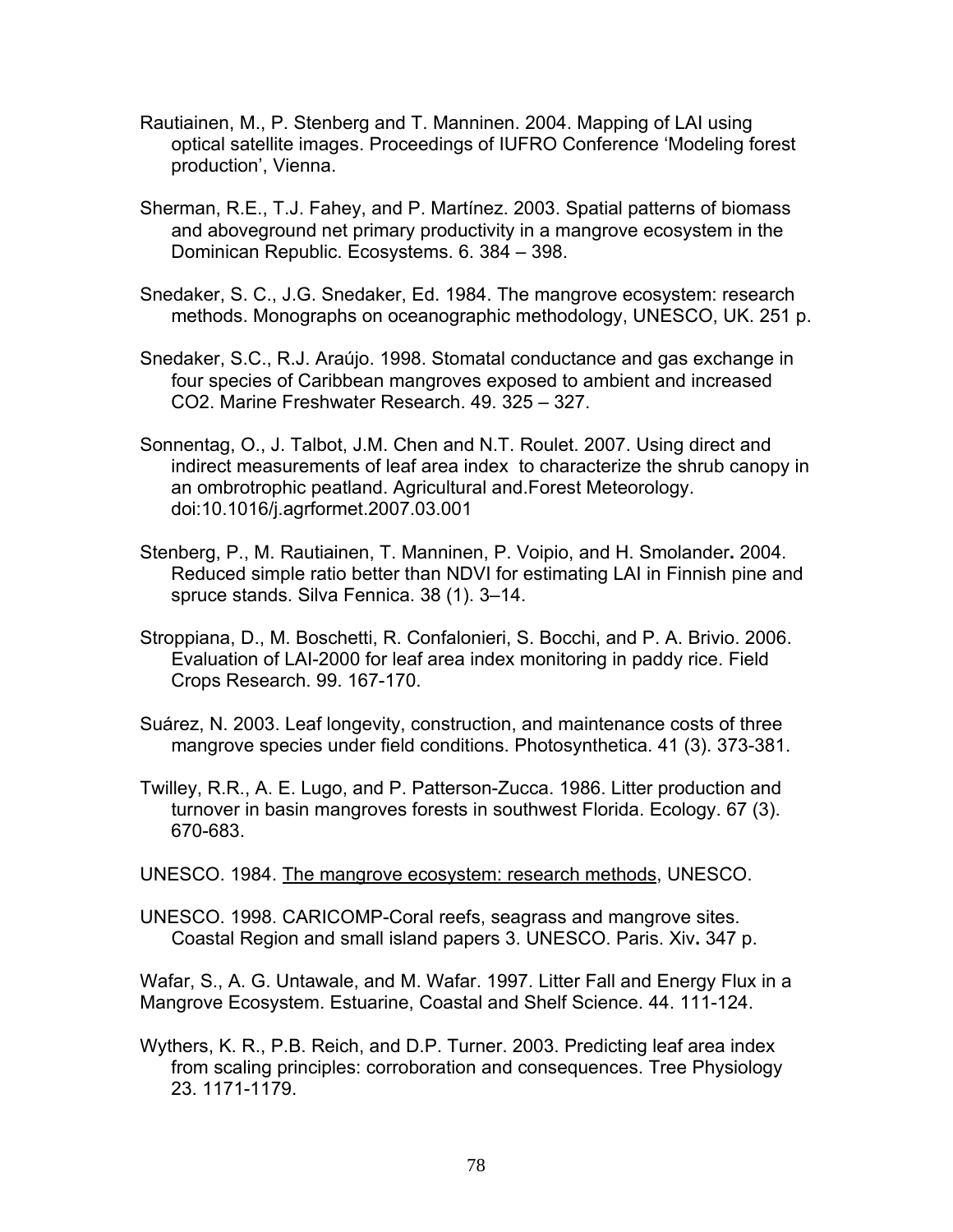

APPENDIX 1: Time series for LAIe and PAR for the study sites in La Parguera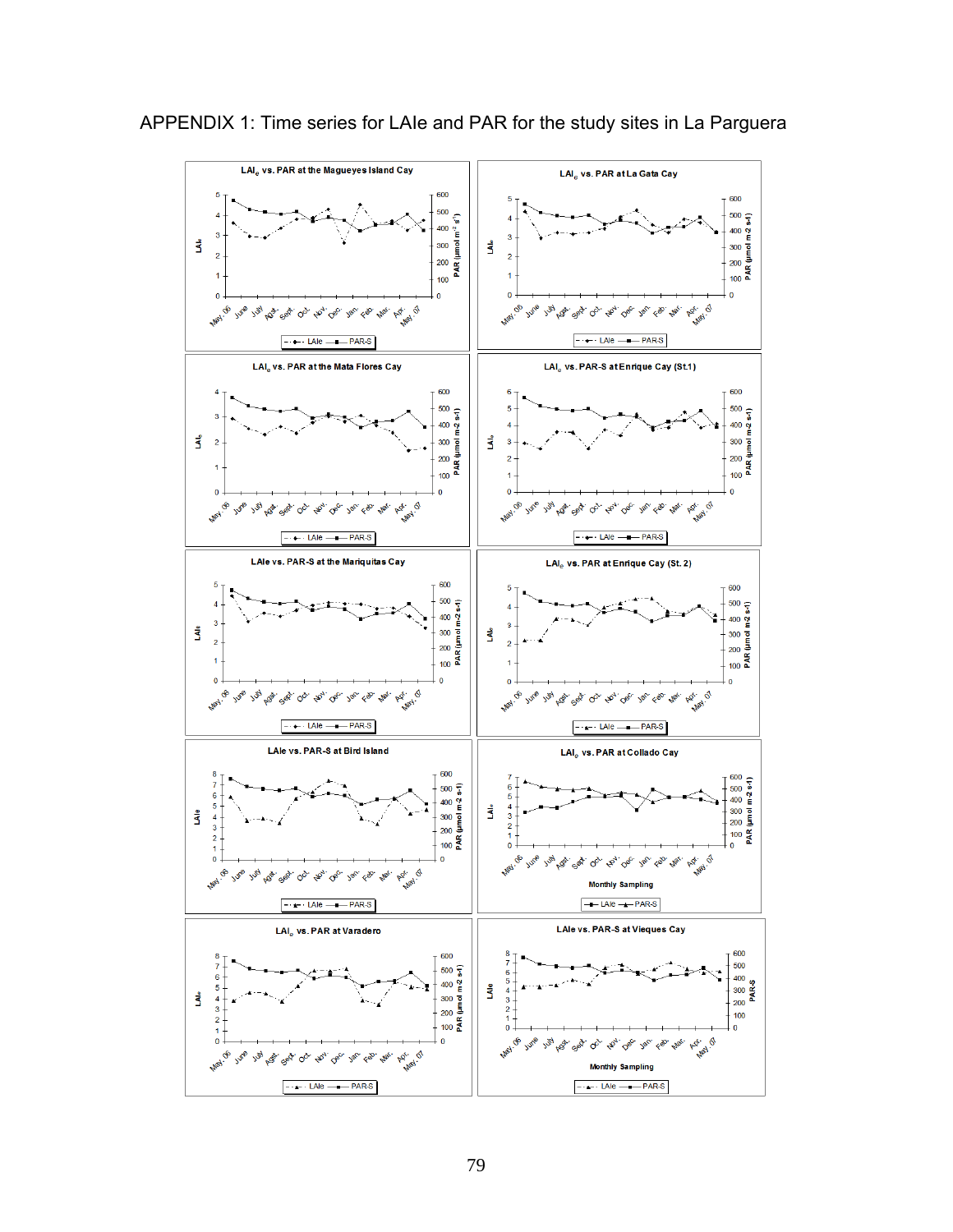APPENDIX 2: % N for green leaves within "wet" and "dry" seasons.